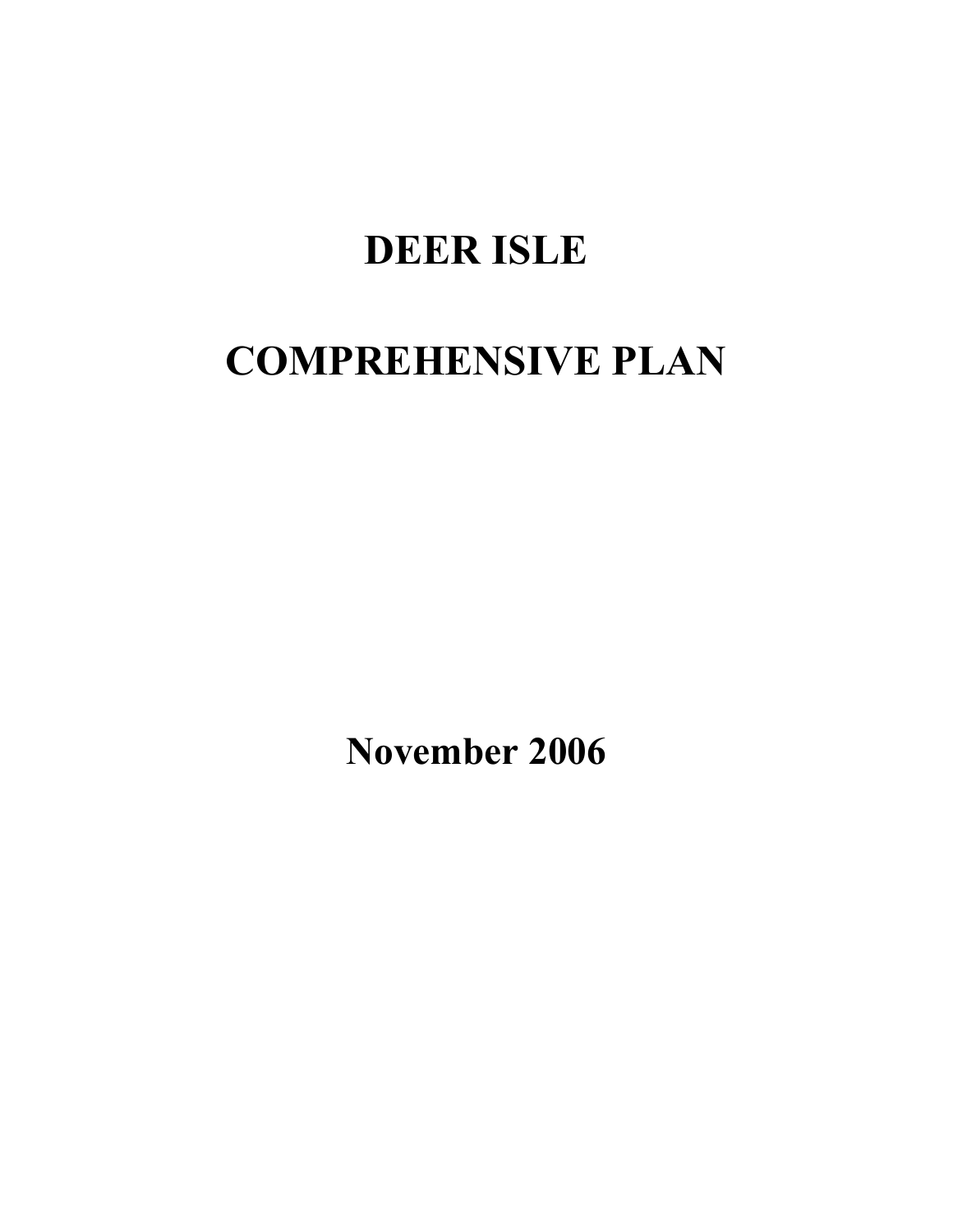# DEER ISLE COMPREHENSIVE PLAN

# NOVEMBER 2006

Prepared by the Deer Isle Comprehensive Planning Committee

Neville Hardy, Chairman Arthur Billings Kathleen Billings Lewis Ellis Brent Morey Paul Stubing Nancy Weed Twyla Weed

With technical assistance from the Hancock County Planning Commission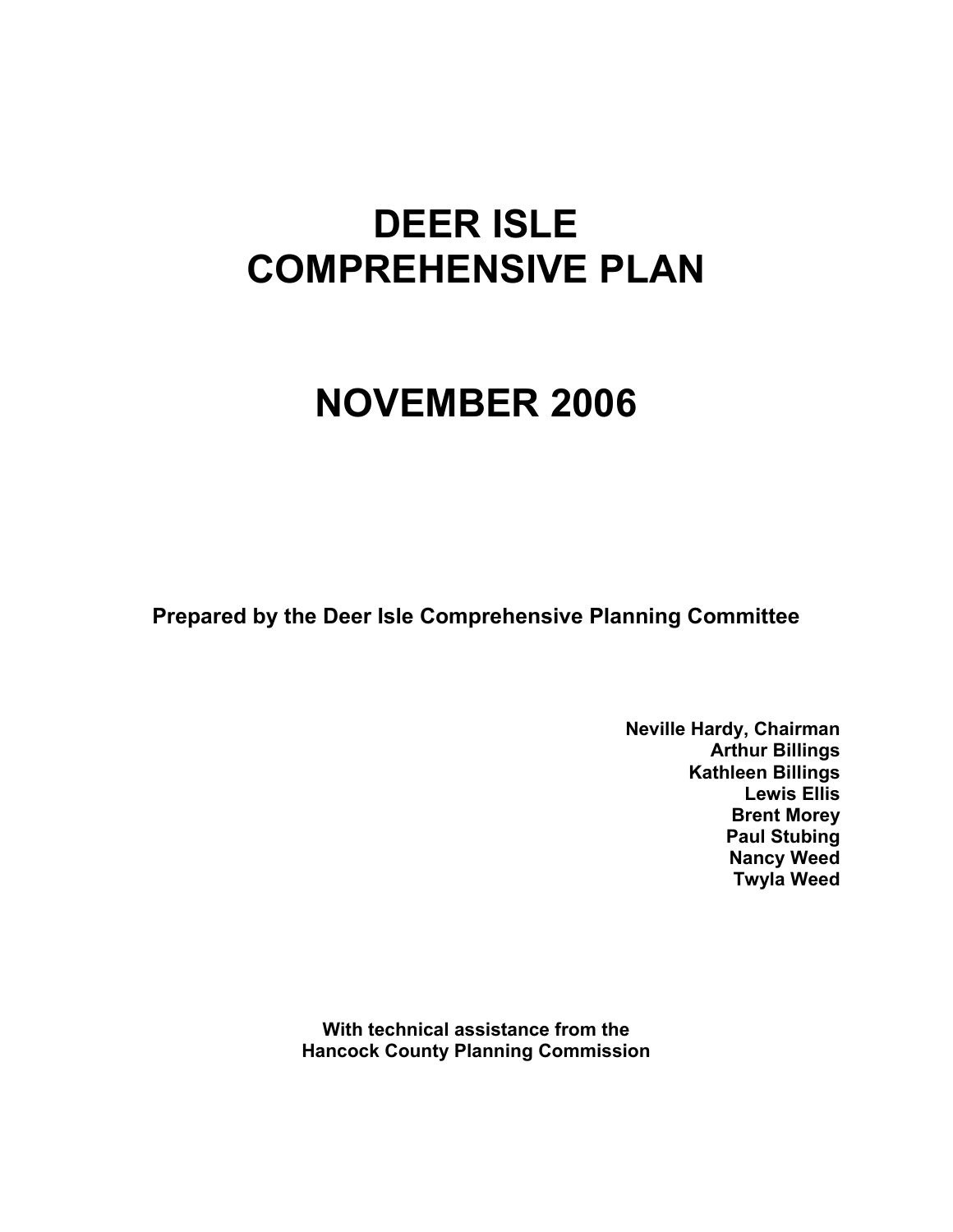# **TABLE OF CONTENTS**

| 1.<br>2.<br>$\overline{3}$ .<br>4.<br>5.<br>6.<br>7.<br>$\mathbf{1}$ .<br>$\mathfrak{2}$ .<br>3.<br>$\overline{4}$ .<br>3.<br>$\mathbf{1}$ .<br>2.<br>3.<br>4.<br>5.<br>6.<br>7.<br>$1_{-}$<br>2.<br>3.<br>4.<br>5.<br>6.<br>7.<br>8.<br>9.<br>10.<br>$\mathbf{1}$ .<br>$\mathfrak{2}_{\cdot}$<br>3.<br>4.<br>$\mathfrak{a}$ .<br>h.<br>5.<br>a. | <b>INTRODUCTION</b> | $\mathbf{1}$ |
|--------------------------------------------------------------------------------------------------------------------------------------------------------------------------------------------------------------------------------------------------------------------------------------------------------------------------------------------------|---------------------|--------------|
|                                                                                                                                                                                                                                                                                                                                                  |                     |              |
|                                                                                                                                                                                                                                                                                                                                                  |                     |              |
|                                                                                                                                                                                                                                                                                                                                                  |                     |              |
|                                                                                                                                                                                                                                                                                                                                                  |                     |              |
|                                                                                                                                                                                                                                                                                                                                                  |                     |              |
|                                                                                                                                                                                                                                                                                                                                                  |                     |              |
|                                                                                                                                                                                                                                                                                                                                                  |                     |              |
|                                                                                                                                                                                                                                                                                                                                                  |                     |              |
|                                                                                                                                                                                                                                                                                                                                                  |                     |              |
|                                                                                                                                                                                                                                                                                                                                                  |                     |              |
|                                                                                                                                                                                                                                                                                                                                                  |                     |              |
|                                                                                                                                                                                                                                                                                                                                                  |                     |              |
|                                                                                                                                                                                                                                                                                                                                                  |                     |              |
|                                                                                                                                                                                                                                                                                                                                                  |                     |              |
|                                                                                                                                                                                                                                                                                                                                                  |                     |              |
|                                                                                                                                                                                                                                                                                                                                                  |                     |              |
|                                                                                                                                                                                                                                                                                                                                                  |                     |              |
|                                                                                                                                                                                                                                                                                                                                                  |                     |              |
|                                                                                                                                                                                                                                                                                                                                                  |                     |              |
|                                                                                                                                                                                                                                                                                                                                                  |                     |              |
|                                                                                                                                                                                                                                                                                                                                                  |                     |              |
|                                                                                                                                                                                                                                                                                                                                                  |                     |              |
|                                                                                                                                                                                                                                                                                                                                                  |                     |              |
|                                                                                                                                                                                                                                                                                                                                                  |                     |              |
|                                                                                                                                                                                                                                                                                                                                                  |                     |              |
|                                                                                                                                                                                                                                                                                                                                                  |                     |              |
|                                                                                                                                                                                                                                                                                                                                                  |                     |              |
|                                                                                                                                                                                                                                                                                                                                                  |                     |              |
|                                                                                                                                                                                                                                                                                                                                                  |                     |              |
|                                                                                                                                                                                                                                                                                                                                                  |                     |              |
|                                                                                                                                                                                                                                                                                                                                                  |                     |              |
|                                                                                                                                                                                                                                                                                                                                                  |                     |              |
|                                                                                                                                                                                                                                                                                                                                                  |                     |              |
|                                                                                                                                                                                                                                                                                                                                                  |                     |              |
|                                                                                                                                                                                                                                                                                                                                                  |                     |              |
|                                                                                                                                                                                                                                                                                                                                                  |                     |              |
|                                                                                                                                                                                                                                                                                                                                                  |                     |              |
|                                                                                                                                                                                                                                                                                                                                                  |                     |              |
|                                                                                                                                                                                                                                                                                                                                                  |                     |              |
|                                                                                                                                                                                                                                                                                                                                                  |                     |              |
|                                                                                                                                                                                                                                                                                                                                                  |                     |              |
|                                                                                                                                                                                                                                                                                                                                                  |                     |              |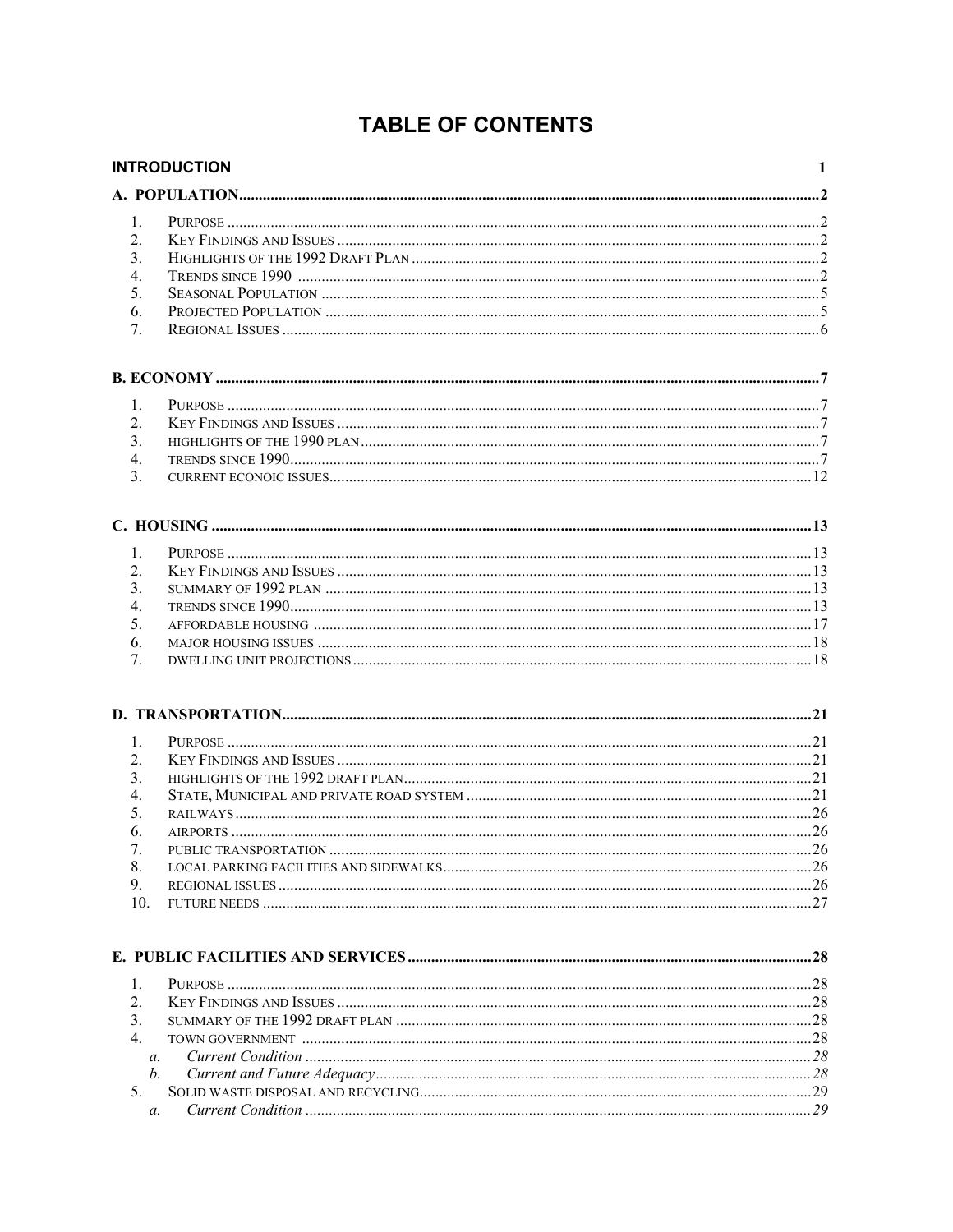| $h_{\cdot}$      |             |    |
|------------------|-------------|----|
| 6                |             |    |
| $\overline{a}$   |             |    |
|                  |             |    |
|                  |             |    |
|                  |             |    |
|                  | $h_{\cdot}$ |    |
| $7^{\circ}$      |             |    |
| $\mathfrak{a}$ . |             |    |
| $h_{\cdot}$      |             |    |
| 8                |             |    |
| 9                |             |    |
| $\overline{a}$   |             |    |
| $h$ .            |             |    |
| 10               |             |    |
| $\mathfrak{a}$ . |             |    |
| $h_{\cdot}$      |             |    |
| 11               |             |    |
|                  | DECDE ATIAN | 27 |

| $2^{\circ}$    |  |
|----------------|--|
| $\mathcal{F}$  |  |
| 4 <sub>1</sub> |  |
| 5.             |  |
| 6              |  |
| 7 <sub>1</sub> |  |
| 8.             |  |

# 

| $\mathcal{D}_{\mathcal{L}}$ |            |    |
|-----------------------------|------------|----|
| 3.                          |            |    |
| 4.                          |            |    |
| 5.                          |            |    |
| 6.                          |            |    |
| 7.                          |            |    |
| 8.                          |            |    |
| 9.                          |            |    |
| 10.                         |            |    |
| $\mathcal{I}$ .             |            |    |
| 2.                          |            |    |
| 3.                          |            |    |
| $\overline{4}$ .            |            |    |
| $\mathcal{F}$               |            |    |
| 6                           |            |    |
| 11.                         |            |    |
| 12 <sub>1</sub>             |            |    |
|                             |            |    |
| 13                          | THE FUTURE | 55 |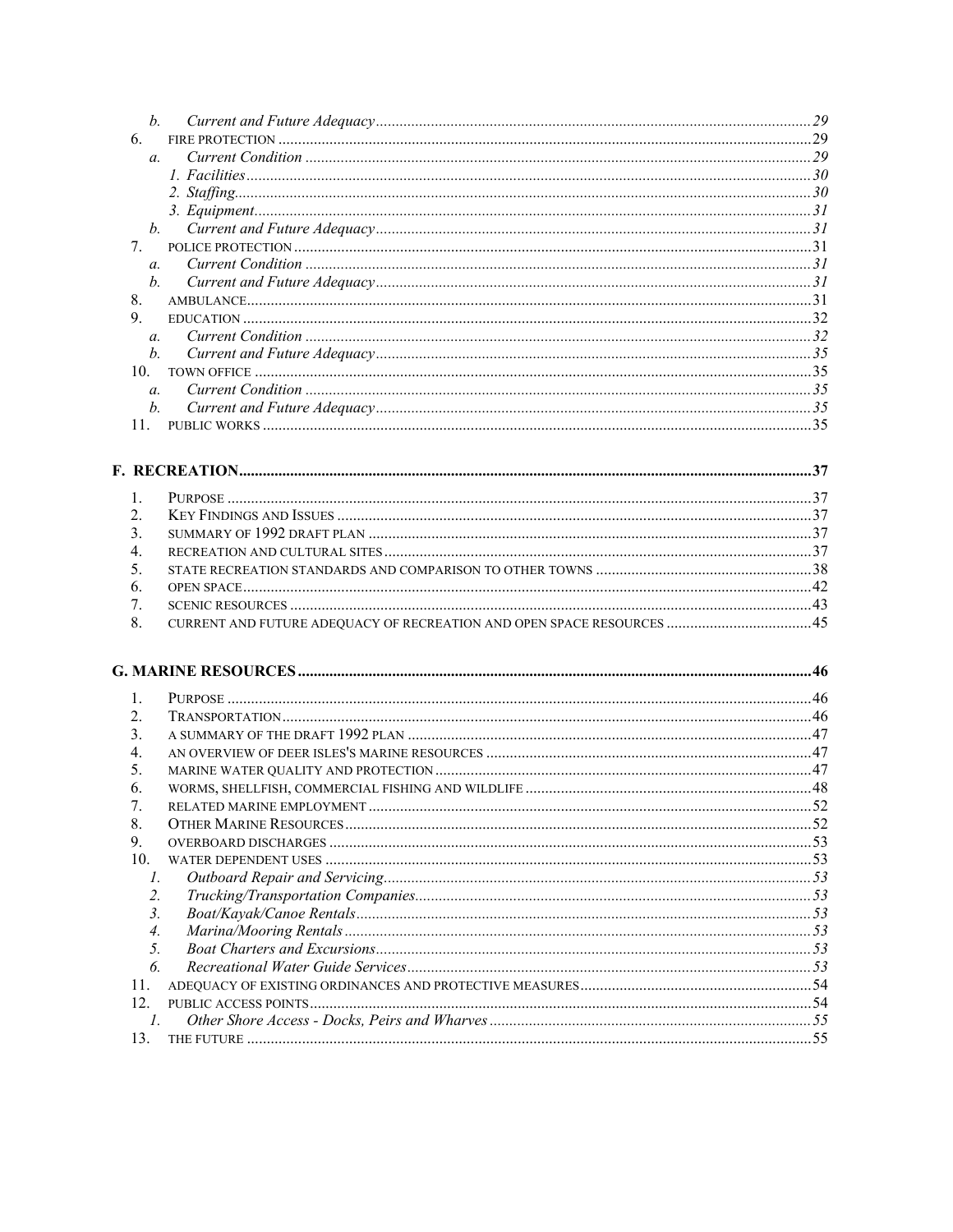| 1.<br>2.<br>3.<br>4.<br>5.<br>6.<br>7.<br>8.<br>9.<br>10 <sub>1</sub><br>11.<br>12.<br>13.<br>1.<br>2. |  |
|--------------------------------------------------------------------------------------------------------|--|
|                                                                                                        |  |
|                                                                                                        |  |
|                                                                                                        |  |
|                                                                                                        |  |
|                                                                                                        |  |
|                                                                                                        |  |
|                                                                                                        |  |
|                                                                                                        |  |
|                                                                                                        |  |
|                                                                                                        |  |
|                                                                                                        |  |
|                                                                                                        |  |
|                                                                                                        |  |
|                                                                                                        |  |
|                                                                                                        |  |
|                                                                                                        |  |
|                                                                                                        |  |
| 3.                                                                                                     |  |
| AREAS IDENTIFIED BY THE STATE CRITICAL AREAS AND NATURAL HERITAGE PROGRAMS 65<br>4.                    |  |
| 5.                                                                                                     |  |
| 6.                                                                                                     |  |
| 7.                                                                                                     |  |
| 8.                                                                                                     |  |
| 9.                                                                                                     |  |
| 10.                                                                                                    |  |
| 11.                                                                                                    |  |
| 12.                                                                                                    |  |
|                                                                                                        |  |
| 1.                                                                                                     |  |
| $2_{-}$                                                                                                |  |
| 3.                                                                                                     |  |
| 4.                                                                                                     |  |
| 5.                                                                                                     |  |
| AN ANALYSIS OF THREST TO FARM AND FOREST LAND FROM PROJECTED DEVELOPMENT 75<br>6.                      |  |
| 7.                                                                                                     |  |
| 8.                                                                                                     |  |
|                                                                                                        |  |
|                                                                                                        |  |
| 1.                                                                                                     |  |
| 2.                                                                                                     |  |
| 3.                                                                                                     |  |
| $\overline{4}$ .                                                                                       |  |
| 5.                                                                                                     |  |
| 6.                                                                                                     |  |
| 7.                                                                                                     |  |
|                                                                                                        |  |
| 1.                                                                                                     |  |
| 2.                                                                                                     |  |
| 3.                                                                                                     |  |
| $\overline{4}$ .                                                                                       |  |
| 5.                                                                                                     |  |
| 6.                                                                                                     |  |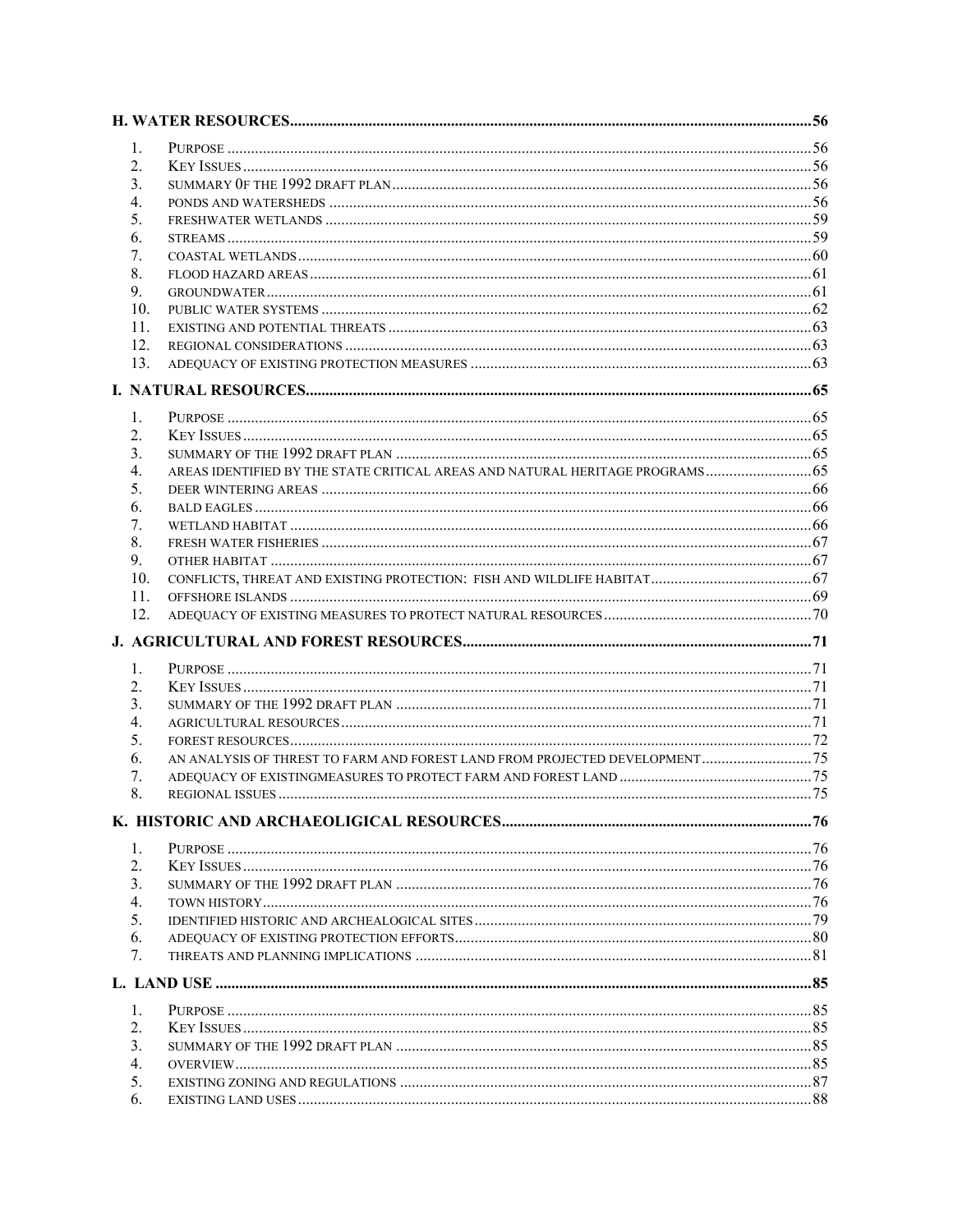| 7.             |                 |     |
|----------------|-----------------|-----|
|                | $\mathfrak{a}.$ |     |
|                | b.              |     |
|                | $\mathcal{C}$ . |     |
|                | $d_{\cdot}$     |     |
| 8.             |                 |     |
| 9.             |                 |     |
|                |                 |     |
|                |                 |     |
| 1.             |                 |     |
| 2.             |                 |     |
| 3.<br>4.       |                 |     |
| 5.             |                 |     |
| 6.             |                 |     |
| 7.             |                 |     |
|                |                 |     |
|                |                 |     |
| $\mathbf{1}$ . |                 |     |
| 2.             |                 |     |
| 3.             |                 |     |
|                | a.              |     |
|                | b.              |     |
|                | c.              |     |
|                | d.              |     |
|                | e.              |     |
|                | f.              |     |
|                | g.              |     |
|                | h.              |     |
|                | i.              |     |
|                | j.              |     |
|                | k.              |     |
|                | l.              |     |
|                | $m$ .           |     |
| 4.             |                 |     |
|                |                 |     |
|                |                 |     |
| $\mathbf{L}$   | <b>PURPOSE</b>  | 103 |
| 2.             |                 |     |
| 3.             |                 |     |
|                | a.              |     |
|                | b.              |     |
|                | $\mathcal{C}$ . |     |
|                | d.              |     |
|                | e.              |     |
|                | f.              |     |
|                | g.              |     |
|                | h.              |     |
|                | i.              |     |
|                | Í.              |     |
|                | k.              |     |
|                | l.              |     |
|                | m.              |     |
|                | n.              |     |
|                | о.              |     |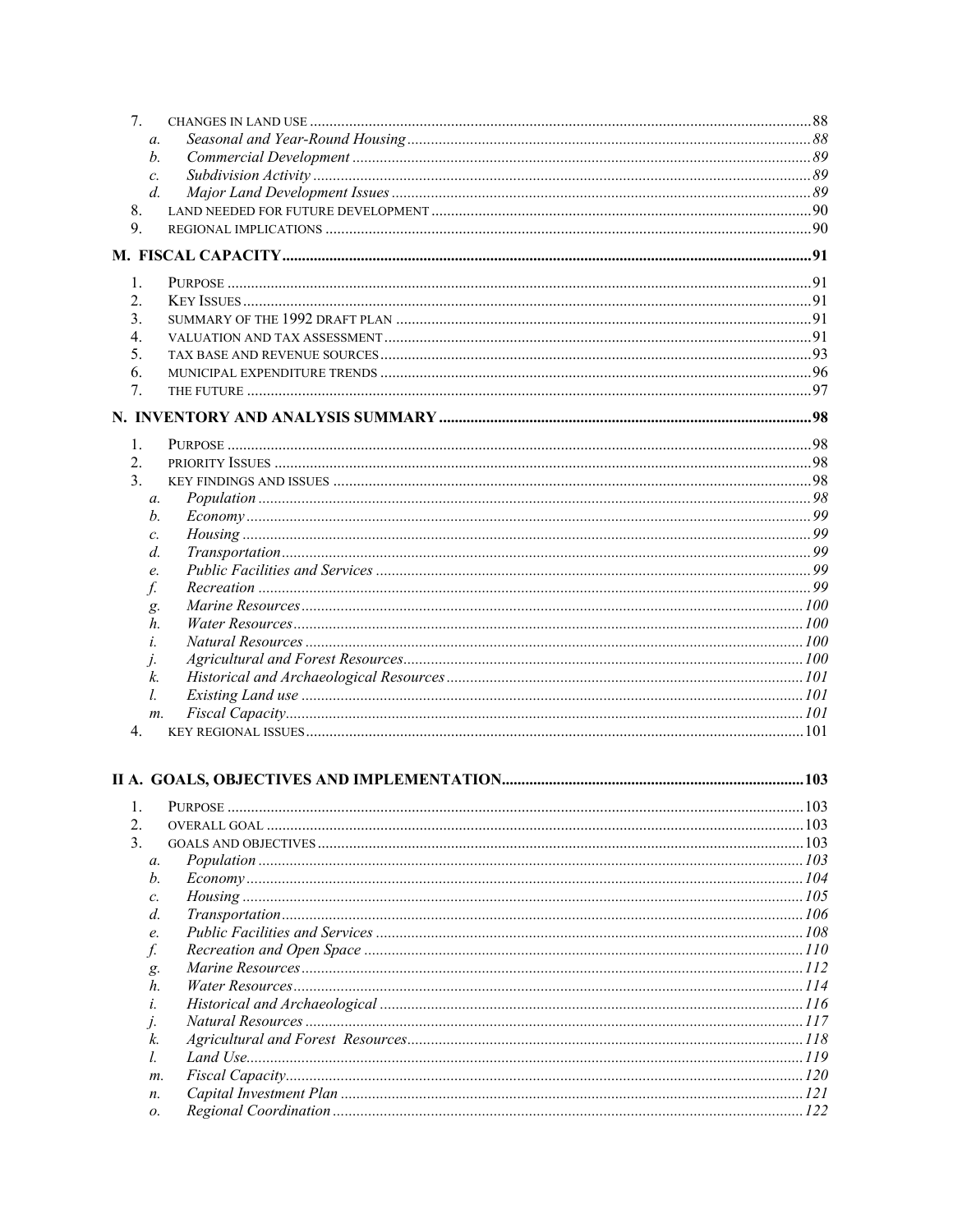| $\mathcal{E}$    |  |
|------------------|--|
| $\mathfrak{a}$ . |  |
|                  |  |
|                  |  |
|                  |  |
|                  |  |
|                  |  |
|                  |  |
|                  |  |
|                  |  |
|                  |  |
|                  |  |
|                  |  |

# **TABLES AND MAPS**

# Tables:

| A.1         |                                                                      |  |
|-------------|----------------------------------------------------------------------|--|
| A.2         | Change in Age Breakdown, Year-Round Population, Deer Isle 1990-20034 |  |
| A.3         |                                                                      |  |
| B.1         |                                                                      |  |
| B.2         |                                                                      |  |
| B.3         |                                                                      |  |
| <b>B.11</b> |                                                                      |  |
| C.1         |                                                                      |  |
| C.2         |                                                                      |  |
| C.3         |                                                                      |  |
| C.4         |                                                                      |  |
| C.5         |                                                                      |  |
| C.6         |                                                                      |  |
| D.1         |                                                                      |  |
| D.2         |                                                                      |  |
| E.1         |                                                                      |  |
| E.2         |                                                                      |  |
| E.3         |                                                                      |  |
| E.4         |                                                                      |  |
| E.5         |                                                                      |  |
| F.1         |                                                                      |  |
| F.2         |                                                                      |  |
| F.3         |                                                                      |  |
| G.1         |                                                                      |  |
| G.2         |                                                                      |  |
| G.3         |                                                                      |  |
| H.1         |                                                                      |  |
| H.2         |                                                                      |  |
| H.3         |                                                                      |  |
| H.4         |                                                                      |  |
| 1.1         |                                                                      |  |
| J.1         |                                                                      |  |
| J.2         |                                                                      |  |
| J.3         |                                                                      |  |
| K.1         |                                                                      |  |
| K.2         |                                                                      |  |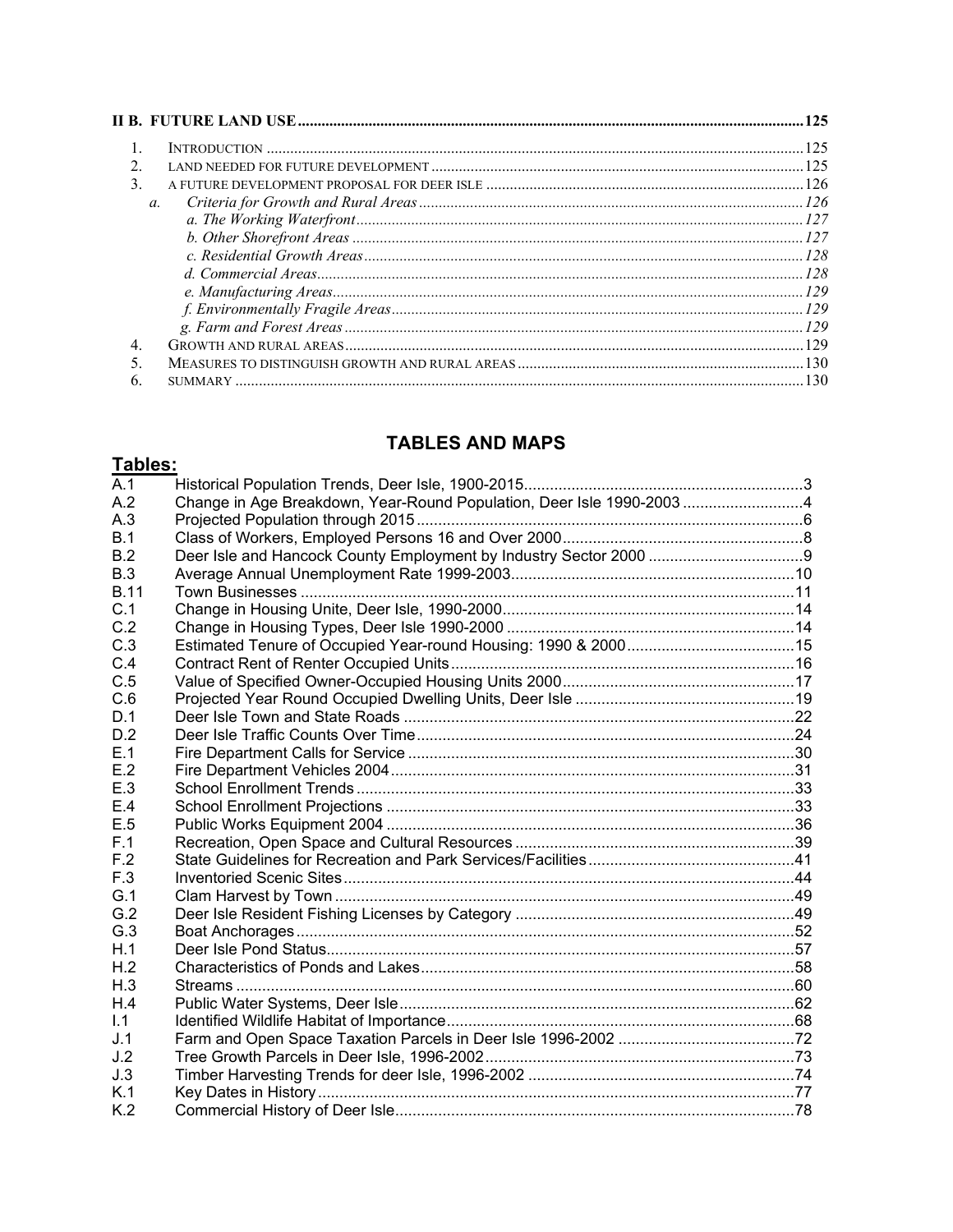| K.3 |  |
|-----|--|
| L.1 |  |
| L.2 |  |
| M.1 |  |
| M.2 |  |
| M.3 |  |
| M.4 |  |
| M.5 |  |
| M.6 |  |

# Maps

- 1 Topography<br>2 Land Use
- 2 Land Use<br>3 Soils
- 3 Soils
- 4 Natural Resources<br>5 Cultural Resources
- 5 Cultural Resources<br>6 Future Land Use
- 6 Future Land Use<br>7 Vicinity
- **Vicinity**

Maps (following page 130): (large-scale, color maps are available for inspection at the town office and on the HCPC website at http://hcpcme.org/landuse/deerisle/deerisleplan.htm)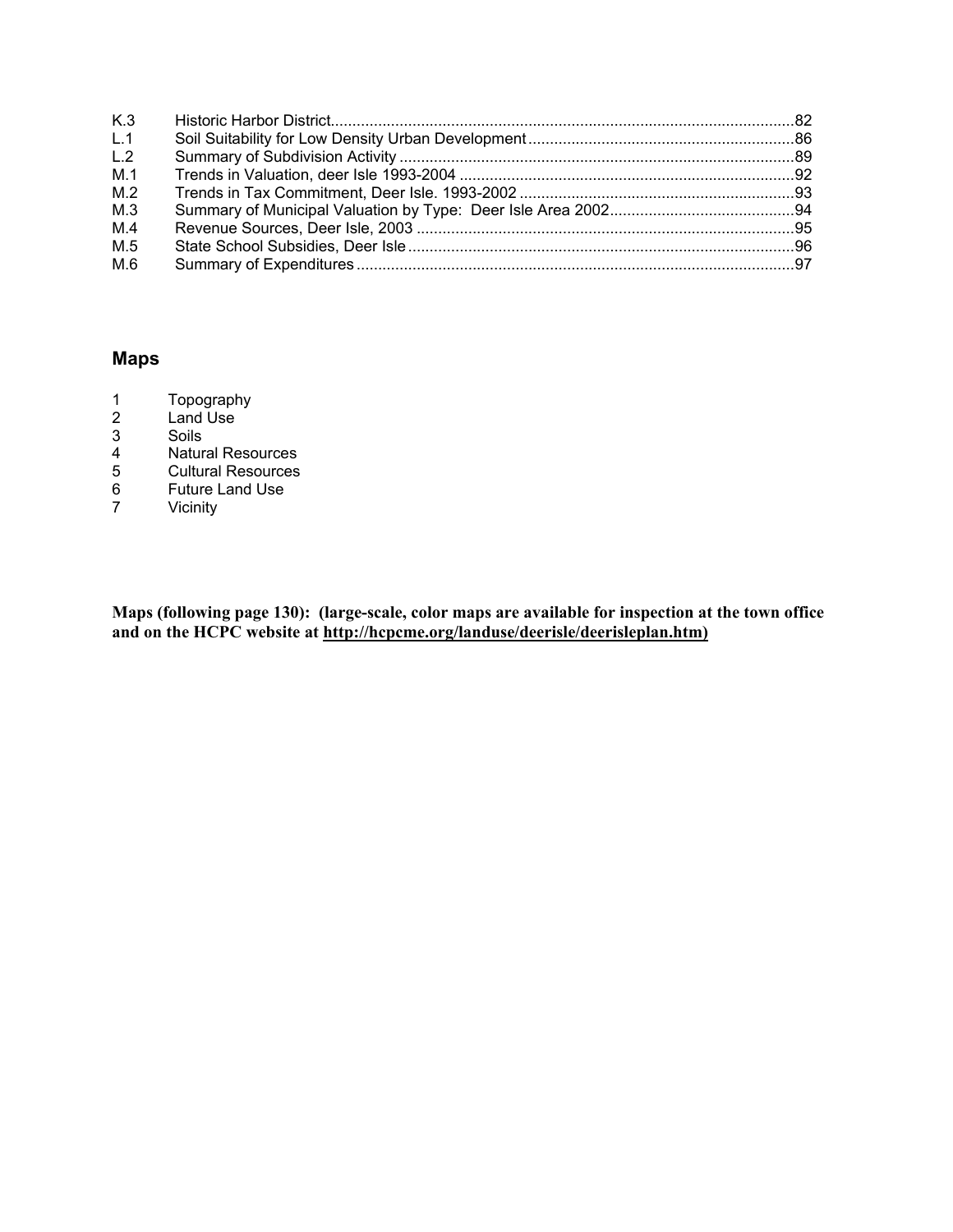#### INTRODUCTION

 The Deer Isle comprehensive plan is an advisory document. It reflects the desired future of the town. Overall, it identifies current issues and opportunities that the town faces and discusses what is expected to happen within the next five to ten years.

The plan consists of two major parts. The *Inventory and Analysis* discusses recent trends in the town and projects what may happen in the future. While it discusses some options for the town to consider, these are not recommendations. Rather, this section is a reference document that reflects conditions in the town as of mid-2004. Since all towns change rapidly, some of the information in this section may be out of date by the time the plan is adopted.

 The second part is the Goals, Policies, Implementation Strategies and Future Land use Plan. This section sets specific recommendations for the future of the town. These recommendations are followed by detailed implementation strategies that indicate who will do what and when. The *Future Land Use Plan* presents a vision of how the town should grow.

The plan, however, is not valid until it is adopted by the voters. While the plan is the legal basis of any changes to land use ordinances, all such changes must be voted upon by the voters separate from the comprehensive plan vote. Public hearings are required before any vote.

 The plan is intended to guide the select board, planning board, town employees and other town committees and boards in their decisions and provide continuity in town policy. It can also be used to help Deer Isle seek funding from various state and federal grant programs. Residents are reminded that planning is an on-going process. This plan should be reviewed annually to see if its assumptions are still valid. A more thorough review may be needed in five years.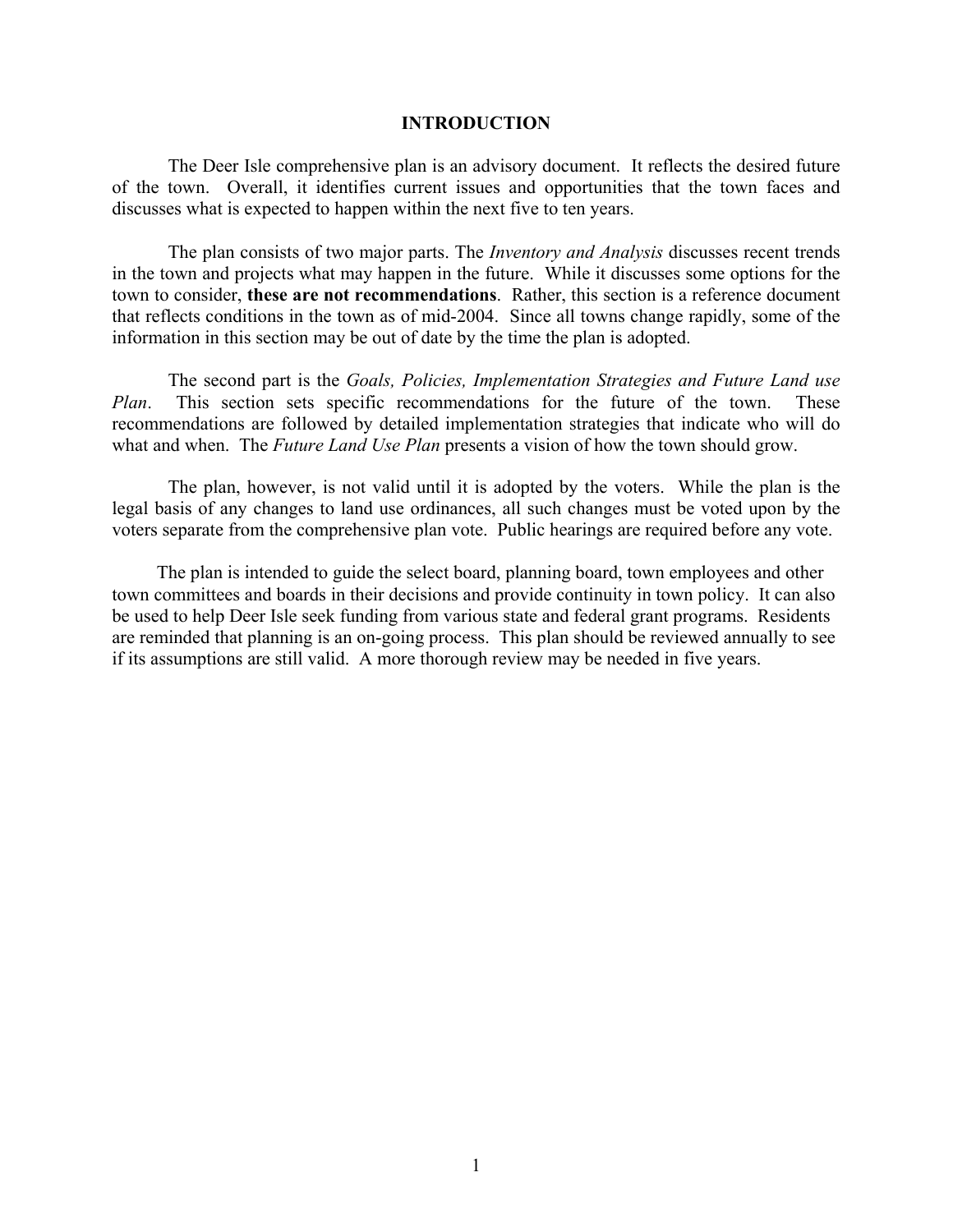## A. POPULATION

#### 1. Purpose

Population is one of the most basic components of a comprehensive plan. In order to understand Deer Isle's current and future needs, it is important to review population trends. This section aims to accomplish the following:

- a. Review population trends since 1990; and
- b. Project future population growth.

#### 2. Key Findings and Issues

Deer Isle's rate of year-round population growth slowed to 2.3 percent during the 1990s after an approximately 23 percent rate in each of the two previous decades. The median age of the population is increasing. While there was a 25 percent decrease in those aged 18-44, there was a 47 percent increase in those aged 45 to 64. The town faces two major population trends, the out migration of its youth and an influx of persons of or approaching retirement age.

While income levels have increased and poverty levels decreased between 1990 and 2000, the town still lags behind the county. A slow overall rate (around 2 percent) of population growth is projected between 2000 and 2015. The number of persons between 65 and 79 years is expected to increase at a 27 percent rate.

#### 3. Highlights of the 1992 Draft Plan

The plan projected a rapid population increase for the 1990s. At that time, there was a projected demand for school space. Incomes were low, but were increasing at a faster rate than the region and the state.

#### 4. Trends Since 1990

Table A.1 shows historical population trends for Deer Isle. In the first decades of the past century, the town lost year-round population. Its population increased at an approximately 23 percent rate for both the 1970s and 1980s. Between 1990 and 2000, its population increased at a relatively slow rate of 2.3 percent.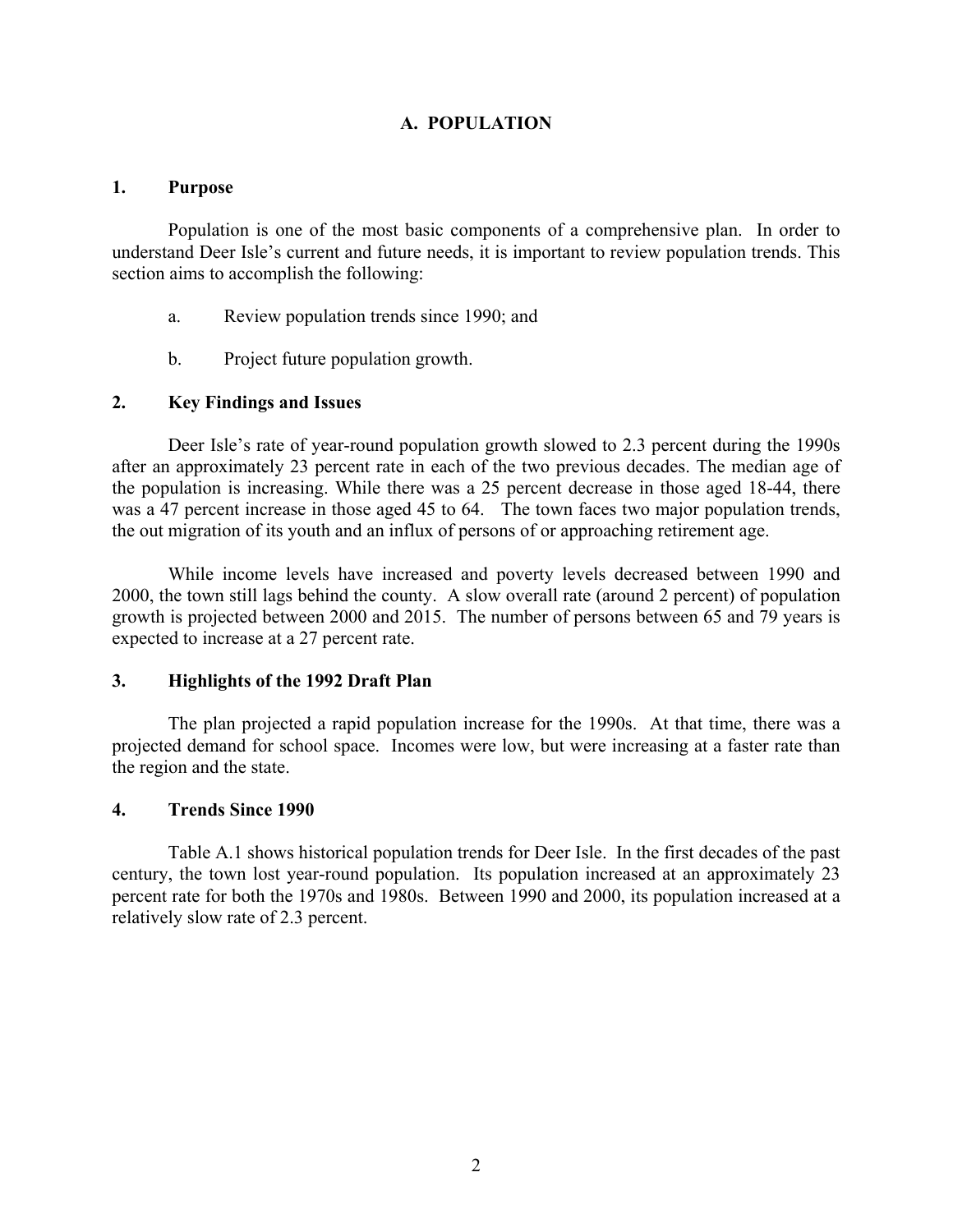| Table A.1<br><b>Historical Population Trends, Deer Isle 1900-2015</b>                                                                |                   |                                   |  |  |  |
|--------------------------------------------------------------------------------------------------------------------------------------|-------------------|-----------------------------------|--|--|--|
| Year                                                                                                                                 | <b>Population</b> | <b>Ten Year Percent</b><br>Change |  |  |  |
| 1900                                                                                                                                 | 2,047             |                                   |  |  |  |
| 1910                                                                                                                                 | 1,956             | $-4.45%$                          |  |  |  |
| 1920                                                                                                                                 | 1,781             | $-8.95%$                          |  |  |  |
| 1930                                                                                                                                 | 1,266             | $-28.92\%$                        |  |  |  |
| 1940                                                                                                                                 | 1,303             | 2.92%                             |  |  |  |
| 1950                                                                                                                                 | 1,234             | $-5.30\%$                         |  |  |  |
| 1960                                                                                                                                 | 1,129             | $-8.51%$                          |  |  |  |
| 1970                                                                                                                                 | 1,211             | 7.26%                             |  |  |  |
| 1980                                                                                                                                 | 1,492             | 23.20%                            |  |  |  |
| 1990                                                                                                                                 | 1,829             | 22.59%                            |  |  |  |
| 2000                                                                                                                                 | 1,876             | 2.57%                             |  |  |  |
| $2010^{*}$                                                                                                                           | 1,924             | 2.56%                             |  |  |  |
| $2015^{*}$                                                                                                                           | 1,914             |                                   |  |  |  |
| NOTE:<br>The figures for 2010 and 2015 are projections<br><b>SOURCE:</b> U.S. Census and Maine State Planning Office for projections |                   |                                   |  |  |  |

As seen in Table A.2, the population of the various age groups changed at different rates between 1990 and 2003. There was a 30 percent decrease in those younger than five-years-old. The 5 to 17 age group, which comprises the majority of the school-aged population, decreased by about 2 percent and those between 18 and 44 decreased by about 25 percent. Any decrease in this latter age group is significant since it constitutes the group that is of prime child bearing age. A decrease in this group usually means that a decrease in the number of children in town will follow. Local observers note that a large portion of young people leave the area after completing school.

The largest increase (47 percent) was for those between 45 and 64 years. This is another indicator of the increase in the median age of the population. Overall, the median age in town increased from 38.4 years in 1990 to 44.2 in 2000. Hancock County's median age increased from 35.8 to 40.7 during the same period. Deer Isle's median age is thus somewhat higher than the county median. This is due in part to the town's popularity among retirees. Many persons have moved to the town as they approach or reach retirement age.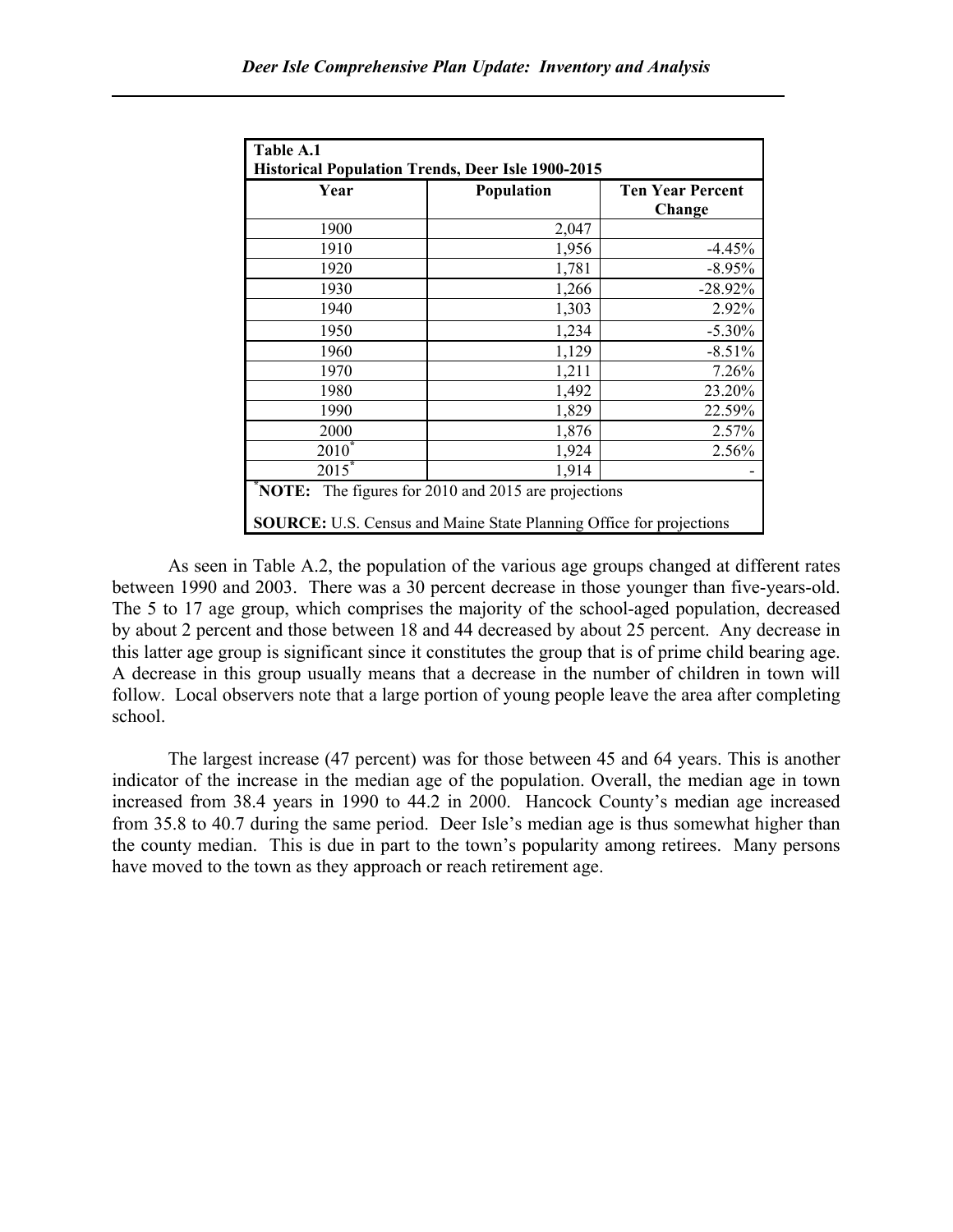| Table A.2<br><b>Change in Age Breakdown, Year-round Population Deer Isle: 1990-2003</b> |                       |                 |                       |                 |                     |                            |  |
|-----------------------------------------------------------------------------------------|-----------------------|-----------------|-----------------------|-----------------|---------------------|----------------------------|--|
| <b>Age Group</b>                                                                        | 1990<br><b>Number</b> | 1990<br>Percent | 2003<br><b>Number</b> | 2003<br>Percent | Change<br>$90 - 03$ | Percent<br>Change<br>90-03 |  |
| $0-4$                                                                                   | 126                   | 7%              | 88                    | 5%              | $-38$               | $-30.2\%$                  |  |
| $5-17$                                                                                  | 308                   | 17%             | 301                   | 16%             | $-7$                | $-2.3\%$                   |  |
| 18-44                                                                                   | 678                   | 37%             | 506                   | 27%             | $-172$              | $-25.4%$                   |  |
| 45-64                                                                                   | 360                   | 20%             | 531                   | 29%             | 171                 | 47.5%                      |  |
| <b>65 &amp; over</b>                                                                    | 357                   | 20%             | 435                   | 23%             | 78                  | 21.8%                      |  |
| <b>Total</b>                                                                            | 1,829                 | 100%            | 1,861                 | 100%            | 32                  | $1.7\%$                    |  |
| <b>SOURCE:</b> U.S. Census and State Planning Office (for 2003)                         |                       |                 |                       |                 |                     |                            |  |

The average number of persons per household in Deer Isle decreased from 2.46 in 1990 to 2.32 in 2000. During this same period, household sizes in Hancock County decreased from 2.48 to 2.31. Household sizes are important in determining how many homes will be needed for a given level of population. A smaller household size means that more homes will be needed.

There have been changes in other population statistics as well. In 1990 the town had a median household income of \$21,852, which was 87 percent of the county median income of \$25,247. By 2000, Deer Isle's median income had increased to \$32,826, which was about 91 percent of the county income of \$35,811. The gap between town and county income levels has been reduced. The 1990 poverty rate in Deer Isle was 8.7 percent compared to 10.0 percent for Hancock County. By 2000, the town poverty rate had increased fractionally to 8.8 percent compared to 7.1 percent for the county. While poverty rates in Deer Isle remain virtually unchanged, there has been a county-wide drop in these rates.

There has been an increase in educational attainment levels. In 1990, 79.8 percent of Deer Isle residents aged 25 and older had a high school education and 19.2 percent had a bachelor's degree. By 2000, 83.0 percent had a high school degree and 22.4 percent had a bachelor's degree. By comparison, Hancock County in 2000 had an 87.8 percent high school education rate and a 27.1 percent Bachelor of Arts degree rate. Educational attainment rates county-wide are higher than those in Deer Isle.

There are two basic components to Deer Isle's year-round population: those residing in households and those living in group quarters. The latter refers to those in institutional settings such as dormitories, nursing homes and prisons. Since there are no prisons or year-round dormitories in Deer Isle, the Island Nursing Home likely accounts for the population in group quarters. According to the U.S. Census, there were 50 persons living in group quarters in 1990 and 1,779 in households. By 2000, the household population had increased to 1,813 and the group quarters population was 63.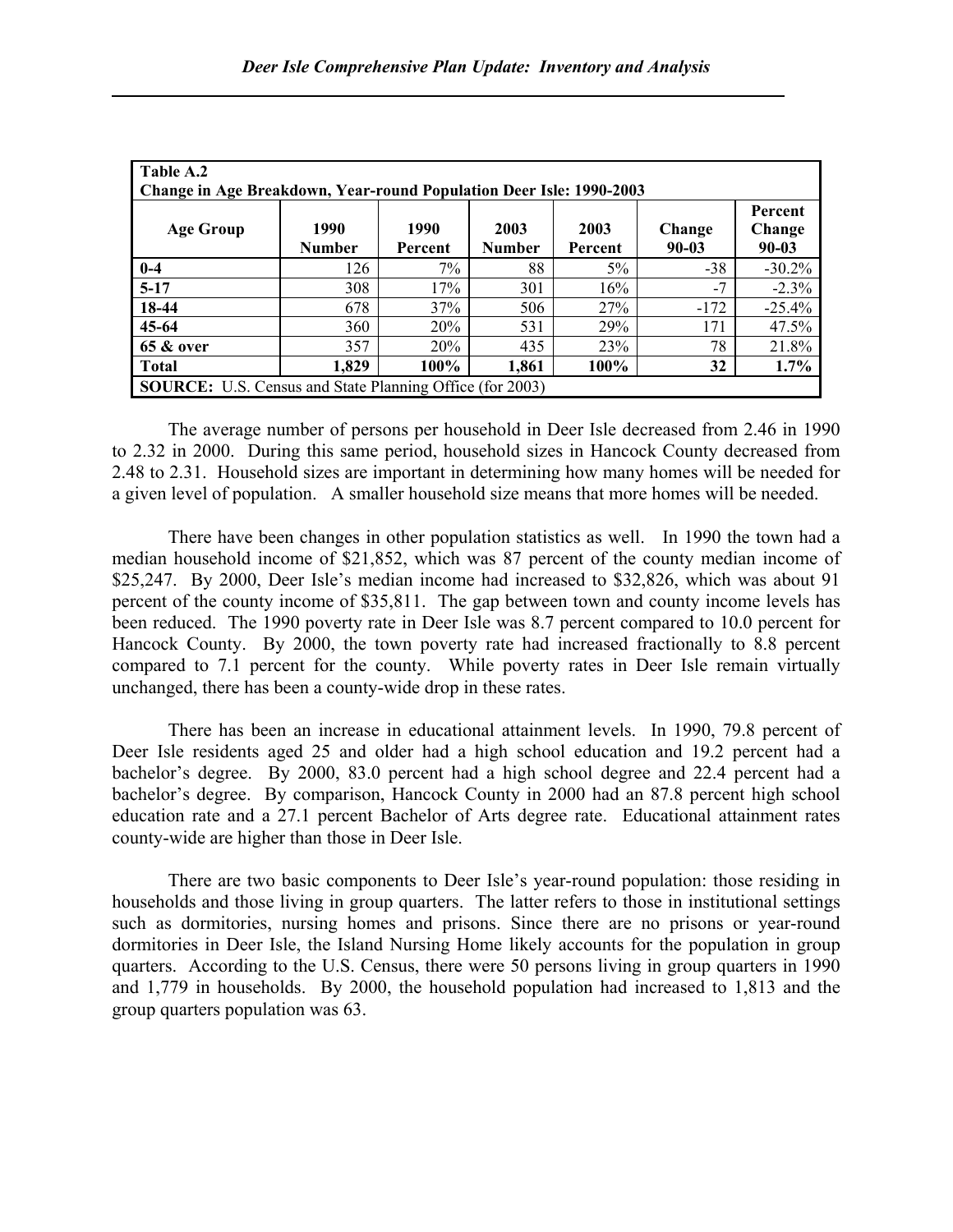#### 6. Seasonal Population

 It is very difficult to estimate a town's seasonal population. There are several sources of population that affect a town's seasonal fluctuations. First, there are people who reside in seasonal dwellings and their house guests. Second, there are people residing in transient accommodations such as campgrounds, bed and breakfasts and similar lodgings. Third, there are day visitors.

 A general estimate of the population residing in seasonal homes can be made by multiplying the total number of second homes by the average household size. While there is no way to estimate the average household size for a second home it can be argued that it is normally larger than that of year-round home since seasonal homes tend to have more visitors or to be used by families. Therefore, an average household size of 3.48 persons will be assumed for seasonal homes (compared to 2.32 for year-round homes).

 If the 3.48 persons per household is multiplied by the 715 second homes reported in the 2000 Census, there would be 2,488 persons residing in second homes. Thus the peak summer population is around 4,364. This figure combines the year-round population of 1,876 and 2,488 seasonal residents. The town's population increases by about 130 percent in the peak summer months. It should be noted that this figure does not include the population in transient accommodations such as camp grounds, hotel and bed and breakfasts. An estimate by the comprehensive planning committee indicates that there are 228 beds/camping places in seasonal accommodations in town. This means that the town could have a peak summer resident population of 4,592 (the peak summer population of 4,364 in homes plus 228 persons in transient dwellings). Like any estimate, this should be seen as general.

#### 7. Projected Population

There is no reliable way to project population for a small town such as Deer Isle. Some general statistical models can be used, however. The State Planning Office (SPO) has developed year-round population projections for all towns in the state through 2015. The figures for Hancock County and Deer Isle are shown on Table A.3. As seen, Hancock County as a whole has considerable growth potential. This is consistent with recent trends of a high in-migration rate. In contrast, Deer Isle is projected to grow at negligible rate, a 2 percent increase between 2000 and 2015. Furthermore the 2015 population is slightly less than what is projected for 2010.

This slow rate is due primarily due to the increasing median age of the population. The SPO projections show that the number of persons aged 65 to 79 will increase from 280 in 2000 to 356 in the year 2015. This represents an increase of 27 percent. The older segments of the population are growing at a faster rate than the population as a whole. The town may want to take steps to prepare for this shift in population.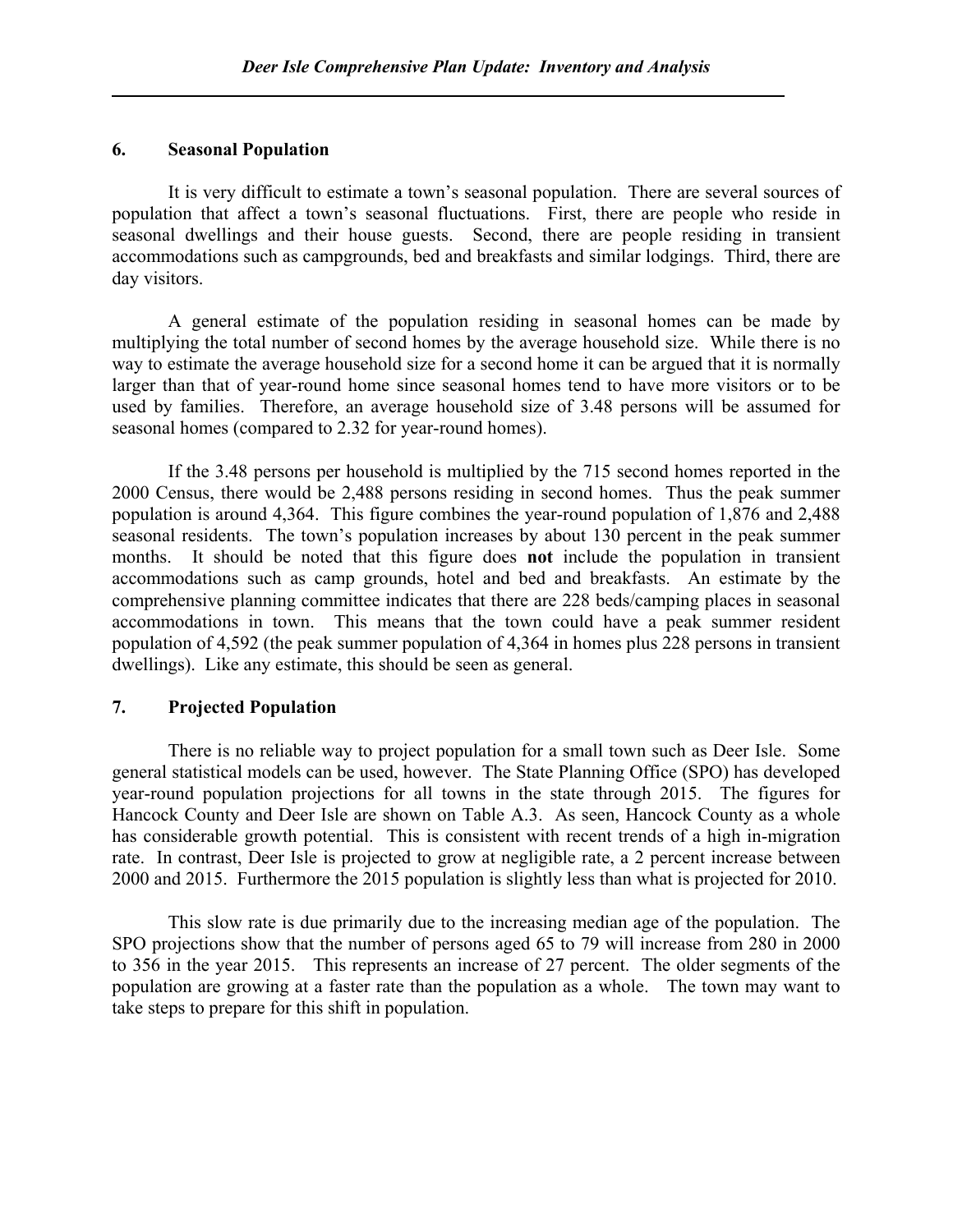| Table A.3<br>Projected Population through 2015 <sup>1</sup>                                                             |        |        |        |  |  |  |  |
|-------------------------------------------------------------------------------------------------------------------------|--------|--------|--------|--|--|--|--|
| <b>Unit of Government</b><br>2000<br>2010<br>2015                                                                       |        |        |        |  |  |  |  |
| Deer Isle                                                                                                               | 1,876  | 1,924  | 1,914  |  |  |  |  |
| <b>Hancock County</b>                                                                                                   | 51,791 | 56,635 | 58,741 |  |  |  |  |
| <sup>1</sup> NOTE: refer to text for discussion of limitations of data<br><b>SOURCE:</b> State Planning Office web site |        |        |        |  |  |  |  |

# 8. Regional Issues

One key regional trend is that the median age of the year-round population of the coastal communities is increasing. This means that towns may want to work together to explore the development of more services for the elderly. At the same time, cooperative strategies to address the needs of younger households could also be explored.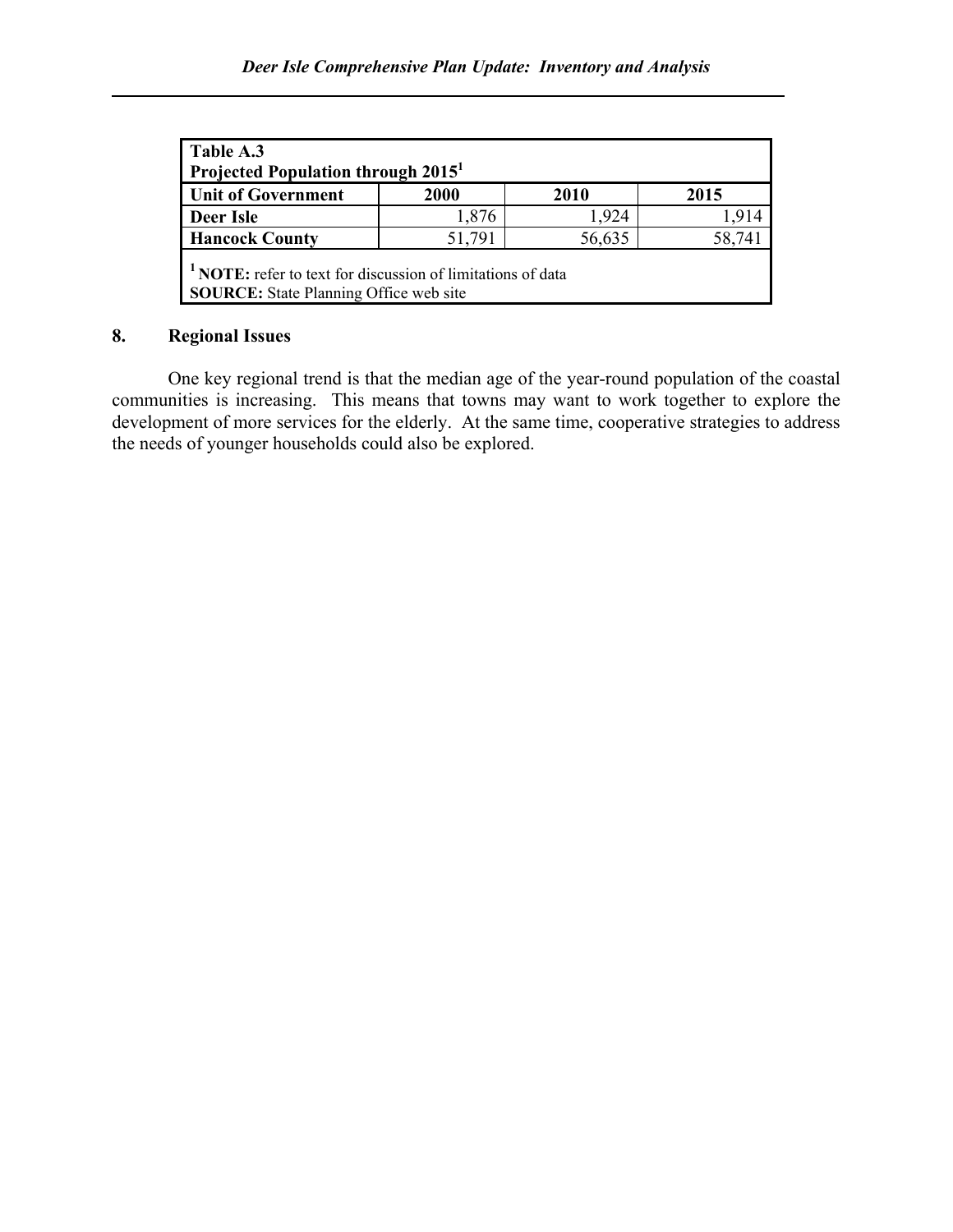#### B. ECONOMY

#### 1. Purpose

An understanding of the economy is important in planning for the future of a town. This section aims to accomplish the following:

Summarize recent economic trends

a. Identify current economic issues

#### 2. Key Findings and Issues

Deer Isle has a much higher self-employment rate than the county as a whole. While the number of persons employed in fishing, agriculture and forestry declined between 1980 and 2000, Deer Isle still has roughly double the proportion of people employed in this sector than the county. The number of persons in the labor force in Deer Isle increased by 1.5 percent during the 1990s, while the county labor force increased at a 19 percent rate. There is a shortage of well paying year-round jobs. This lack of jobs is one of the major issues facing the town.

#### 4. Highlights of the 1992 Plan

The plan noted the seasonal nature of employment. It stated that little had been done to attract, encourage or restrict business.

#### 5. Trends Since 1990

Table B.1 compares employment by classification between Deer Isle and Hancock County for 1990 and 2000. Overall, the Deer Isle labor force increased from 802 persons to 814 persons, an increase of 1.5 percent compared to a 19 percent increase for the county. The slow rate of labor force growth is indicative of the aging of the town's population. In fact, the labor force participation rate (the percentage of persons age 16 and older in the labor force) decreased from 59.3 percent in 1990 to 57.5 percent in 2000. The rate for the county increased from 62.7 percent to 64.3 percent.

There are several differences between the employment classification breakdown of the Deer Isle labor force and that of Hancock County in the year 2000. One is that there was a nearly 26 percent self-employment rate in Deer Isle compared to a 16 percent rate for the county. The 2000 town rate was less than the nearly 29 percent rate in 1990. This decrease may be due to a drop in fisheries related jobs.

Another contrast between the town and the county is that the town has a much lower rate of government workers. This may be due to relative importance of Acadia National Park and Maine Maritime Academy in other parts of the county. Further distinctions between the town and the county are discussed below.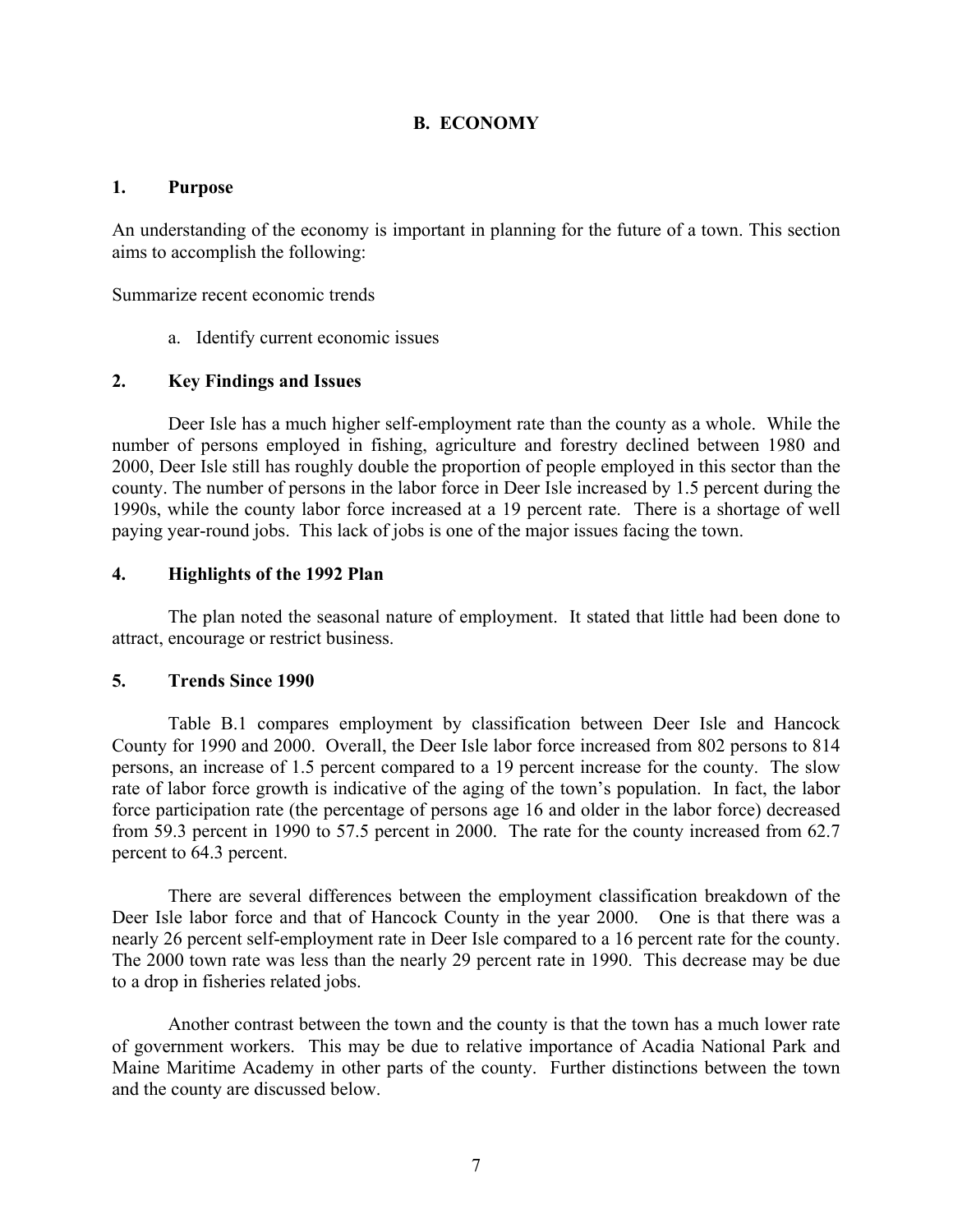| Table B.1                                                  |                                                                   |         |                       |          |  |  |  |  |  |
|------------------------------------------------------------|-------------------------------------------------------------------|---------|-----------------------|----------|--|--|--|--|--|
| Class of Workers, Employed Persons 16 years and over, 2000 |                                                                   |         |                       |          |  |  |  |  |  |
|                                                            | <b>Deer Isle</b>                                                  |         | <b>Hancock County</b> |          |  |  |  |  |  |
|                                                            | Number                                                            | Percent | Number                | Percent  |  |  |  |  |  |
| Private Wage/Salary                                        | 526                                                               | 64.6%   |                       | 69.8%    |  |  |  |  |  |
| Fed/State/Local Gov't                                      | 77                                                                | 9.5%    | 3,511                 | 14.0%    |  |  |  |  |  |
| Self-employed                                              | 211                                                               | 25.9%   | 3,975                 | 15.9%    |  |  |  |  |  |
| <b>Unpaid Family Member</b>                                | $_{0}$                                                            | $0\%$   | 78                    | $0.3\%$  |  |  |  |  |  |
| <b>Total</b>                                               | 814                                                               | 100.%   | 25,034                | 100.%    |  |  |  |  |  |
| SOURCE: U.S. Census, 2000, Table DP-3                      |                                                                   |         |                       |          |  |  |  |  |  |
|                                                            |                                                                   |         |                       |          |  |  |  |  |  |
|                                                            | <b>Class of Workers, Employed Persons 16 years and over, 1990</b> |         |                       |          |  |  |  |  |  |
|                                                            |                                                                   |         |                       |          |  |  |  |  |  |
|                                                            | <b>Deer Isle</b>                                                  |         | <b>Hancock County</b> |          |  |  |  |  |  |
|                                                            | Number                                                            | Percent | Number                | Percent  |  |  |  |  |  |
| Private Wage/Salary                                        | 485                                                               | 60.5%   | 14,604                | 69.5%    |  |  |  |  |  |
| Fed/State/Local Gov't                                      | 80                                                                | 10.0%   | 2,998                 | $14.3\%$ |  |  |  |  |  |
| Self-employed                                              | 230                                                               | 28.7%   | 3,325                 | 15.8%    |  |  |  |  |  |
| <b>Unpaid Family Member</b>                                | 7                                                                 | 0.9%    | 73                    | 0.4%     |  |  |  |  |  |
| <b>Total</b>                                               | 802                                                               | 100.%   | 21,000                | 100.%    |  |  |  |  |  |

Table B.2 compares employment by industry sector for Deer Isle and Hancock County. This table refers to where Deer Isle residents work, not necessarily the jobs in town. Educational, health and social services accounts for the largest proportion of jobs on both the county and local level. The Island Nursing Home contributes to jobs in this sector. The next largest proportion of local jobs is in retail trade, followed by construction.

Although the number of jobs in agriculture, forestry and fisheries in Deer Isle decreased from 134 in 1980 to 99 in 1990 and 88 in 2000, the town still has roughly double the percentage of jobs in this sector as the county as a whole. It also has about half the percentage of jobs in manufacturing and professional, scientific and related occupations. The decline in fishing has meant limited opportunities for those without advanced training or education. Comprehensive planning committee members have noted that the Census data may understate the extent of fisheries related employment in town. It is possible that there are sampling errors in the Census results.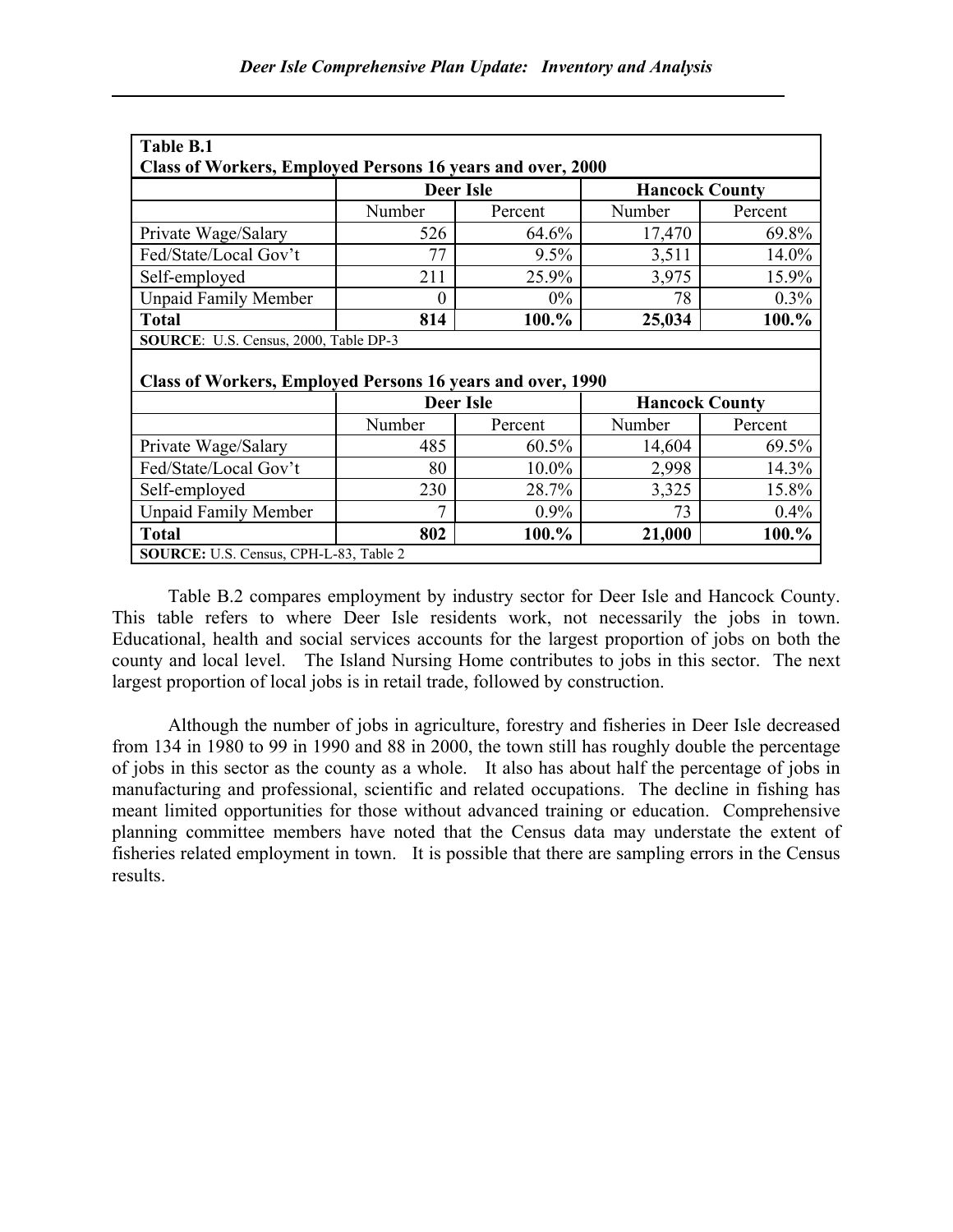| Deer Isle & Hancock County: Employment by Industry Sector, 2000 <sup>1</sup>                       |                  |         |                       |         |  |  |
|----------------------------------------------------------------------------------------------------|------------------|---------|-----------------------|---------|--|--|
|                                                                                                    | <b>Deer Isle</b> |         | <b>Hancock County</b> |         |  |  |
| Category                                                                                           | <b>Numbers</b>   | Percent | Numbers               | Percent |  |  |
| Agriculture, Forestry, & Fisheries                                                                 | 88               | 10.8%   | 1,315                 | 5.3%    |  |  |
| Construction                                                                                       | 114              | 14.0%   | 2,524                 | 10.1%   |  |  |
| Manufacturing                                                                                      | 35               | 4.3%    | 2,369                 | 9.5%    |  |  |
| <b>Wholesale Trade</b>                                                                             | 29               | 3.6%    | 575                   | 2.3%    |  |  |
| Retail Trade                                                                                       | 128              | 15.7%   | 3,057                 | 12.2%   |  |  |
| Transportation, Warehousing and<br><b>Utilities</b>                                                | 38               | 4.7%    | 883                   | 3.5%    |  |  |
| Information                                                                                        | 23               | 2.8%    | 644                   | 2.6%    |  |  |
| Finance, Insurance & Real Estate                                                                   | 21               | 2.6%    | 1,191                 | 4.8%    |  |  |
| Professional, scientific, management,<br>administrative and waste management<br>services           | 37               | 4.5%    | 2,005                 | 8.0%    |  |  |
| Educational, health and social services                                                            | 151              | 18.6%   | 5,544                 | 22.1%   |  |  |
| Arts, entertainment, recreation,<br>accommodation and food services                                | 88               | 10.8%   | 2,252                 | $9.0\%$ |  |  |
| Other services (except public<br>administration)                                                   | 56               | 6.9%    | 1,672                 | 6.7%    |  |  |
| Public Administration                                                                              | 6                | 0.7%    | 1,003                 | 4.0%    |  |  |
| <b>Total</b>                                                                                       | 814              | 100.%   | 25,034                | 100.%   |  |  |
| <b>NOTE:</b> see text on committee response to Census data<br>Source: 2000 U.S. Census: Table DP.3 |                  |         |                       |         |  |  |

# Table B.2

Commuting times in Deer Isle increased only slightly between 1990 and 2000. The mean commuting time for Deer Isle residents in 2000 was 18.0 minutes, which was fractionally more than the 17.8 minutes in 1990. In 2000 Hancock County had a mean commuting time of 22.4 minutes, which was about 24 percent longer than the time for Deer Isle. Of the Deer Isle 787 residents for whom 2000 Census data are available, 408 worked in Deer Isle and 194 commuted to Stonington. The next more frequent destinations were Blue Hill (37) and Ellsworth (35).

The Census also reported that 754 people (both residents and non-residents) worked in Deer Isle. Apart from the 408 Deer Isle residents, the most frequent source of commuters was Stonington (73) followed by Sedgwick (43) Ellsworth (39) and Bucksport (33). Smaller numbers commuted from as far away as Bangor, Otis and Greene. Here again, these data are based on a sample.

Unemployment rates are shown in Table B.3 for Deer Isle and Hancock County. The town has had, in recent years, unemployment rates below the county average. While official.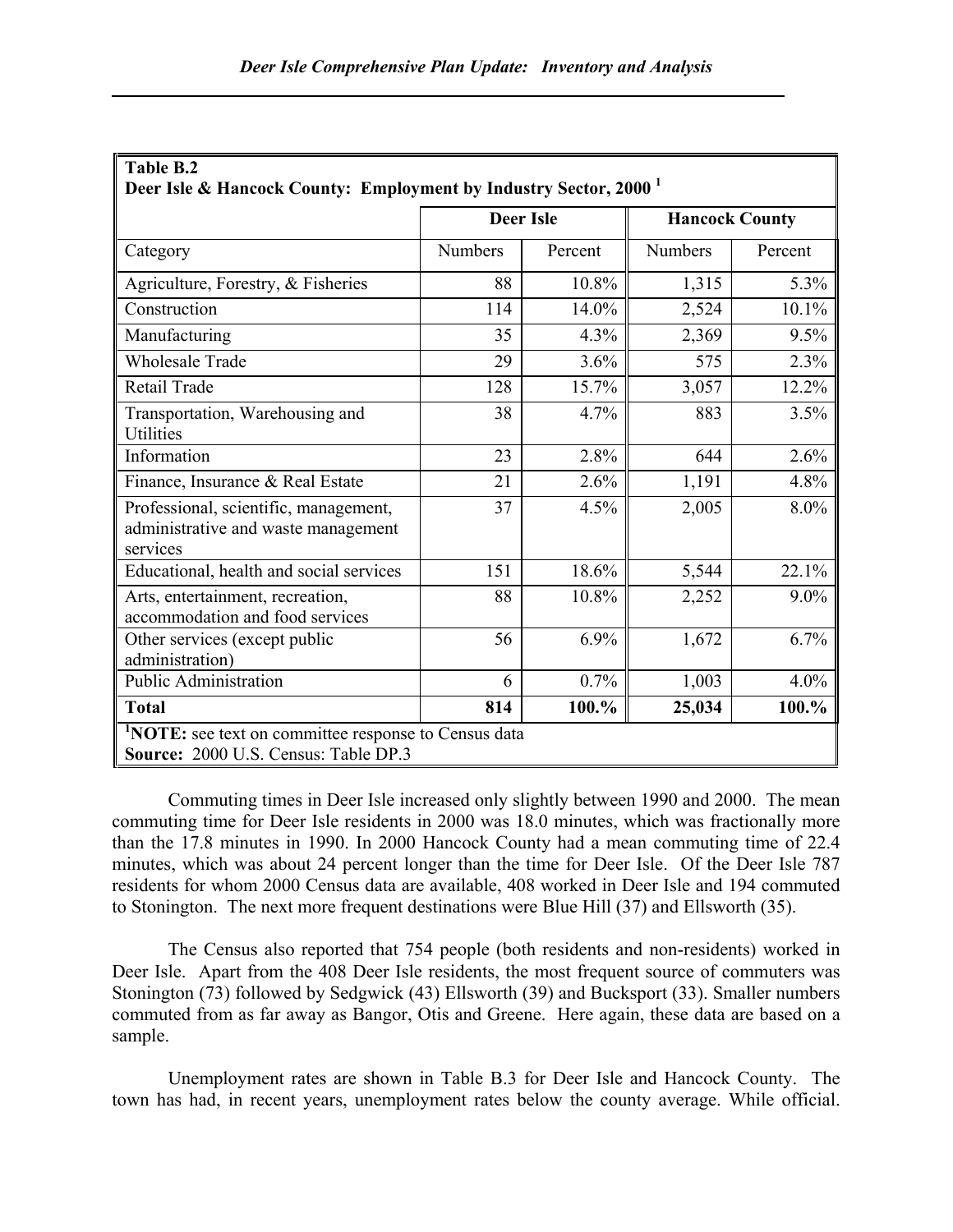Data indicates that unemployment is not a problem in Deer Isle, there are few sources of local jobs, which may have resulted in people leaving the labor force and not being counted in the unemployment rate. Job opportunities are particularly limited for most women and others unable to engage in intense physical labor. The shortage of well paying year-round jobs is one of the major issues facing the town.

The county continues to have seasonal fluctuations in employment. For example, the Ellsworth-Bar Harbor Labor Market Area had a 9.4 percent unemployment rate in February 2003 compared to a 2.8 percent rate in August 2003. While no detailed data are available for Deer Isle, local observers note that there are significant fluctuations in employment over the year. There are far more job opportunities in the summer than in winter.

| Table B.3<br><b>Average Annual Unemployment Rate, 1999-2003</b> |                                                                               |      |      |      |      |  |
|-----------------------------------------------------------------|-------------------------------------------------------------------------------|------|------|------|------|--|
| <b>Unit of Government</b>                                       | 1999                                                                          | 2000 | 2001 | 2002 | 2003 |  |
| Deer Isle                                                       | 3.1                                                                           | 3.6  | 3.1  | 3.0  | 2.3  |  |
| <b>Hancock County</b><br>5.3<br>4.5<br>4.4<br>5.<br>4.4         |                                                                               |      |      |      |      |  |
|                                                                 | <b>SOURCE:</b> Maine Department of Labor Maine Civilian Labor Force Estimates |      |      |      |      |  |

Table B.4 lists some of the businesses in Deer Isle. It is based on a compilation by the comprehensive planning committee. This table shows the importance of small businesses to the town. The town may want to consider the needs of small businesses as it formulates its economic development strategy.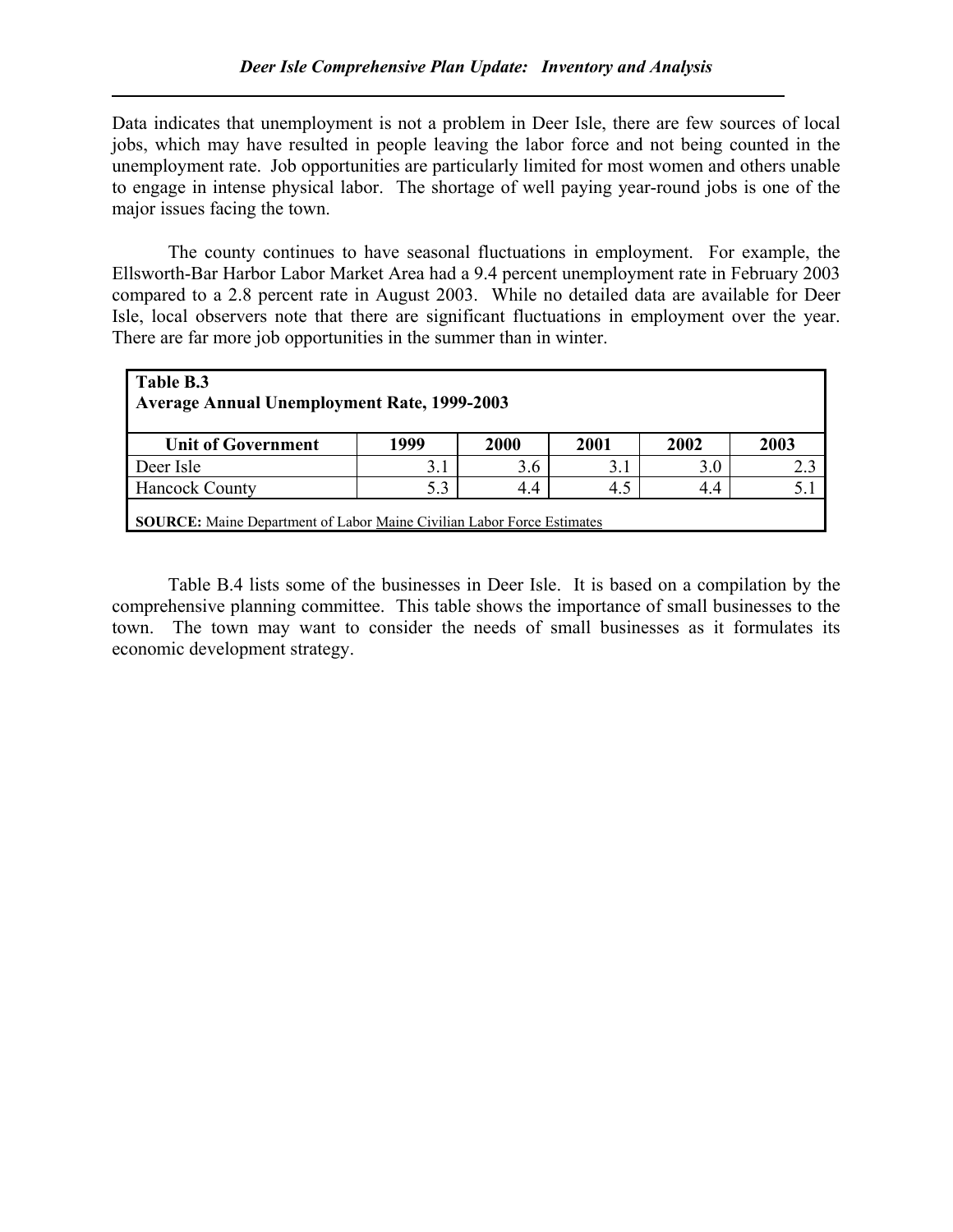| Figure B.11                                    |                                                             |                                              |
|------------------------------------------------|-------------------------------------------------------------|----------------------------------------------|
| Town Businesses, 2004 <sup>1</sup>             |                                                             |                                              |
| Deer Isle, Maine                               |                                                             |                                              |
| <b>Marine Related</b>                          | <b>Description</b>                                          | Location                                     |
| Bruce Heanssler Lobster Company                | Lobster Dealer/Lobster Pound                                | Eastside Rd. Sunshine                        |
| Conary Cover Lobster Company                   | Lobster Dealer/Lobster Pound                                | Conary Cove Rd Sunshine                      |
| Island Seafood                                 | Lobster Dealer/Transporter                                  | Sunshine Rd                                  |
| Eggemoggin Landing D & D Seafood               | <b>Crabmeat Shellfish</b>                                   | Deer Isle                                    |
| <b>Olsen's Electronics</b>                     | Home & Marine Electronics<br>OX PT                          | Sunset Road<br>Deer Isle                     |
| Jeraco Bay Charters<br>Jeff Eaton              | Boat and Hull Finishing                                     | Sunshine Rd                                  |
| <b>McGuire Electric</b>                        | Residential & Marine Wiring                                 | Sunset                                       |
| Mark's Small Engine Repair/Storage             | Outboard and Boat Storage                                   | Center Dist. Crossroad                       |
| Elwood Cobb                                    | <b>Boat Storage</b>                                         | <b>Church Street</b>                         |
| <b>Willard Stinson</b>                         | Electrician                                                 | Sunset Rd                                    |
| <b>Business &amp; Personal Services</b>        | <b>Description</b>                                          | Location                                     |
| Percy L. Brown & Son                           | Plumbing and Heating                                        | Sunset Rd                                    |
| Elmer B. Eaton & Son                           | Plumbing/Heating/Bottled Gas Appl.                          | Sunset Rd                                    |
| <b>Shepard's Real Estate</b>                   | <b>Real Estate Sales</b>                                    | Main Street                                  |
| Spencer Insurance                              | Insurance                                                   | Sunset Rd                                    |
| Eastern Maine Appraisal Service                | Real Estate Appraisal                                       | Deer Isle (P.O. Box)                         |
| Deer Isle Photo                                | <b>Photos and Sales</b>                                     | Main Street                                  |
| Kids Place INH                                 |                                                             |                                              |
| <b>Taxi/Airport Shuttle</b>                    | <b>Taxi Service</b>                                         | Sunset Rd                                    |
| Bar Harbor Banking & Trust                     | Banking                                                     | <b>Church Street</b>                         |
| Edgewood Farm                                  | <b>Special Events</b>                                       | Pressey Village Rd                           |
| <b>Island Florist</b>                          | <b>Flowers</b>                                              |                                              |
| Sea Kayaking                                   | Kayak Service                                               | Bunham's Pt. Rd                              |
| <b>Restaurants &amp; Recreational Services</b> | <b>Description</b>                                          | Location                                     |
| Sister's Restaurant                            |                                                             |                                              |
| Darwin K. Davidson                             | Restaurant                                                  | Little Deer Isle                             |
| Deer Isle Yacht Club                           | Photography                                                 | <b>Main Street</b>                           |
| Dave's Guide Service                           |                                                             | <b>Sylvester's Cove</b>                      |
| Sea Kayaking<br><b>Island Country Club</b>     | Hunting and Fishing<br>Kayak Trips/Guide Service            | Sunset Rd<br>Deer Isle                       |
| Harbor Ice Cream                               | <b>Golf and Tennis</b>                                      | Main St                                      |
| The Galley Restaurant                          | Ice Cream/Restaurant                                        | Main St.                                     |
| Eaton's Lobster Pool                           | Lunches                                                     | Rt. 15                                       |
| <b>Finest Kind Dining</b>                      | Restaurant                                                  | Little Deer Isle                             |
| Clam Digger                                    | Restaurant                                                  | Joyce's Crossroad                            |
| T.D. Pottery                                   | Restaurant                                                  | South Deer Isle Rd                           |
| Tom's Greenhouse                               | Pottery                                                     | Sunset                                       |
|                                                | Plants                                                      | South Deer Isle Rd                           |
| <b>Construction &amp; Repair</b>               | <b>Description</b>                                          | Location                                     |
| Lewis E. Eaton & Son, Inc.                     | Builders/Contractors                                        | Little Deer Isle                             |
| Richard B. Chase                               | <b>Builders/Contractors</b>                                 | Sunshine Rd                                  |
| Colby Weed & Son                               | Excavation, Gravel                                          | <b>District Cross Rd</b>                     |
| <b>Francis Cormier</b>                         | Granite Work, Drilling & Blasting                           | District Cross Rd                            |
| <b>Stewart Construction</b>                    | Building/Construction                                       | Lowe Rd                                      |
| Mill Pond Mobil                                | Service                                                     |                                              |
| Dave & Dave                                    | Auto Repair                                                 | N. Deer Isle Rd                              |
| Eaton's Oil                                    | Auto Repair/Heating Oil                                     | N. Deer Isle Rd                              |
| <b>Island Marine</b>                           | Docks                                                       | Sunset Rd<br>Eggemoggin Rd. Little Deer Isle |
| <b>Billings and Webb</b><br>Skip Eaton         | Excavation/Gravel/Septic Systems<br>Construction/Excavation | Deer Isle                                    |
| Brian K. Burgess                               | Carpenter/Contractor                                        | N. Deer Isle Rd.                             |
| <b>Todd Lawson</b>                             | Carpenter/Contractor                                        | Little Deer Isle                             |
| Billings Blacksmith & Welding                  | Repair and Fabrication                                      | Little Deer Isle                             |
|                                                |                                                             |                                              |
| Retail                                         | <b>Description</b>                                          | Location                                     |
| <b>William Mor</b>                             | Potter - Rugs                                               | Reach Road                                   |
| The Turtle Gallery                             | Fine Art Area Artists                                       | N. Deer Isle Rd                              |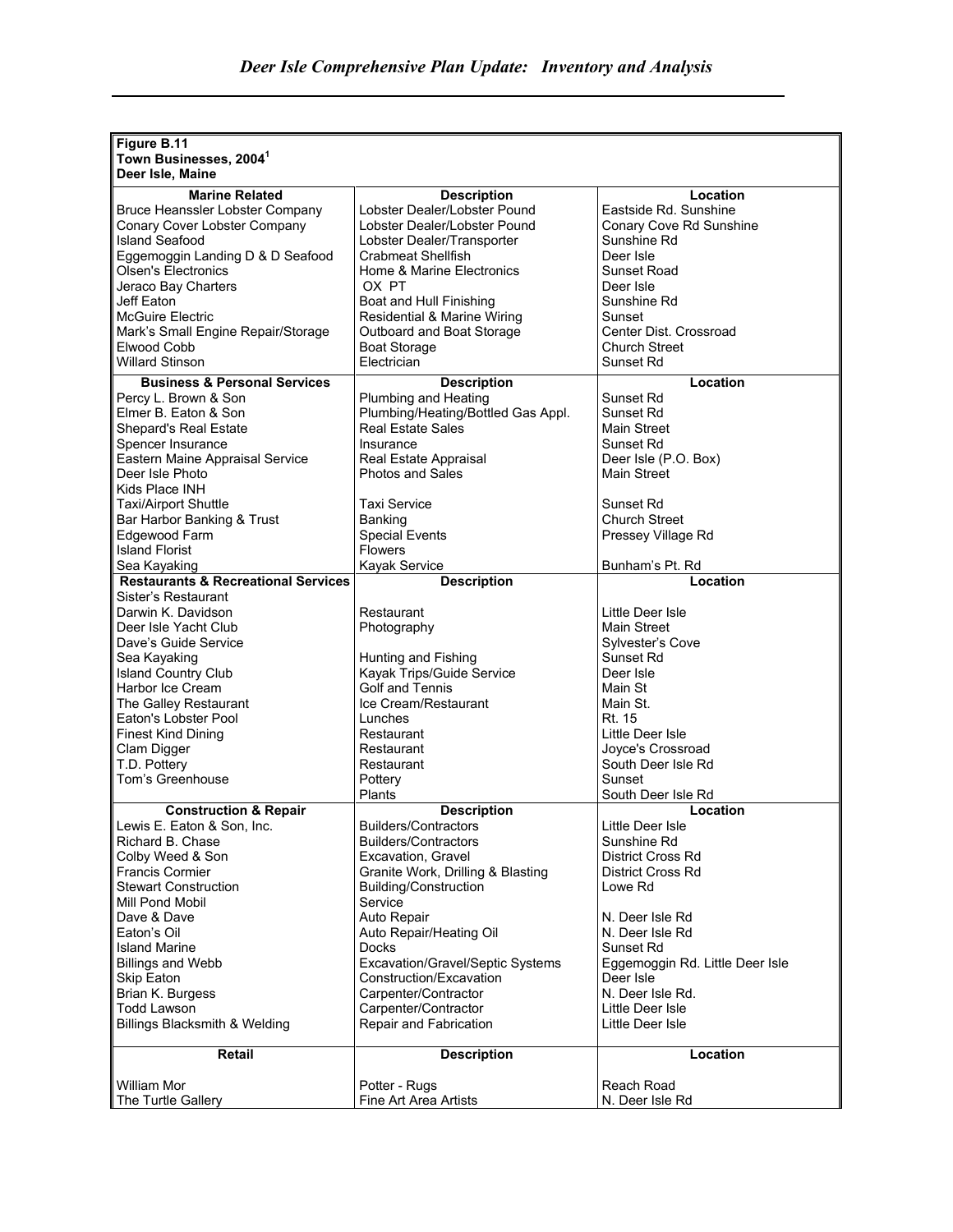| <b>Blue Heron Gallery</b>            | <b>Contemporary American Crafts</b>                                                                                                  | <b>Church Street</b>    |
|--------------------------------------|--------------------------------------------------------------------------------------------------------------------------------------|-------------------------|
| Deer Isle Artist Assoc.              | Art Gallery - Area Artists                                                                                                           | Dow Rd                  |
| Parish House Antiques                | Art Gallery - Area Artists                                                                                                           |                         |
| Heanssler Oil Company                | Oil, Gas, Auto Parts & Supplies                                                                                                      | <b>Church Street</b>    |
| Guy's Berry patch                    | Gift Shop                                                                                                                            | Pressey Village Road    |
| Dockside Quilts                      | <b>Craft Supplies - Quilts</b>                                                                                                       | <b>Church Street</b>    |
| Harbor Farm                          |                                                                                                                                      |                         |
| V. Dodge                             | Crabmeat                                                                                                                             | Little Deer Isle        |
| S. Robinson                          | Crabmeat                                                                                                                             | Little Deer Isle        |
| D.I. - Stonington Historical Society | Museum                                                                                                                               | N. Deer Isle Rd. Sunset |
| Michelle Billings                    | Maine Art Studio                                                                                                                     | Little Deer Isle        |
| Mountainville Gallery                | Art                                                                                                                                  | Sunshine Rd             |
| Ziner/Greene                         | Pottery & Sculptures                                                                                                                 | Reach Rd                |
|                                      | <b>Real Estate</b>                                                                                                                   | Main St.                |
| <b>Shepard Select Property</b>       |                                                                                                                                      |                         |
| l Mill Pond Mobil                    | Gas & Oil/Auto Parts/Repair                                                                                                          | South Deer Isle Rd      |
| The Galley                           | <b>Grocery Store</b>                                                                                                                 | N. Deer Isle Rd         |
| Maine Camp Outfitters                | <b>Camping Supplies</b>                                                                                                              | Sunset                  |
| <b>Webworks Downeast</b>             |                                                                                                                                      | Reach Rd                |
| M.D. Joyce and Company               | <b>Hardware Store</b>                                                                                                                | Sunset Rd               |
| Barter Lumber Company                | <b>Building Supplies</b>                                                                                                             | Sunset Rd               |
| Coastal Home Design                  | Construction                                                                                                                         | Pressey Village Rd      |
| <b>Island Laundry Mat</b>            | Self Service Laundry                                                                                                                 | Sunset                  |
| <b>Turtle Gallery</b>                | Art                                                                                                                                  | N. Deer Isle Rd.        |
| <b>Island Country Club</b>           | Golf                                                                                                                                 | Sunset                  |
| Deepest African Imprints             | Gifts - Crafts                                                                                                                       | Dow Rd                  |
| Doug Wilson                          | Blacksmith                                                                                                                           | Eggemoggin Rd           |
| Ronald Hayes Pierson                 | Jewelry                                                                                                                              | Old Ferry Rd            |
| Sea Mark Custom Woodworking          | <b>Wood Furniture and Cabinets</b>                                                                                                   | Deer Isle               |
| Periwinkle                           | Newspaper - Crafts                                                                                                                   | Deer Isle Village       |
| <b>Firehouse Antiques</b>            | Antiques                                                                                                                             | N. Deer Isle Rd         |
| Vincent ?????                        | Crafts                                                                                                                               | <b>Bridge Street</b>    |
| Haystack School of Crafts            | Craft School                                                                                                                         | Sunshine                |
| Isle Resolve                         | <b>Computer Service</b>                                                                                                              |                         |
| Marvelous Motors                     | Used Cars                                                                                                                            | Ouacko                  |
| South Deer Isle Storage              | Storage                                                                                                                              | South Deer Isle         |
| Deer Isle Veterinarian Clinic        | Veterinarian Service                                                                                                                 | Sunshine Rd             |
| Eggemoggin Inn                       | Lodging                                                                                                                              | Little Deer Isle        |
| Inn at the Ferry Landing             | Lodging                                                                                                                              | Deer Isle               |
|                                      |                                                                                                                                      |                         |
| Deer Run Apartments                  | <b>Elderly Housing</b>                                                                                                               |                         |
| <b>Island Nursing Home</b>           |                                                                                                                                      | North Deer Isle         |
| Kids Place Day Care                  |                                                                                                                                      | North Deer Isle         |
| Goose Cove Lodge                     | Lodging                                                                                                                              | Goose Cove Rd           |
| Red House Bed and Breakfast          | Lodging                                                                                                                              | Little Deer Isle        |
|                                      |                                                                                                                                      |                         |
|                                      | <sup>1</sup> NOTE: This list is current as of July 2004. Businesses changes constantly and it is possible that some small operations |                         |
| were overlooked.                     |                                                                                                                                      |                         |
|                                      |                                                                                                                                      |                         |

SOURCE: Deer Isle comprehensive planning committee

### 6. Current Economic Issues

 One economic issue facing the town is the decrease in fishing-related employment. Other sources of employment are needed. However, as is discussed in the Housing chapter, the cost of housing may make it difficult for younger families to remain in town even if jobs are available. Both the housing and economic development issues would be addressed most effectively on a regional basis.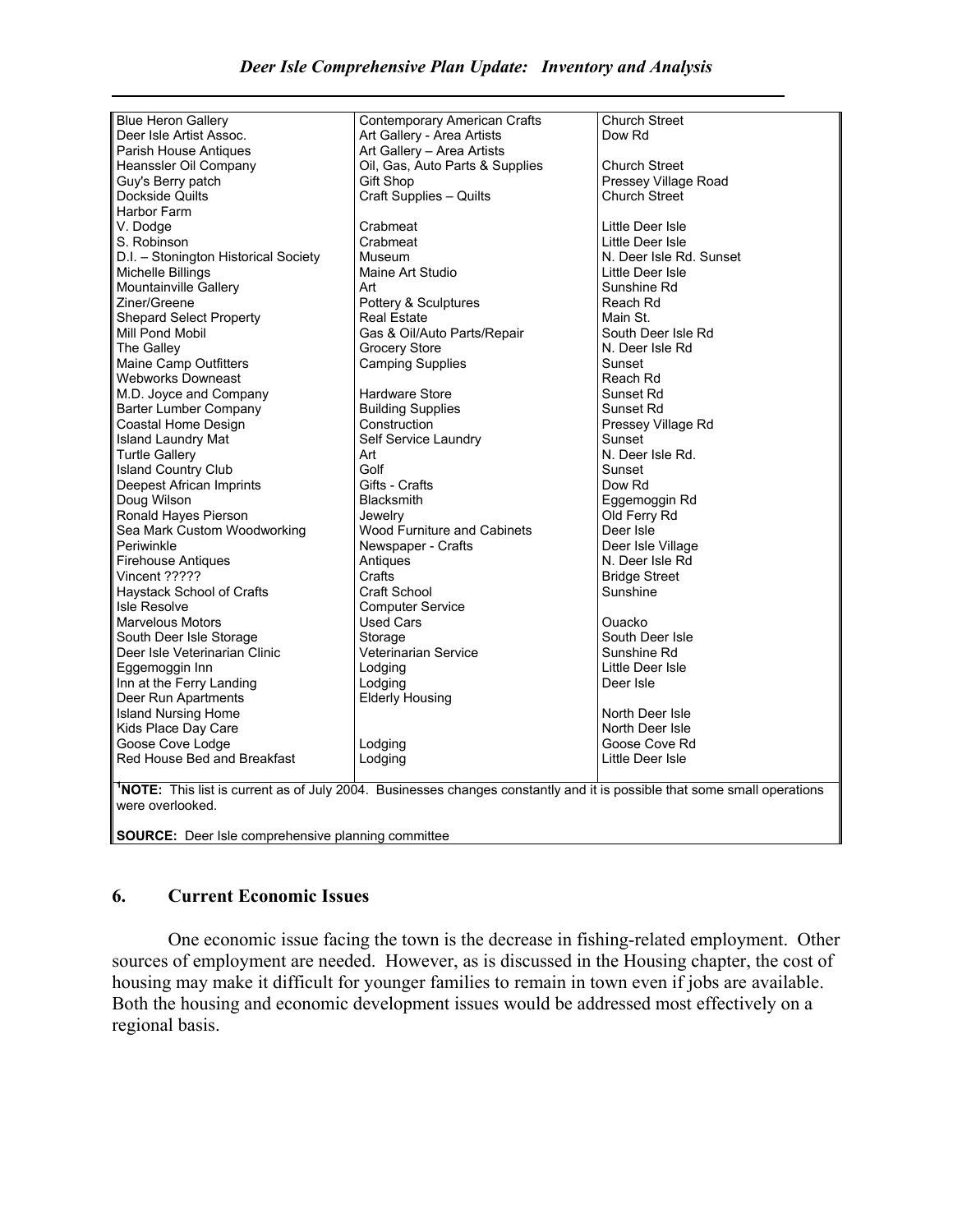## C. HOUSING

#### 1. Purpose

 It is important for a comprehensive plan to have an analysis of the housing market and local and regional housing needs. This section aims to:

- 1. review housing trends since 1990;
- 2. discuss housing affordability;
- 3. identify major housing issues; and
- 4. project future housing construction trends.

#### 2. Key Findings and Issues

The number of housing units increased at faster rate than the population between 1990 and 2000 (nearly 7 percent compared to about 2 percent). As of 2000, about 45 percent of the homes in town were seasonal or vacation dwellings. Home purchase opportunities for first-time home buyers are limited. About 91 percent of the year-round households do not earn sufficient income to purchase the median priced home in Deer Isle. The limited supply of first-time home purchase opportunities for year-round residents is one of the major issues facing the town. Rental opportunities are also very limited.

#### 3. Summary of the 1992 Plan

The 1992 plan projected that there could be as many as 500 new summer homes built in town during the 1990s if current trends continued. It reported that the number of second homes had increased by 82 percent during the 1980s. The number of year-round units had increased at a slower rate than the population. This was largely due to falling vacancy rates.

#### 4. Trends Since 1990

There was a nearly seven percent increase in the total number of dwelling units (year-round and seasonal) in Deer Isle between 1990 and 2000 (see Table C.1). As of 2000, there were 1,575 dwelling units in Deer Isle reported by the U.S. Census. The number of year-round units increased by nearly nine percent (68 units) between 1990 and 2000. There was a five percent increase (34 units) in the number of second homes. As of 2000, 45 percent of the homes in town were seasonally occupied and 55 percent were year-round.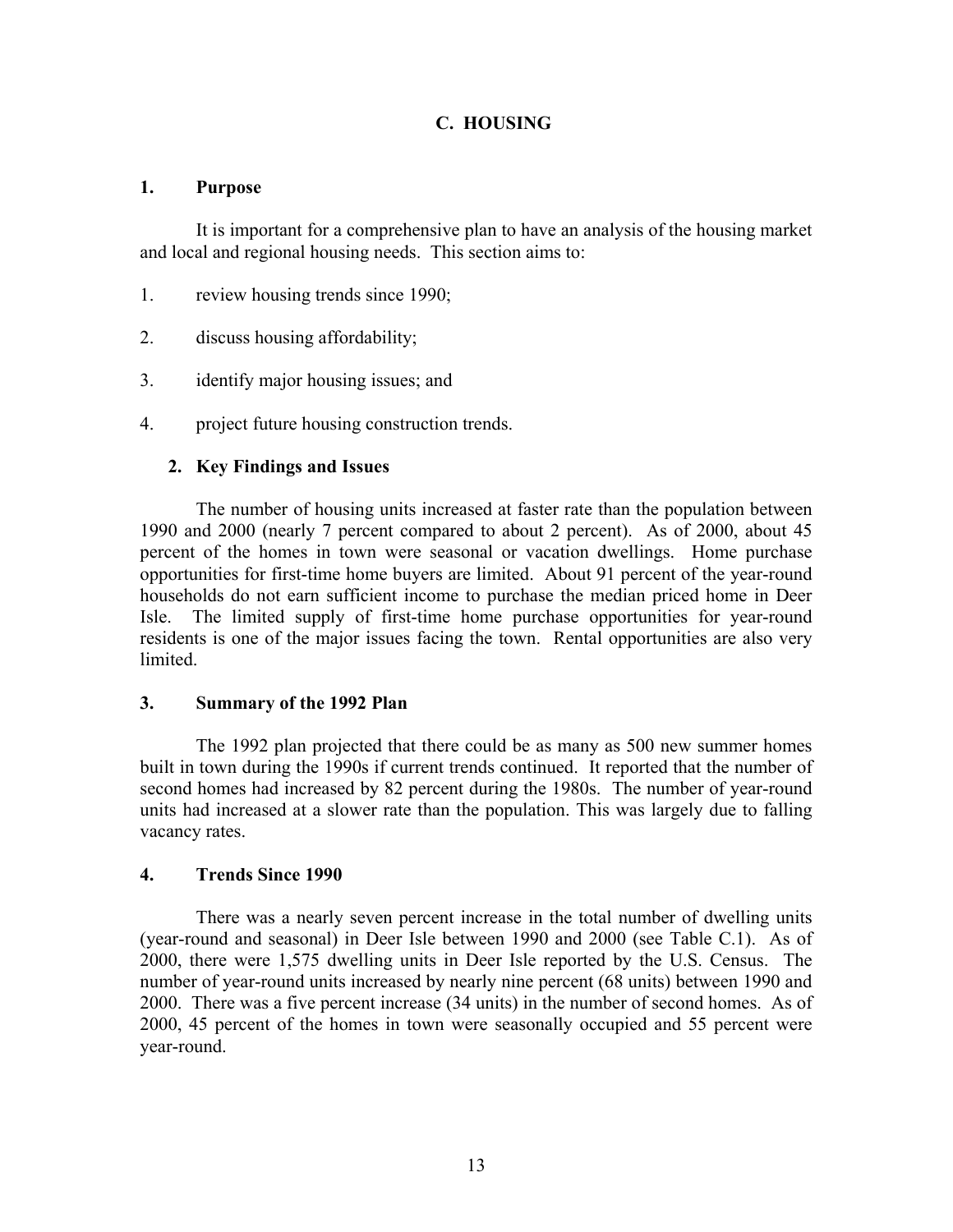| Table C.1<br><b>Change in Housing Units, Deer Isle, 1990-2000</b> |       |       |        |                       |  |
|-------------------------------------------------------------------|-------|-------|--------|-----------------------|--|
| <b>Type</b>                                                       | 1990  | 2000  | Change | <b>Percent Change</b> |  |
| Year-round                                                        | 792   | 860   | 68     | 8.6%                  |  |
| Seasonal                                                          | 681   | 715   | 34     | 5.0%                  |  |
| <b>Total</b>                                                      | 1,473 | 1,575 | 102    | $6.9\%$               |  |
| <b>SOURCE:</b> U.S. Census                                        |       |       |        |                       |  |

Table C.2 shows the breakdown among various housing types. There was a nearly eleven percent increase in the number of single family homes and a ten percent increase in the number of duplexes and multi-family units between 1990 and 2000. The U.S. Census data show that there was a 24 percent decrease in the number of mobile homes. This is most likely due to the Census using a different definition of mobile homes in the year 2000 rather than an actual decline.

| Table C.2                                       |                          |                          |               |         |           |  |  |  |
|-------------------------------------------------|--------------------------|--------------------------|---------------|---------|-----------|--|--|--|
| Change in Housing Types, Deer Isle: 1990 - 2000 |                          |                          |               |         |           |  |  |  |
|                                                 | 1990<br>2000             |                          |               |         |           |  |  |  |
|                                                 | Percent                  |                          |               |         |           |  |  |  |
| <b>Type</b>                                     | <b>Number</b>            | Percent                  | <b>Number</b> | Percent | Change    |  |  |  |
| Single family                                   | 1,226                    | 83.2%                    | 1,360         | 86.5%   | 10.9%     |  |  |  |
| Duplex/Multi-family                             | 51                       | 3.5%                     | 56            | 3.6%    | 9.8%      |  |  |  |
| Mobile Homes                                    | 196                      | 13.3%                    | 149           | 9.5%    | $-24.0\%$ |  |  |  |
| Boat/RV/Van                                     | $\overline{\phantom{0}}$ | $\overline{\phantom{0}}$ | 8             | 0.5%    | n/a       |  |  |  |
| <b>Total</b>                                    | 1,473                    | 100.%                    | 1,573         | 100.%   | 6.8%      |  |  |  |
| <b>SOURCE:</b> U.S. Census                      |                          |                          |               |         |           |  |  |  |

The breakdown between rental and owner occupied year-round housing is shown in Table C.3. As of 2000 about 86 percent of year-round homes were owner-occupied and fourteen percent were renter-occupied. There is a lower percentage of renteroccupied units in Deer Isle than in Hancock County as a whole. The number of rental units in Deer Isle actually decreased between 1990 and 2000. This may be due to the high demand for seasonal rentals. Local observers note that some owners of year-round rental properties have shifted to renting these properties on a seasonal basis due to the high rents they can charge during the peak season.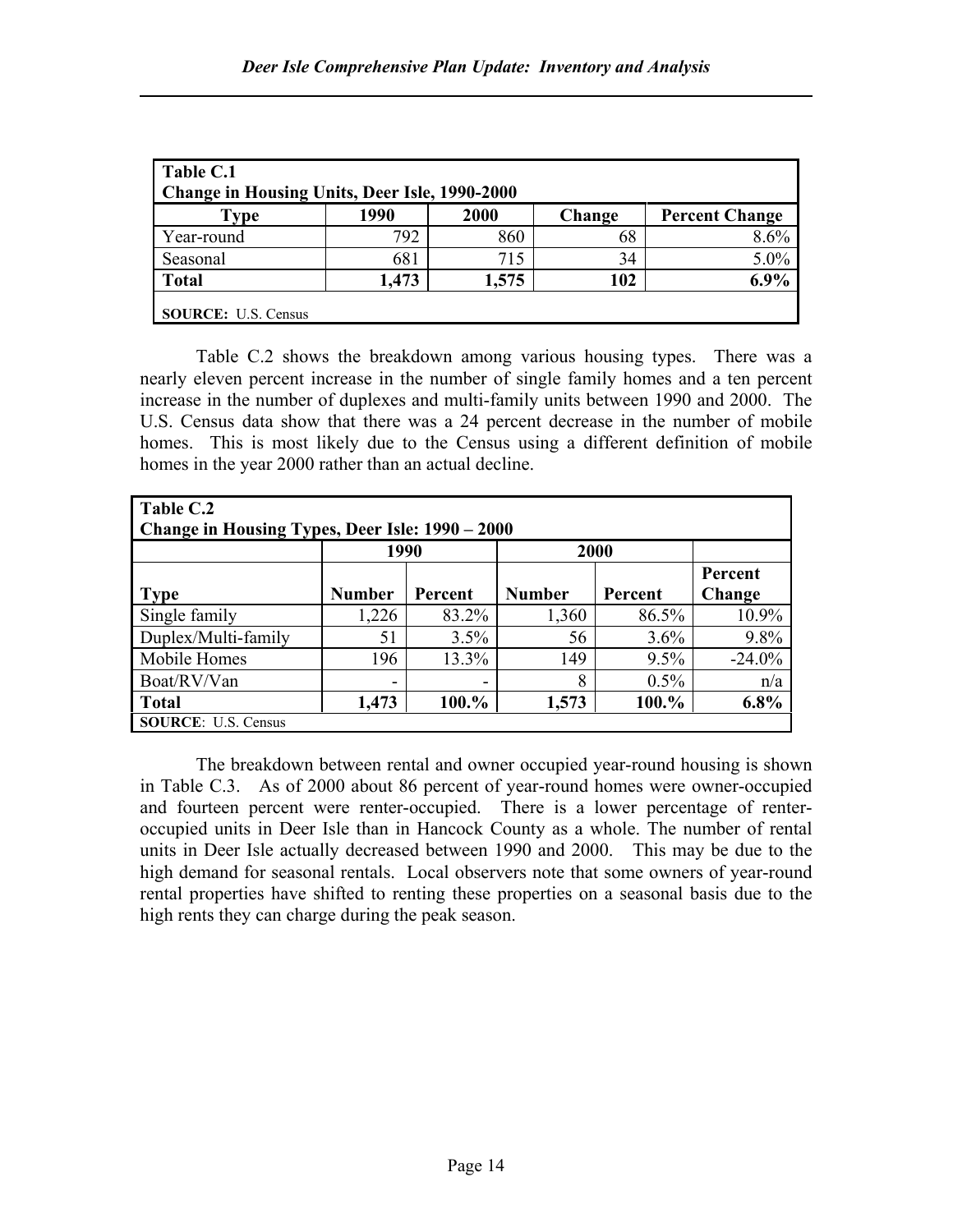|             | Table C.3                                                                                                                       |               |          |               |          |           |
|-------------|---------------------------------------------------------------------------------------------------------------------------------|---------------|----------|---------------|----------|-----------|
|             | <b>Estimated Tenure of Occupied Year-round Housing</b>                                                                          |               |          |               |          |           |
|             | (does not include seasonal and vacant units)                                                                                    |               |          |               |          |           |
|             | 1990 & 2000 Deer Isle & Hancock County                                                                                          |               |          |               |          |           |
|             |                                                                                                                                 |               |          |               |          |           |
|             |                                                                                                                                 | 1990          |          | 2000          |          | 1990-2000 |
| T           |                                                                                                                                 |               | Percent  |               | Percent  | Percent   |
| $\mathbf 0$ |                                                                                                                                 | <b>Number</b> | of Total | <b>Number</b> | of Total | Change    |
| W           | Renter-Occupied                                                                                                                 | 136           | 18.8%    | 113           | 14.5%    | $-20.4%$  |
| $\mathbf N$ | Owner-Occupied                                                                                                                  | 588           | 81.2%    | 668           | 85.5%    | $12.0\%$  |
|             | <b>Total Occupied Units</b>                                                                                                     | 724           | 100.%    | 781           | 100.%    | 7.3%      |
| $\mathbf C$ |                                                                                                                                 |               |          |               |          |           |
| $\mathbf 0$ |                                                                                                                                 |               |          |               |          |           |
| $\mathbf U$ | Renter-Occupied                                                                                                                 | 4,466         | 24.3%    | 5,414         | 24.3%    | $16.0\%$  |
| N           | Owner-Occupied                                                                                                                  | 13,876        | 75.7%    | 16,550        | 75.7%    | 16.2%     |
| T<br>Y      | <b>Total Occupied Units</b>                                                                                                     | 18,342        | 100.0%   | 21,864        | 100.0%   | $16.1\%$  |
|             | Source: U.S. Census 1990 CPH-1-21, Tables 10+11, 2000, initial print-outs, specified units only, does not<br>include all units. |               |          |               |          |           |

The breakdown of contract rents is shown in Table C.4. As of 2000, the median monthly rent in Deer Isle was \$386, which was 75 percent of the \$514 median for Hancock County. Rents have been increasing throughout Hancock County. The average 2003 rent in Hancock County (including utilities) was \$726. Comparable data are not available for Deer Isle. Apart from subsidized units, local observers note that there are few rental opportunities in town.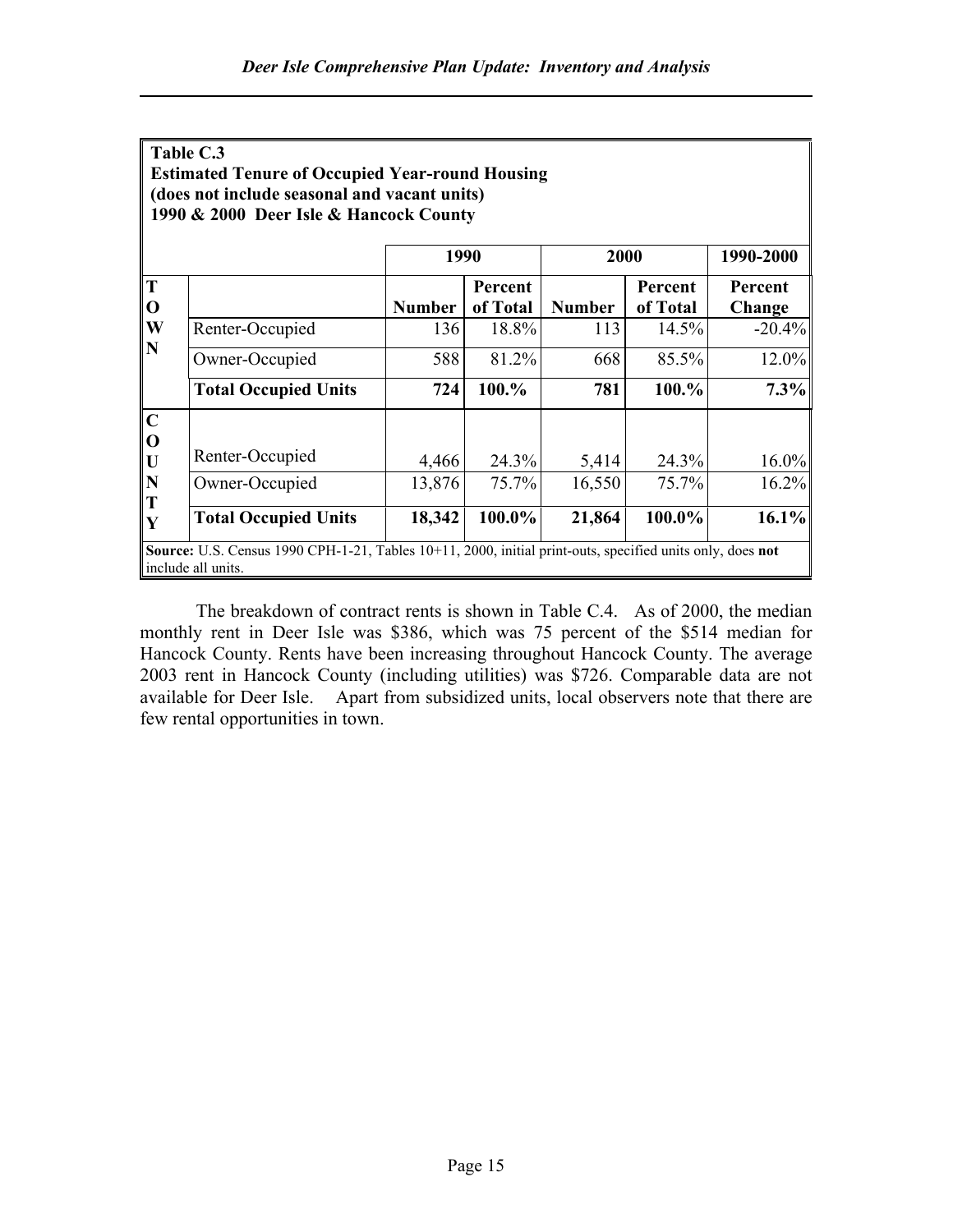| Table C.4                                     |                                           |         |               |         |  |  |  |
|-----------------------------------------------|-------------------------------------------|---------|---------------|---------|--|--|--|
| <b>Contract Rent of Renter-occupied Units</b> |                                           |         |               |         |  |  |  |
| Deer Isle and Hancock County: 2000            |                                           |         |               |         |  |  |  |
|                                               | <b>Deer Isle</b><br><b>Hancock County</b> |         |               |         |  |  |  |
| <b>Monthly Rent</b>                           | <b>Number</b>                             | Percent | <b>Number</b> | Percent |  |  |  |
| Less than \$200                               | 25                                        | 20.3%   | 412           | 8.2%    |  |  |  |
| \$200 to \$299                                | $\overline{2}$                            | 1.6%    | 320           | 6.4%    |  |  |  |
| \$300 to \$499                                | 33                                        | 26.8%   | 1286          | 25.7%   |  |  |  |
| \$500 to \$749                                | 22                                        | 17.9%   | 1753          | 35.1%   |  |  |  |
| S750 to \$999                                 | 4                                         | 3.3%    | 447           | 8.9%    |  |  |  |
| $\vert$ \$1,000 or more                       |                                           |         | 104           | 2.1%    |  |  |  |
| No cash rent                                  | 37                                        | 30.1%   | 676           | 13.5%   |  |  |  |
| Total Specified                               | 123                                       | 100.%   | 4,998         | 100.%   |  |  |  |
| Median Rent                                   | \$386                                     |         | \$514         |         |  |  |  |
|                                               | Source: U.S. Census 2000, DPH-4           |         |               |         |  |  |  |

Table C.5 compares the value of owner-occupied homes between Deer Isle and Hancock County. The median value in Deer Isle was \$109,000 in 2000 compared to \$108,600 for Hancock County. Values were virtually the same as the county-median. Housing prices are discussed further in the section on affordable housing.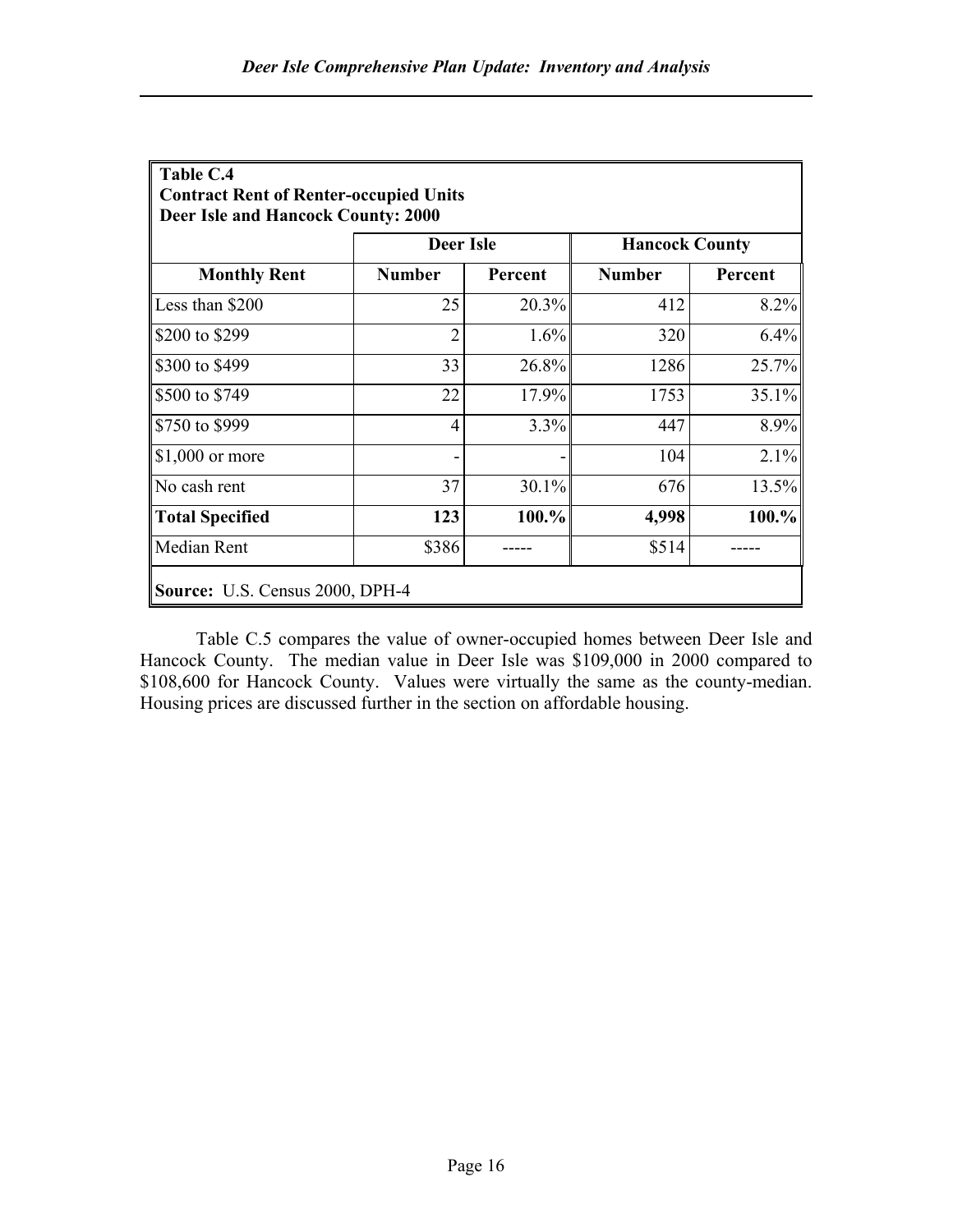|                           | <b>Deer Isle</b> |         | <b>Hancock County</b> |         |  |
|---------------------------|------------------|---------|-----------------------|---------|--|
| Value                     | <b>Number</b>    | Percent | <b>Number</b>         | Percent |  |
| Less than<br>\$50,000     | 16               | 4.1%    | 685                   | 6.4%    |  |
| \$50,000 to<br>\$99,999   | 155              | 39.3%   | 4,118                 | 38.2%   |  |
| \$100,000 to<br>\$149,999 | 101              | 25.6%   | 2,785                 | 25.8%   |  |
| \$150,000 to<br>\$199,999 | 44               | 11.2%   | 1,383                 | 12.8%   |  |
| \$200,000 to<br>\$299,999 | 37               | 9.4%    | 1,030                 | 9.6%    |  |
| \$300,000 to<br>\$499,999 | 31               | 7.9%    | 510                   | 4.7%    |  |
| \$500,000 to<br>\$999,999 | 10               | 2.5%    | 190                   | 1.8%    |  |
| $$1,000,000$ or<br>more   | $\overline{4}$   | 1.0%    | 78                    | 0.7%    |  |
| <b>Total</b>              | 398              | 100.%   | 10,779                | 100.%   |  |
| Median Value              | \$109,000        | --      | \$108,600             |         |  |

#### 6. Affordable Housing

Under the state's comprehensive planning process, towns must assess their affordable housing needs. This involves comparing housing prices to household incomes and determining if there are sufficient opportunities for home purchase and rentals. The Maine State Housing Authority (MSHA) has data on housing prices.

MSHA uses an affordable housing index to compare median household incomes to median sales prices. An index of 1.00 or more indicates that incomes are sufficient to purchase the median-priced home. MSHA data show that the affordable housing index in Deer Isle decreased from 0.84 in 2001 to 0.48 in 2002 and 0.28 in 2003. By contrast, the Stonington-Deer Isle-Blue Hill Peninsula housing market had an index of 0.57 in 2003. The median sales price of a home in Deer Isle in 2003 was \$380,000 and an income of \$130,946 would be required to purchase such a house. As of the year 2003, the median household income in Deer Isle was \$36,250. This compares to a median household income for Hancock County of \$39,904 and a median sales price of a home of \$150,000. The 2003 gap between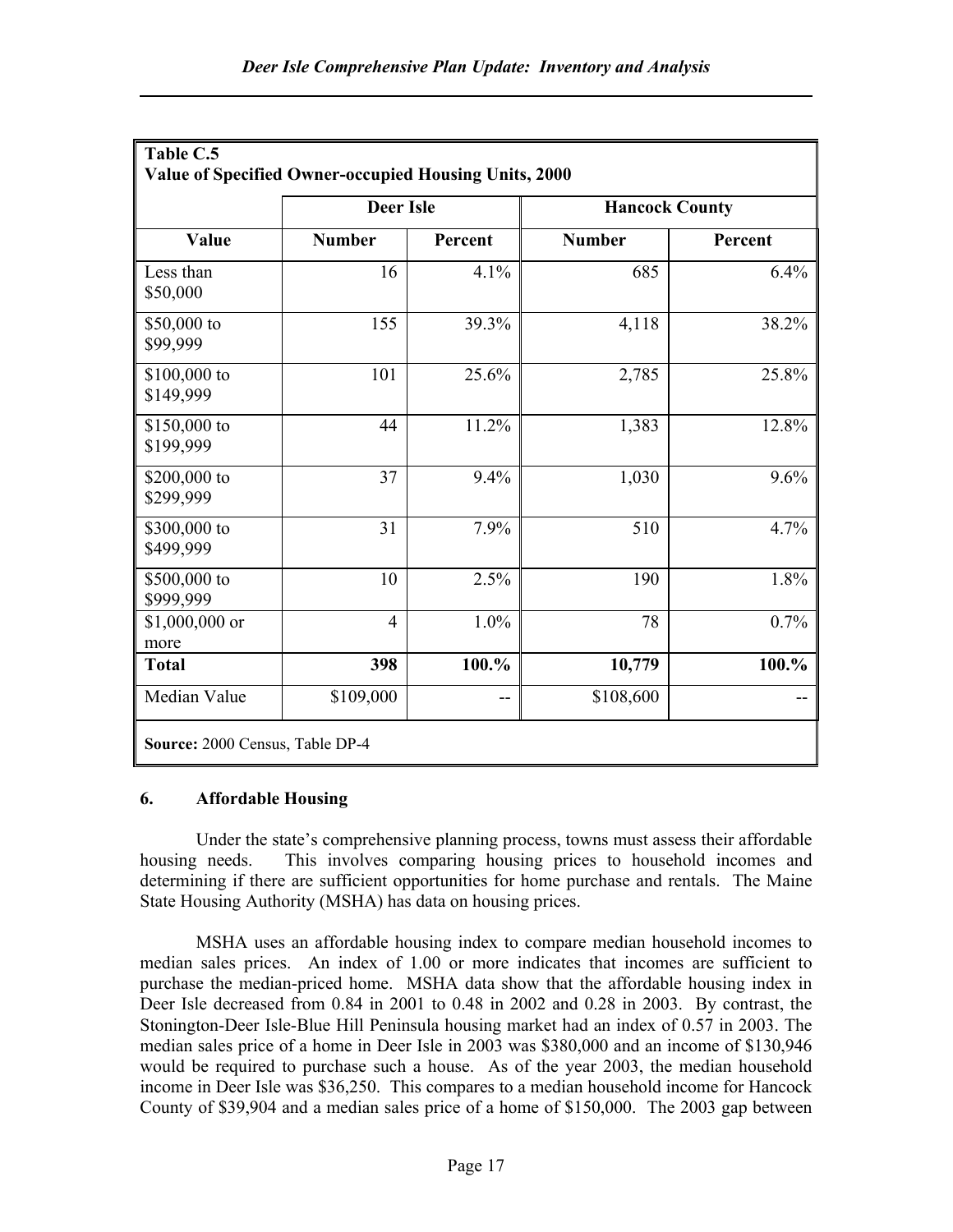income and home purchase prices was far greater in Deer Isle than it was county-wide. Housing prices are high even in inland portions of the Deer Isle, making it very difficult for long-term residents and their children to remain in town.

There are more limited data on rental affordability in Deer Isle. A rental unit is considered affordable if it costs no more than 30 percent of a household's income. Countywide in 2003, MSHA data indicate that 54.6 percent of renter households could not afford the average rent of \$726.

According to data from the Maine State Housing Authority, there were 26 family households in town in 2003 whose incomes qualified them for "Section 8" housing renter assistance. The term Section 8 refers to households entitled to rental assistance from the federal government due to being low income. As of 2003, there were three units in town that met this need. This means that there were 23 families (88 percent of those eligible) for whom there was no *Section 8* housing in town. These same data indicate that there were nineteen Section 8 eligible senior households and that there were 24 Section 8 units of senior citizen housing in town available at the Deer Run complex.

While these data indicate that the housing needs of senior citizens may be met, local observers note several problems. First, not all tenants at the Deer Run complex come from Deer Isle. Second, not all those who need housing meet the income guidelines for Section 8 housing. Third, the number of senior citizens is increasing. This means that the demand for rental units affordable to senior citizens is likely to increase.

#### 7. Major Housing Issues

The major housing issue facing Deer Isle is the high cost of housing for first time homebuyers. Based the MSHA data and local observers, there is also a shortage of affordable rental opportunities. Given the difficulty of a small town addressing these issues on its own, these needs might be addressed more effectively on a regional level.

### 8. Dwelling Unit Projections

It is possible to estimate the number of year-round homes that will be built by dividing the projected household population by the projected household size. The Population chapter projected a year-round population of 1,914 for Deer Isle by 2015. Given a projected household population of 1,851 (based on the total population minus the 63 persons in group quarters divided by the household size of 2.32), there would be a total of 798 year-round, occupied dwelling units in town by 2015 (see Table C.6). This would represent a 2 percent increase since 2000.

There are some factors that may lead to even more homes being built. First, household sizes are likely to decrease as the population ages. Second, some homes may be vacant for at least part of the year; the projections are for occupied units only. They do not reflect anticipated construction in second homes. Given past trends, at least some second home construction can be anticipated. These factors mean that the rate of overall housing construction is likely to be faster than projected here. To allow for such unknowns, a five percent increase in dwellings will be used elsewhere in this plan.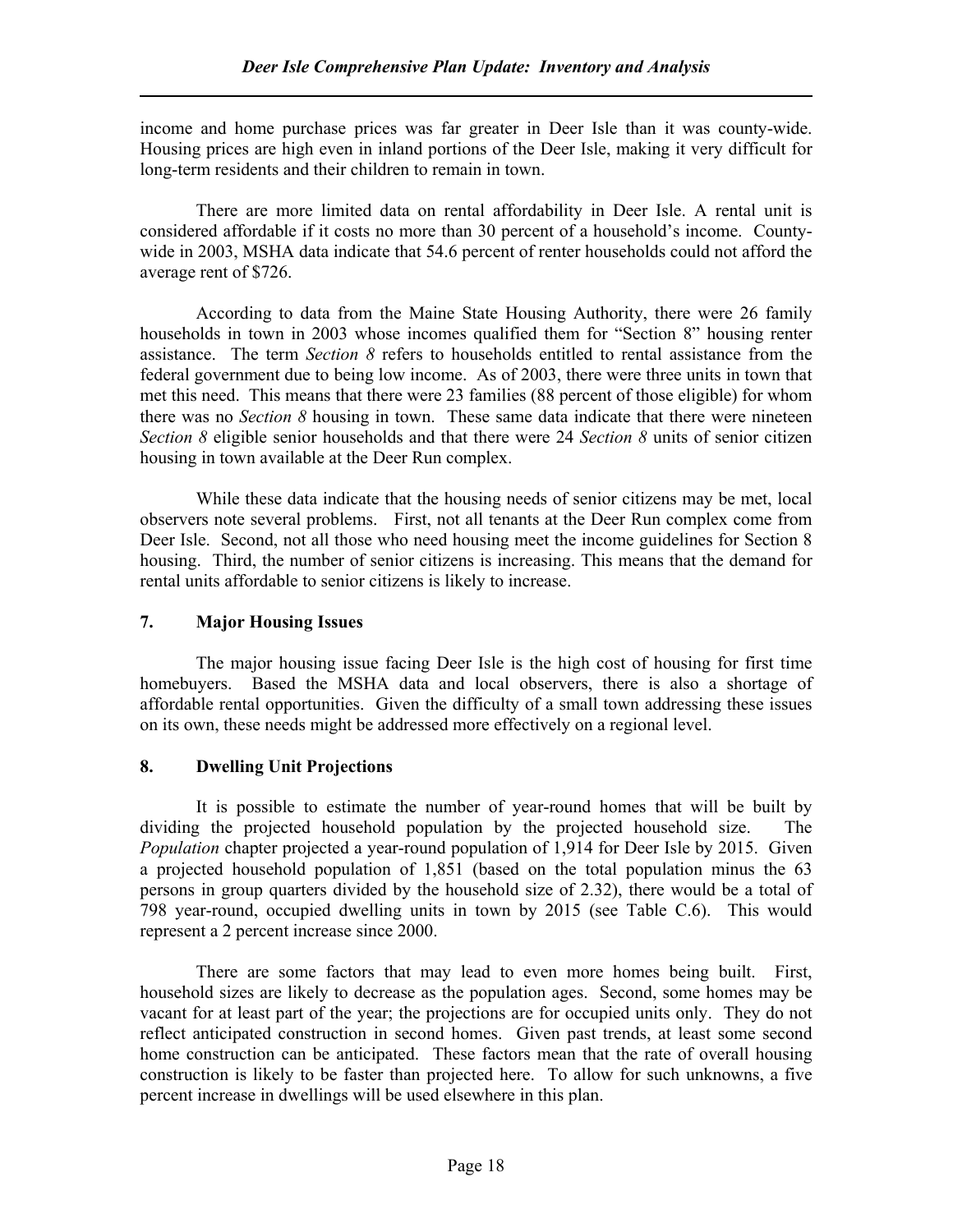| Table C.6<br><b>Projected Year-round Occupied Dwelling Units, Deer Isle</b>                                                       |         |       |  |  |  |  |
|-----------------------------------------------------------------------------------------------------------------------------------|---------|-------|--|--|--|--|
|                                                                                                                                   | $2000*$ | 2015  |  |  |  |  |
| Projected Population Residing in<br>Households                                                                                    | 1,813   | 1,851 |  |  |  |  |
| Projected Household Size                                                                                                          | 2.32    | 2.32  |  |  |  |  |
| Projected Occupied Dwelling Units                                                                                                 | 781     | 798   |  |  |  |  |
| *Note: 2000 figures are actual numbers from the U.S. Census.<br><b>Source:</b> Analysis by the Hancock County Planning Commission |         |       |  |  |  |  |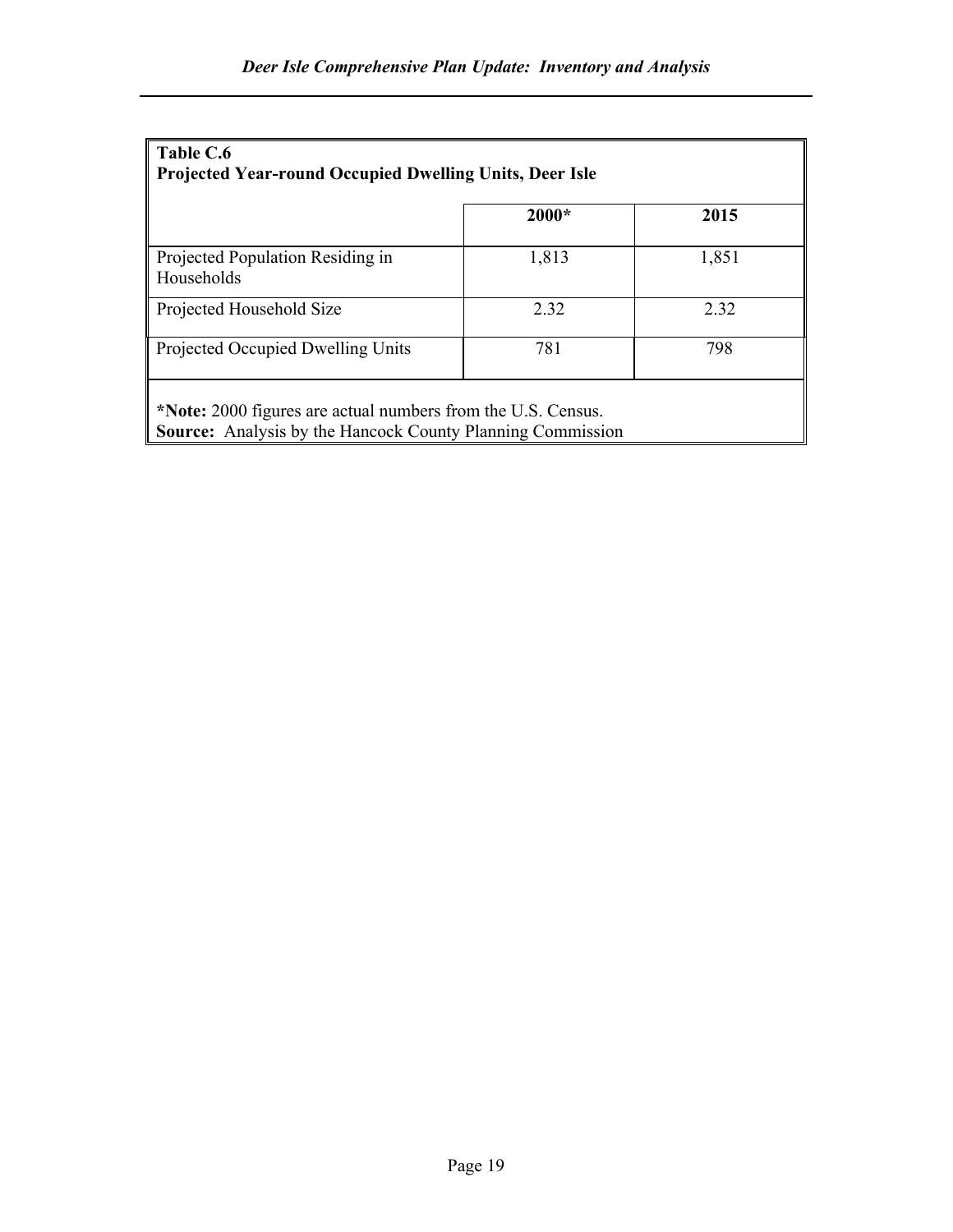## D. TRANSPORTATION

#### 1. Purpose

This section will:

- a. identify and profile Deer Isle's roadway and transportation systems in terms of extent, capacity, and use;
- b. assess the adequacy of those systems in handling current use demands; and
- c. predict whether transportation improvements will be needed to adequately accommodate the demands generated by projected increases in population and development within Deer Isle and Hancock County.

#### 2. Key Findings and Issues

 There has been a gradual increase in traffic flow in Deer Isle. For example, the annual average daily traffic on Route 15 increased from by 140 percent between 1979 and 2003 (from 1,374 to 3,300). The major deficiency in the state transportation system that serves Deer Isle is the Deer Isle-Sedgwick bridge.

#### 3. Highlights of the 1992 Draft Plan

 The plan mentioned that roads in town are in generally good condition, with the town maintaining an active program of repairs and reconstruction. While traffic volumes were modest on most roads, there was a 35 percent increase in traffic on the Deer Isle-Sedgwick bridge between 1979 and 1988.

#### 4. State, Municipal and Private Road System

 There are approximately 51.5 miles of roads in Deer Isle that are publicly maintained. Additionally, there are several short seasonal private roads with no public maintenance. Table D.1 show the names, mileage, and pavement type of all municipal and state roads. The state of Maine Department of Transportation (MDOT) is responsible for 12.9 miles of roads in Deer Isle, including Route 15. The state's jurisdiction includes control of curb cuts, summer and winter maintenance, and traffic flow decisions such as location of lights, widening, and signs. There are approximately 38.61 miles of municipal roads in Deer Isle, both paved and unpaved.

 The state classifies roads in Deer Isle as collector roads or local roads, depending on their function. Collector roads accommodate traffic en route to Stonington or Blue Hill at moderate speeds. Local roads are used at low speeds for residential and are high access roads. Functional classifications are useful to conceptualize potential problem areas due to conflict of use in a road. Many traffic problems are due to such conflicts. For example, extensive residential or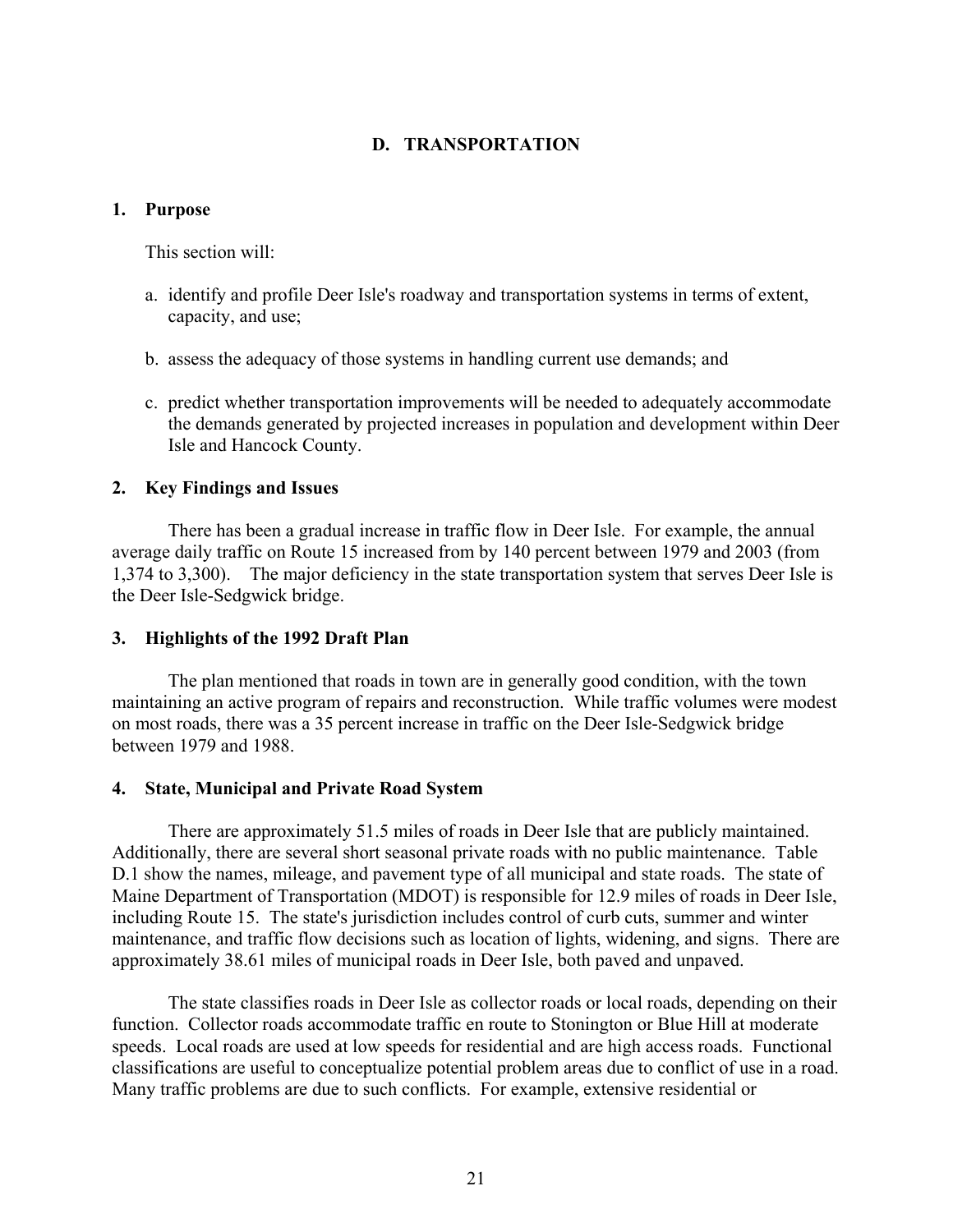commercial development along Route 15 would result in the road serving a double function as a local road and a collector. This could produce traffic problems based on conflicts of access (cars turning in and out of driveways) and speed (cars hoping to go 45 mph toward Blue Hill). Similarly, heavy through traffic on a residential street designed for a low rate of traffic could increase the chance of accidents.

| <b>Table D.1</b>                                 |       |              |              |              |
|--------------------------------------------------|-------|--------------|--------------|--------------|
| <b>Deer Isle Town and State Roads</b>            |       |              |              |              |
| Mileage, Classification, Pavement Type, Concerns |       |              |              |              |
|                                                  | Mile- | Pavement     | <b>Maint</b> | <b>Class</b> |
| <b>Road Name</b>                                 | Age   |              |              |              |
| Route 15: Stonington town line to                |       | $3.13$ Paved | state        | collector    |
| <b>Sunset Road</b>                               |       |              |              |              |
| Route 15-A: Sunset Road to Ferry                 | 3.62  | paved        | state        | collector    |
| Road - Sunset Cross                              |       |              |              |              |
| Route 15: Ferry Road to                          |       | $1.49$ paved | state        | collector    |
| Eggemoggin Road                                  |       |              |              |              |
| Route 15: Eggemoggin Road to                     | 0.70  | paved        | state        | collector    |
| <b>Bridge</b>                                    |       |              |              |              |
| Eggemoggin Road                                  | 2.75  |              | town         | local        |
| <b>Blastow's Cove</b>                            | 1.19  |              | town         | local        |
| Reach Road                                       | 4.50  |              | town         | local        |
| Dump Road (Quaco Road)                           | 1.03  |              | town         | local        |
| Sawyer Road - Haskell Road                       | 0.78  |              | town         | local        |
| Lowe Road                                        | 0.82  |              | town         | local        |
| Fish Creek Road                                  | 4.20  |              | town         | local        |
| Dow Road                                         | 1.45  |              | town         | local        |
| <b>Center District Rd</b>                        | 0.58  |              | town         | local        |
| <b>Sunshine Road</b>                             | 4.95  |              | town         | local        |
| Swain Cove Road                                  | 1.41  |              | town         | local        |
| Dunham Point Road                                | 3.39  |              | town         | local        |
| Cross Rd b/w King Row & Fish                     | 0.48  |              | town         | local        |
| Creek Rd                                         |       |              |              |              |
| Point Road                                       | 0.70  |              | town         | local        |
| <b>Blastow Cove Road</b>                         | 0.65  |              | town         | local        |
| Ferry Road                                       | 0.51  |              | town         | local        |
| off Rte 15, south of New Rd                      | 0.25  |              | town         | local        |
| Goose Cove Road                                  | 0.82  |              | town         | local        |
| off Sunshine Road                                | 0.32  |              | town         | local        |
| French Camp Road                                 | 0.60  |              | town         | local        |
| off Sunshine Road                                | 0.58  |              | town         | local        |
| Old Place Road                                   | 0.30  |              | town         | local        |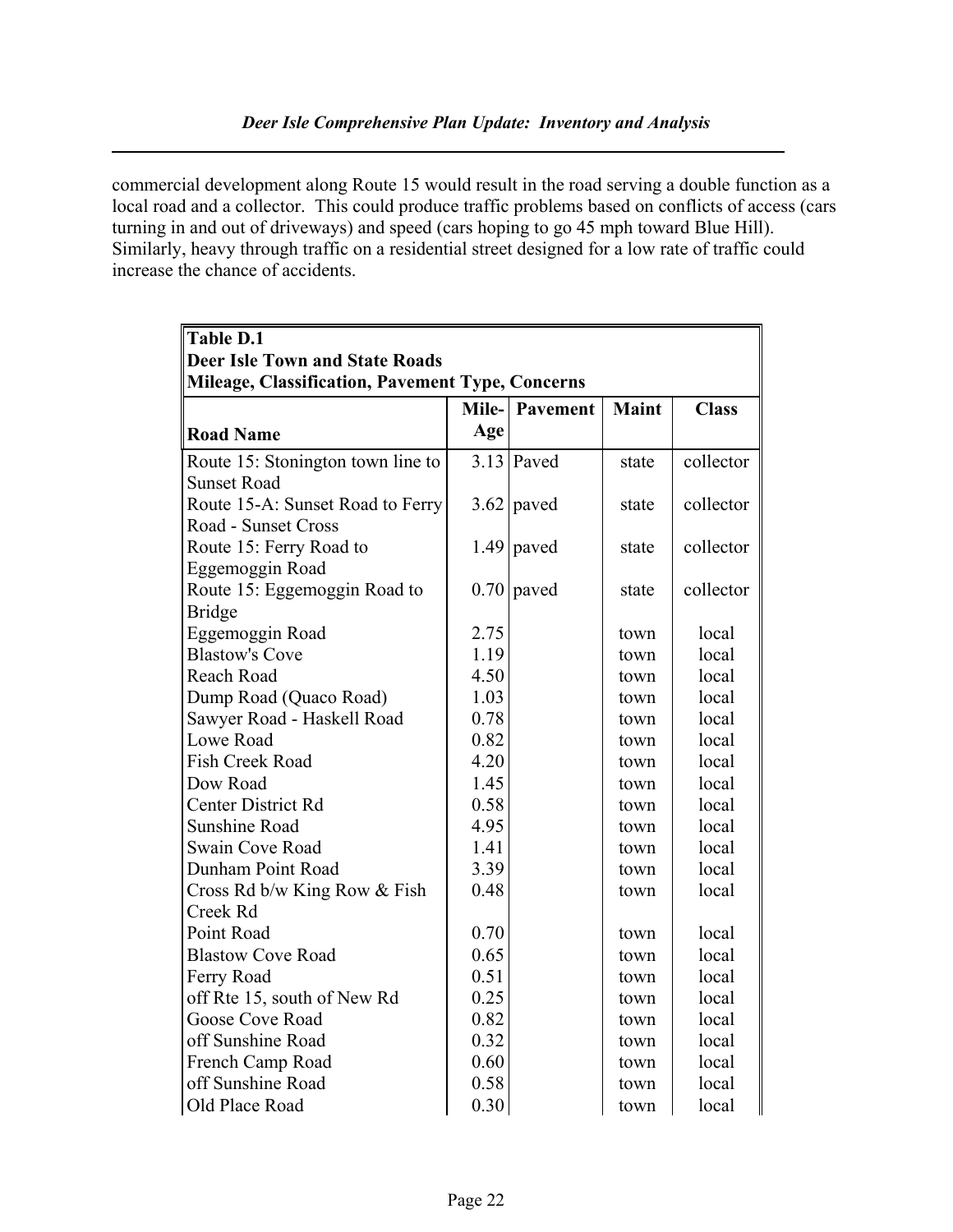| Table D.1<br><b>Deer Isle Town and State Roads</b><br><b>Mileage, Classification, Pavement Type, Concerns</b> |      |                 |              |              |  |  |  |  |
|---------------------------------------------------------------------------------------------------------------|------|-----------------|--------------|--------------|--|--|--|--|
|                                                                                                               |      | Mile-  Pavement | <b>Maint</b> | <b>Class</b> |  |  |  |  |
| <b>Road Name</b>                                                                                              | Age  |                 |              |              |  |  |  |  |
| East Side Road                                                                                                | 0.50 |                 | town         | local        |  |  |  |  |
| Off Sunshine Road                                                                                             | 0.96 |                 | town         | local        |  |  |  |  |
| off Goose Cove Road                                                                                           | 0.37 |                 | town         | local        |  |  |  |  |
| Weed Road                                                                                                     | 0.52 |                 | town         | local        |  |  |  |  |
| off Weed Road                                                                                                 | 0.24 |                 | town         | local        |  |  |  |  |
| King Row                                                                                                      | 0.47 |                 | town         | local        |  |  |  |  |
| Total miles of town roads, local classification: 38.61                                                        |      |                 |              |              |  |  |  |  |
| Total miles of town roads, collector classification: 0                                                        |      |                 |              |              |  |  |  |  |
| Total miles of state roads, all collector: 12.89                                                              |      |                 |              |              |  |  |  |  |
| Total miles of public roads: 51.50                                                                            |      |                 |              |              |  |  |  |  |
| Source: MDOT, Road Commissioner, and Town Selectmen                                                           |      |                 |              |              |  |  |  |  |

 The Maine Department of Transportation (MDOT) has historical traffic count records shown in Table D.2. Changes in traffic counts according to the season or month are not available. As seen traffic, as measured by annual average daily traffic (AADT) counts, has increased on many road segments. For example, AADT on the Fish Creek Road increased by 115 percent (from 869 in 1979 to 1,870 in 2003). There was a similar increase on the South Deer Isle Road west of Route 15. AADT on Route 15 at the Sedgwick town line increased from 1,374 to 3,300 (140 percent). The highest traffic count in 2003 was 4,960 on Route 15. These data indicate that traffic in town is increasing at a rate well above that of the year-round population.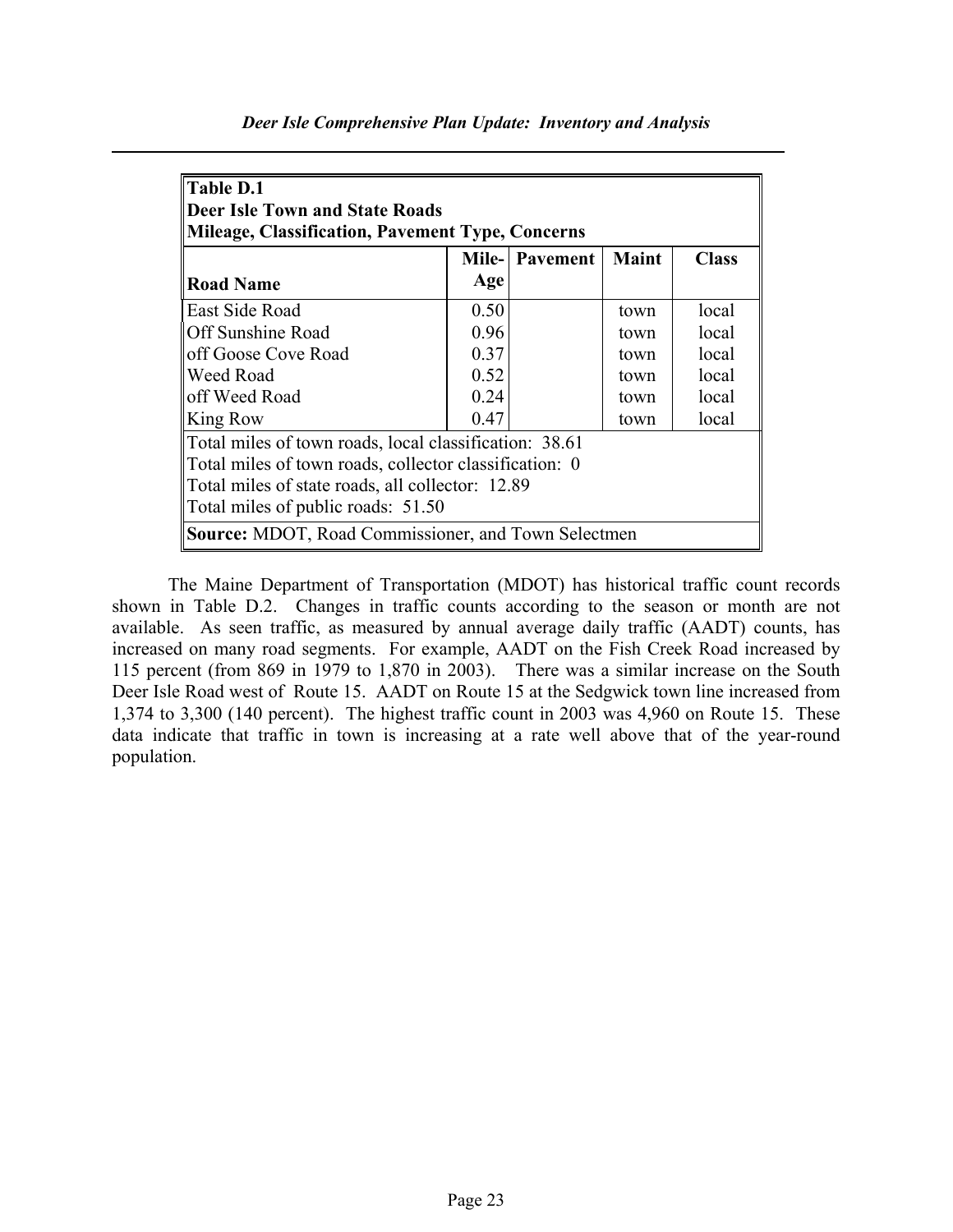| Table D.2                          |      |      |      |      |      |      |      |      |
|------------------------------------|------|------|------|------|------|------|------|------|
| Deer Isle traffic counts over time |      |      |      |      |      |      |      |      |
| Location                           | 1979 | 1988 | 1991 | 1993 | 1996 | 1998 | 2001 | 2003 |
| <b>IR452</b>                       |      |      |      |      | 820  | 850  | 760  | 830  |
| (Eggemoggin Rd)                    |      |      |      |      |      |      |      |      |
| w/o IR 1452                        |      |      |      |      |      |      |      |      |
| IR 462 (Fish Creek                 | 869  |      |      | 1130 |      |      |      | 1670 |
| <b>Rd E/O SR 15</b>                |      |      |      |      |      |      |      |      |
| IR 464 (S Deer Isle                | 343  |      |      |      |      |      |      | 740  |
| Cross Rd) W/O SR                   |      |      |      |      |      |      |      |      |
| 15                                 |      |      |      |      |      |      |      |      |
| IR 465 (Pressey                    | 1153 |      |      |      |      |      |      | 1740 |
| Village Rd) S/O IR                 |      |      |      |      |      |      |      |      |
| 468                                |      |      |      |      |      |      |      |      |
| IR 465 (Sunset                     | 886  |      |      |      |      |      |      |      |
| Ave) NW/O IR                       |      |      |      |      |      |      |      |      |
| 470 (Sunset Cross                  |      |      |      |      |      |      |      |      |
| Rd                                 |      |      |      |      |      |      |      |      |
| IR 465 (Sunset                     |      | 1290 | 1270 | 1270 | 1460 |      | 1540 | 1730 |
| Ave) S/O IR 1205                   |      |      |      |      |      |      |      |      |
| IR 465 (Sunset                     | 1225 |      |      |      |      |      |      | 2310 |
| Ave) SW/O IR                       |      |      |      |      |      |      |      |      |
| 464                                |      |      |      |      |      |      |      |      |
| IR 465 (Sunset                     | 929  |      |      |      |      |      |      |      |
| Ave) SW/O IR 470                   |      |      |      |      |      |      |      |      |
| (Sunset Cross Rd)                  |      |      |      |      |      |      |      |      |
| IR 465 (Sunset                     | 1721 | 1670 | 1650 | 1780 | 1940 | 1910 | 2330 | 2150 |
| Ave) W/O SR 15                     |      |      |      |      |      |      |      |      |
| IR 466 (Sunshine                   | 320  |      |      |      | 520  |      |      |      |
| Rd) S/O IR 1238                    |      |      |      |      |      |      |      |      |
| IR 466 (Sunshine                   | 491  |      |      |      | 880  | 990  | 1030 | 1280 |
| Rd) S/O IR 462                     |      |      |      |      |      |      |      |      |
| IR 466 (Sunshine                   |      | 550  | 620  | 530  | 540  | 630  | 520  |      |
| Rd) SE/O IR 1234                   |      |      |      |      |      |      |      |      |
| SR 15 (Ferry Rd)                   | 1374 | 1860 | 1830 | 2060 | 2590 |      | 3230 | 3300 |
| @ Sedgwick TL                      |      |      |      |      |      |      |      |      |
| SR 15 (Ferry Rd)                   | 1751 |      |      | 2320 | 2810 |      | 3410 |      |
| N/O                                |      |      |      |      |      |      |      |      |
| IR 456                             |      |      |      |      |      |      |      |      |
| SR 15 (Ferry Rd)                   | 1948 |      |      |      | 2770 |      | 3430 | 3890 |
| S/O IR 456 (Reach                  |      |      |      |      |      |      |      |      |

# Deer Isle Comprehensive Plan Update: Inventory and Analysis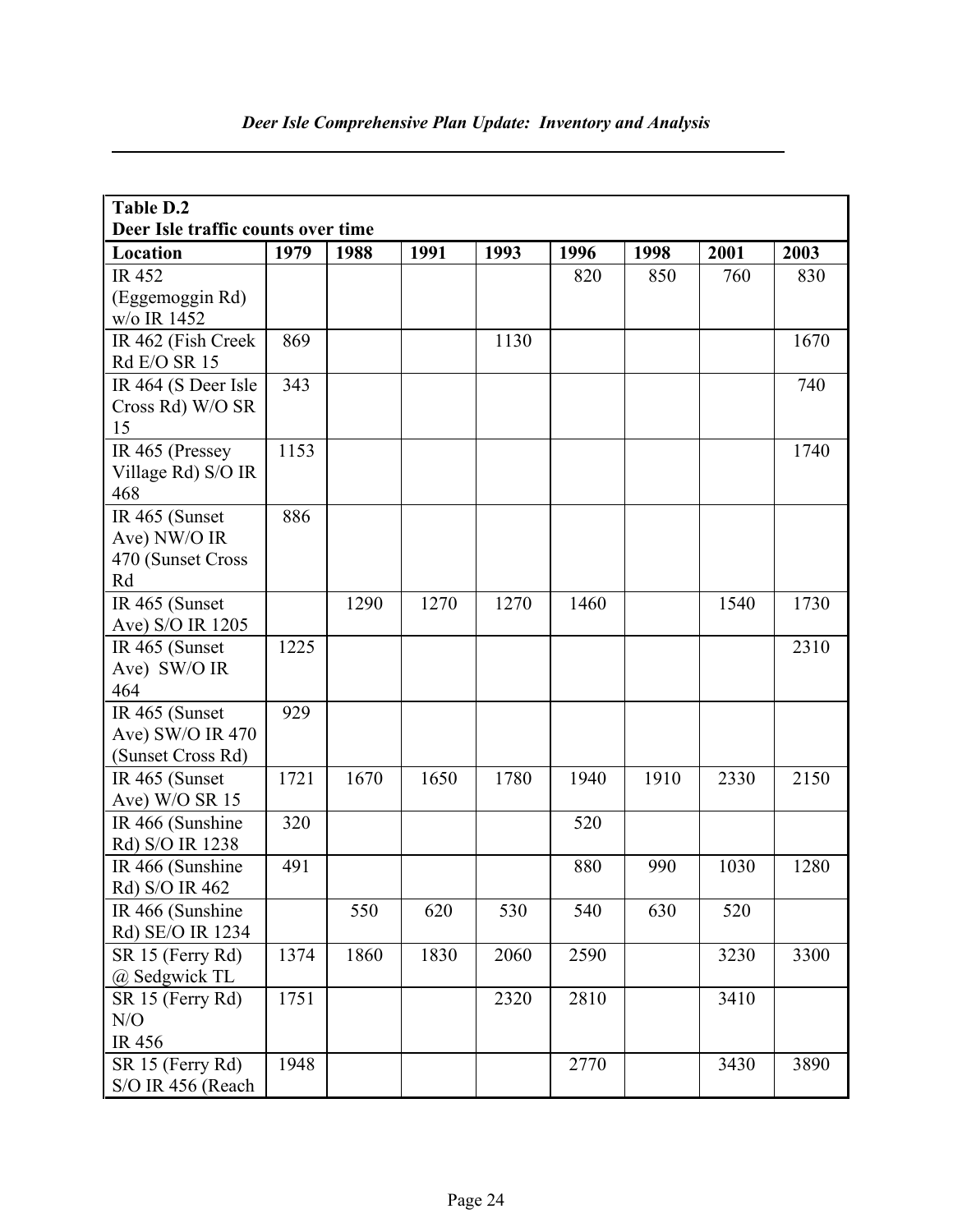| Rd)                                               |      |      |      |      |      |      |      |      |
|---------------------------------------------------|------|------|------|------|------|------|------|------|
| SR 15 (Stonington                                 | 1549 |      |      |      |      |      |      |      |
| St) NW/O IR 462                                   |      |      |      |      |      |      |      |      |
| (Sunshine Rd)                                     |      |      |      |      |      |      |      |      |
| SR 15 (Stonington                                 | 1250 |      |      |      |      |      |      |      |
| St) NW/O IR 470                                   |      |      |      |      |      |      |      |      |
| (Sunset Cross Rd)                                 |      |      |      |      |      |      |      |      |
| SR 15 (Stonington                                 | 1276 |      |      |      | 1890 | 2280 | 2560 |      |
| St) SE/O IR 470                                   |      |      |      |      |      |      |      |      |
| SR 15 (Stonington                                 | 1373 |      |      | 2140 | 2030 | 2300 | 2490 | 2660 |
| St) SW/O IR 464                                   |      |      |      |      |      |      |      |      |
| SR 15 N/O IR 465                                  | 2296 | 2880 | 2880 | 3040 | 3570 | 4000 | 4380 | 4890 |
| SR 15 S/O IR 1754                                 | 869  | 2320 | 2120 | 2630 | 2750 |      | 3100 | 3360 |
| (King Rd)                                         |      |      |      |      |      |      |      |      |
| <b>SR 15 SE/O IR</b>                              | 1732 |      |      |      | 2960 | 3220 | 3370 | 3700 |
| 452                                               |      |      |      |      |      |      |      |      |
| <b>SOURCE:</b> Maine Department of Transportation |      |      |      |      |      |      |      |      |

MDOT also maintains accident records. These data indicate that there were a total of 22 accidents reported in Deer Isle between 1997 and 2001. Only two of these accidents were fatal. The most common (38 percent) accident type was "running off the road." This was followed by collisions with deer (25 percent) and "rear-end/side swipe" (eighteen percent). Two road segments were identified by the MDOT as "high crash locations." These were the Deer Isle-Sedgwick bridge and the North Deer Isle Road just north of the Reach Road.

 The comprehensive plan committee identified several other hazardous segments. These included both causeways. The causeway to Little Deer Isle is the worst and the situation is aggravated by vehicles speeding. Overall, there are many dangerous intersections along Route 15. The high school driveway, the Reach Road and the Quaco Road are of particular concern. Poor sight distance is the major problem. The Sunshine Road intersection is another hazardous area.

 There are also safety concerns along Route 15 in the area adjacent to the town office and nearby stores. Here again, there are some blind spots. Inadequate parking for special events forces many to park along the street, creating more blind spots.

 A more general hazard is conflicts between bicycles and motorists. There are few paved shoulders, forcing bicycles to ride in the travel lane. This slows the flow of traffic and increases the risk of accidents.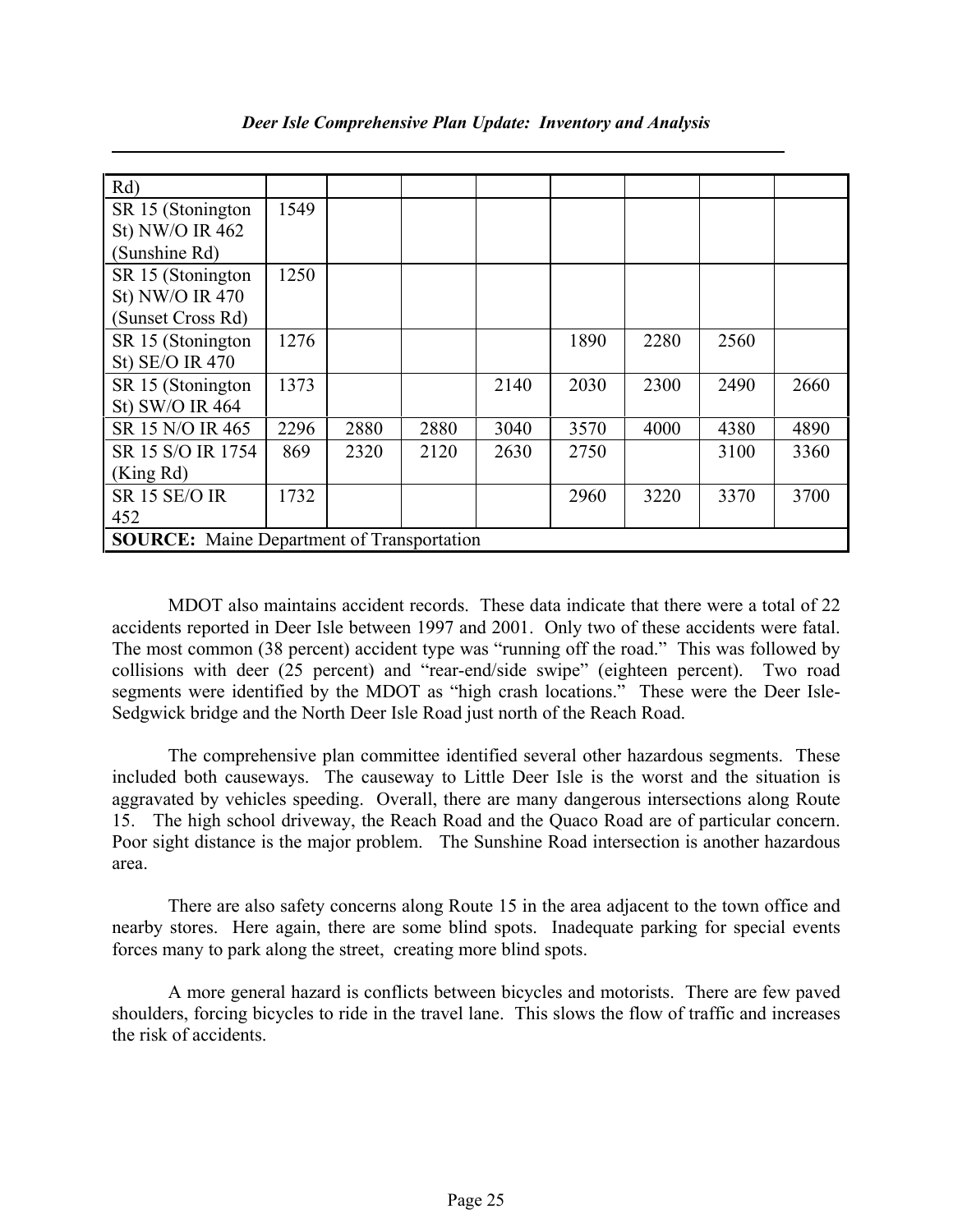#### 5. Railways

Freight service for area business is available in Bucksport. It is unlikely that there will be any major change in freight service to the area in the coming decade.

#### 6. Airports

 Stonington is served by the Stonington Municipal Air and the Hancock County Airport in Trenton, 40 miles from Deer Isle. Bangor International Airport, 50 miles from Deer Isle is a major commercial and cargo airport with scheduled service to several major U.S. hubs.

#### 7. Public Transportation

 Downeast Transportation, based in Ellsworth, provides bus service from Ellsworth to Deer Isle once per week. The Washington Hancock Community Agency provides demand-response transportation for eligible Deer Isle residents referred to them by the Maine Department of Human Services. Limited taxi services are available in Blue Hill and Stonington.

 As the town's population ages, the demand for public transportation is likely to increase. Given the town's low population density and limited municipal budget, there is little the town can do to address this problem on its own. Rather, it would need to be addressed on a regional basis.

#### 8. Local Parking Facilities and Sidewalks

 There are limited sidewalks in the village. The ownership of these sidewalks is uncertain and they probably total about 600 feet in length, Parking in the village is a problem, particularly during the summer and around the Post Office, where facilities are inadequate. Some parking problems can be mitigated through land use ordinance measures. For example, site plan review standards can require that proposed land uses such as commercial operations provide adequate off-street parking.

#### 9. Regional Issues

 As traffic volumes increase throughout Hancock County, Deer Isle may want to work with other towns in identifying regional traffic bottlenecks such as those in Ellsworth and Bucksport. Perhaps most pressing for Deer Isle is the Deer Isle-Sedgwick bridge. The condition of Route 15 and bicycle safety issues are also important to address on a regional basis. Deer Isle may want to work with other towns in lobbying the Maine Department of Transportation to address these needs as part of the department's overall improvement plan for Hancock County.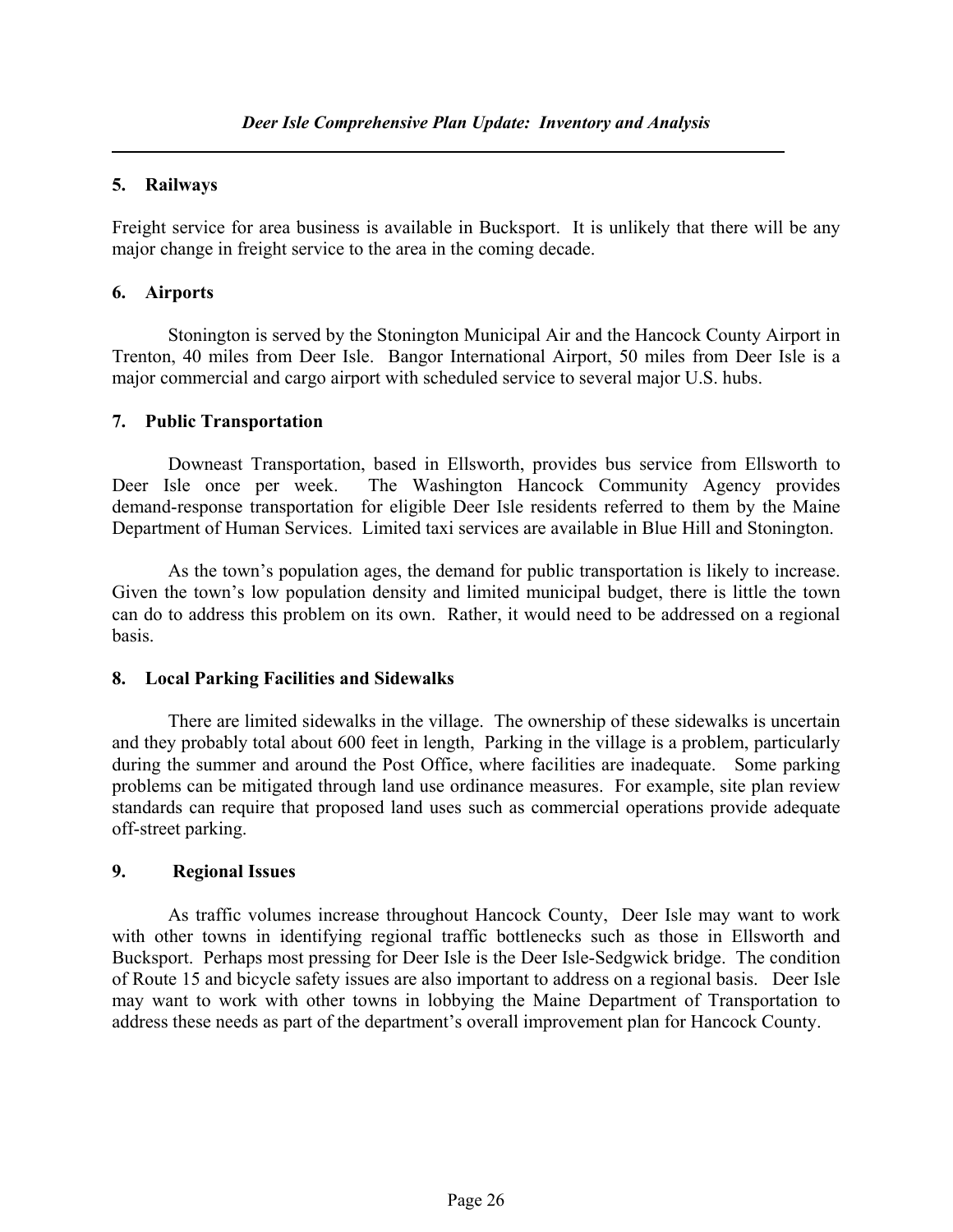#### 10. Future Needs

 As the town continues to grow, it faces an increase in the number of curb cuts as more driveways and subdivision roads are built. This may make it more important to enact access management standards that set distances between curb cuts and encourage subdivisions to be served by an interior road. If the town decides to enact town-wide zoning, it may want to restrict commercial uses from certain parts of town where such uses may pose traffic problems.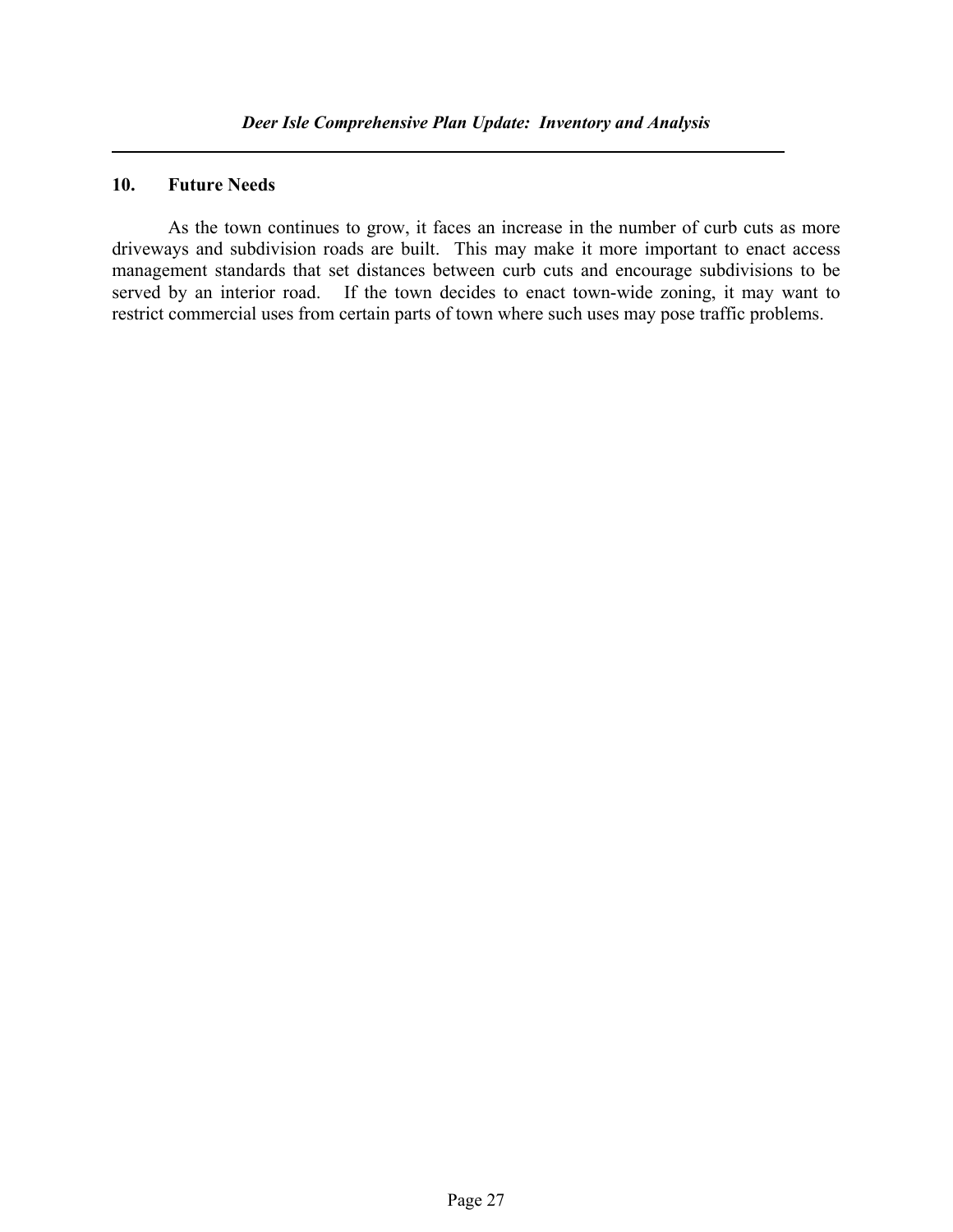#### E. PUBLIC FACILITIES AND SERVICES

#### 1. Purpose

 A thorough understanding of a town's public services is necessary to determine any current constraints to growth and identify any growth-related problems that the town is likely to face in the future. A plan should also identify likely future capital improvement needs. Specifically, this section will:

- a. identify and describe Deer Isle's public facilities and services; and
- b. assess the adequacy of these services to handle current and projected demands.

Town expenditures are discussed in detail in the Fiscal Analysis Chapter. The complete Capital Investment Plan (CInP) is included in the Goals, Objectives and Implementation Section.

#### 2. Key Findings and Issues

 Overall, public services and facilities in Deer Isle appear adequate both for now and in the foreseeable future. The fire department may need to lengthen some of the truck bays to accommodate larger vehicles. Even though the high school, with a current enrollment of 164, is well below its rated capacity of 275 students, it still faces several deficiencies. These include an undersized gymnasium, library and art room. Roofing, electrical, plumbing and heating repairs are also needed. The elementary school building is also below its rated capacity. It does not presently face any deficiencies.

#### 3. Summary of the 1992 Draft Plan

 The plan described the town's services as well-managed. The school buildings were deemed inadequate. This meant the town faced some major capital expenditures.

#### 4. Town Government

#### a. Current Conditions

Deer Isle has a town meeting form of government. Day-to-day affairs are handled by the three selectmen. Staff consist of three part-time select persons, a part-time town clerk and a part-time treasurer/tax collector.

#### b. Current and Future Adequacy

Overall, current staffing arrangements appear adequate. The town has no plans to add any additional staff. The select board noted no problem with current or anticipated future town government functions.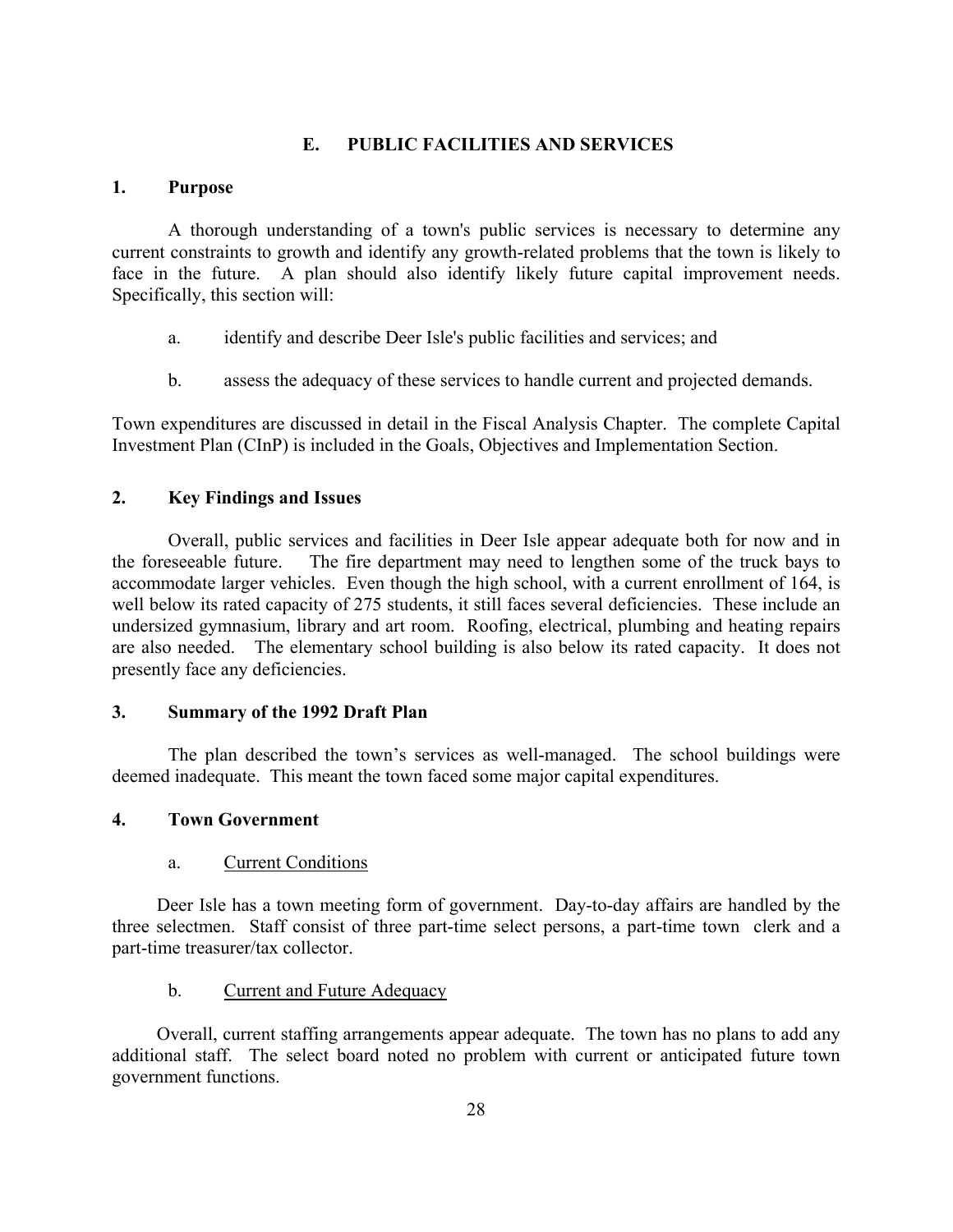# 5. Solid Waste Disposal and Recycling

### a. Current Conditions

 The Deer Isle transfer station and recycling center is located at the end of the Quaco Road. The five-acre site includes two 50-yard containers for recycling as well as two containers (50 and 40 yards) for municipal solid waste. Construction debris is burned and demolition debris is stockpiled for eventual hauling by a private contractor.

 Staff presently consists of one full-time employee. Current (2004) operating hours are Sunday, Tuesday, Wednesday, Friday and Saturday 8:00 AM to 4:00 PM. The entire transfer station site presently meets all DEP operating standards.

 The town presently recycles tin cans, plastic, newsprint, tires and metal. There are presently no plans to expand recycling. The town presently does not "break even" on recycling and nearby markets for recycling materials are limited.

# b. Current and Future Adequacy

 The facility has no apparent operational problems. No additional staff are needed and no expansions of facility are anticipated for at least the next ten years. Therefore, current solid waste and recycling arrangements should be adequate for the planning horizon of this comprehensive plan.

# 6. Fire Protection

# a. Current Conditions

Fire protection is provided by the Deer Isle Fire Department. Additional coverage is available through automatic mutual aid arrangements with adjoining departments. The average response time to a fire is five minutes. The response time to the most remote part of town is fifteen minutes.

The water supply for fire fighting purposes is adequate in most parts of town. The department has gradually been addressing deficiencies in water supply. It would like to take measures to improve supply through dry hydrants or fire ponds in the Goose Cove and Sunset areas.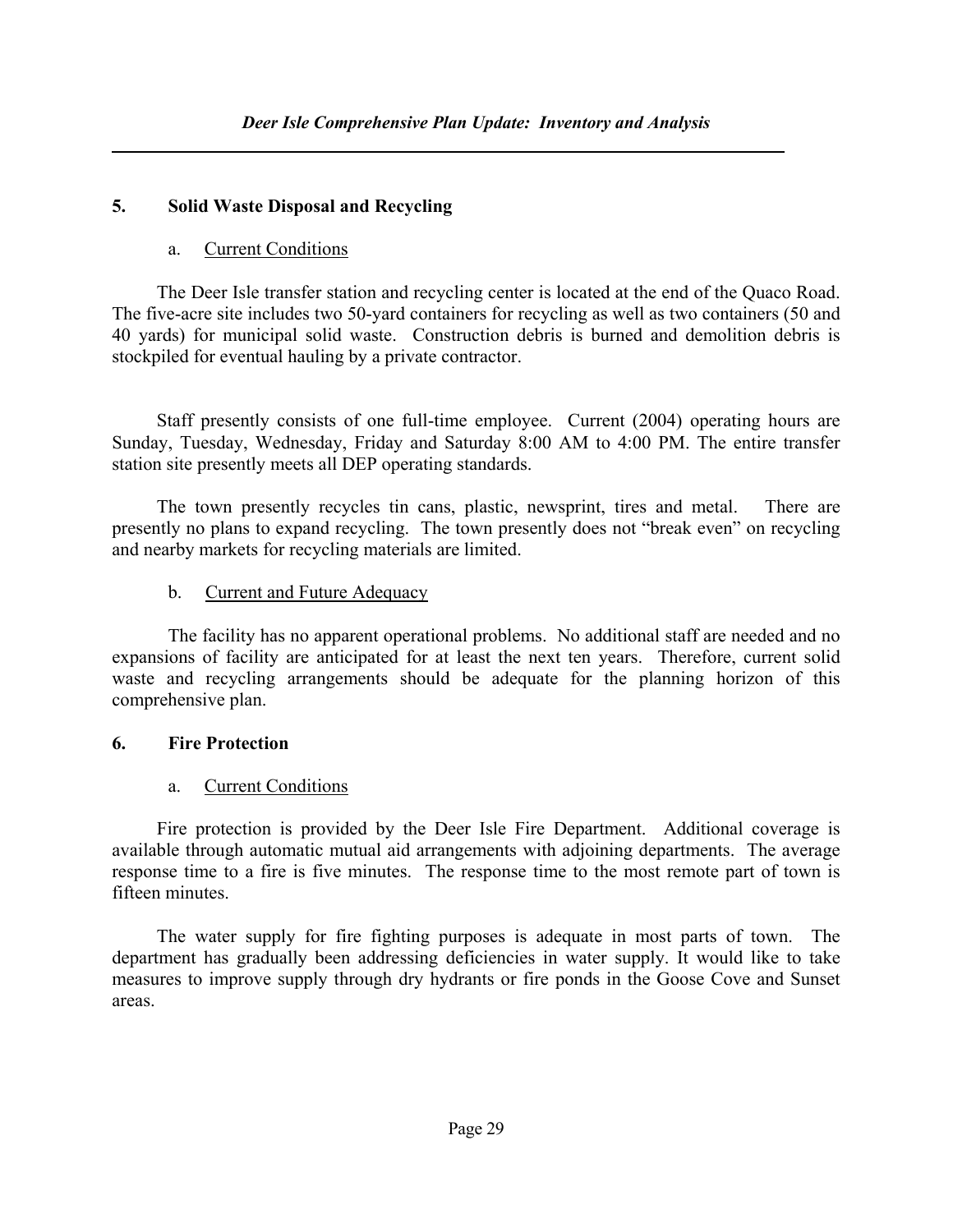## 1) Facilities

The present fire station is located at 78 Church Street. The facility is shared with the town office, which is on the upper level. The approximately 2,400 square-feet of floor space on the ground floor is used by the fire department. It includes four heated truck bays, a radio room (45 square-feet), a storage closet/stairway (63 square-feet) and electrical and furnace rooms.

While there are an adequate number of bays, the facility has some deficiencies. One is the bays are too short to accommodate the longer trucks. Since more recent models tend to be longer, this problem is likely to worsen as the current vehicles are replaced. Another issue is inadequate storage space. Training and office space needs are now being met by using the former Deer Isle Elementary School building on the adjoining lot. The department does not foresee the need for any branch fire stations.

## 2). Staffing

As of 2005, there were 32 volunteers in the department. About fifteen to 20 of these were available to respond to calls during the day. The department believes that this is a sufficient number of volunteers and there is no need to hire any paid personnel. The major staffing issue is meeting state training requirements, which require "hundreds of hours" of volunteers' time. While almost all members have completed 75 percent of the training, almost no one has met all the requirements.

Calls for service are shown on Table E. l. There is no discernable pattern of calls increasing or decreasing. Rather, the number of calls has fluctuated in recent years.

| Table E.1                         |                 |
|-----------------------------------|-----------------|
| Fire Department Calls for Service |                 |
| Year                              | Number of Calls |
| 1996                              | 50              |
| 1997                              | 45              |
| 1998                              | 55              |
| 1999                              | 62              |
| 2000                              | 45              |
| 2001                              | 61              |
| 2002                              | 56              |
| 2003                              | 55              |
| Source: Fire Department Records   |                 |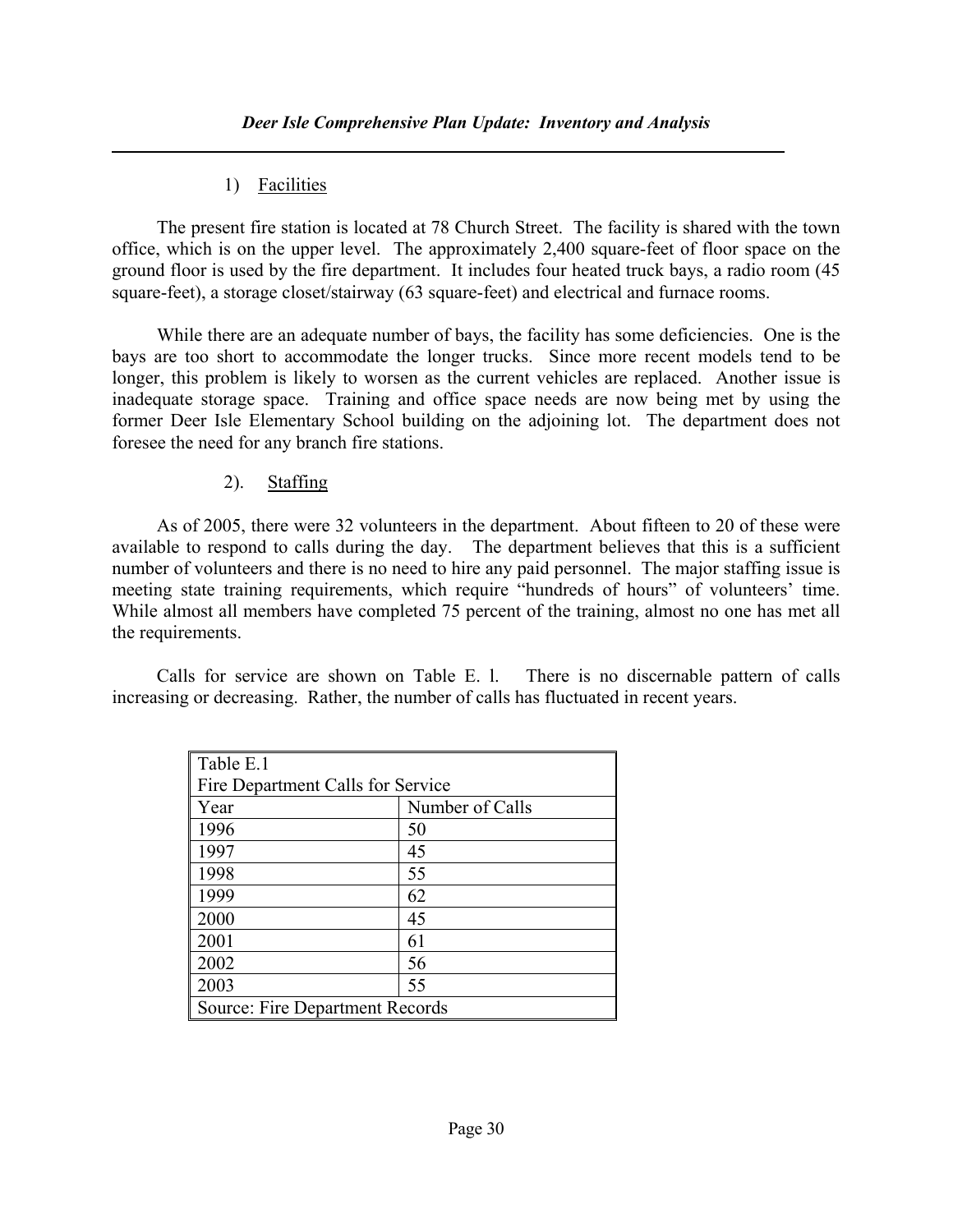## 3). Equipment

 The current inventory of vehicles is shown in Table E.2. While three of the vehicles have an anticipated life expectancy of ten to twenty years, the 1984 FMC pumper will need replacement "soon." The department is also exploring options to build a command/rescue truck out of an old ambulance.

| Table E.2<br>Fire Department Vehicles, 2004 |      |           |                          |
|---------------------------------------------|------|-----------|--------------------------|
| Type                                        | Year | Condition | Years of<br>Service Left |
| Peirce                                      | 1974 | Fair      | 10                       |
| <b>FMC</b>                                  | 1984 | Fair      | Soon                     |
| Metal Fab                                   | 1996 | Excellent | 20                       |
| <b>VTEC</b>                                 | 2000 | Excellent | 25                       |
| <b>SOURCE:</b> Deer Isle Fire Department    |      |           |                          |

### b. Current and Future Adequacy

 Apart from the overly short bays in the fire station, the fire department does not appear to face any serious deficiencies. Current fire fighting arrangements are expected to remain adequate for at least five to ten years.

### 7. Police Protection

### a. Current Conditions

There is no municipal police department in Deer Isle. Police protection is provided by the County Sheriff's department and the State Police.

b. Current and Future Adequacy

 Current police protection arrangements appear adequate. No changes are anticipated for at least the next ten years.

### 8. Ambulance

 Ambulance service is provided by the Memorial Ambulance Service, which serves both Deer Isle and Stonington. Its approximately \$65,000 to \$70,000 annual budget is funded through a combination of insurance reimbursement, annual fundraising and private payers of the service.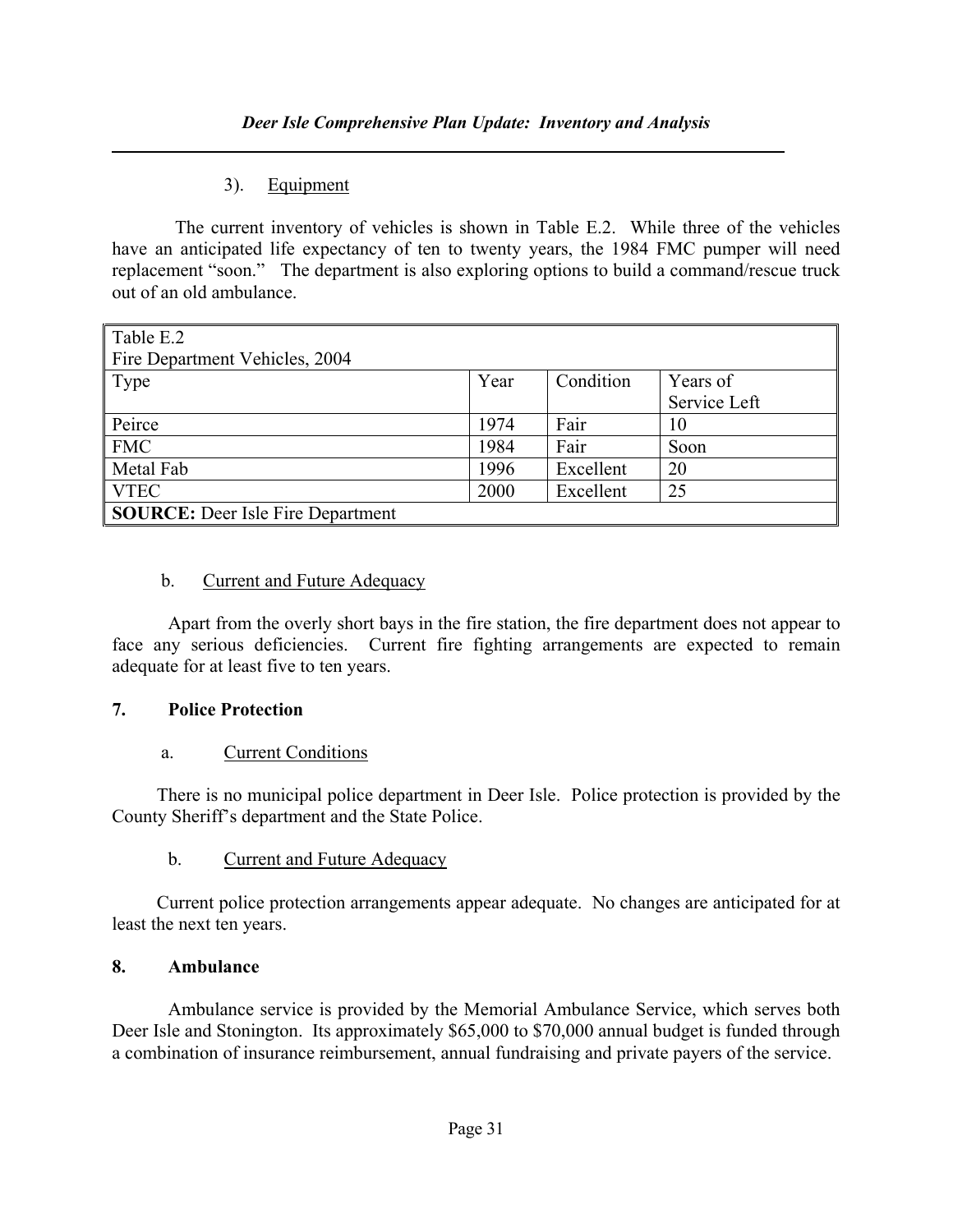The facility is located at 77 Sunshine Road in Deer Isle. It is presently adequate in all respects. The service would like to acquire a GPS to help in locating 911 addresses. It may need a replacement ambulance by 2007 or 2008. It would also like to acquire a stretcher, a life pack and a cardiac monitor.

 The service presently has 36 volunteers. A driver and two EMT's are on duty during the day. This number is sufficient to meet current needs. There has been no problem with volunteers completing the required training and the number of EMT's is adequate.

 The average response time to a call is fifteen to nineteen minutes. For the most remote part of town, the time is 20 minutes. It had 246 calls for service in 2003, compared to 224 for both 2001 and 2002 and 190 for 1999.

## 9. Education

 The Deer Isle-Stonington Community School District is part of Union 76. Students in grades K-8 attend the elementary school and those in grades 9-12 attend the Deer Isle-Stonington High School.

## a. Current Conditions

 The Deer Isle-Stonington Elementary School serves grades K-8. It was built in 1999- 2000 and has a rated capacity of 460 students. Current (fall 2004) enrollment is at 274 students. There are 26 classrooms. Core facilities include a 5,940 square-foot gymnasium, a 2,500 squarefoot library, a 1,768 square-foot cafeteria and an 8,200 square-foot auditorium. These facilities are entirely adequate for current and anticipated needs. There are no current state accreditation deficiencies.

 There are currently 55 faculty and staff members. The school faces challenges due to limited state funding for local education, increasing discipline problems, the high cost of special education and declining enrollment.

The Deer Isle-Stonington High School has a rated capacity of 275 students and a current (2004-2005) enrollment of 164 students. There are fifteen classrooms. The school faces no current or actual state accreditation deficiencies. The school needs additional storage space. The roof over the library and gymnasium needs repair and there are indoor air quality problems.

Enrollment trends are shown below on Table E.3. There has been considerable fluctuation over the years. There was a decrease in the early 1990s followed by an increase later in that decade. Since 1999 there has been a decrease. Enrollment projections show a continued decline (see Table E.4).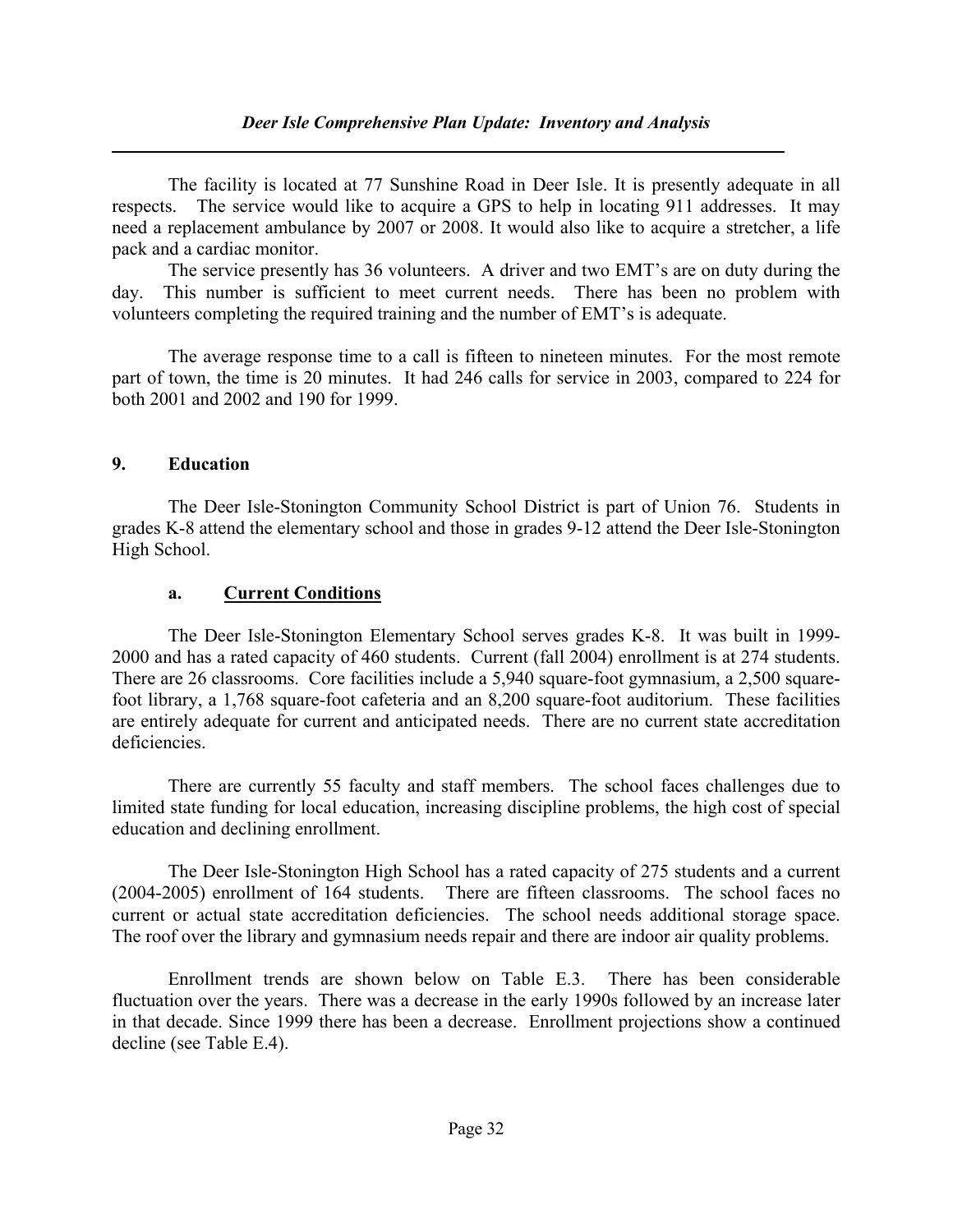| Table E.3                                              |       |         |          |              |  |
|--------------------------------------------------------|-------|---------|----------|--------------|--|
| <b>School Enrollment Trends</b><br>Deer Isle 1990-2004 |       |         |          |              |  |
| Year                                                   | $K-6$ | $7 - 8$ | $9 - 12$ | <b>Total</b> |  |
| 1990 Deer Isle                                         | 184   | 40      | 82       | 306          |  |
| Other Towns                                            | 130   | 25      | 45       | 200          |  |
| 1990 Total                                             | 314   | 65      | 127      | 506          |  |
| 1991 Deer Isle                                         | 185   | 37      | 78       | 300          |  |
| <b>Other Towns</b>                                     | 139   | 30      | 44       | 213          |  |
| 1991 Total                                             | 324   | 67      | 122      | 513          |  |
| 1992 Deer Isle                                         | 178   | 38      | 67       | 283          |  |
| <b>Other Towns</b>                                     | 145   | 28      | 45       | 218          |  |
| 1992 Total                                             | 323   | 66      | 112      | 501          |  |
| 1993 Deer Isle                                         | 185   | 41      | 65       | 291          |  |
| <b>Other Towns</b>                                     | 148   | 27      | 46       | 221          |  |
| 1993 Total                                             | 333   | 68      | 111      | 512          |  |
| 1994 Deer Isle                                         | 191   | 67      | 71       | 299          |  |
| <b>Other Towns</b>                                     | 156   | 30      | 58       | 244          |  |
| 1994 Total                                             | 347   | 67      | 129      | 543          |  |
| 1995 Deer Isle                                         | 189   | 49      | 78       | 316          |  |
| Other Towns                                            | 148   | 37      | 55       | 240          |  |
| 1995 Total                                             | 337   | 86      | 133      | 556          |  |
| 1996 Deer Isle                                         | 180   | 61      | 78       | 319          |  |
| Other Town                                             | 139   | 42      | 55       | 236          |  |
| 1996 Total                                             | 319   | 103     | 133      | 555          |  |
| 1997 Deer Isle                                         | 164   | 62      | 84       | 310          |  |
| <b>Other Towns</b>                                     | 136   | 42      | 61       | 239          |  |
| 1997 Total                                             | 300   | 104     | 145      | 549          |  |
| 1998 Deer Isle                                         | 167   | 51      | 88       | 306          |  |
| <b>Other Towns</b>                                     | 109   | 56      | 70       | 235          |  |
| 1998 Total                                             | 276   | 107     | 158      | 541          |  |
| 1999 Deer Isle                                         | 165   | 47      | 96       | 308          |  |
| <b>Other Towns</b>                                     | 101   | 41      | 78       | 220          |  |
| 1999 Total                                             | 266   | 88      | 174      | 528          |  |
| 2000 Deer Isle                                         | 160   | 53      | 99       | 312          |  |
| <b>Other Towns</b>                                     | 93    | 21      | 86       | 200          |  |
| 2000 Total                                             | 253   | 74      | 185      | 512          |  |
| 2001 Deer Isle                                         | 173   | 55      | 95       | 323          |  |
| Other Towns                                            | 84    | 26      | 74       | 184          |  |
| 2001 Total                                             | 257   | 81      | 169      | 507          |  |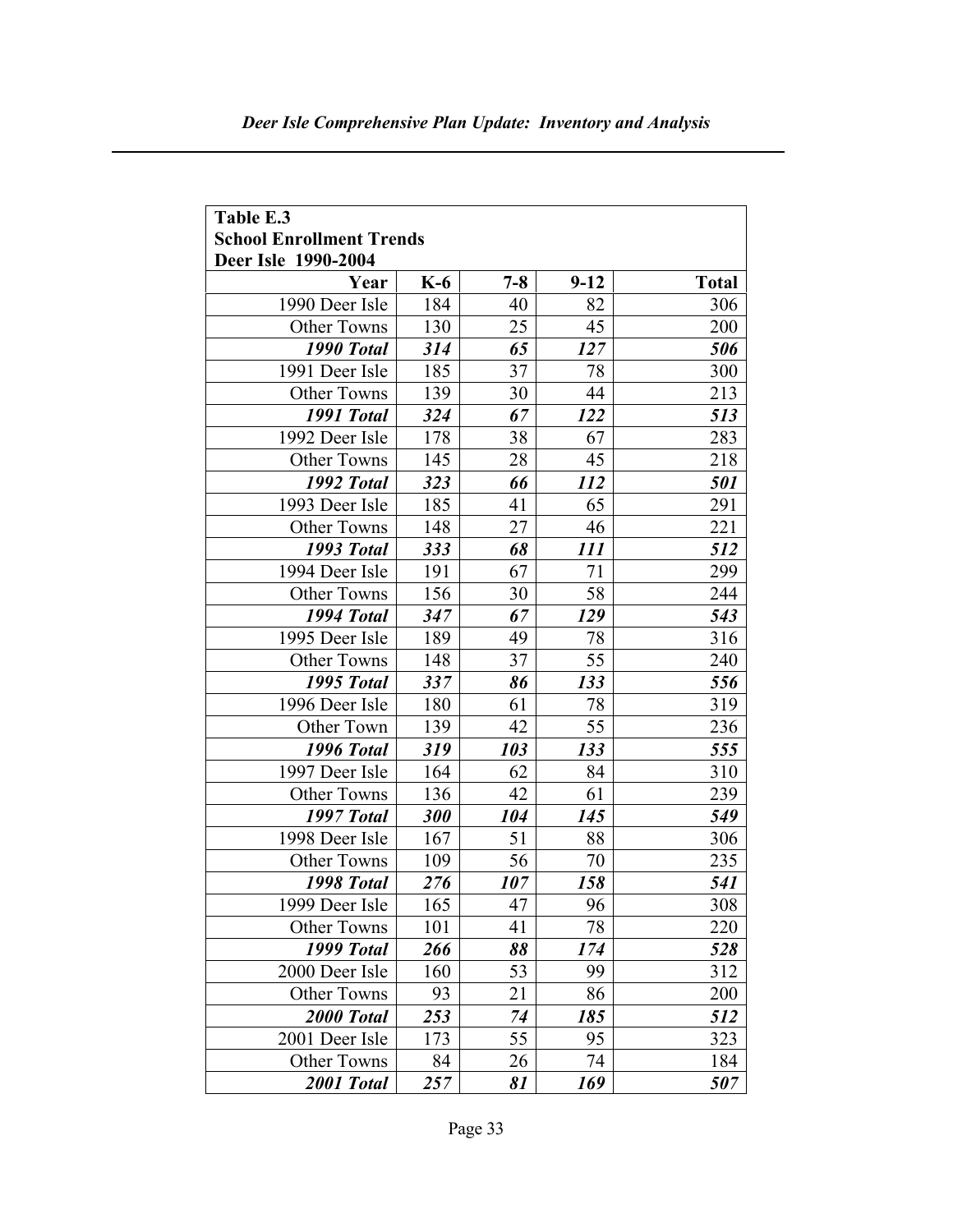| 2002 Deer Isle     | 152 | 47 | 100 | 299 |
|--------------------|-----|----|-----|-----|
| Other Towns        | 85  | 29 | 69  | 183 |
| 2002 Total         | 237 | 76 | 169 | 482 |
| 2003 Deer Isle     | 146 | 47 | 99  | 292 |
| <b>Other Towns</b> | 79  | 26 | 63  | 168 |
| 2003 Total         | 225 | 73 | 162 | 460 |
| 2004 Deer Isle     | 156 | 48 | 100 | 304 |
| <b>Other Towns</b> | 66  | 28 |     | 145 |

NOTE: Enrollments are as of October 1 of the school year. Source: School Union 76

2004 Total 222 76 151 449

| Table E.4                            |       |         |          |              |  |
|--------------------------------------|-------|---------|----------|--------------|--|
| <b>School Enrollment Projections</b> |       |         |          |              |  |
| Deer Isle 2005 - 2010                |       |         |          |              |  |
| Year                                 | $K-6$ | $7 - 8$ | $9 - 12$ | <b>Total</b> |  |
| 2005 Deer Isle                       | 126   | 52      | 102      | 280          |  |
| <b>Other Towns</b>                   | 73    | 26      | 58       | 157          |  |
| 2005 Total                           | 199   | 78      | 160      | 437          |  |
| 2006 Deer Isle                       | 116   | 48      | 96       | 260          |  |
| <b>Other Towns</b>                   | 79    | 21      | 61       | 161          |  |
| 2006 Total                           | 195   | 69      | 157      | 421          |  |
| 2007 Deer Isle                       | 112   | 44      | 99       | 255          |  |
| <b>Other Towns</b>                   | 61    | 23      | 53       | 137          |  |
| 2007 Total                           | 173   | 67      | 152      | 392          |  |
| 2008 Deer Isle                       | 92    | 44      | 96       | 232          |  |
| <b>Other Towns</b>                   | 64    | 21      | 49       | 134          |  |
| 2008 Total                           | 156   | 65      | 145      | 366          |  |
| 2009 Deer Isle                       | 95    | 34      | 96       | 225          |  |
| <b>Other Towns</b>                   | 61    | 17      | 49       | 127          |  |
| 2009 Total                           | 156   | 51      | 145      | 352          |  |
| 2010 Deer Isle                       | 92    | 27      | 92       | 211          |  |
| <b>Other Towns</b>                   | 61    | 17      | 42       | 120          |  |
| 2010 Total                           | 153   | 44      | 134      | 331          |  |
|                                      |       |         |          |              |  |
| <b>Source:</b> School Union 76       |       |         |          |              |  |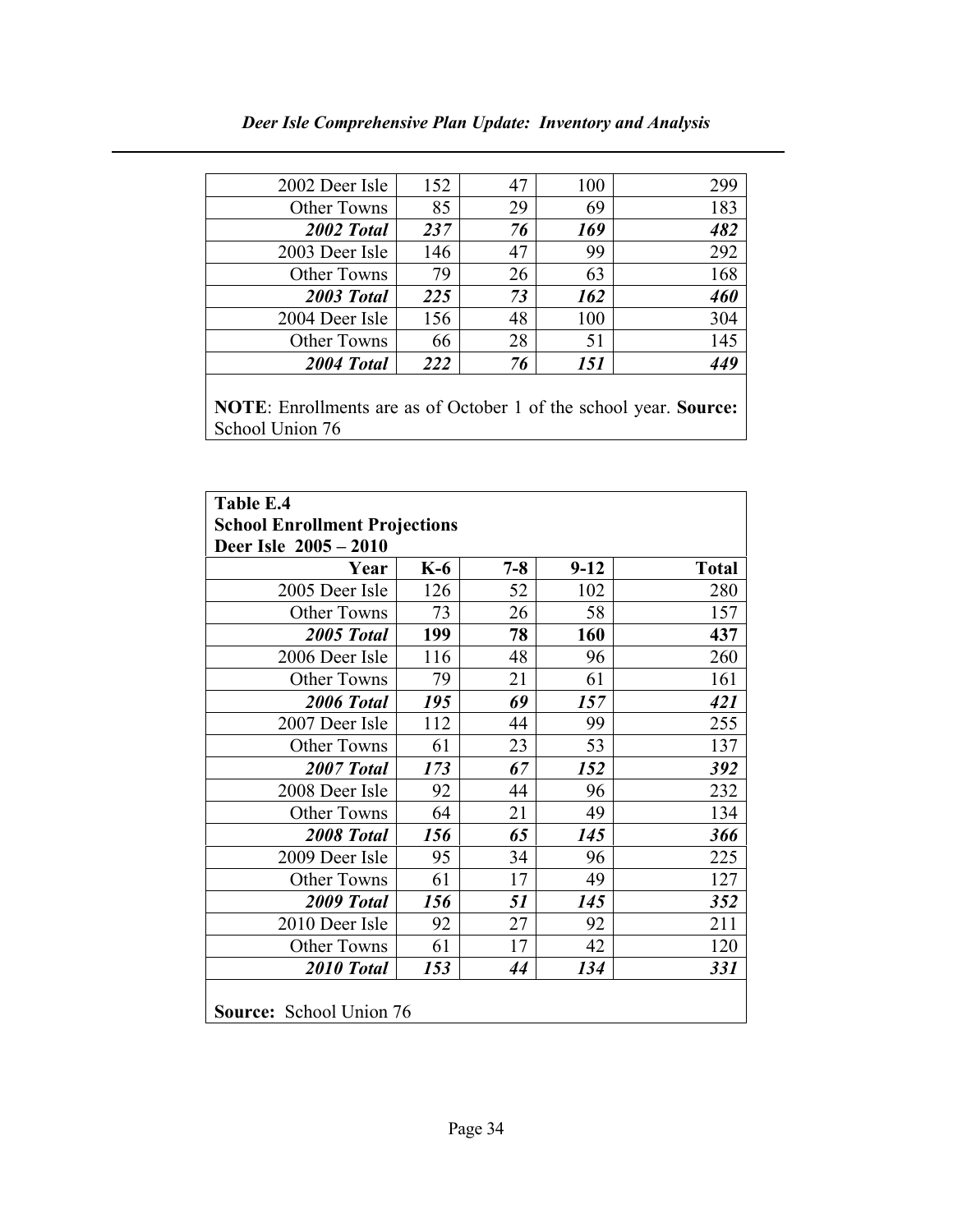## b. Current and Future Adequacy

 As mentioned above, the high school faces a number of repairs and has some space inadequacies. These are related primarily to meeting the needs of the current enrollment. Given overall population trends on the island, it is not likely that any expansion of facilities will be needed to accommodate a dramatic growth in student enrollment.

### 10. Town Office

## a. Current Conditions

 Town government functions are conducted out of the 4,800-square-foot town office. The facility was built in 1973 and is shared with the fire department. Rooms devoted to town government functions include a 300-square-foot select board office and offices for the town clerk (270 square-feet) and treasurer (370 square-feet). There is also a 135-square-foot map room and rooms for the planning board (252 square-feet) and conservation commission (216 square-feet). There are also two meeting rooms (1,000 square feet and 1,700 square feet) as well as two rest rooms and two vaults.

## b. Current and Future Adequacy

 Apart from the map room being a little too small, the building meets most town needs. It is also compliant with all federal and state safety and access requirements. No expansions are planned.

## 11. Public Works

 Public works are supervised by the elected road commissioner. The town hires personnel to help with road repairs and hires a snow removal crew for the winter months. As of 2004, there were seven public works employees. Overall, current public works arrangements are expected to be adequate for the next five to ten years. No additional staff are expected to be needed.

 Major pieces of public works equipment are shown on Table E.5. No additional pieces of equipment are expected to be needed. The priority for town road improvements is the Lowe Road and the unpaved segment of the Goose Cove Road. The town would also like to work with the MDOT to have improvements made to the Little Deer Isle causeway. The road is narrow and there is no night lighting.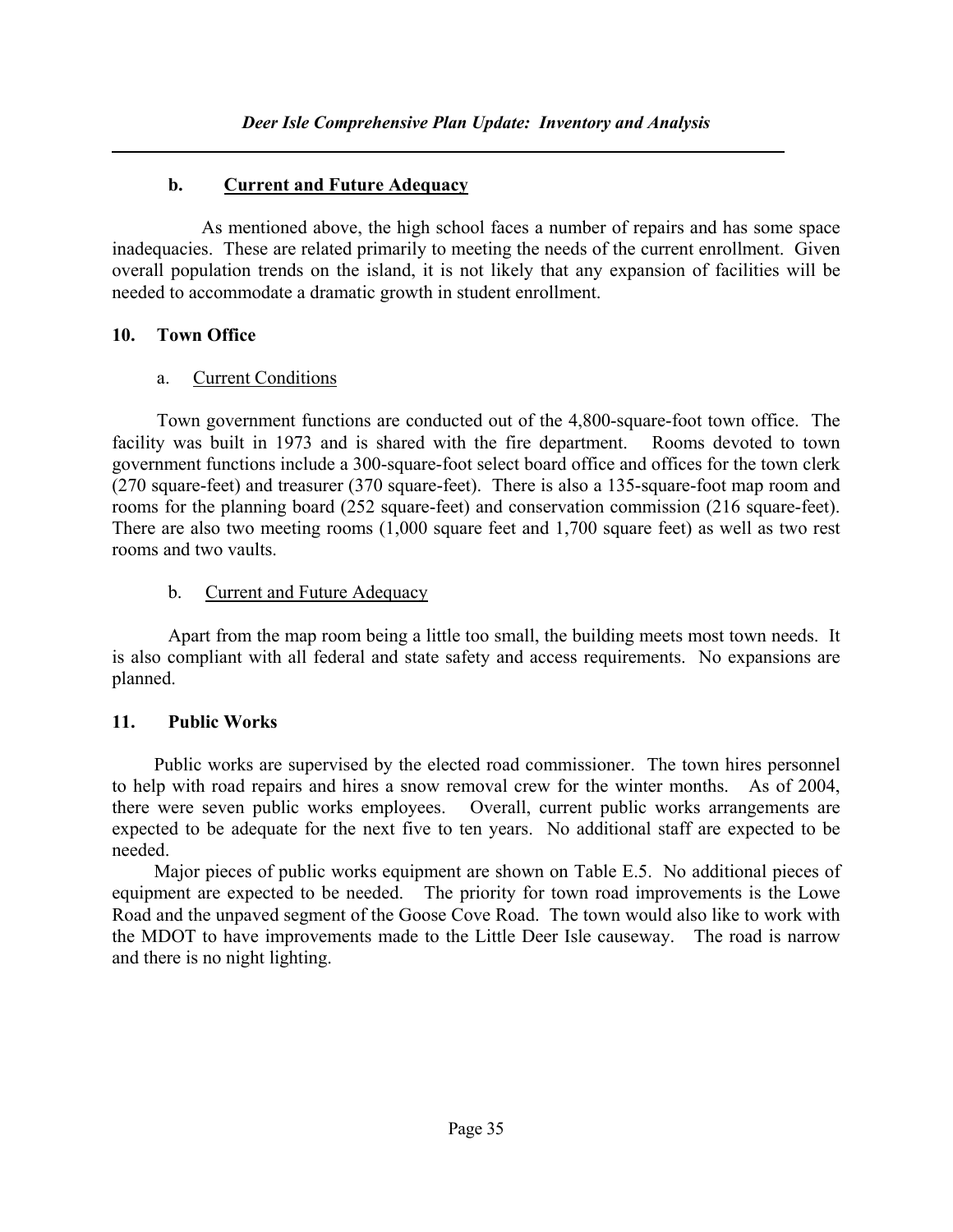| Table E.5                            |        |            |                |
|--------------------------------------|--------|------------|----------------|
| Public Works Equipment, 2004         |        |            |                |
| $\Gamma$ Type                        | Year   | Condition  | Years of       |
|                                      |        |            | Service Left   |
| 1-ton Chevrolet plow truck           | 2005   | <b>New</b> | 10             |
| Chevrolet plow truck                 | 1995   | Good       | $\overline{2}$ |
| Chevrolet plow truck                 | 1998   | Good       | 4              |
| Three sanders                        | 92,95, | Good       | 5              |
|                                      | 97     |            |                |
| 2-ton Chevrolet plow truck           | 2005   | Excellent  | 10             |
| <b>SOURCE:</b> Deer Isle town office |        |            |                |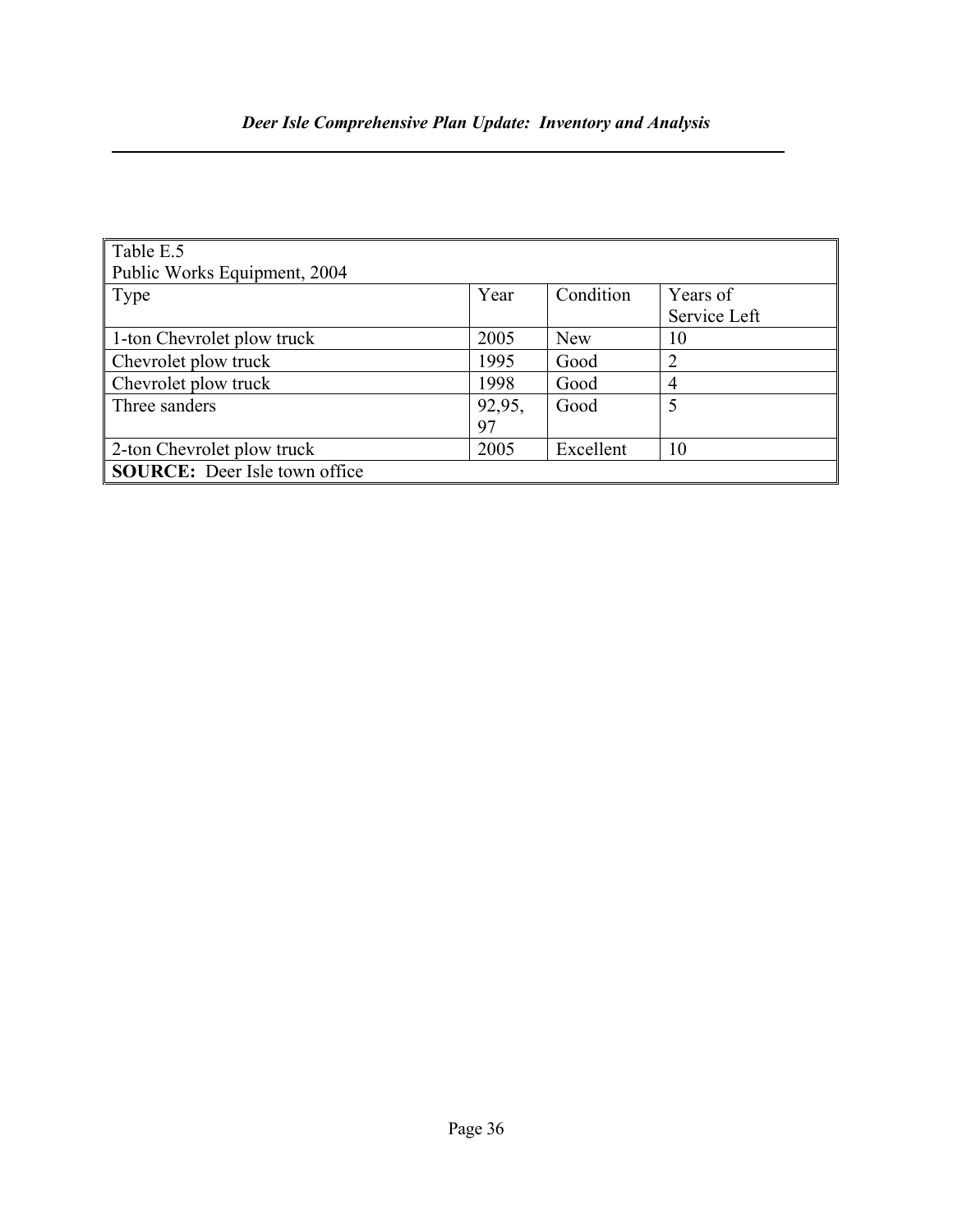#### F. RECREATION

#### 1. Purpose

This section will:

- a. describe the characteristics and use of recreation resources in Deer Isle and the surrounding region;
- b. assess the adequacy of open space and recreation resources in meeting current and projected demand;
- c. determine the adequacy of open space and scenic resource protection in Deer Isle; and
- d. assess the options for providing needed recreational additions and improvements.

#### 2. Key Findings and Issues

 Deer Isle has considerable natural resources available for recreational purposes, particularly along its coastline and off-shore islands. The greatest difficulty in utilizing these locations lies in obtaining adequate access. While some access to the shore is available to the public via Mariner's Park, the causeway and Pickering Cove, most of the remaining coast is privately owned including several beaches and swimming pools. The town's scenic resources have little or no protection other than through shoreland zoning and subdivision regulation, which may not be adequate to guarantee long range preservation.

#### 3. Summary of Draft 1992 Plan

The town faced the same basic recreational needs and issues in 1992.

#### 4. Recreation and Cultural Sites

 The Deer Isle - Stonington Island Recreation Board was founded to work toward an island recreation center to be located in Stonington, and has received municipal money toward this end. Site selection difficulties have delayed this process. The board organizes activities for the young people of both towns, including swimming, dances, sliding and skating parties. The town of Deer Isle also contributes toward occasional small recreation programs and Chamber of Commerce activities on the Fourth of July and other special occasions.

 Recreational facilities in Stonington are used in part by Deer Isle residents, and the Island Recreation Center is an example of the two towns' recognition of regional recreation needs. Acadia National Park's land on Isle au Haut impacts Deer Isle, drawing much traffic through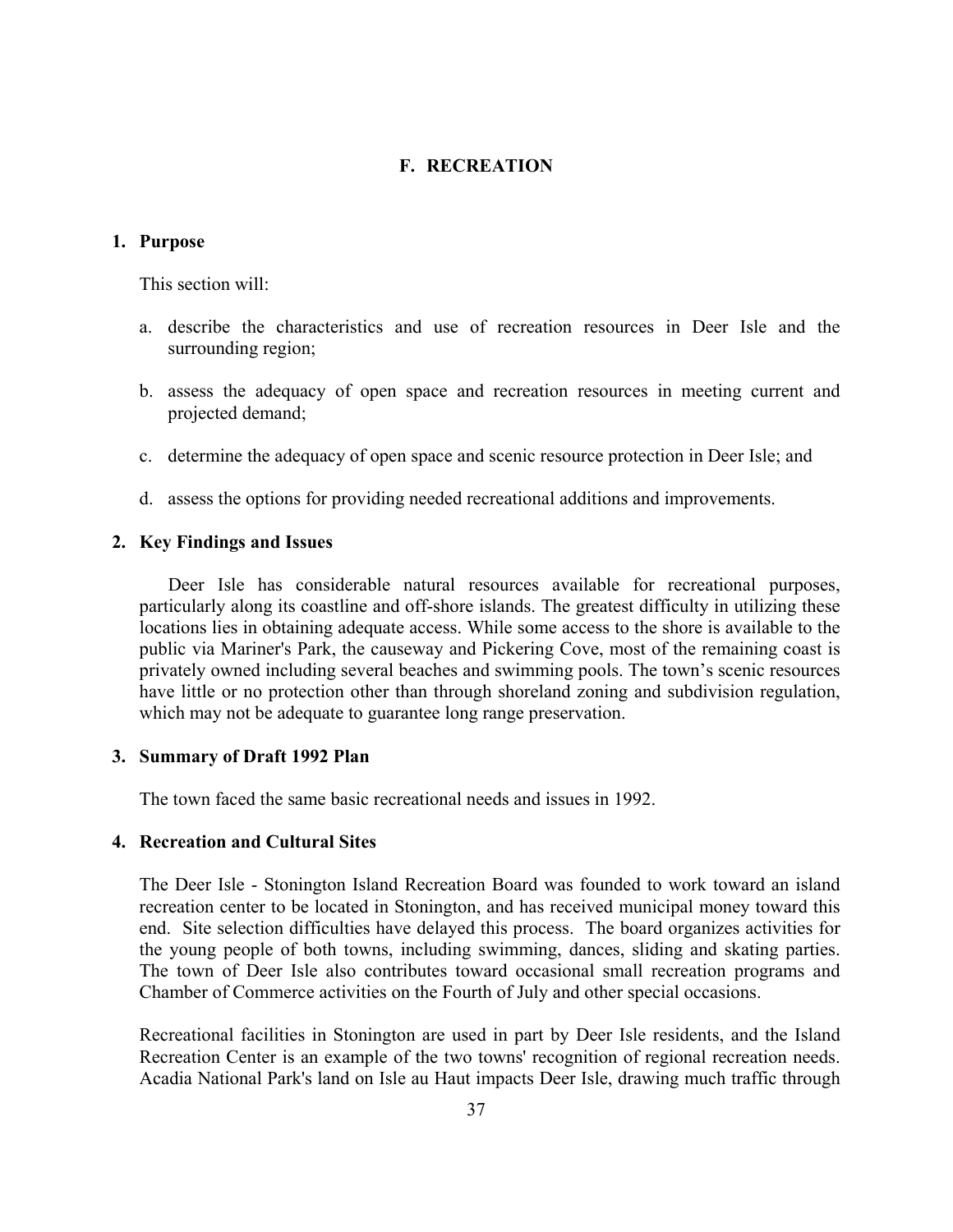### Deer Isle Comprehensive Plan Update: Inventory and Analysis

the town. Deer Isle is also within the legislative boundaries of the park, which governs a few small islands in the town and is allowed to consider expansion of facilities into Deer Isle. The Deer Isle schools also provide important recreational resources, as do public and semipublic organizations such as The Nature Conservancy, the Boy and Girl Scouts, the Historical Society, and others. Private resources such as the country club and golf course also add to the resources of the community. All major public and private recreational and cultural sites are listed in Table F.1.

 Many recreation resources in Deer Isle have been used traditionally by the public although there is no formal public ownership, access, or use arrangement. The Lily Pond and other sites have potential for future conflicts. The town conducted a study in 1988 aimed at identifying public access opportunities to the ocean, but determined that there were very few shorefront lots available that met necessary qualifications. There is a need for a boat launch site for Deer Isle and the town has dedicated its boat excise taxes to a fund to acquire such a facility.

## 5. State Recreation Standards and Comparison to Other Towns

The State of Maine has published standards for recreational resources to be used for planning purposes (SCORP, 1988). Table F.2 details the SCORP standards for a community the size of Deer Isle and, for comparative and future growth purposes, communities in the next population size category. Although many do not apply to towns of Deer Isle's size, such standards suggest that Deer Isle should consider developing additional facilities such as parks, recreation programs, ball fields, and picnic areas. There have been significant improvements in the town's recreational facilities and services since 1992. For example, a public shorefront access area has been developed at the causeway. There are also new access points in the Greenlaw District and at Carney Island. Some public access points need additional parking.

The opening of the new Deer Isle-Stonington Elementary School has meant additional ball fields. The old elementary school, which is adjacent to the town office building, still has some fields and a playground as well as a gymnasium. There are also several picnic areas. A performing arts center has also opened in town. Deer Isle has thus made great progress toward meeting its recreational facility needs.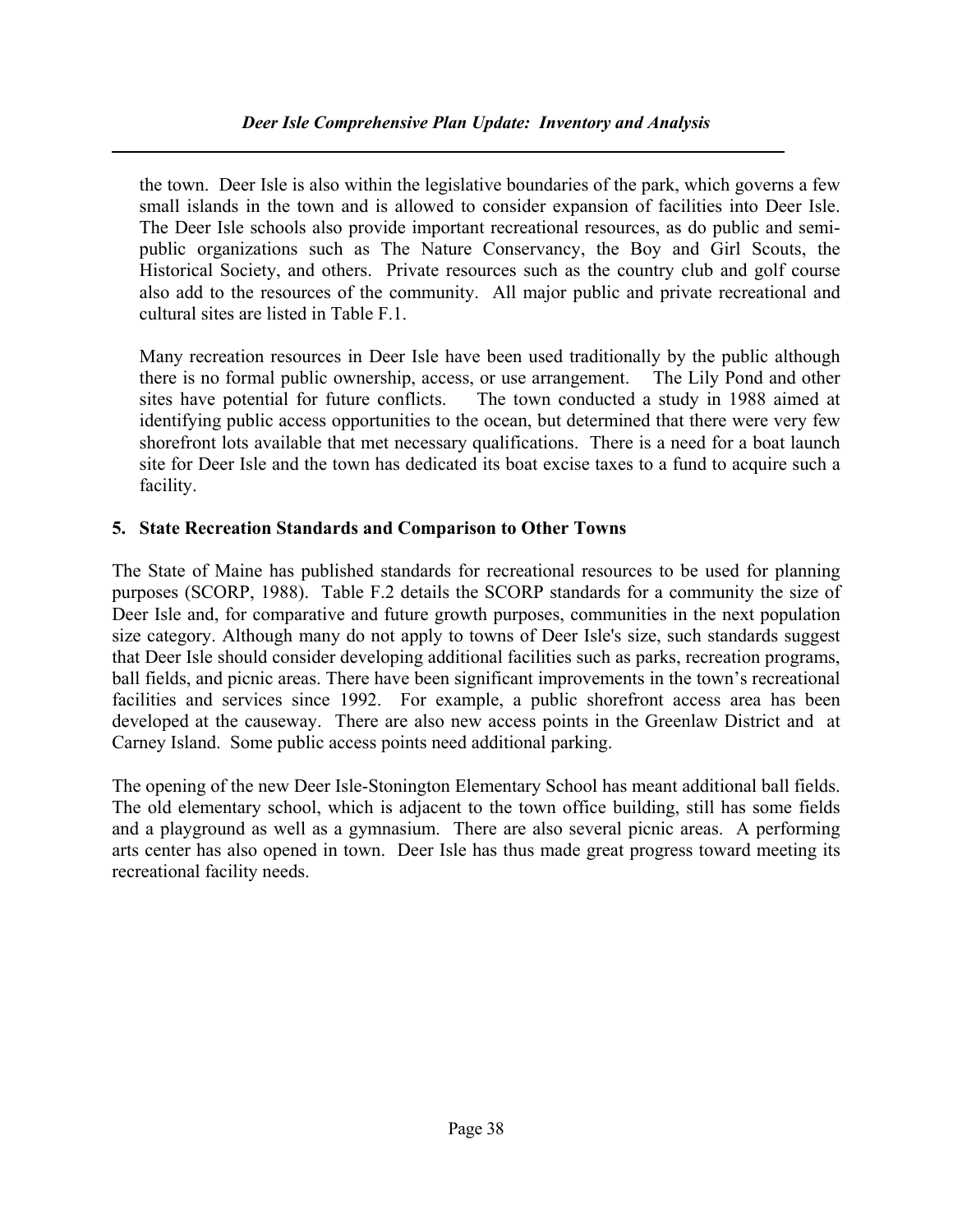| Table F.1<br><b>Recreation, Open Space, and Cultural Resources</b><br>Deer Isle, 2004 |                                                                   |                                                                                                                     |  |  |
|---------------------------------------------------------------------------------------|-------------------------------------------------------------------|---------------------------------------------------------------------------------------------------------------------|--|--|
| <b>Jurisdiction</b>                                                                   | <b>Name</b>                                                       | <b>Description</b>                                                                                                  |  |  |
| School                                                                                | Deer Isle-Stonington Elementary<br>School                         | Playground; parks, playing fields, basket<br>ball court                                                             |  |  |
| Town                                                                                  | Deer Isle Municipal Field                                         | baseball field                                                                                                      |  |  |
| Town                                                                                  | Old Elementary School Building                                    | Playground, picnic area & gymnasium                                                                                 |  |  |
| School                                                                                | Deer Isle-Stonington High<br>School                               | Gymnasium                                                                                                           |  |  |
| Town                                                                                  | Deer Isle Library                                                 | public library                                                                                                      |  |  |
| School                                                                                | Shakespeare Hall                                                  | community school district storage<br>building                                                                       |  |  |
| Public                                                                                | Boat access                                                       | 1. Eggemoggin-Pumpkin Island<br>2. Southwest Harbor<br>3. Deer Isle Village near mill pond<br>4. Ferry Landing Road |  |  |
| Town                                                                                  | Northwest Harbor Town Park                                        | Old town hall site                                                                                                  |  |  |
| <b>State</b>                                                                          | Tennis Preserve                                                   | 145 acres, 4450' frontage, trails, historic<br>cemetary, shore access for clamming                                  |  |  |
| <b>Acadia National Park</b>                                                           | Sheep Island, Heart Island,<br>Shabby Island, Big Hay Island      | Undeveloped islands held by easement                                                                                |  |  |
| <b>State</b>                                                                          | Crow Island, Little Eaton Island,<br>several unregistered islands | Undeveloped islands                                                                                                 |  |  |
| <b>Island Historic</b><br>Society                                                     | Salome Seller's House                                             | Historic site and museum, Historical<br>Society headquarters                                                        |  |  |
| Evergreen Garden<br>Club                                                              | Mariner's Park                                                    | 22 acres, three picnic tables and 400'<br>swimming beach                                                            |  |  |
|                                                                                       | Reach Performing Arts Center                                      | Arts center                                                                                                         |  |  |
| <b>Island Heritage Trust</b>                                                          | Beach                                                             | Off causeway, used heavily by public                                                                                |  |  |
| Private                                                                               | <b>Island Country Club</b>                                        | golf and tennis                                                                                                     |  |  |
| Private                                                                               | The Lily Pond                                                     | private undeveloped swimming and<br>skating                                                                         |  |  |
| Private                                                                               | Open Space Tax Law Parcels                                        | 142 acres/ three parcels                                                                                            |  |  |
| <b>Island Heritage Trust</b>                                                          | <b>Education easement</b>                                         | 8.5 acres of private land (need to add<br>other parcels)                                                            |  |  |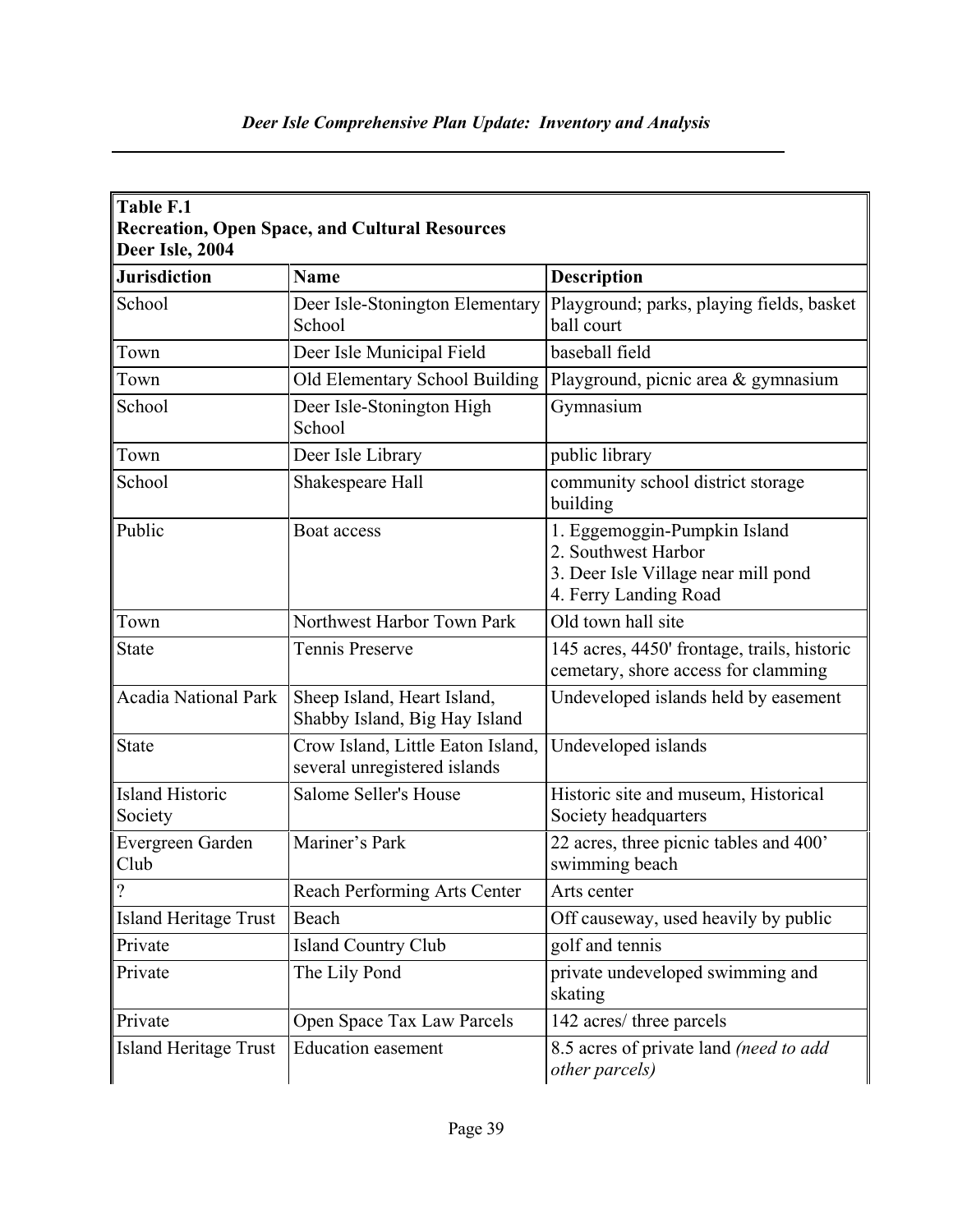# Deer Isle Comprehensive Plan Update: Inventory and Analysis

| The Nature<br>Conservancy    | Sheep Island Preserve                                                        | 5 undeveloped acres                                                                          |
|------------------------------|------------------------------------------------------------------------------|----------------------------------------------------------------------------------------------|
| The Nature<br>Conservancy    | <b>Bradbury Island Preserve</b>                                              | 170 acres                                                                                    |
| The Nature<br>Conservancy    | <b>Barred Island Preserve</b>                                                | 50 acres, walking trails, wildlife habitat                                                   |
| <b>Island Institute</b>      | Campbell Island                                                              | 91 acres public access for clamming,<br>walking (Map 10. Lot 33)                             |
| <b>Island Heritage Trust</b> | <b>Shore Acres Preserve</b>                                                  | 37 acres, 3200' shorefront, public access<br>to trails and clam flats (map 9. Lot 59)        |
| <b>Island Heritage Trust</b> | Bowcat Overlook (LDI)                                                        | 0.5 acre, public water access, picnic<br>(Map 36. Lot 30)                                    |
| <b>Island Heritage Trust</b> | Carney Island (northern portion)                                             | 15 acres, undeveloped, bird habitat (Map<br>29. Lot 34)                                      |
| <b>Island Heritage Trust</b> | Polypod Island                                                               | 4 acres, small boat use by public (Map 7.<br>Lot $50$ )                                      |
| <b>Island Heritage Trust</b> | Reach Beach Gray's Cove                                                      | used by public for swimming, fishing<br>(Map 13. Lot 33-1)                                   |
| <b>Island Heritage Trust</b> | Woodlot near Toffet Pond                                                     | 27 acres, watershed and wildlife habitat<br>protection (Map 3. Lot 79)                       |
| <b>Island Heritage Trust</b> | Conservation/Education<br>Easement                                           | 8.5 acres of private land (Map 18. Lot<br>17)                                                |
| <b>Island Heritage Trust</b> | conservation easement (island)                                               | 62 acres, scenic area, undeveloped                                                           |
|                              | conservation easement                                                        | Historic house, scenic area 27 acres                                                         |
| <b>Island Heritage Trust</b> | conservation easement                                                        | 11.9 acres, historic house, salt amrsh,<br>scenic shore, shore access for clamming           |
| <b>Island Heritage Trust</b> | conservation easement                                                        | 4.7 acres adjacent to Barred Island<br>Preserve, wildlife habitat protection,<br>undeveloped |
| <b>Island Heritage Trust</b> | conservation easement                                                        | 7.4 acre undeveloped wooded headland                                                         |
| <b>Island Heritage Trust</b> | conservation easement                                                        | 36 acres adjacent to Tennis Preserve,<br>historic farm, shore and woodland                   |
| Recreation                   | Source: Deer Isle Comprehensive Plan Committee and Maine Bureau of Parks and |                                                                                              |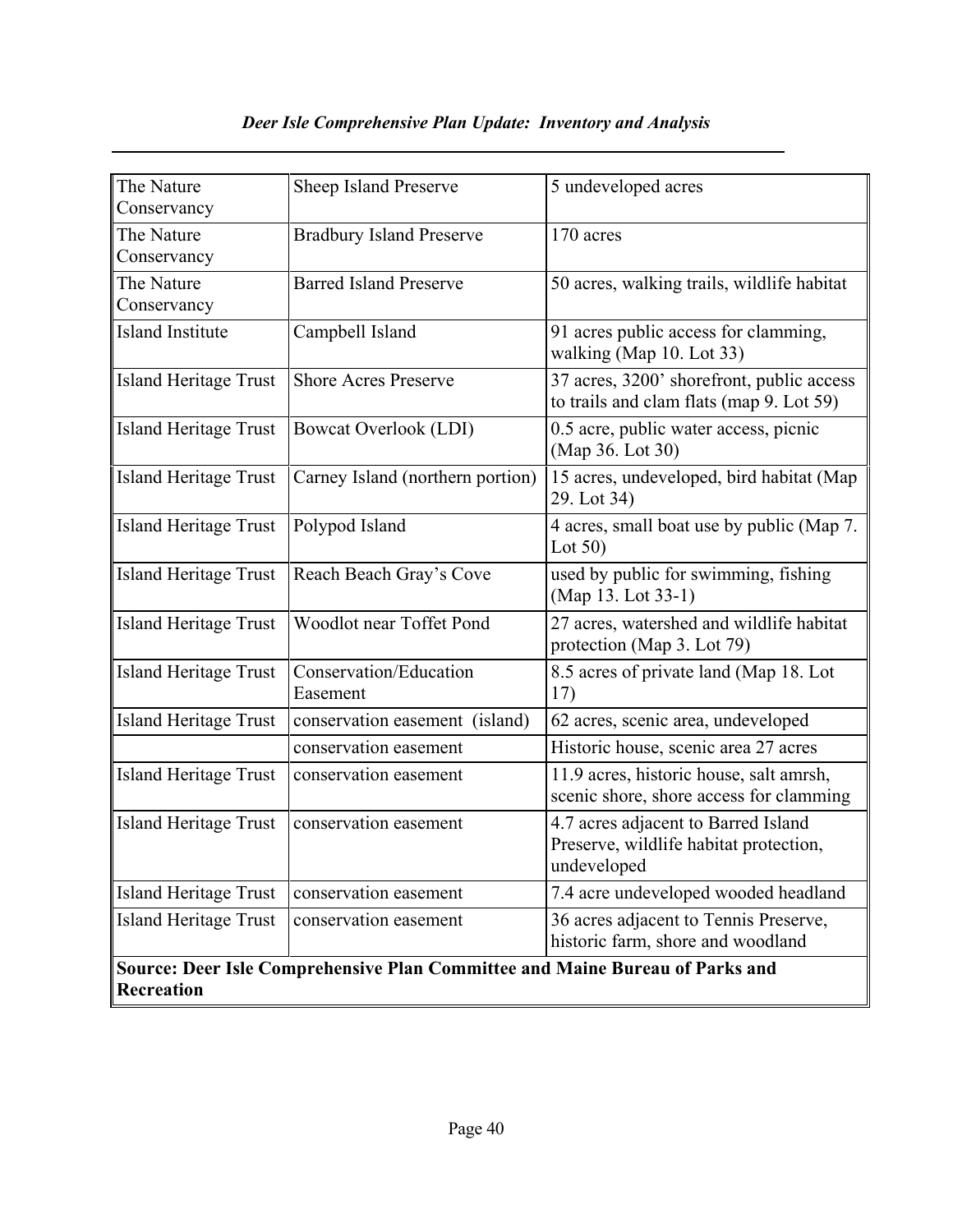|  |  | Deer Isle Comprehensive Plan Update: Inventory and Analysis |  |
|--|--|-------------------------------------------------------------|--|
|  |  |                                                             |  |

J

| <b>Table F.2: State Guidelines for Recreation and Park Services/Facilities</b>                           |             |             |  |
|----------------------------------------------------------------------------------------------------------|-------------|-------------|--|
| <b>Population Criteria</b>                                                                               | 1500-2000   | 2000-2500   |  |
| I. Administration                                                                                        |             |             |  |
| A. Recreation and Park Committee or Board                                                                | X           | X           |  |
| II. Leadership                                                                                           |             |             |  |
| A. Summer Program                                                                                        |             |             |  |
| 1. Swimming Instructors                                                                                  | X           | X           |  |
| 2. Summer Recreation Director                                                                            | X           | X           |  |
| <b>B.</b> Winter Program                                                                                 |             |             |  |
| 1. One Skating Rink Supervisor for each area                                                             | X           | X           |  |
| III. Program                                                                                             |             |             |  |
| A. Swimming Instruction                                                                                  | X           | X           |  |
| <b>B.</b> Supervised Playground                                                                          | X           | X           |  |
| C. Senior Citizen Club                                                                                   | X           | X           |  |
| D. Teen Program                                                                                          |             | X           |  |
| E. Skiing Instruction                                                                                    | X           | X           |  |
| F. Ice Skating                                                                                           | X           | X           |  |
| G. Community-wide Special Events                                                                         | X           | X           |  |
| H. Arts and Crafts                                                                                       | X           | X           |  |
| I. Evening Adult Education                                                                               | X           | X           |  |
| J. Organized Dance Group                                                                                 |             | X           |  |
| IV. Facilities (to include School Area)                                                                  |             |             |  |
| A. Outdoor Facilities                                                                                    |             |             |  |
| 1. Neighborhood Playground, 2-10 acres: Playground,<br>basketball court, playfield, etc.*                | X           | X           |  |
| 2. Community Recreation Area, 12-25 acres: ball<br>fields, tennis courts, swimming facility, ice skating | X           | X           |  |
| 3. Softball and/or Little League Diamond (.75 per 1000<br>population)                                    | X           | $\mathbf X$ |  |
| 4. Basketball Court (.50 per 1000 population)                                                            | X           | X           |  |
| 5. Tennis Court (.67 per 1000 population)                                                                | X           | X           |  |
| 6. Multi-purpose field: football, soccer, field hockey<br>$(.50 \text{ per } 1000 \text{ population})$   | X           | X           |  |
| 7. Swimming Area to serve 3% of town Population (15)                                                     | $\mathbf X$ | X           |  |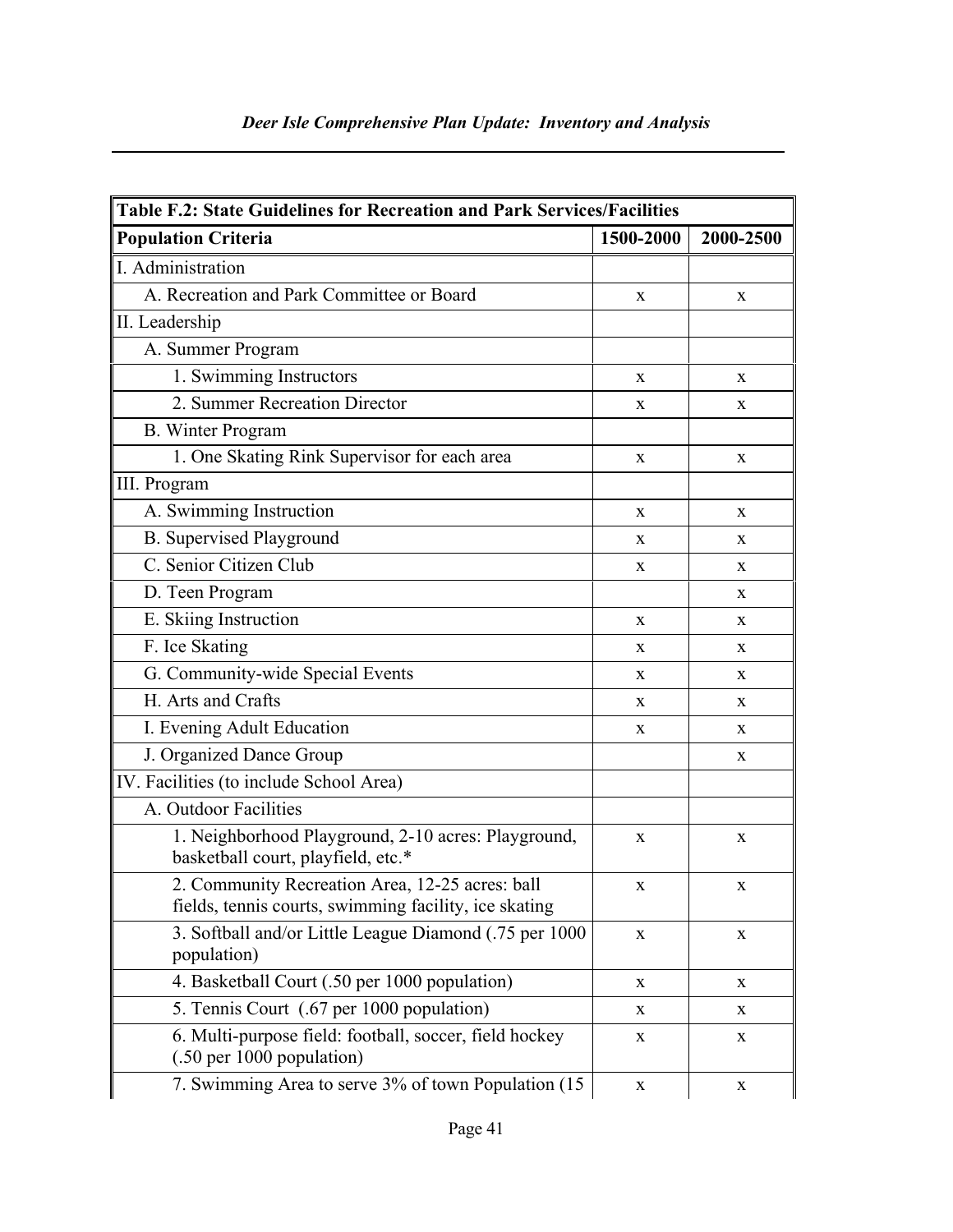| sq. ft. per user)                                                                                                                             |              |              |  |
|-----------------------------------------------------------------------------------------------------------------------------------------------|--------------|--------------|--|
| 8. Ice Skating (5,000 sq. ft. per 1000 population)                                                                                            | X            | X            |  |
| 9. Playgrounds (.50 per 1000 population)                                                                                                      | $\mathbf{x}$ | X            |  |
| 10. Horseshoe Courts                                                                                                                          | X            | X            |  |
| 11. Shuffleboard Courts                                                                                                                       | $\mathbf{x}$ | $\mathbf{x}$ |  |
| 12. Picnic Areas with tables and grills (2 tables per<br>1000 population)                                                                     | $\mathbf{x}$ | X            |  |
| 13. Outdoor Education or Nature Center                                                                                                        | $\mathbf{x}$ | $\mathbf{x}$ |  |
| <b>B.</b> Indoor Facilities                                                                                                                   |              |              |  |
| 1. School Facilities Available for Public Use                                                                                                 | $\mathbf{x}$ | $\mathbf{x}$ |  |
| 2. Gym or Large Multi-purpose room (.20 per 1000<br>population)                                                                               | X            | $\mathbf{x}$ |  |
| 3. Auditorium or Assembly Hall                                                                                                                | $\mathbf{x}$ | $\mathbf{x}$ |  |
| 4. Arts and Crafts Shop                                                                                                                       |              | $\mathbf{x}$ |  |
| 5. Teen Center                                                                                                                                |              | X            |  |
| 6. Senior Citizen Center                                                                                                                      |              | X            |  |
| 7. Game Rooms                                                                                                                                 |              | $\mathbf{X}$ |  |
| 8. Public Library                                                                                                                             | X            | $\mathbf{X}$ |  |
| V. Finance (operation and maintenance costs)                                                                                                  |              |              |  |
| A. \$6 per capita minimum for part-time recreation program                                                                                    | $\mathbf{X}$ | $\mathbf{x}$ |  |
| Source: Recreation and Open Space Planning Workbook, Community Parks and<br>Recreation Division, Office of Comprehensive Planning, May, 1991. |              |              |  |

## Deer Isle Comprehensive Plan Update: Inventory and Analysis

## 6. Open Space

 Open space is a concept related to recreation, which is important for a community. Open space is land which contributes to the character of the community or a neighborhood merely by being undeveloped. In some cases the advantage is that the land is particularly scenic, or used for recreation and access, or merely provides a natural break in the landscape. A number of techniques can be used to protect open space. Government acquisition, non-profit ownership, voluntary deed restrictions, and the Tree Growth Tax Law program currently serve to protect open space in Deer Isle.

 There are currently (2002) five parcels for a total of 142 acres in Open Space tax protection, as described in Section J. This compares to three parcels in 1992 and 110 acres. This program would give tax breaks to landowners with important open space who agree not to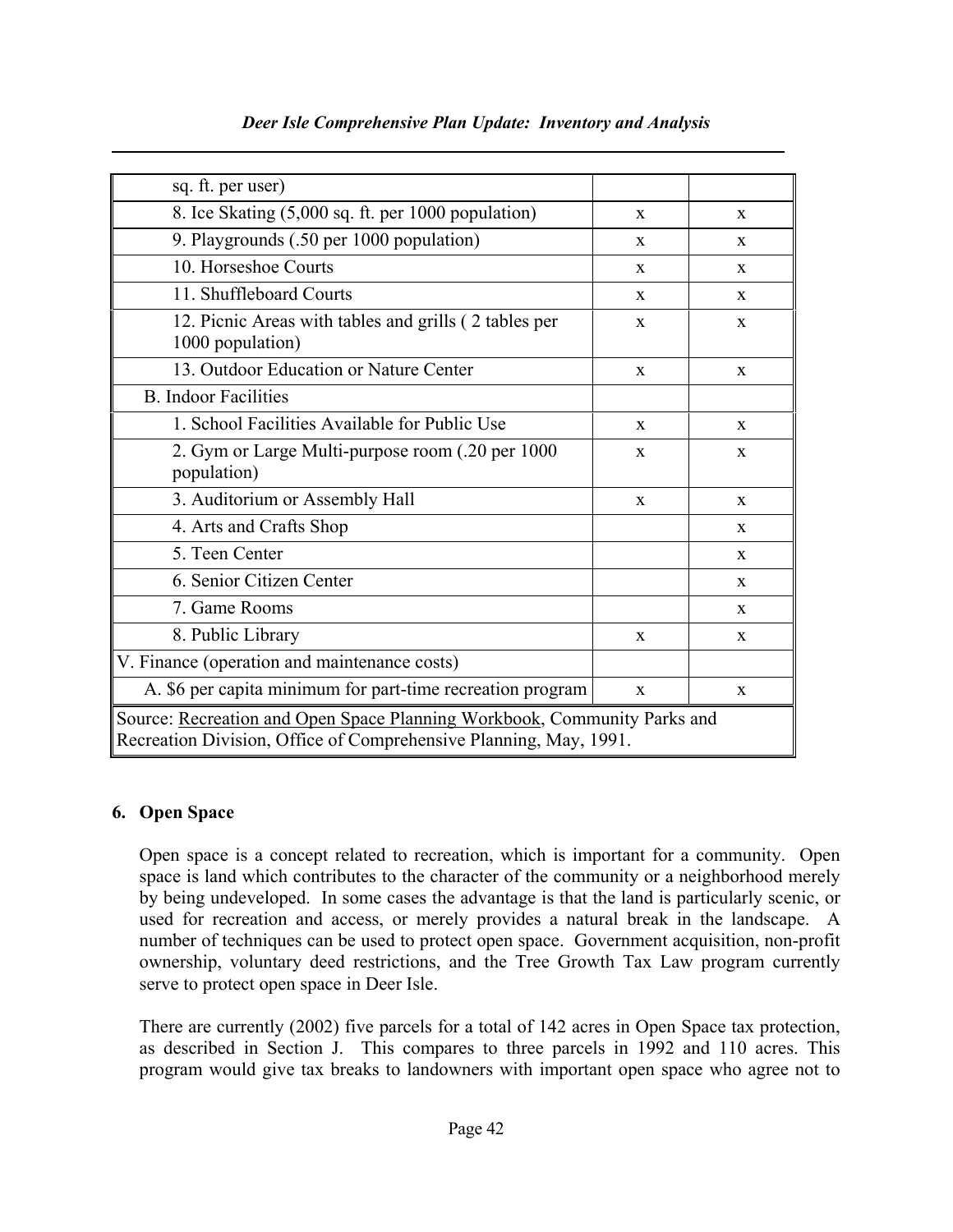develop it. The State of Maine and US Government protect all or parts of several islands through easements or ownership by the State and Acadia National Park, listed in Table F.1. The Nature Conservancy holds by fee or easement several islands.

 The Island Heritage Trust holds an easement for 8.5 acres on the east side of Southeast Harbor which allows school groups to use the land for educational purposes. It also has many other easement negotiations in progress. The Maine Coast Heritage Trust is active in the region and works with the Island Heritage Trust but does not hold land or easements in Deer Isle. Several other parcels have been protected since 1992. The current list is shown on Table F.1.

 There are several large parcels of unprotected open space away from the shore, owned by summer people with homes on the front part of the lot. Traditionally, local attitudes have been that land is communal in nature, and though privately owned could be publicly used, since everyone knew each other. This pattern has seen a radical change in recent years as more and more residents restrict the use of their land, making it harder to sustain the illusion that land is publicly available, and making it increasingly clear that the town owns little land. Open space can only be protected through a relatively few means such as: a - outright acquisition by gift or purchase; b - dedicated easements obtained by gift or purchase; c - regulation: use of zoning or subdivision regulations to obtain reserved open areas in new developments.

### 7. Scenic Resources

 Much attention has been focused on scenic areas in Deer Isle in recent years. The Island Heritage trust conducted a survey in 1988 to rank appreciation and opinions of scenic and historic areas in Stonington and Deer Isle. The top scenic sites are listed in Table F.3 along with a rating and ranking. Readers interested in the methodology of the survey should refer to the original document.

In 1990 the State of Maine Planning Office produced the Scenic Inventory of Mainland Sites of Penobscot Bay. The findings of this document may be used in the future to designate Scenic Critical Areas or Scenic Areas of State or National Importance. All Deer Isle sites are listed in Table F.3 along with a rating. Recommendations for protection are also included below. Areas of "State-wide" rating levels are suggested to be considered for State Critical Areas designation. Readers interested in the methodology of the survey should refer to the original document.

 The conflicts between the two surveys point out the difficulties in assessing scenic importance. The State study did not consider the Lily Pond because there is no public access, for example. The local survey, on the other hand, rated personal response and exceptional views, which are not often seen, such as on dead-end roads (Tinker's Ledges) received quite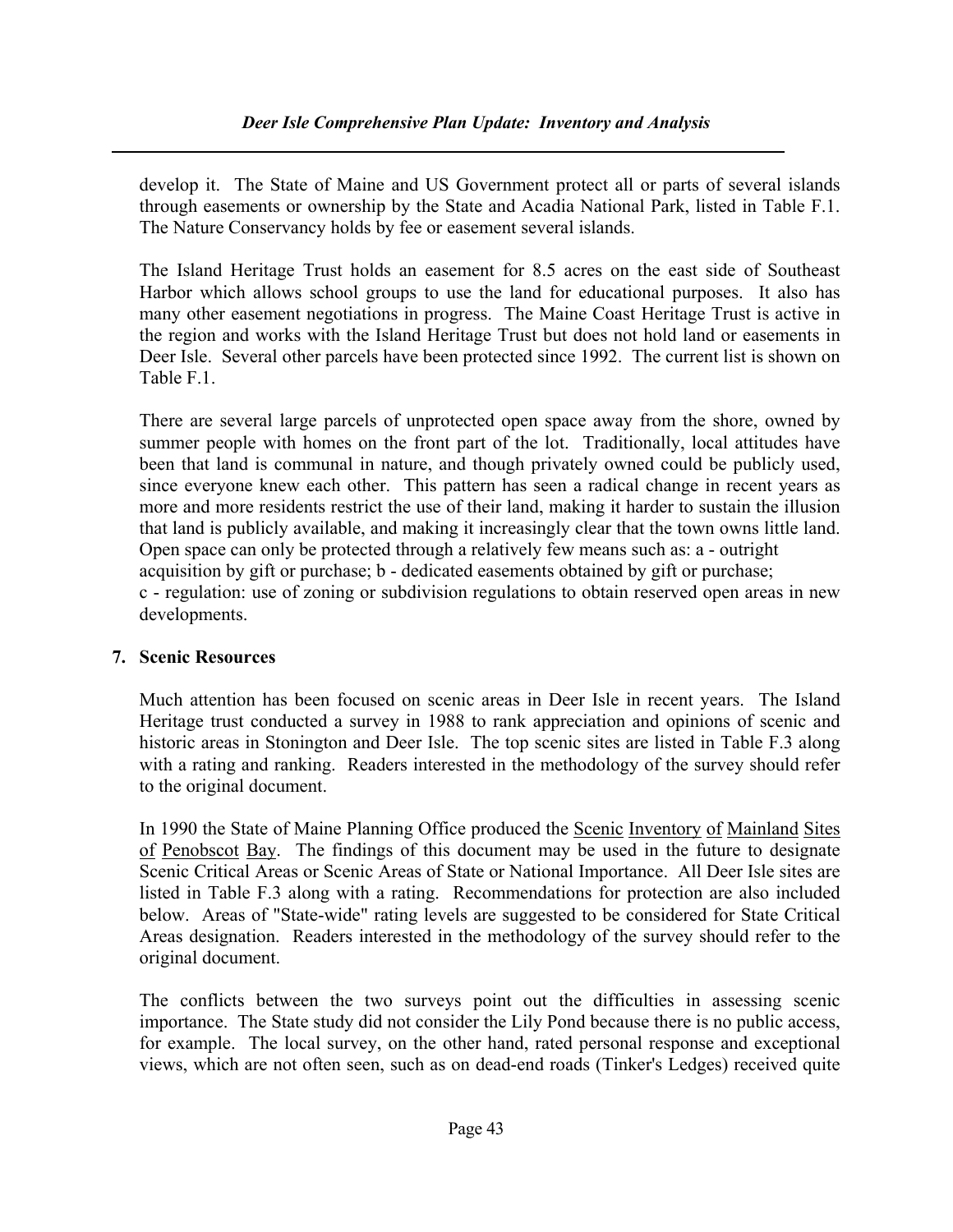low ratings. Sites which rated very highly from one or both surveys which may merit special attention include: the Lily Pond, Deer Isle Village, Sunset Village, Eggemoggin, the Bridge, and the Deer Isle Causeway.

 As with open space, there are few tools available to guarantee the preservation of scenic resources. These are essentially the same as those used to preserve open space. However, without a town commitment of resources or the willingness to impose regulation, there may not be any guarantee that protection will be provided.

| Table F.3<br><b>Inventoried Scenic Sites</b><br><b>Town of Deer Isle</b> |                     |                                                                |                    |  |
|--------------------------------------------------------------------------|---------------------|----------------------------------------------------------------|--------------------|--|
| <b>Site</b>                                                              | <b>Description</b>  | <b>IHT Rating</b>                                              | <b>SPO Rating</b>  |  |
| <b>Blastow</b><br>Cove                                                   | view from<br>road   | 40 (#12)                                                       | $52:$ high         |  |
| Weeds<br>Point                                                           | view from<br>road   | 22                                                             | 76: State-<br>wide |  |
| Deer Isle<br>Village                                                     | village and<br>view | 51 (#9): village<br>65 (#3): Mill Pond<br>44 (#10): NW Harbor  | $68:$ high         |  |
| Pressey<br>Cove                                                          | view from<br>road   | 39 (#13)                                                       | 59: high           |  |
| Sunset Mill<br>Pond                                                      | view from<br>road   | $60$ (#5): View from<br>Sunset<br>56 (#7): Sylvester's<br>Cove | 79: State-<br>wide |  |
| South Deer<br>Isle                                                       | village and<br>view | 16                                                             | $50:$ high         |  |
| Long Cove                                                                | view from<br>road   | 26                                                             | $47:$ local        |  |
| Mountainv<br>ille                                                        | view from<br>road   | 32: Pickering Cove<br>25: Greenlaw Cove                        | 81: State-<br>wide |  |
| Western<br>Cove                                                          | view from<br>road   | N <sub>0</sub>                                                 | $51$ : high        |  |
| <b>East Side</b><br>Cove                                                 | view from<br>road   | 21                                                             | $66:$ high         |  |
| <b>Oak Point</b>                                                         | view from<br>road   | 34                                                             | 76: State-<br>wide |  |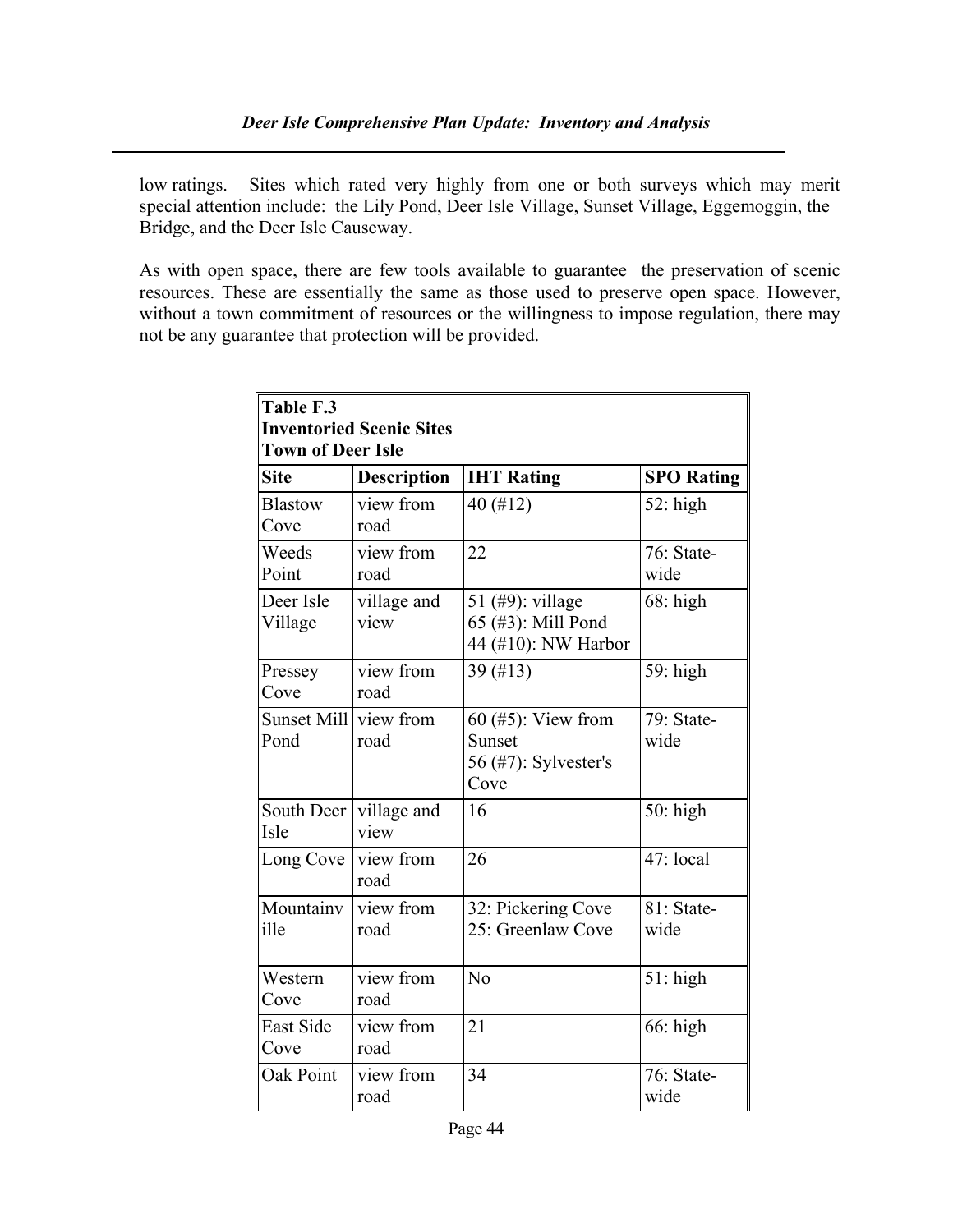| Deer Isle<br><b>Bridge</b>                                                                                                                                        | long span<br>suspension<br>bridge with<br>views | 65 $(#4)$           | $70: State-$<br>wide |  |
|-------------------------------------------------------------------------------------------------------------------------------------------------------------------|-------------------------------------------------|---------------------|----------------------|--|
| Eggemoggi view of<br>n                                                                                                                                            | lighthouse                                      | #2 on Historic list | $73: State-$<br>wide |  |
| Deer Isle<br>Causeway                                                                                                                                             | causeway,<br>views                              | $67$ (#2)           | $68:$ high           |  |
| Deer Isle<br>Lily Pond                                                                                                                                            | no public<br>view                               | $81 (\text{\#}1)$   | N <sub>o</sub>       |  |
| Mariner's<br>Park                                                                                                                                                 | no road<br>view, public<br>park                 | 56 (#6)             | N <sub>o</sub>       |  |
| Causeway<br>to<br>Sunshine                                                                                                                                        | causeway,<br>view                               | 54 (#8)             | N <sub>o</sub>       |  |
| Torrey<br>Pond                                                                                                                                                    | no public<br>view                               | 44 (#11)            | N <sub>o</sub>       |  |
| Pine Hill                                                                                                                                                         | no public<br>view                               | $36 \ (\#14)$       | N <sub>o</sub>       |  |
| <b>Sources: Scenic Inventory of Mainland Sites of Penobscot</b><br>Bay, 1990, State Planning Office<br><b>Island Heritage Trust Scenic Resources Survey, 1988</b> |                                                 |                     |                      |  |

### 8. Current and Future Adequacy of Recreation and Open Space Resources

More land has been placed under protection since the last comprehensive plan was prepared. This has reduced the threat to scenic and open space resources. As land changes ownership, some of the informal points of access to the shore and other recreational resources are being lost. An emerging issue is the increase in the median age of the population. This means that there may be greater need for recreational programs and services for the elderly.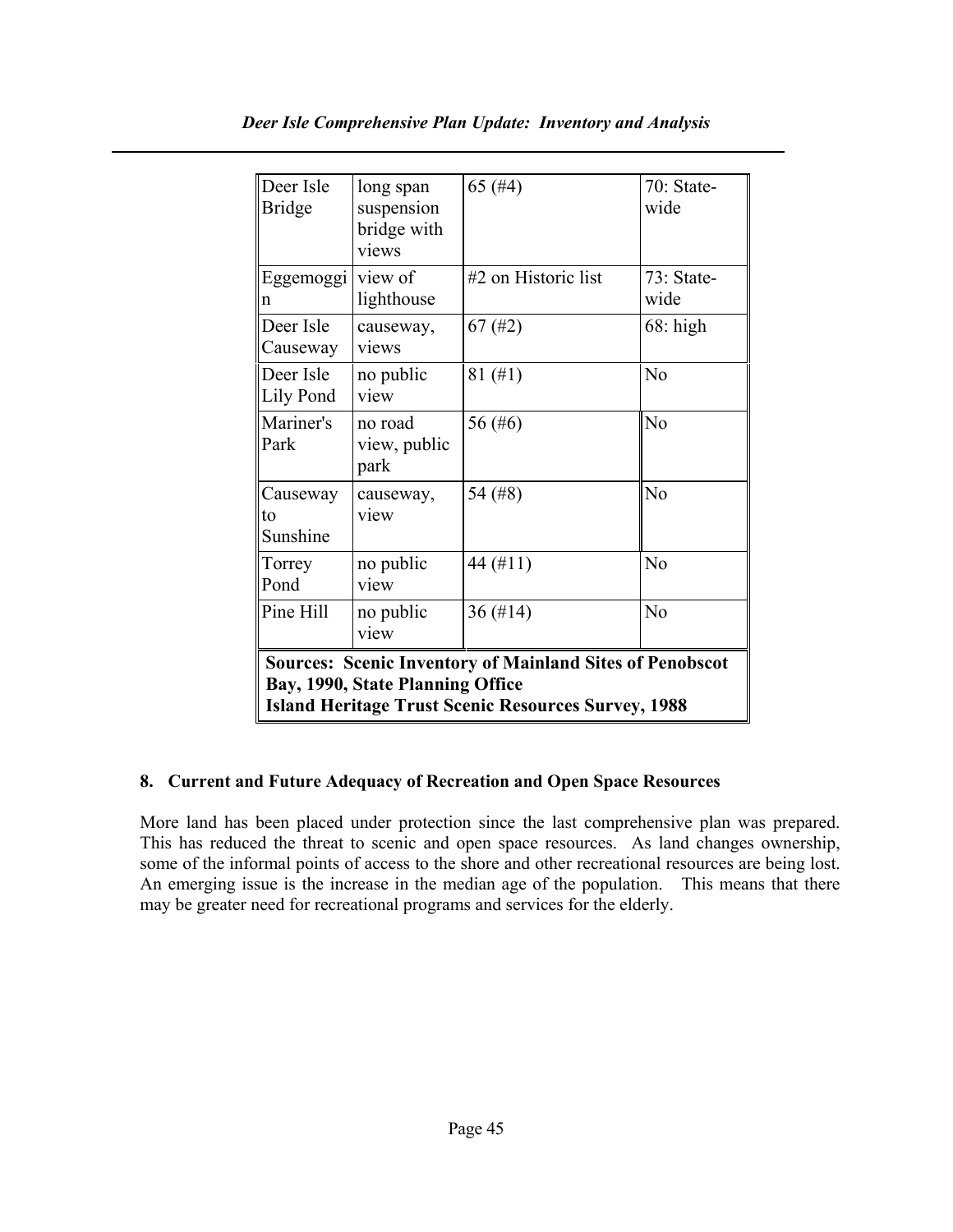#### G. MARINE RESOURCES

#### 1. Purpose

 An understanding of marine resources is an essential element of a comprehensive plan for any coastal community in Maine. It is particularly important in the case of Deer Isle since so many of its residents depend on marine resources for a living. This section aims to accomplish the following:

- a. Describe Deer Isle's marine resource areas, harbor, and water-dependent uses in terms of access, uses and importance to the economy of Deer Isle and the region:
- b. Assess the adequacy of existing harbor facilities and public access points to handle current use demands;
- c. Predict whether harbor improvements will be needed to accommodate adequately the use demands of the projected population;

 d. Predict whether the viability or productivity of marine resource areas, commercial fishing and other important water-dependent uses will be threatened by the impacts of growth and development.

 e. Assess the effectiveness of existing measures to protect and preserve marine resource resource areas and important water-dependent uses.

#### 2. Key Findings and Findings

 The town's economy has been adversely affected by the decline in fishing-related employment. The drop in other kinds of fisheries has increased dependence on lobster fishing. The town's moorings may need improved management. There is increased competition between commercial and recreational boating interests.

Deer Isle's marine resources face several challenges. One is the reduced public access opportunities. Another is the impact of fisheries restrictions and aquaculture venture. High waterfront tax assessments are making it difficult for many water-dependent uses to remain in business. Overall, the town's working waterfront is threatened as is the way of life for many households dependent on marine resources.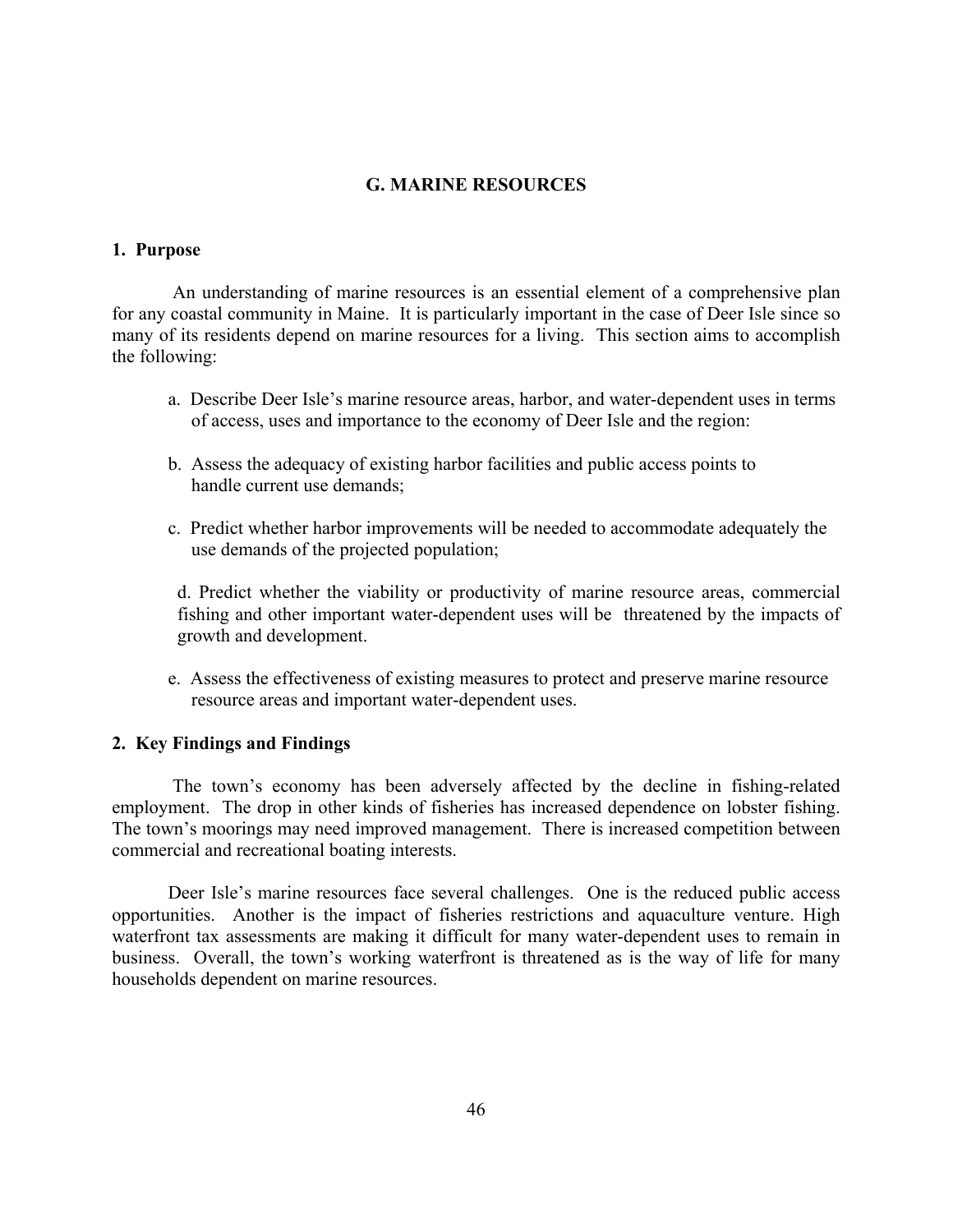#### 3. A Summary of the Draft 1992 Plan

The plan mentioned that Deer Isle had one of the largest fishing fleets in Hancock County. There had been a recent drop in clam harvests. The possible need for a mooring plan in the near future was identified as was a management plan for the more intensively used marine resource areas.

#### 4. An Overview of Deer Isle's Marine Resources

 Deer Isle has the longest shoreline mileage of the towns in Hancock County consisting of over 14 percent of the total (non-island) *(see Map 1)*. The town also has the fourth largest commercial fishing fleet in the County, following Stonington, Gouldsboro and Tremont. Recent efforts by the Partners in Monitoring working with the Department of Marine Resources have resulted in large areas of clam flats being open to harvesting. The adoption of a shellfish ordinance by the town in 1999 has protected the clam resource and improved the clam harvest. Access to the town's clam flats is being threatened, although most who own shore property on Deer Isle do give permission to clam harvesters. On the island there is a trend now of access being denied. Increasing shorefront real estate prices and values are affecting the fishing community in competing uses of waterfront, especially the working waterfront. If those current trends continue, Deer Isle will start to resemble the coast of southern Maine in 10-20 years.

 The role of aquaculture in the waters around Deer Isle is controversial; applications for leases of salmon pens in Penobscot and Blue Hill Bays have raised concerns about issues such as aesthetics, conflicts of use and ecological impacts. The town may need to develop a harbor ordinance for planning to secure a future of Deer Isle's waters. The town may also want to implement a plan to hire a harbor master and develop a mapping system of moorings. There appear to be more moorings than current records show and a visual inspection of harbors and the shoreline seems to indicate a greater number than are permitted. The number of registered boats in Deer Isle would support that supposition.

#### 5. Marine Water Quality and Protection

 Significant areas of polluted areas of clam flats have opened in Deer Isle since the last comprehensive plan. Partner's in Monitoring (PIM) has been instrumental in testing the water quality in various areas and in returning previously closed productive areas of clamming into open, safe areas of harvest. This volunteer service has contributed to increasing the clam harvest. Increasing areas of open harvest areas enable more rotational management of clam flats by diggers and reduces over-digging. Further information on this group can be found in a report available at the town office.

 Areas opened since the last comprehensive plan are C37G Tinkers Ledge/Thompson Cove area, C38C Meadow Brook/Old Indian Haul over area, C38C Greg Merchants Point area, C37C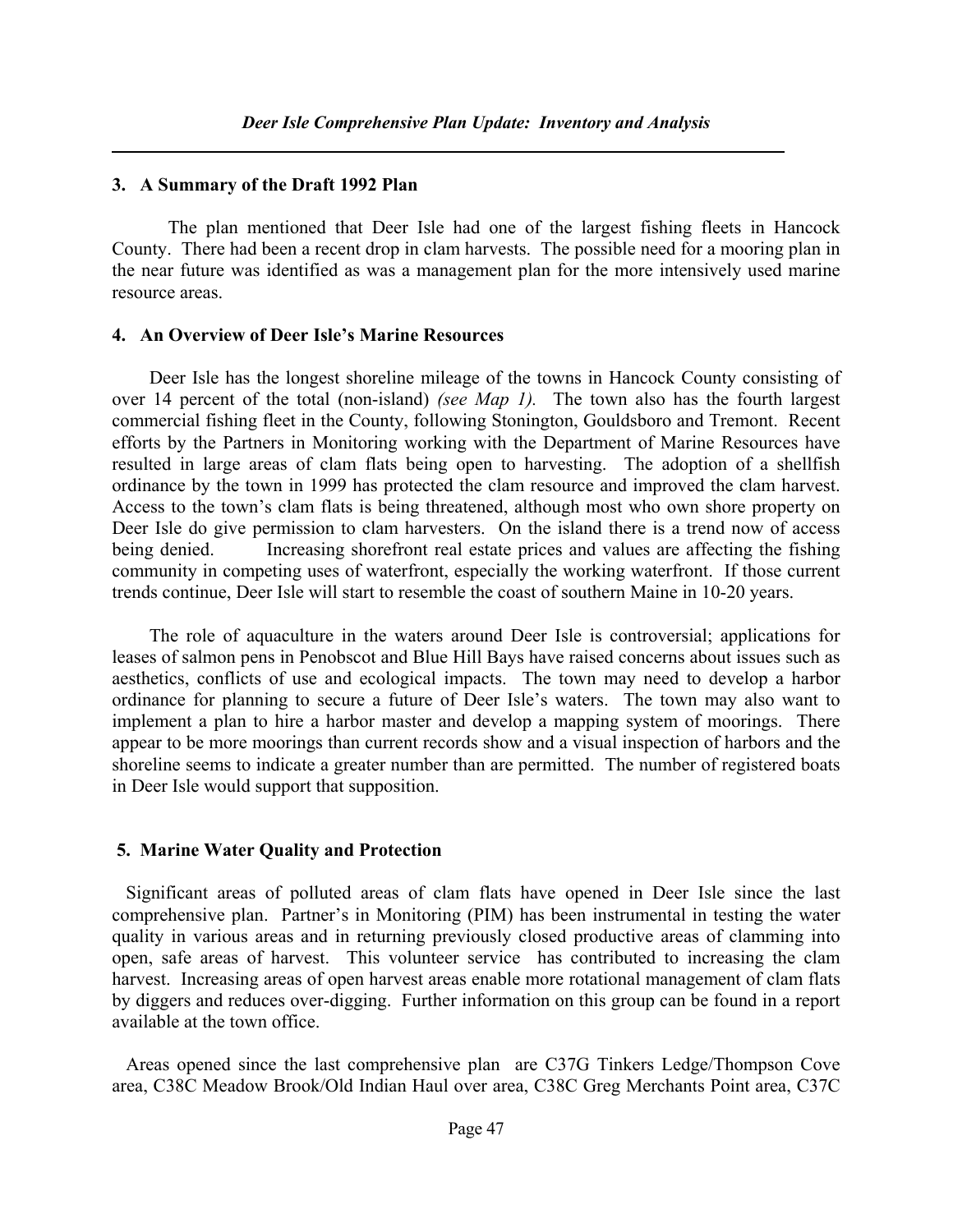#### Deer Isle Comprehensive Plan Update: Inventory and Analysis

Dunham's Point area, half of C37A of Northwest Harbor area. The rest of the closures are due to overboard discharges of sewage, defective septic systems and related problems. Those areas are C37I, Western cover in Sunshine, Deer Isle, C38A, South Deer Isle bridge (immediate area adjacent to the bridge only) C37A, the other half of Northwest Harbor, C37E, Pumpkin Island/Eggemoggin area; C37B Haskell District area; two other areas not located on the map that are currently closed are LDI side of Eggemoggin Reach, by the causeway and Swains Cove/Blastow's Cove area (see Map 4). It should be noted that closed areas change regularly and may change as this plan is going to print.

#### 6. Worms, Shellfish, Commercial Fishing and Wildlife

 Shellfish harvesting has historically been one of the more dominant commercial water related activities. In 1999, the town adopted a reciprocal shellfish ordinance with Stonington for the harvest of clams. It has provided a mechanism for two towns to work together and has enhanced local management of this resource. The following data show the amount of pounds harvested by these two towns and its value as compared to other towns in the region. Landed value of soft shell clams in 2001 was \$17,390,832 in the state. The value of the resource in the state's economy is estimated at over \$51 million. Soft shell clams are the second most valuable wild harvested species in Maine. In 2001, the landed resource value of soft shell clams to the economy of Deer Isle was \$605,697. Combined with Stonington in 2001 the combined resource value was \$752,041 to the island's economy. There are additional economic impacts from other fisheries such as lobsters, scallops and urchins that have not been quantified.

Clam harvest trends in Deer Isle and surrounding towns are shown in Table G.1. These data show that there while there has been some fluctuation in harvest, there have been many years of high-volume yields. Deer Isle had yields well above those of most surrounding towns.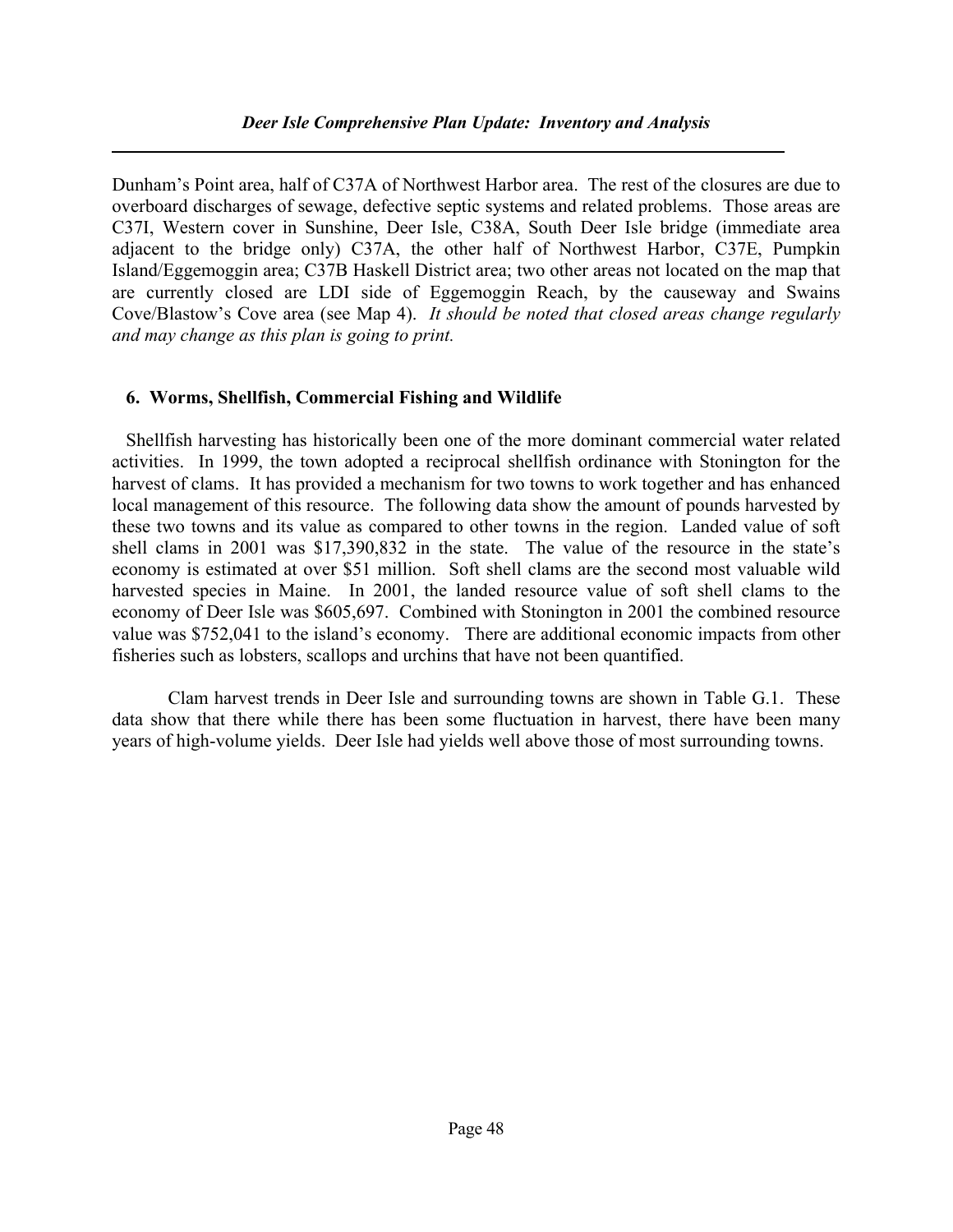| Table G.1                                                                     |                                      |         |         |         |         |         |
|-------------------------------------------------------------------------------|--------------------------------------|---------|---------|---------|---------|---------|
|                                                                               | <b>Clam Harvest by Town (pounds)</b> |         |         |         |         |         |
| <b>Town</b>                                                                   | 1997                                 | 1998    | 1999    | 2000    | 2001    | 2002    |
| <b>Sedgwick</b>                                                               | 904                                  | 1,145   | 87      | 5,327   | 8,406   | 2,347   |
| <b>Blue Hill</b>                                                              | 898                                  | 5,766   | 13,101  | 4,284   | 15,291  | 23,176  |
| <b>Brooklin</b>                                                               | 441                                  | 26,944  | 51,395  | 18,348  | 33,721  | 33,259  |
| Deer Isle                                                                     | 196,178                              | 568,450 | 657,047 | 327,402 | 484,558 | 479,039 |
| <b>Stonington</b>                                                             | 28,782                               | 167,486 | 200,665 | 82,392  | 117,075 | 117,077 |
| <b>SOURCE:</b> Maine Department of Marine Resources, Shellfish Dealer Reports |                                      |         |         |         |         |         |

Marine license data are shown in Table G.2. These data show a gradual decrease in the number of commercial fishing with crew licenses. This is an indicator of the decline in fishing discussed elsewhere in this chapter. Even lobster fishing, one of the stronger sectors, shows a decrease in trap tags (from 16,494 in 1998 to 9,941 in 2002).

| Table G.2                                                  |                |                |                |                |                |  |
|------------------------------------------------------------|----------------|----------------|----------------|----------------|----------------|--|
| Deer Isle Resident Fishing Licenses by Select Category     |                |                |                |                |                |  |
| <b>Type</b>                                                | 1998           | 1999           | 2000           | 2001           | 2002           |  |
| Fishing w/                                                 | 55             | 46             | 35             | 37             | 24             |  |
| crew:                                                      |                |                |                |                |                |  |
| Commercial                                                 |                |                |                |                |                |  |
| Lobster/crab                                               | 66             | 52             | 57             | 56             | 59             |  |
| <b>Class I</b>                                             |                |                |                |                |                |  |
| Lobster/crab                                               | 75             | 85             | 81             | 92             | 87             |  |
| <b>Class II</b>                                            |                |                |                |                |                |  |
| Lobster/crab                                               | $\overline{7}$ | 10             | 14             | 13             | 14             |  |
| <b>Class III</b>                                           |                |                |                |                |                |  |
| Lobster/crab                                               | 29             | 35             | 41             | 27             | 19             |  |
| student                                                    |                |                |                |                |                |  |
| <b>Scallop Diver</b>                                       | 5              | $\overline{4}$ | $\overline{3}$ | $\overline{2}$ | $\mathbf{1}$   |  |
| <b>Scallop</b>                                             | 29             | 37             | 31             | 33             | 29             |  |
| dragger                                                    |                |                |                |                |                |  |
| Sea urchin                                                 | $\overline{5}$ | 5              | $\overline{4}$ | $\overline{4}$ | $\overline{3}$ |  |
| <b>Diver</b>                                               |                |                |                |                |                |  |
| <b>Sea Urchin</b>                                          | 25             | 22             | 18             | 18             | 11             |  |
| <b>Dragger</b>                                             |                |                |                |                |                |  |
| <b>Count of Residents Holding Marine Resource Licenses</b> |                |                |                |                |                |  |
| <b>Dealers</b>                                             | 15             | 13             | 14             | 11             | 12             |  |
| <b>Harvesters</b>                                          | 221            | 222            | 238            | 240            | 224            |  |
| <b>Count of Lobster Traps Fished by Residents</b>          |                |                |                |                |                |  |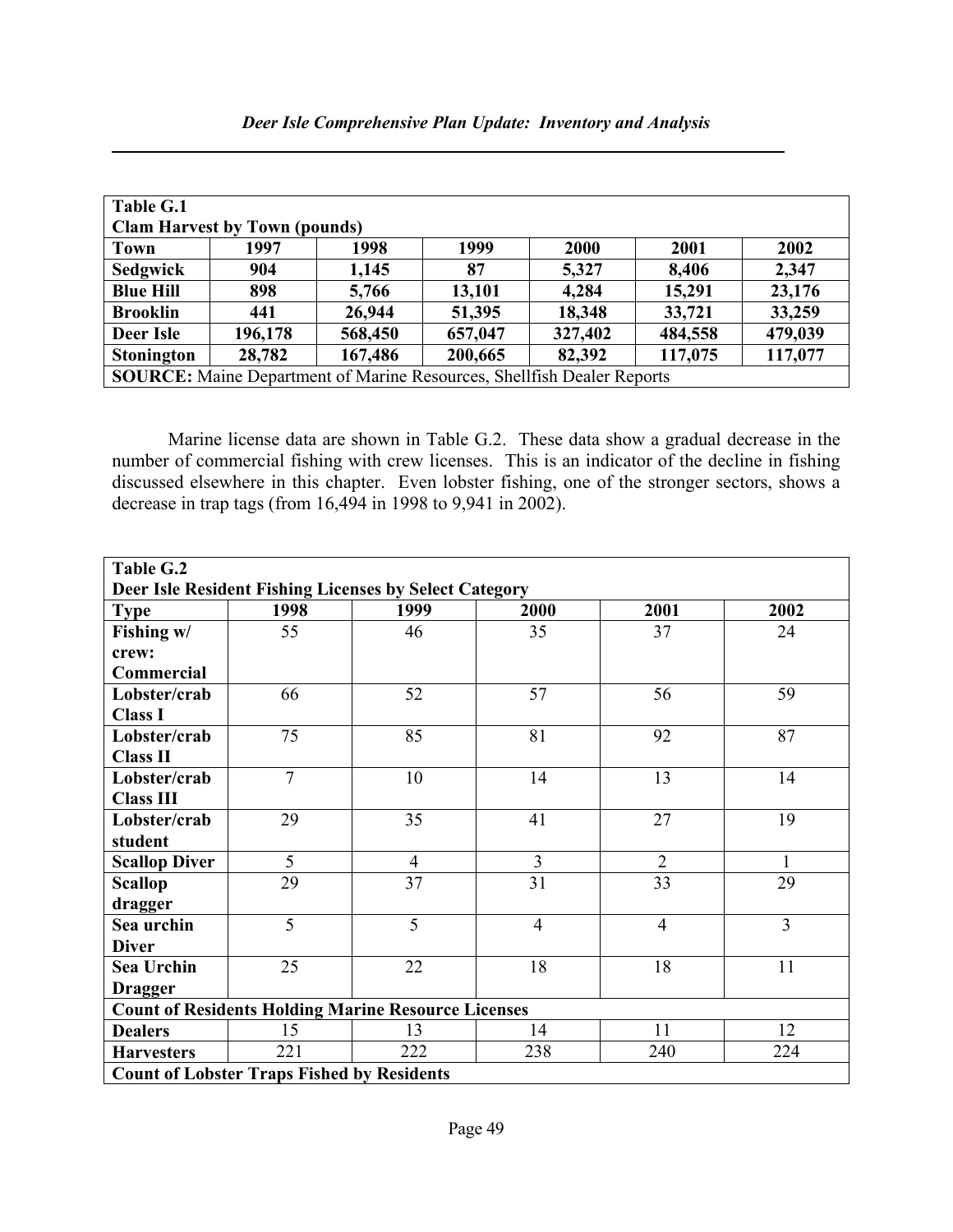| <b>Total Trap</b><br>Tags                           | 16,464 | 14,161 | 8,265 | 8,830 | 9.941 |
|-----------------------------------------------------|--------|--------|-------|-------|-------|
| <b>SOURCE:</b> Maine Department of Marine Resources |        |        |       |       |       |

The lobster industry's relative health may be due to Maine fishermen's proactive approach to resource conservation. Measures such as trap limits, v notching female egg-bearing lobsters and not taking oversized lobsters may have helped maintain stocks. A decline in the codfish stocks may have had some impact, as lobster is a significant part of their diet. Other significant changes and regulations in the lobster industry are formation of lobster zone councils, lobster gear modifications due to whale entanglement concerns and new lobster diseases. Deer Isle fishermen are more dependent on the lobster fishery as other fisheries have either collapsed or federal or state regulations restricted harvests.

Deer Isle's scallop fleet, which was one of the largest in the county, has seen decreased landings. Over fishing probably contributed to this decline and this resource is expected to rebound in the future. Additional input is being sought by the DMR to help increase scallops by drag modifications and on ring sizes, scallop meat counts regulation. Re-seeding and scientific research efforts are also underway.

During the 1990's the fishermen of Deer Isle saw the boom and bust of the sea urchin and elver fisheries. A large demand along with exorbitant prices being paid by the Asian markets most likely depleted these species before effective harvest regulations could be implemented by the DMR. It was reported that some fishermen saw a mysterious die off of urchins starting in 2000 and 2001. Scientists are still trying to determine the cause and assess how to sustain this resource.

Commercial fishermen in Deer Isle found themselves basically shut out of Maine's ground fishery during the 1990's due to federal and state regulations. The Magnusen Stevens Act and the Sustainable Fisheries Act passed by Congress and administered by the National Marine Fisheries Service (NMFS) produced many documents, but basically has not accomplished the goals of effective, efficient fisheries management and consistent policies based on accurate scientific data. The regulations enacted after implementation of the 200-mile limit to have not produced adequate re-stocking of species especially in the inshore regions. Various restrictions have made it impossible or economically impractical for Deer Isle ground fish boats to remain in business. Most vessels registered or documented in Deer Isle for commercial fishing average about 40 feet and are unable to travel safely far offshore to fish.

Mussel harvesting also fell sharply during the 1990's. This once profitable industry has all but disappeared. As many as 10-15 boats were estimated to be either part of full-time involved in this fishery either dragging or hand raking for mussels. Over fishing and the lack of focus on sustainable harvesting by the DMR account for much of the decline as well as a few bad years of spawning seed mussels. The market for mussels remains strong and aquaculture raft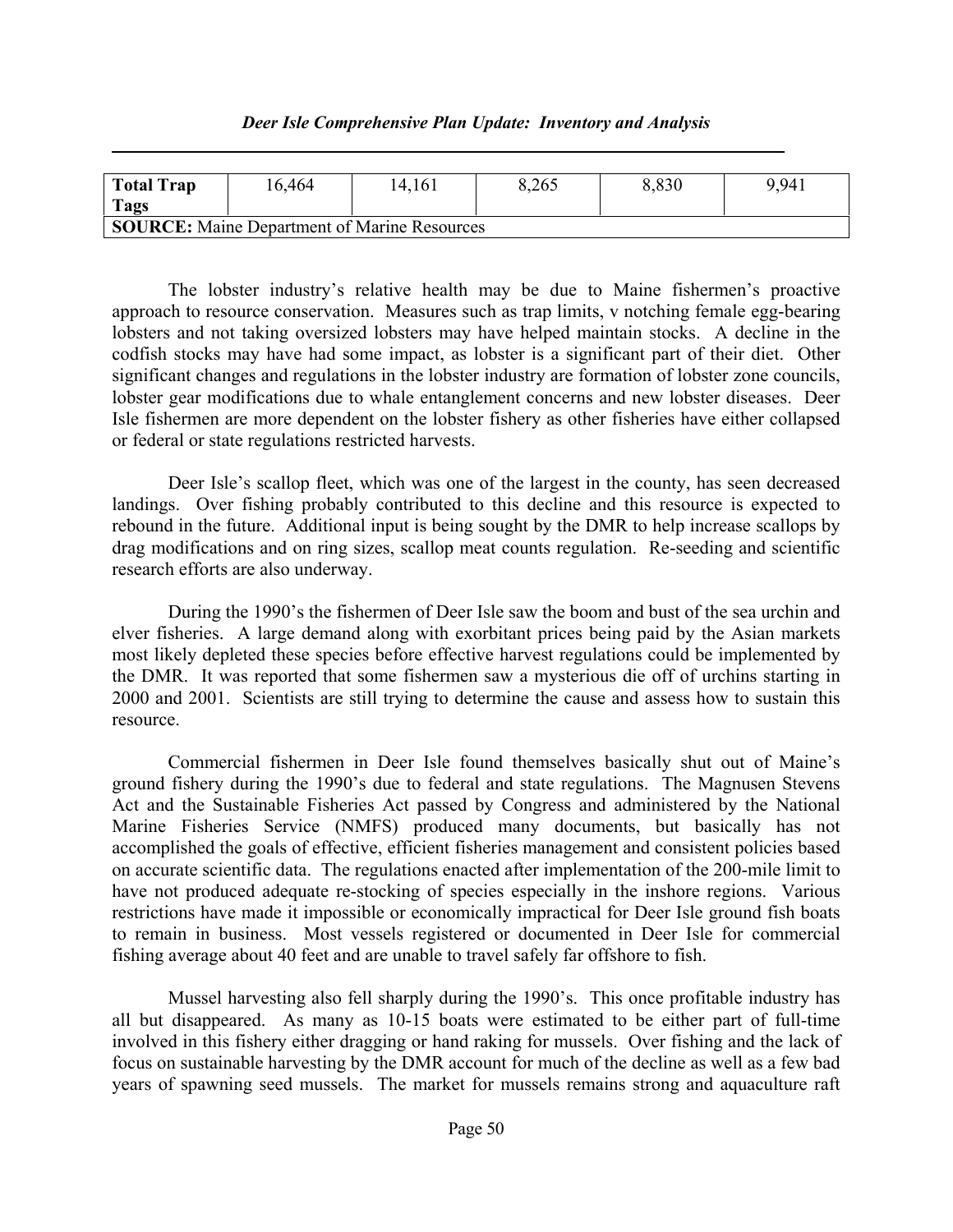culture efforts for this species is underway. It is expected that wild mussels will rebound in several years.

Aquaculture in is present several forms in the waters of Deer Isle. In the past few years applications for leases for salmon pens in the Penobscot and Blue Hill Bay areas have been sought from the DMR. Issues of aesthetics, privatization of public resources, economical and ecological impacts as well as affects on traditional fisheries and recreational users have led to bills being sponsored in the Maine Legislature and the creation of an Aquaculture Task Force appointed by Governor Baldacci in 2003. The impacts of this task force on the planning of our local shoreline and its users and stakeholders is not yet known. The town may want to respond to these challenges by adopting local harbor ordinances and appointing a harbor committee. Recent development trends along the shores of Deer Isle since the last comprehensive plan indicate that this may need to be done soon.

According to the Department of Marine Resources, there are the following aquaculture leases adjacent to Deer Isle. These data are current as of mid-2004 and may have changed by time the plan is printed:

- 1. Danny Weed Suspended Culture of American and European Oysters, Blue Mussels 2.95 acres total located off Mariner's Park approximately in Long Cove;
- 2. Great Eastern Mussel Farm, Inc. Robert Burgess and Jack Hamblen, Jr. Bottom Culture of Blue Mussels, 25 acres off Stinson Neck approximately by Sunshine;
- 3. Great Eastern Mussel Farms, Inc. Robert Burgess and Jack Hamblen, Jr. Bottom Culture of Blue Mussels, 13 acres in Mud Cove off Stinson Neck, Sunshine; and
- 4. Scott Ingraham & Ed Hutchinson; Holt Mill Pond area.

Boat registrations are shown on Table G.3. While these data are for three years only, they do show a decline from 204 to 132. Unfortunately, detailed data on boat trends are not readily available. Local observers note that there has been increased demand for mooring spaces and use of local harbors.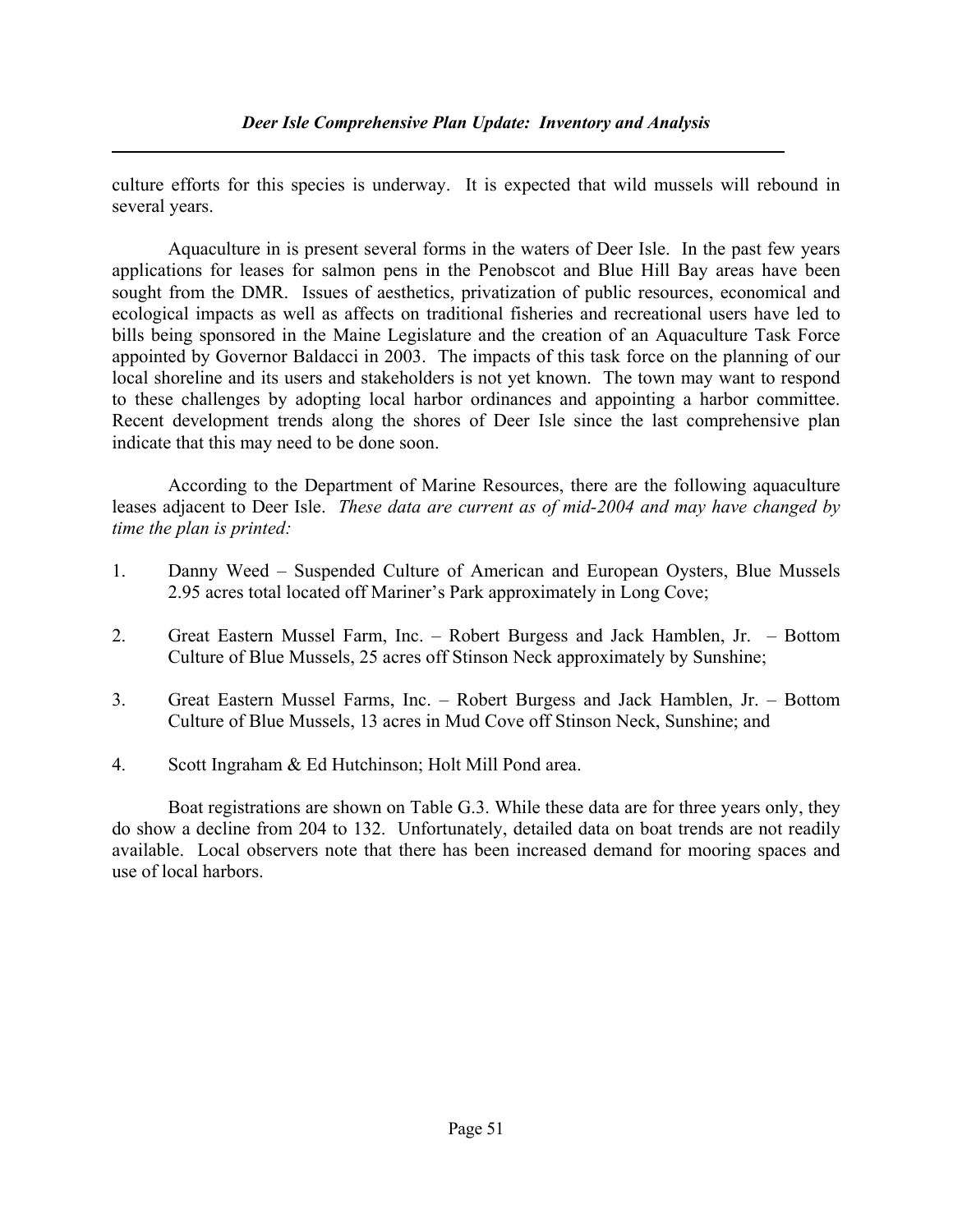| Table G.3<br>Boat Anchorages, Deer Isle 2002-2004   |      |      |  |  |
|-----------------------------------------------------|------|------|--|--|
| 2002                                                | 2003 | 2004 |  |  |
| 204                                                 | 188  | 132  |  |  |
| <b>SOURCE:</b> Maine Department of Marine Resources |      |      |  |  |

### 7. Related Marine Employment

Women of Deer Isle participating in the processing of seafood products suffered numerous setbacks during the 1990's. The sardine factory in Stonington closed. Herring boats and weirs unable to work along the coast meant a decreased supply. Foreign competition also affected the canning industry.

The crabmeat picking industry also declined during the 1990's. The high cost of implementing the federal HAACP (Hazard Analysis and Critical Control Point) regulations closed many of the home-based crabmeat pickers. It has only been in the past several years that the crabmeat industry has been rebounding. The Hancock County Planning Commission has been administering economic development grants to qualified applicants to construct the picking houses. Most of the crabmeat produced on Deer Isle is marketed all over the United States and the world.

#### 8. Other Marine Resources

In addition to the fisheries, the shores of Deer Isle and salt marshes and streams are considered critical habitat for the beginning of the marine food chain, worms, and important feeding and breeding grounds for water fowl. Unchecked growth and damage will undoubtedly affect these areas and they need to be protected. One area of high importance is the whole of the Sunshine, Southeast to Oceanville and Long Cove areas of Deer Isle. The tidal currents, mud bottom and other features make it a phytoplankton rich area of nutrients for wildlife feeding and clams. The best growing and production areas of Deer Isle are located in that whole area and need to be managed properly by state and local zoning to ensure no loss to this resource and the surrounding habitat.

The Department of Inland Fisheries did a study and classification of significant areas of coastal wildlife resources in 36 towns in Penobscot Bay in 1986. Areas were classified as Class A habitats (areas of state or national significance) or Class B (recognized as to be of regional importance) with the remaining coast in Deer Isle considered Class C (areas of local significance). These areas are guided by specific recommendations on coastal wildlife such as eagle nests, seabird nesting islands, and heron colonies and marine mammal haul outs. A map of these areas and classifications for Deer Isle follows for a more complete understanding of the islands' marine coastal species and their habitats (see Map 4).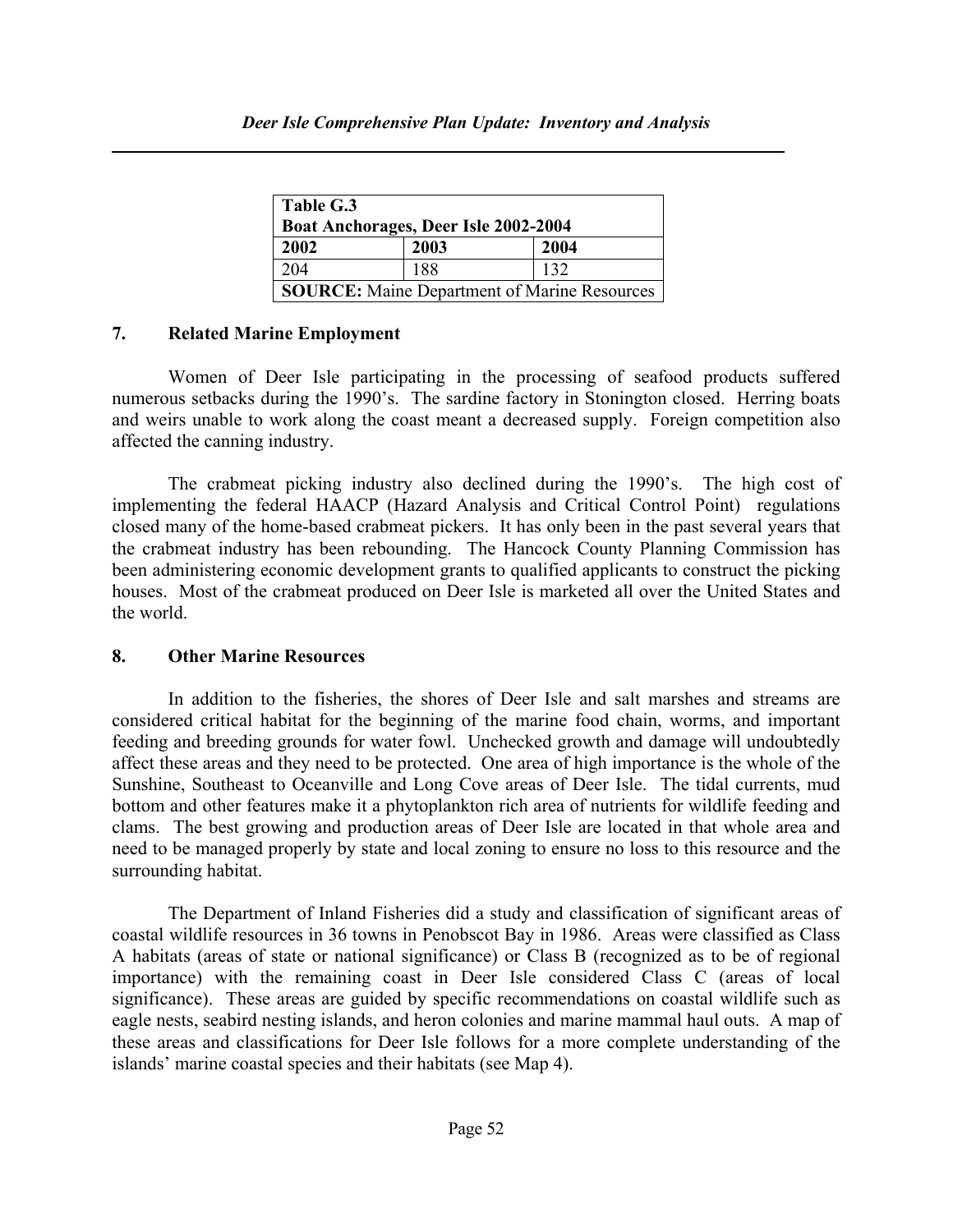## 9. Overboard Discharges

 According to the Department of Environmental Protection, there are 22 licensed overboard discharges in Deer Isle. While there are no immediate threats from these overboard discharges, they do pose a longer term threat to the town's marine resources. The town has been working with the DEP to address problem discharges.

### 10. Water Dependent Uses

Water dependent uses are defined by the State of Maine as "those that require direct access to or location in coastal waters and which therefore cannot be located away from these waters." Those uses include, but are not limited to, commercial and recreational fishing and boating facilities, finfish and shellfish processing storage and retail and wholesale marketing facilities, waterfront dock and port facilities, shipyards and boat building facilities, marinas, navigation aids, basins and channels, industrial uses.

## 1. Outboard Repair and Servicing

Mark's Small Engine, Cobb's Small Engine

## 2. Trucking/Transportation Companies

Island Transport

## 3. Boat/Kayak/Canoe Rentals

Finest Kinds Canoe and Kayak Rentals Granite Island Guide Service

## 4. Marinas/Mooring Rentals

Eggemoggin Landing, Deer Isle Yacht Club

## 5. Boat Charters and Excursions

Eggemoggin Landing Boat Excursions Jericho Bay Charters Seabourne Adventures Elizabeth Wray

## 6. Recreational Water Guide Services

Granite Island Guide Service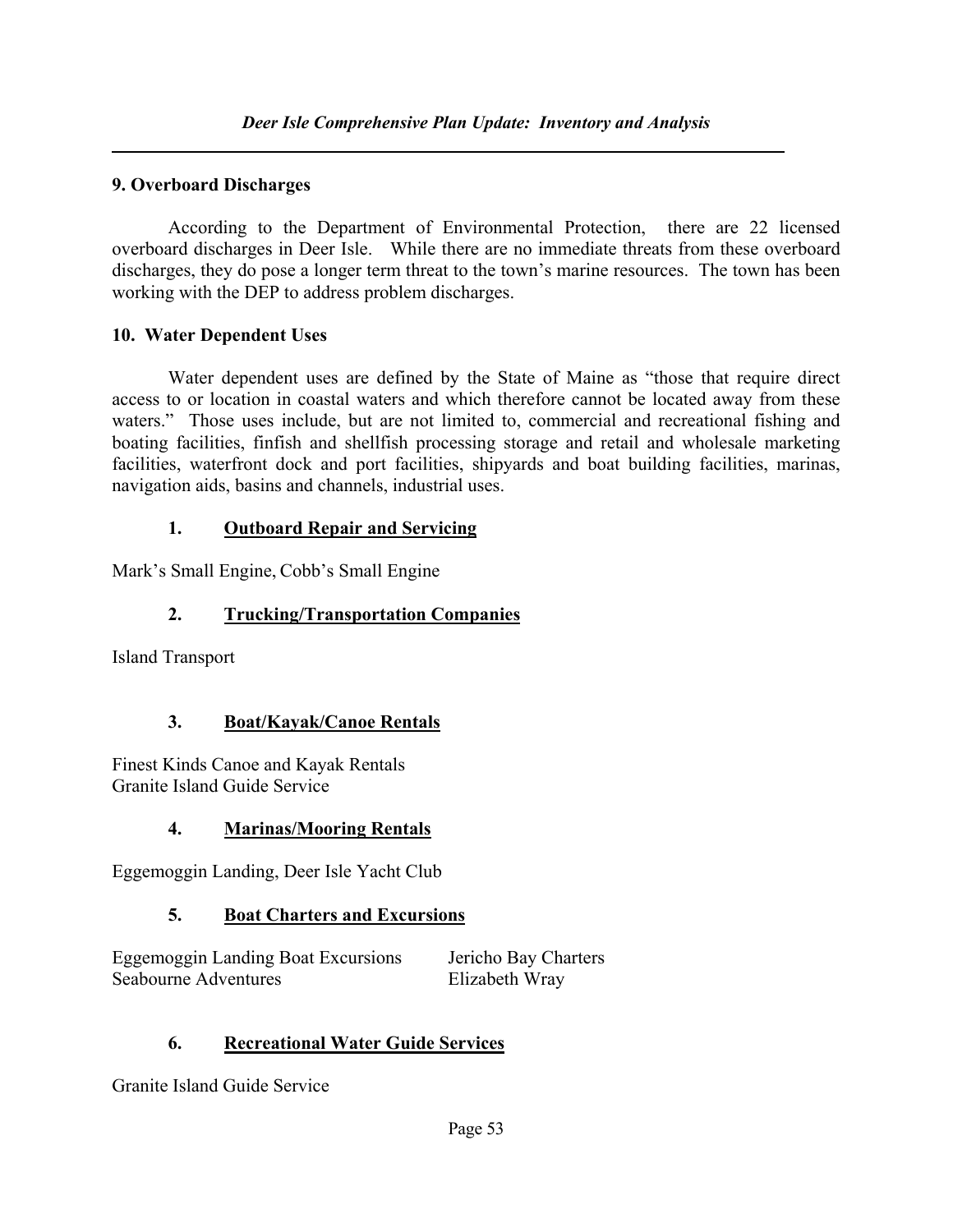Many of these businesses are either servicing the commercial fishing or recreational boating industries. Most all employ full-time or part-time help on the island and are an integral part of Deer Isle's marine-based economy. One disturbing trend in the commercial fishing/boating building or repair industry is that some are now located inland rather than along the shore as shorefront property values and taxation rates have increased. The inland location of some of these facilities adds to the costs due to trucking in of boats to repair and launching. Loss of working waterfront and its facilities will ultimately alter the fishing village character of Deer Isle and affect water dependent businesses and services. The fishing industry is perhaps the most important cultural icon of the island. A traditional way of life for generations is being lost to more passive development of our shoreline on Deer Isle.

## 11. Adequacy of Existing Ordinances and Protective Measures

The only ordinance related to fishing resources passed since the last comprehensive plan is the shellfish ordinance. Deer Isle has very limited ordinances in place given that it possesses one of the longest coastlines and one of the largest commercial fishing fleets in Hancock County. The town also has a shoreland zoning ordinance that follows state guidelines. One option for this ordinance would be use for greater protection of water dependent uses.

## 12. Public Access points

The Town has the following publicly owned locations for boat access:

- 1. Eggemoggin, Little Deer Isle (by Pumpkin Island Turnout)
- 2. Deer Isle Village (Northwest Harbor) near Mill Pond
- 3. Ferry Landing Road
- 5. Fish Creek (Gilmore Robbins' old place)
- 6. Southwest Harbor (old steamboat launch by Sheep Island)
- 9. Deer Isle Causeway (old town right of way)

Most are small and consist of just widths of old rights of way or up to maybe 50 feet at the most (such as at the Ferry Landing). There is little room for parking or storage of boat trailers.

There are also some privately owned access points. Specific sites are not mentioned here out of respect for private landowners. There is further information on public recreational areas in the Recreation chapter of the plan (see also Map 5).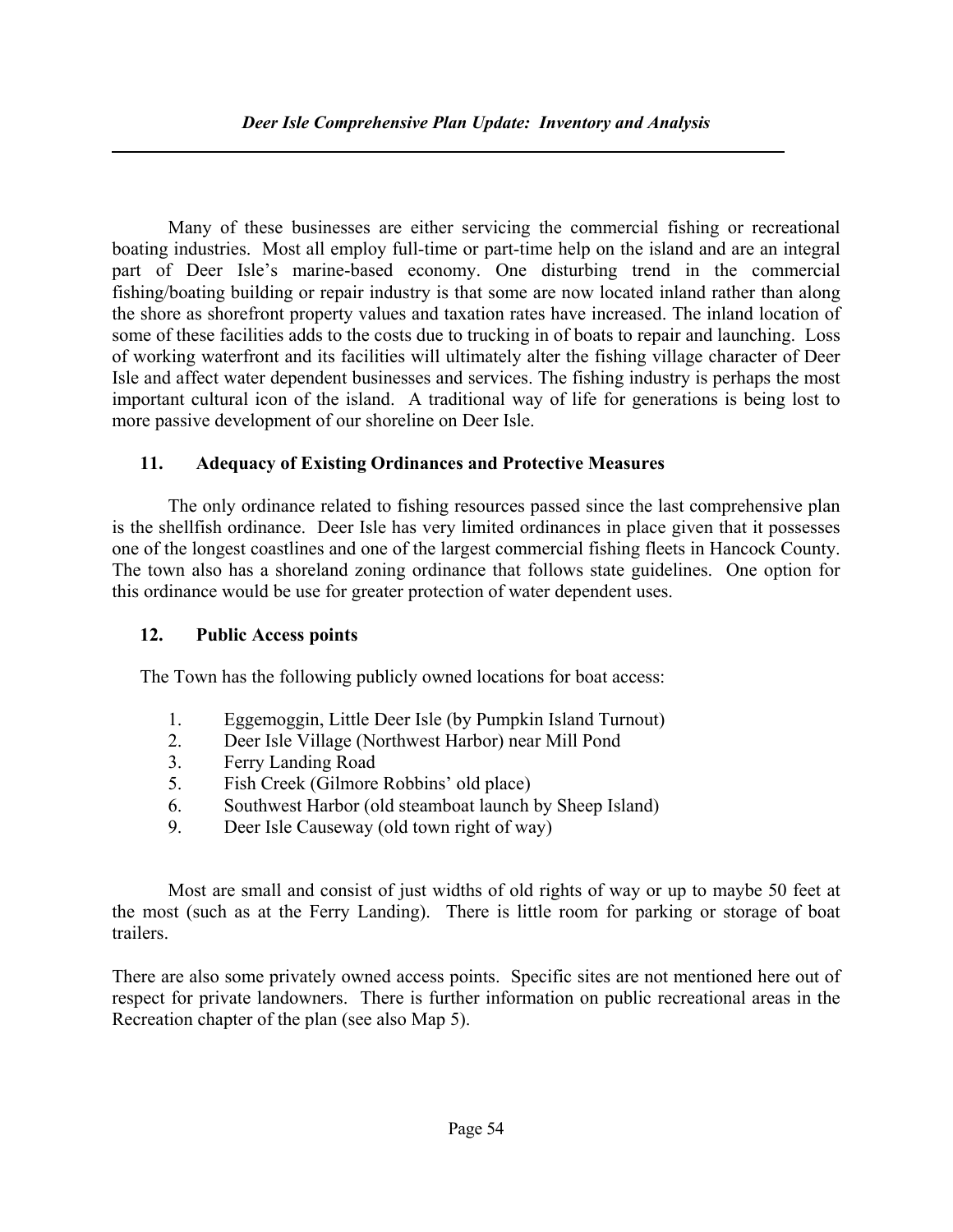### 12.1 Other Shore Access – Docks, Piers, and Wharves

A shore side inventory of docks, piers, and wharves resulted in a count of 51 recreational docks, 23 fishing docks, pier or wharves. With a total count of 74 known facilities. All of these are privately owned with the town itself owning none of these types of shore side facilities for all tide access to the water.

## 13. The Future

Several trends are likely to emerge in the next ten years. First, the high demand for shorefront property will mean increased competition for property now used for water-dependent operations. Second, unless the town and the region take pro-active steps, it is likely to be harder for young people to start out in the fishing business. Third, there is likely to be greater recreational uses of the waters off Deer Isle, which may lead to conflicts with commercial fishing operations. Fourth, federal and state restrictions as well as changes in fishing stocks may make it harder for many dependent on fishing to remain in business. Overall, preserving Deer Isle's fishing community will require a creative and sustained effort.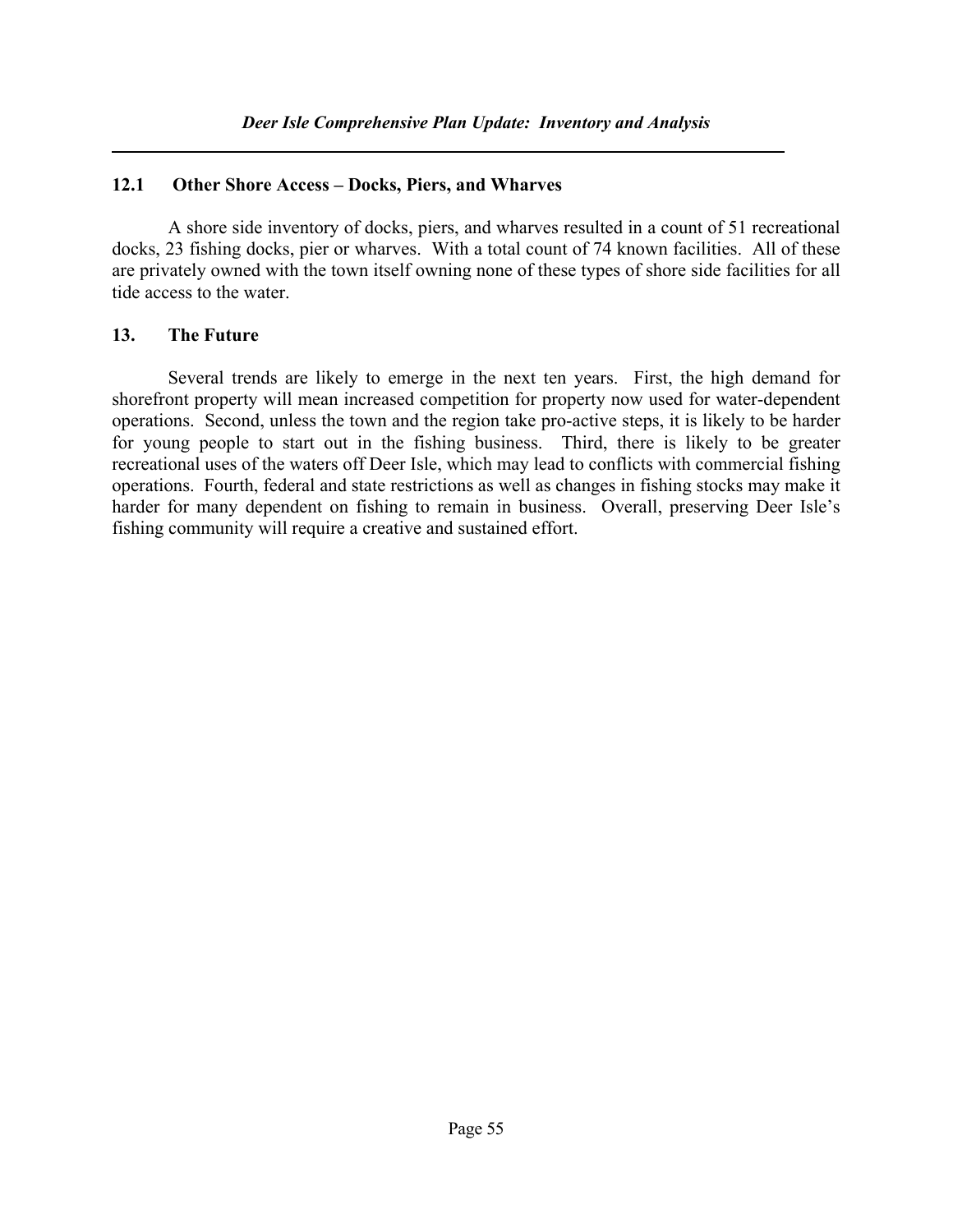#### H. WATER RESOURCES

#### 1. Purpose

It is the purpose of this section to:

- a. describe the characteristics, uses, and quality of Deer Isle's significant water resources;
- b. predict whether the quantity or quality of significant water resources will be threatened by the impacts of future growth and development; and
- c. assess the effectiveness of existing measures to protect and preserve significant water resources.

#### 2. Key Findings and Issues

Deer Isle has limited fresh water resources. Its aquifers are bedrock, rather than the more common gravel/sand aquifers. Bedrock aquifers are cracks and fissures in the bedrock that collect and hold water. Wetlands, including streams and ponds, are important because of their impacts on water quality, drainage, ground water recharge, wildlife habitat, and recreation. While overall water quality appears to be satisfactory, the town must monitor its resources carefully to meet future demands. Growth in seasonal population will continue to put pressure on resources during the driest time of year. Because of the importance of Deer Isle's ponds and wetlands, (of both Torrey and Lily Ponds) development near and around these water bodies will need to be monitored carefully.

#### 3. Summary of the 1992 Draft Plan

The plan noted the limited extent of ground water resources and the fragile nature of the town's great ponds. These concerns remain at the time of the current update of the plan.

#### 4. Ponds and Watersheds

There are four ponds whose watershed is entirely or partially located in the town of Deer Isle (see Map 1). Only a small part of Georges Pond lies in the town. Watersheds are an important concept in protecting water quality. The watershed of a pond is the land area which drains through that pond. Activity anywhere in a watershed may affect lake water quality.

The Maine Department of Environmental Protection (DEP) classifies all natural lakes and ponds with over ten acres of surface area as Great Ponds. Their water is classified as GPA. GPA water shall be of such quality as to be suitable for the designated uses of drinking water after disinfection, recreation in and on the water, fishing, industrial process and cooling water supply, hydroelectric power generation and navigation, and as habitat for fish and other aquatic life. The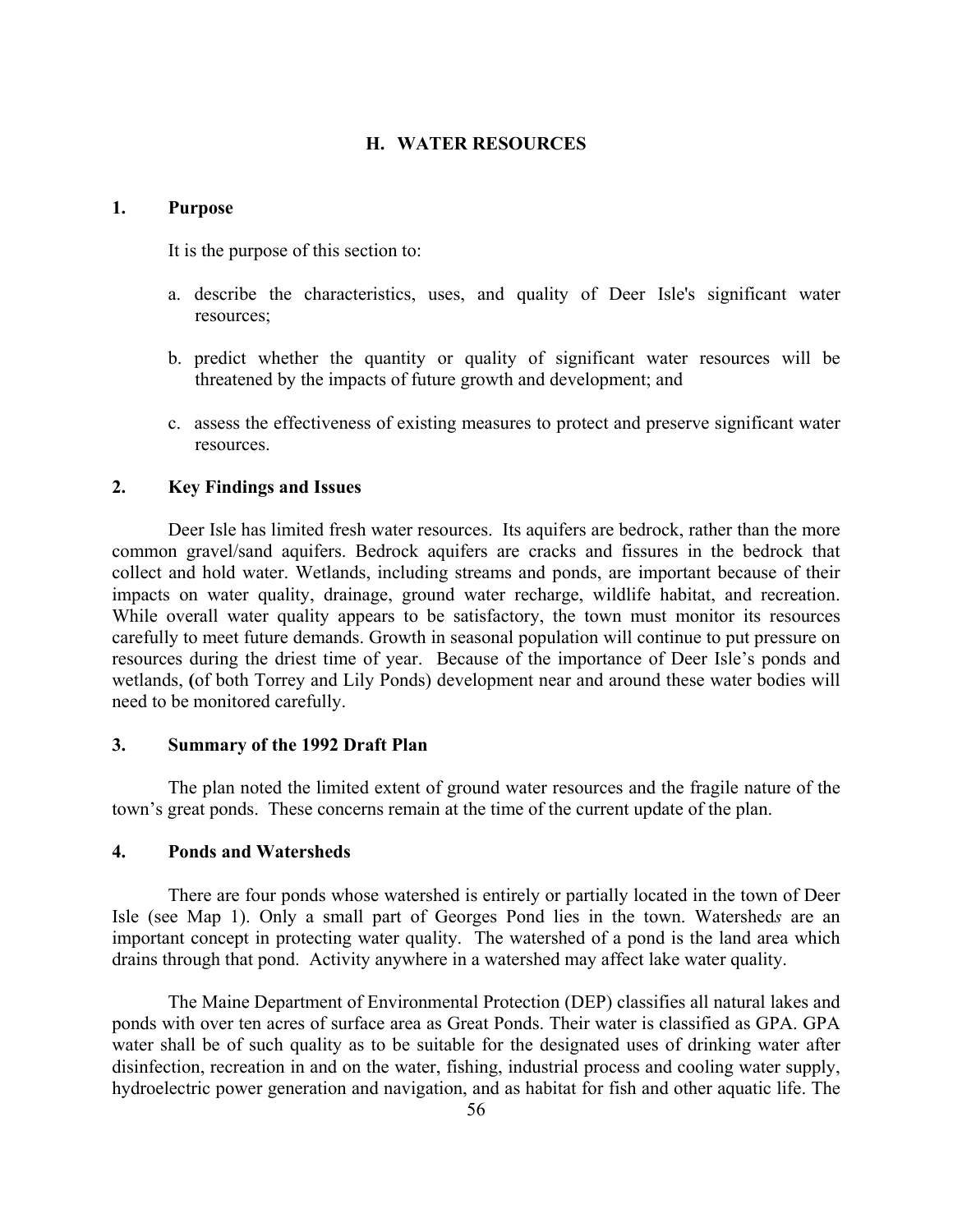#### Deer Isle Comprehensive Plan Update: Inventory and Analysis

waters of natural ponds under ten acres are also classified GPA. A "supporting" designation means the body of water can support all the listed uses. A "threatened" designation means that one or more of the uses could become impaired. An "impaired" designation means that the body of water no longer can support one or more of the uses. Unless found otherwise, they are considered to be high quality fish habitat and suited to wildlife, swimming, and water contact recreation. The water is potable, but the DEP does recommend minor treatment before drinking.

Torrey Pond and the Lily Pond are designated as GPA. Along with the Deer Isle part of George's Pond they constitute the Pond District of the shoreland zoning ordinance, and special regulations apply. Great Ponds that are not high quality are listed as "non-attaining" or "threatened". Small ponds (those under ten acres in size) are not monitored by DEP.) DEP's Great Pond status is described below with descriptions of each water body, according to the 1990 Maine DEP Water Quality Assessment. In addition, the Maine Department of Inland Fisheries and Wildlife rated Lily Pond and Torrey Pond as "High Value" and "Moderate Value" fishery habitats, respectively. Table H.1. lists the ponds of Deer Isle, their size, maximum depth, and their designation.

| Table H.1: Deer Isle Pond Status |                    |              |                 |  |  |
|----------------------------------|--------------------|--------------|-----------------|--|--|
|                                  | <b>Designation</b> | Area (acres) | Max. Depth (ft) |  |  |
| <b>Lily Pond</b>                 | Threatened         | 27           | 20              |  |  |
| <b>Oliver Pond</b>               | Fully supporting   | δ            |                 |  |  |
| <b>Georges Pond</b>              | Fully supporting   | n            | n/a             |  |  |
| <b>Torrey Pond</b>               | Fully supporting   | 22           | 28              |  |  |

Notes:

- 1. Only 1 acre of George's lies within Deer Isle
- 2. All designations were made through use of a computer model based on size, depth and rate of water exchange. Designations are from a report done by the Maine DEP in 2000.
- 3. The Lily Pond is designated "threatened" for Primary Contact (swimming) because of people's aversion to swimming in "murky or muddy" water and for Trophic Stability. Trophic stability is defined as the ability of the body of water to support aquatic life. This is based on Chlorophyll content, transparency, total phosphorous count and other criteria. GPA water is to have trophic stability that is stable or declining due to only natural processes.

Table H.2 lists drainage and phosphorous water quality information for the ponds in Deer Isle. Both Torrey and Lily Ponds are considered to be threatened ponds by the Maine Department of Environmental Protection. Both are also rated as having "lowest lake management capabilities" by the University of Maine Environmental Studies Center. These two ponds are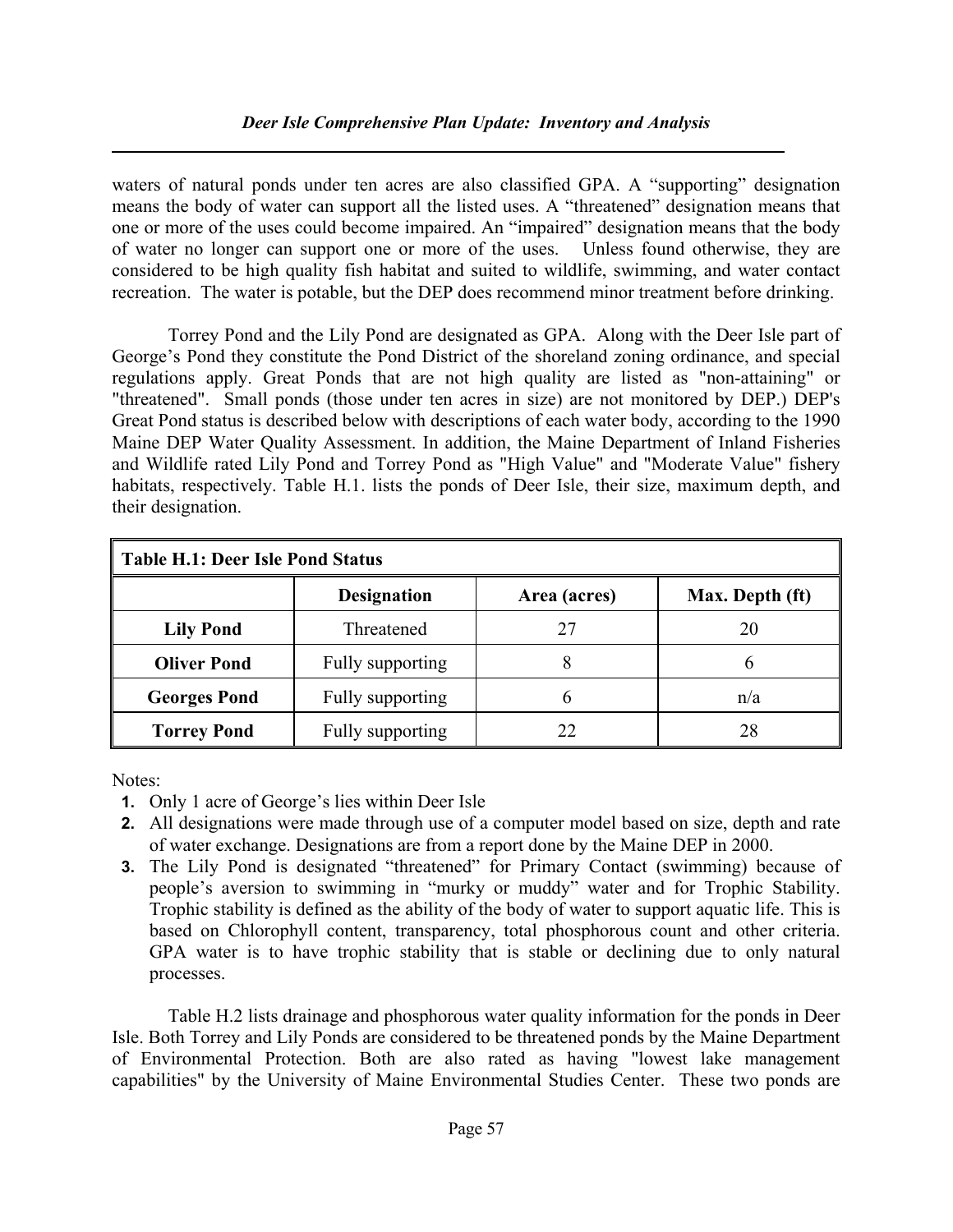shallow small and receive little freshwater exchange. Torrey Pond has very little development in its watershed. There are several large wetlands around its shores. Most of the land around Torrey is owned by a local commercial woods product business.

The 1990 town report stated "the Deer Isle Conservation Commission conducted decided to have a base line study made of Torrey and Lily Pond waters, and several members of the Commission met with professor Steve Norton of the University of Maine in March, 1990 to discuss testing the ponds for possible polluting runoff from the old town dump site. Professor Norton has subsequently reported his opinion to both the commission and the selectmen that the dump runoff is adequately filtered and is not at present polluting either Torrey or Lily Ponds. Professor Norton has recommended that we monitor the ponds for algae content and we will be beginning this program with the assistance of the DEP in 1991." Results of these tests showed an increasing phosphorus content, which indicated favorable conditions for an algae bloom which could threaten fish life and productivity.

| Table H.2<br><b>Characteristics of Ponds (and Lakes)</b><br>Deer Isle       |                                   |                         |                                                       |                        |                       |                                   |
|-----------------------------------------------------------------------------|-----------------------------------|-------------------------|-------------------------------------------------------|------------------------|-----------------------|-----------------------------------|
|                                                                             | <b>Surface</b><br>area<br>(acres) | DDA/to<br>wn<br>(acres) | $\frac{6}{9}$<br><sub>of</sub><br>total<br><b>DDA</b> | <b>WQC</b>             | F<br>(lbs/ppb/<br>yr) | Other<br>in<br>towns<br>watershed |
| <b>Lily Pond</b>                                                            | 27                                | 116.14                  | 100                                                   | moderate/sensi<br>tive | .013                  | -                                 |
| <b>Torrey Pond</b>                                                          | 22                                | 810.49                  | 100                                                   | moderate/sensi<br>tive | .007                  | $\overline{\phantom{a}}$          |
| <b>Source: Maine Department of Environmental Protection, Lakes Division</b> |                                   |                         |                                                       |                        |                       |                                   |

Surface area: Surface area of the water body in acres

- DDA/town: Direct drainage area (watershed) of the water body in acres in Deer Isle
- % of DDA: Percent of total DDA located within Deer Isle
- WQC: Water Quality Category based on the water bodies' vulnerability to phosphorus levels. This rating is derived from many variables such as flushing and growth and development rates. "Good" indicates greater than average water quality. "Moderate/Stable" means average water quality, not declining under present phosphorus loading. "Moderate/Sensitive" means average water quality but high potential for phosphorus recycling from lake bottom sediments.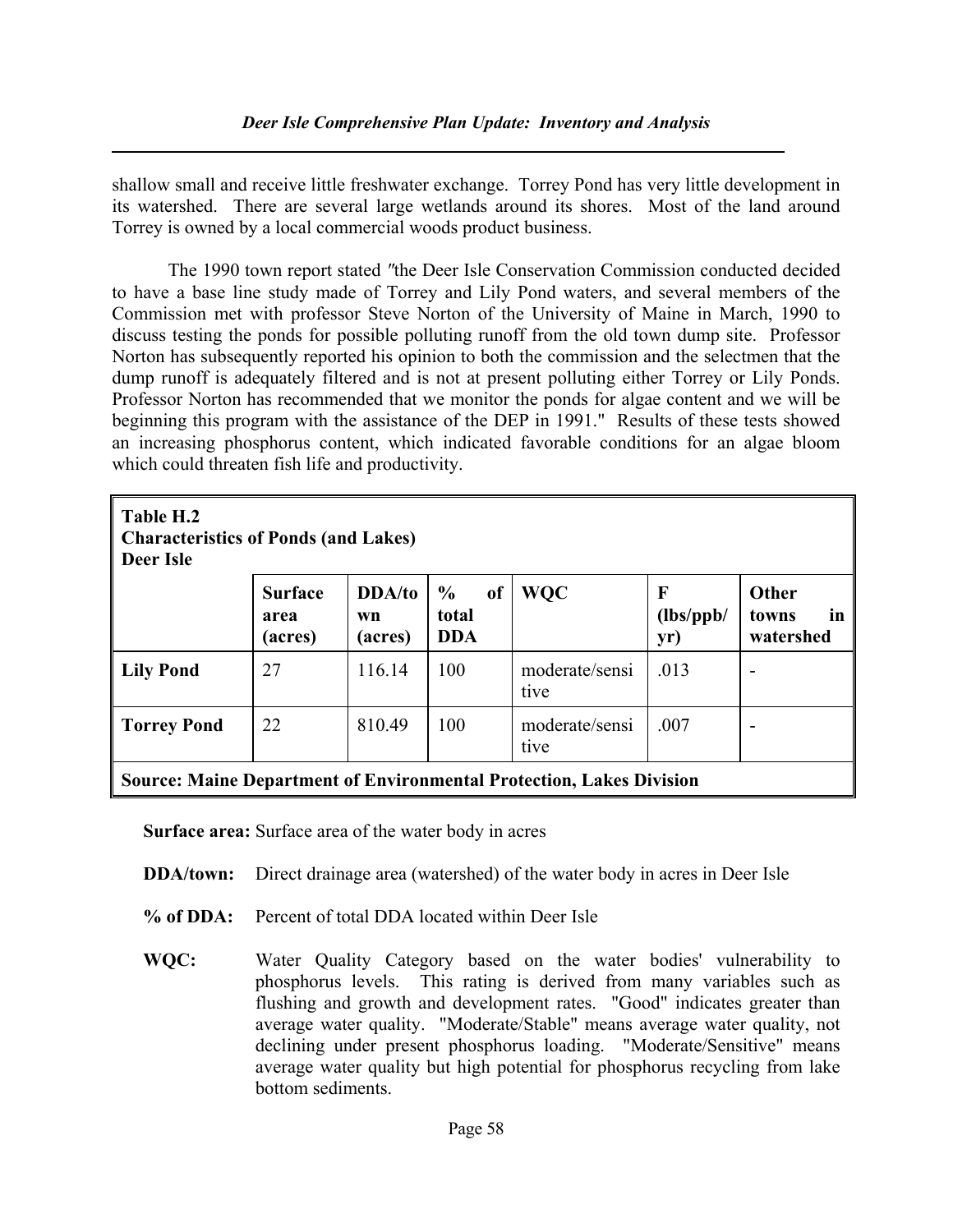F: DEP phosphorus coefficient for Deer Isle's share of the watershed. The phosphorus coefficient is not a measure of water quality, but rather an indicator of the lake's capacity to accept phosphorous based on the acreage of the watershed. This coefficient can be used as a planning guide for allocating or limiting development in the town.

### 5. Freshwater Wetlands

Freshwater wetlands are defined as those areas commonly referred to as swamps, bogs, or marshes that are inundated or saturated by surface or ground water at a frequency and for a duration sufficient to support, and which under normal circumstances do support, a prevalence of wetland vegetation typically adapted for life in saturated soils. Wetlands larger than 10 acres ("designated wetlands") are subject to the shoreland zoning setback standards. Wetlands 0.1 to 10 acres in size are subject to regulation by the Maine Dept. of Environmental Protection under the Natural Resources Protection Act. Wetlands smaller than 0.1 acres have no legal protection at present, but perform critical ecological functions. For example, vernal pools serve as breeding sites of local populations of amphibians, and all wetlands may help recharge nearby wells. Thus, land owners need to be aware of the importance of wetlands.

Wetlands in Deer Isle have been inventoried and mapped based on the medium intensity soil survey conducted by the Natural Resource Conservation Service, by inventories conducted by the Maine Department of Inland Fisheries and Wildlife (MDIFW) and most recently by Maine DEP. The Deer Isle Conservation Commission also conducted an inventory of all wetlands in 1990, locating them on tax maps and identifying the property owners of these areas. This information is available from the planning board. These various inventories are by no means complete and additional ground surveys will expand the number and sizes of wetlands as currently defined by the state and federal governments.

### 6. Streams

There are no major streams or brooks in Deer Isle, although there are several small streams and four pond outlets (see Table H.3). Other tributary streams shown on USGS quadrangles include Meadow Brook, entering Long Cove near Deep Hole and unnamed brooks entering the heads of Long Cove at route 15, Pressey Cove, Brook Cove (Dunham Pt. Rd.), Northwest Harbor on Dow Rd., as well as many smaller intermittent tributary streams. All these serve the important function of carrying nutrients to coves and mudflats where they support shellfish, fin fish breeding, waterfowl and shorebirds; and many are used by migrating smelt and elvers.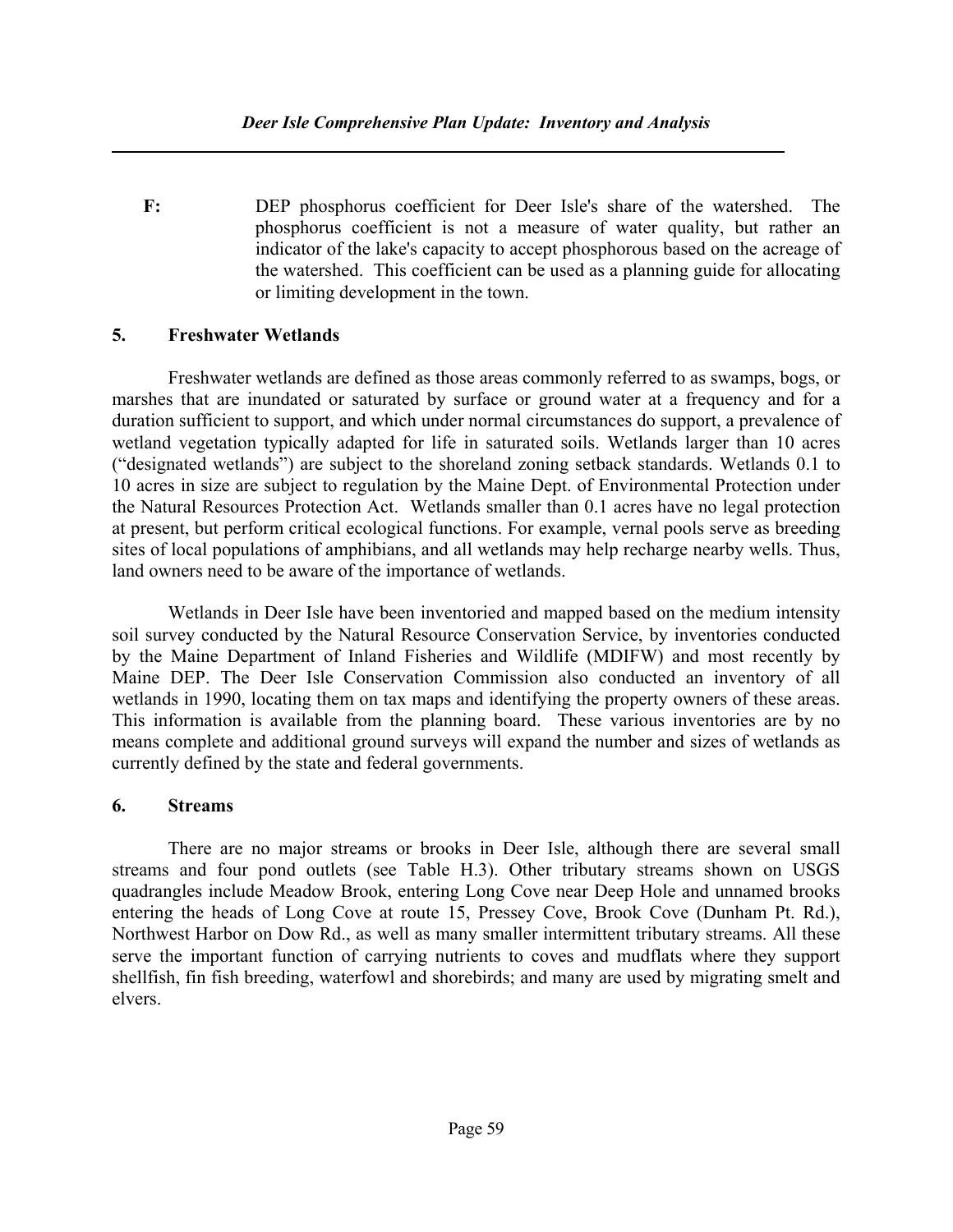| <b>Table H.3: Streams</b>                                                                      |                            |                            |  |  |
|------------------------------------------------------------------------------------------------|----------------------------|----------------------------|--|--|
| <b>Type</b>                                                                                    | <b>Name</b>                | Location                   |  |  |
| Unnamed                                                                                        | n/a                        | <b>Crockett Cove</b>       |  |  |
| Outlet                                                                                         | <b>Olivers Pond Outlet</b> | <b>Smalls Cove</b>         |  |  |
| Unnamed                                                                                        | n/a                        | Northern Bay               |  |  |
| Outlet                                                                                         | Lily Pond Outlet           | Northwest Harbor           |  |  |
| Unnamed                                                                                        | n/a                        | Thompson Cove, Deer Is, NE |  |  |
| Outlet                                                                                         | <b>Torrey Pond Outlet</b>  | Reach, Deer Isle, NE       |  |  |
| Unnamed                                                                                        | n/a                        | Fish Cove, west of Oak Pt  |  |  |
| Outlet                                                                                         | Ames Pond Outlet           | Deer Is Thoroughfare       |  |  |
| <b>Source:</b> Inventory of Lakes, Brooks, & Wetlands in Hancock Co., NPS Assessment Inventory |                            |                            |  |  |

Deer Isle Comprehensive Plan Update: Inventory and Analysis

Vegetation bordering streams helps to filter run-off and maintain flow. Streamside vegetation also provides nesting habitat for birds and serves as a corridor for animals moving between habitats. For all these reasons there is a 75-foot buffer zone along all streams within the 250-foot shoreland zone and along outlet streams beyond the shoreland zone, where they comprise the Stream Protection District.

### 7. Coastal Wetlands

Maine's Natural Resources Protection Act defines coastal wetlands as tidal or subtidal land. They are identified by the presence of salt-tolerant wetland plants or the presence of a tidal debris line, and include mudflats, beaches, and salt marsh. Coastal wetlands serve as nurseries and food sources for larger fish and provide wintering areas for waterfowl and staging areas for migratory shorebirds. They protect coastlines from erosion and provide open space for recreation and fishing. All coastal wetlands are protected by NRPA, regardless of size; but it is also important to protect the upland areas draining into coastal areas. (See discussion of streams).

The largest salt marsh on Deer Isle is associated with Holt Mill Pond (see Map 4). Much of the upper end on the Stonington side is protected by as Holt Mill Pond Preserve managed by the Stonington Conservation Commission. The Deer Isle side, into which the outlet of George's Pond flows, should also be protected.

The Haskell Mill Pond which drains into Northwest Harbor requires attention. The culverts do not provide adequate flushing. Rotting vegetation, primarily eel grass, results in a strong odor during spring and summer. In turn, the heavy growth of wetland vegetation may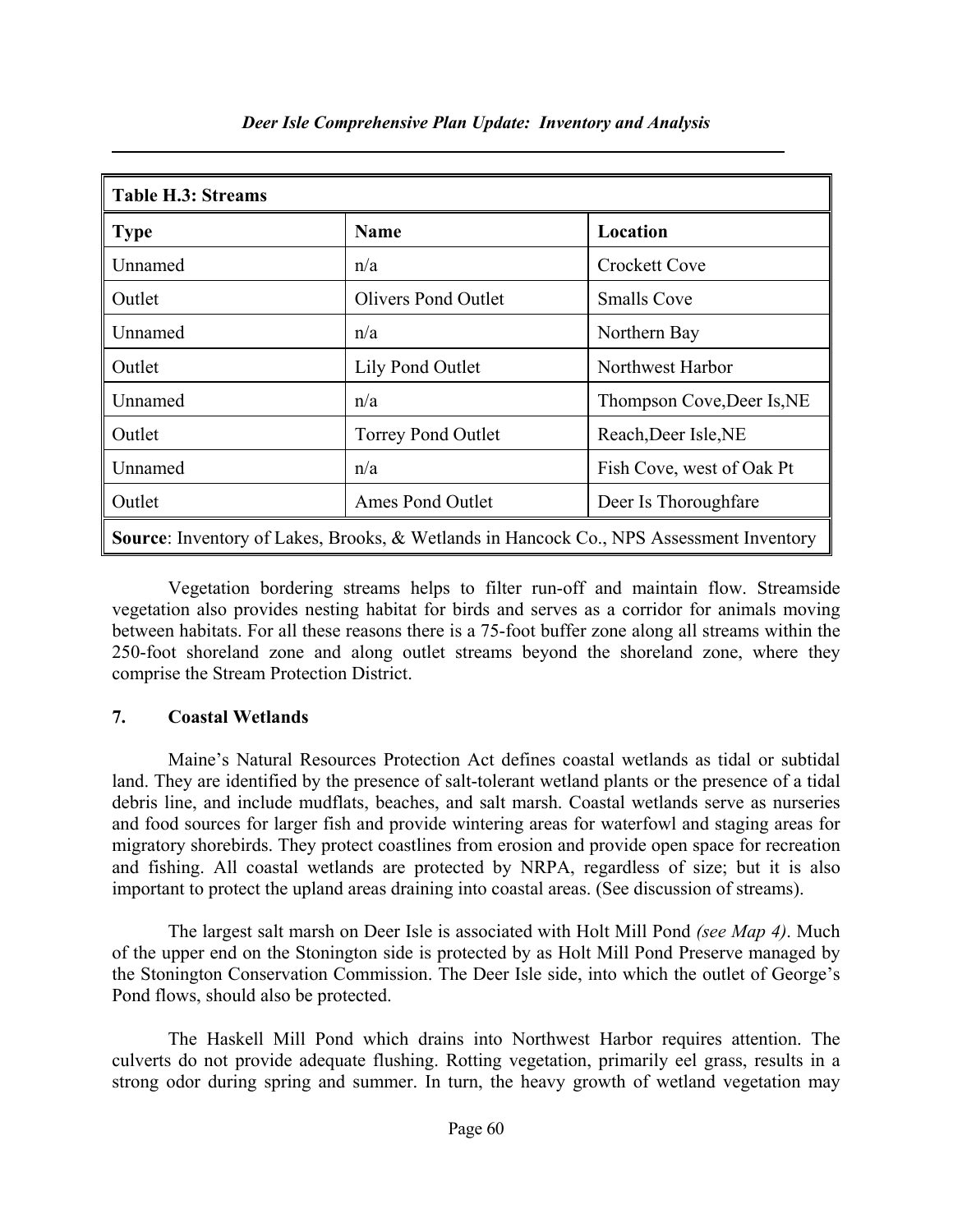indicate an influx of nutrients from human activities such as lawns, overboard discharges, and septic fields bordering the millpond.

### 8. Flood Hazard Areas

Flood hazard areas, mapped by the federal government, are available from the code enforcement Officer and the planning board office (see Map 4). The most recent maps produced by FEMA are 1991 and are used by the Planning Board in administering the 1991 Floodplain Management Ordinance. The 2000 edition of Federal Emergency Management Agency's (FEMA) three volume Coastal Construction Manual is available from the CEO and planning board. While Deer Isle does not generally experience serious flooding problems, FEMA data show that there were 11 buildings in the flood zone that were covered by federal flood insurance in 2003. There are undoubtedly numerous properties which are eligible for coverage but since their mortgages either predate FEMA requirements for coverage or their mortgages are fully paid off and they are not obligated and therefore don't carry flood insurance. It is also worth noting that there have only been three claims for payment under flood insurance between 1978 and 2003. Total payments made were under \$2,500; further evidence of the low risk of large scale flooding in town.

## 9. Groundwater

Ground water is defined as subsurface water found in the saturated soils and water bearing bedrock of the earth's surface. Its upper level, which rises and falls seasonally, is called the water table. A bedrock aquifer is a rock formation that contains recoverable volumes of ground water. All ground water is important to a community as a source of drinking water, and aquifers are especially important, while also especially vulnerable to pollution from surface and subsurface sites. This could be an important issue in Deer Isle if there is any evidence of salt water incursion or oil tank seepage into ground water sources.

Although Deer Isle has not yet experienced water supply problems, it is possible that the island will in the near future. Well drillers report that they have been drilling deeper wells in recent years (as deep as 400 feet) since reliable water sources have been harder to find. There is a concern about possible salt water intrusion into wells along the shore. Increased shorefront development has meant that more wells are being drilled in these parts of town.

Bedrock aquifers on the island are limited due to the characteristics of bedrock formations that present few opportunities for groundwater storage and transport. There are sections of town, such as the south side of Little Deer Isle and near Haskell's Mill Pond, where there are high yield bedrock wells (greater than 10 gals/minute). These are critical resources and may need special protection. In addition, the State Bureau of Geology has mapped potential bedrock fracture zones, which are primarily found near Torrey Pond and Lily Pond.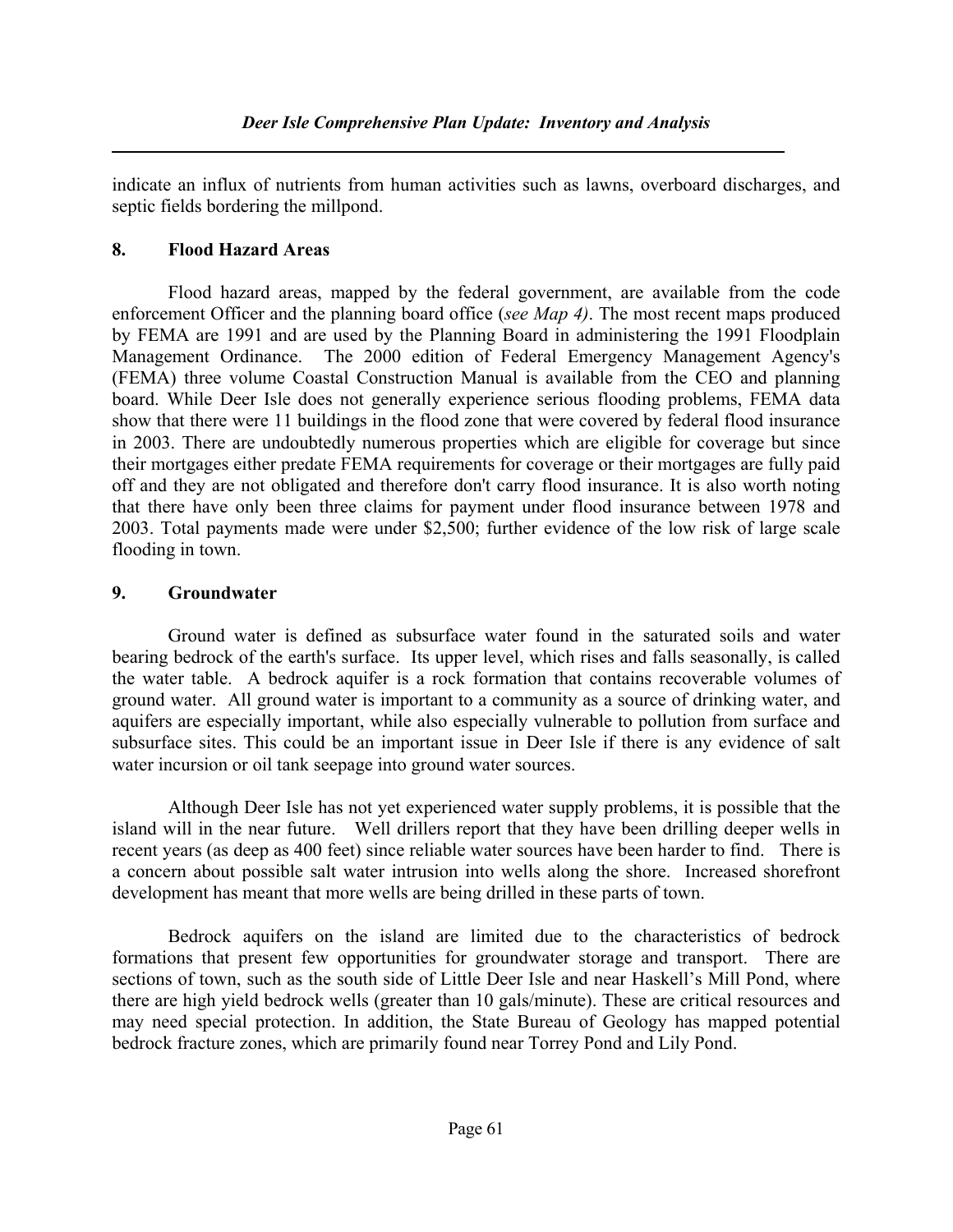#### 10. Public Water Systems

Public water systems are defined as those that serve a given number of the general public even if they are not publicly owned. They may be as large as a system serving a neighborhood or downtown area or as small as one serving a restaurant. These systems are subject to various state regulations and reporting requirements. According to data from the Maine Drinking Water Program, there are 20 public systems in Deer Isle. They are summarized on Table H.4 and shown on Map 4. The only system that serves a neighborhood is the consumer-owned water utility, which serves about twelve homes in the village area.

 The map shows the "public water supply source water protection area." This area is defined as the "area that contributes recharge water to a surface water intake or public water supply well." Operators of these systems, per state law, must be notified of land use decisions that could affect the source water protection area. This allows the operators to participate in the municipal decision making process and helps reduce the risk of contamination to public water supplies.

It is important to monitor development around the wells that serve these various systems. Particular attention should be paid to those wells with high risk factors. For example, the consumer-owned water utility has a risk based on well type and geology. Other systems face other risk factors.

| Table H.4                              |                                           |                                                                       |  |  |  |
|----------------------------------------|-------------------------------------------|-----------------------------------------------------------------------|--|--|--|
| <b>Public Water Systems, Deer Isle</b> |                                           |                                                                       |  |  |  |
| State ID#                              | <b>System Name/Owner</b>                  | <b>Risk</b><br><b>Assessment</b><br>based on well type<br>and geology |  |  |  |
| 94003601                               | Deer Isle consumer-owned water<br>utility | High                                                                  |  |  |  |
| 90425101                               | Deer Run Apartments                       | Moderate                                                              |  |  |  |
| 6540101                                | Eatons Lobster Pool                       | Moderate                                                              |  |  |  |
| 6537101                                | Eggemoggin Landing                        | Low                                                                   |  |  |  |
| 17777101                               | <b>Finest Kind Dining</b>                 | Moderate                                                              |  |  |  |
| 6554101                                | Goose cove Lodge                          | Low                                                                   |  |  |  |
| 6554102                                | Goose Cove Lodge                          | Low                                                                   |  |  |  |
| 6546101                                | Haystack Mtn School/Crafts #1             | Low                                                                   |  |  |  |
| 6546102                                | Haystack Mtn School/Crafts #2             | Not Known                                                             |  |  |  |
| 6546103                                | Haystack Mtn School/Crafts #3             | Not Known                                                             |  |  |  |
| 6548101                                | Island Country Club, Inc.                 | Low                                                                   |  |  |  |
| 95310102                               | <b>Island Nursing Home</b>                | Moderate                                                              |  |  |  |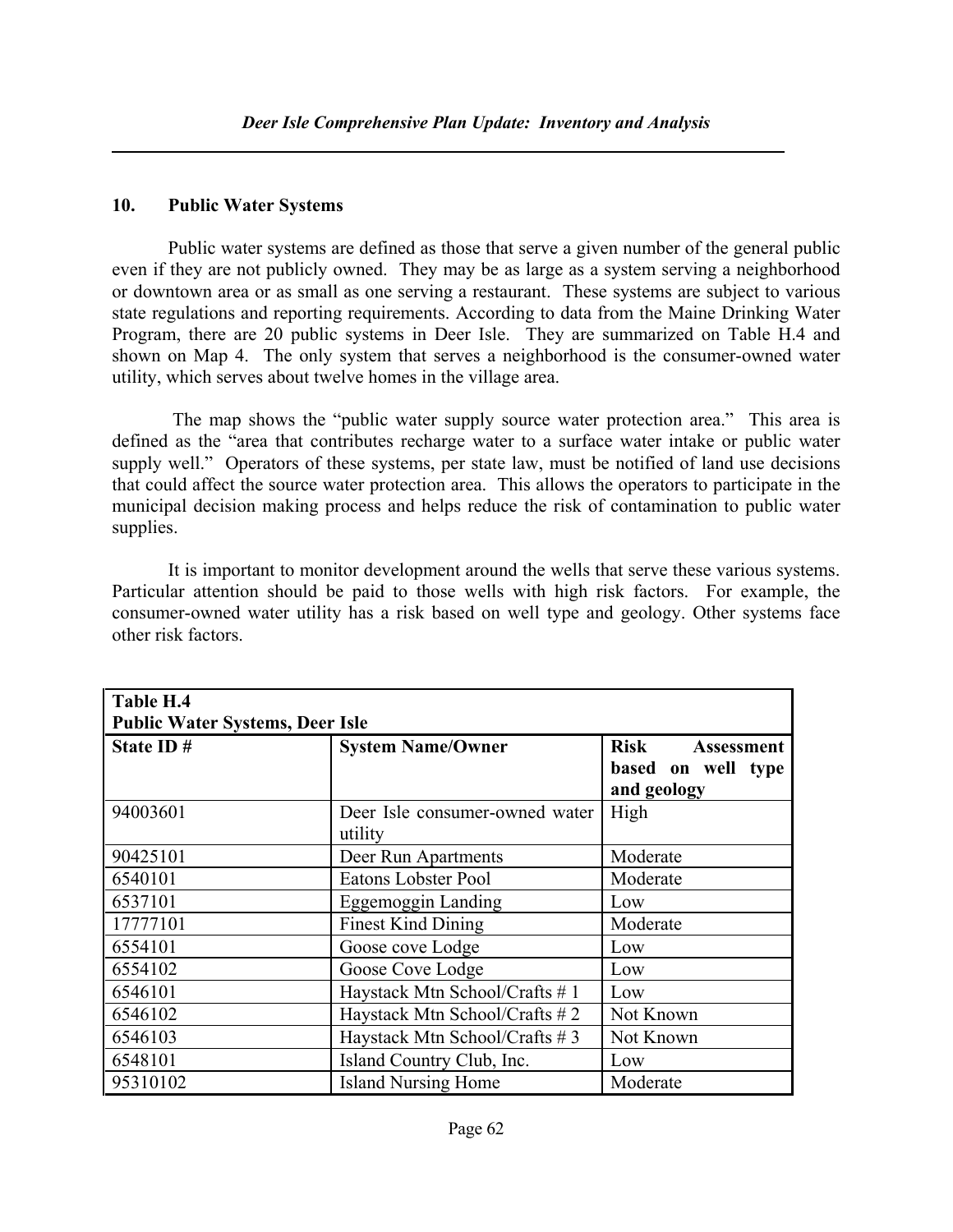| 95310103                                                | Island Nursing Home            | Moderate |  |  |
|---------------------------------------------------------|--------------------------------|----------|--|--|
| 95310104                                                | <b>Island Nursing Home</b>     | Low      |  |  |
| 25988101                                                | Island Star Café (closed)      | Moderate |  |  |
| 20926101                                                | KOA Sunshine Campground        | Moderate |  |  |
| 9262102                                                 | MSU 76 Deer Isle-Sto. JR/SR HS | Moderate |  |  |
| 9262101                                                 | MSU 76 Deer Isle-Sto JR/SR HS  | Moderate |  |  |
| 94707101                                                | MSU 76 Deer Isle-Sto JR/SR HS  | Low      |  |  |
|                                                         |                                |          |  |  |
| <b>SOURCE:</b> Maine Drinking Water Program, April 2004 |                                |          |  |  |

#### Deer Isle Comprehensive Plan Update: Inventory and Analysis

#### 11. Existing and Potential Threats

 There are two different types of water pollution: point source, and non-point source. Point source pollution is that which comes from a specific source, such as a pipe, and can easily be identified, measured, licensed, or removed. Nonpoint pollution is much broader and less simple to identify. It ranges from storm water runoff to leaking gasoline tanks, agricultural, lawn, and forestry runoff. Faulty septic systems, landfills, and salt piles are additional sources of surface and ground water pollution. Alteration of wetlands and shoreline also significantly affect both water quantity and quality. Each homeowner and business on Deer Isle should be aware of how vulnerable is our water supply. Caution should be exercised whenever dealing with hazardous materials.

DEP maintains lists of underground storage tanks, waste oil handlers, and other facilities which may potentially threaten water quality. There are currently no existing threats to Deer Isle water supply. All known underground hazardous material storage tanks have been removed or emptied\* and are no longer in use. However, potential threats do exist. Each homeowner and business should be aware of the vulnerability of our water supply. Caution should be exercised whenever dealing with a potential source of pollution. Proper use and disposal of all hazardous materials should be encouraged by municipal boards.

### 12. Regional Considerations

Stonington's bedrock aquifer extends into Deer Isle. In addition, there are one or two very small watersheds shared with Stonington.

### 13. Adequacy of Existing Protection Measures

The state-mandated shoreland zoning provide the greatest locally controlled protection from further water resource degradation. It is currently unclear whether existing regulations will be adequate to protect water resources, particularly if growth continues at the same rate as in recent years. This is particularly the case with development outside of the areas subject to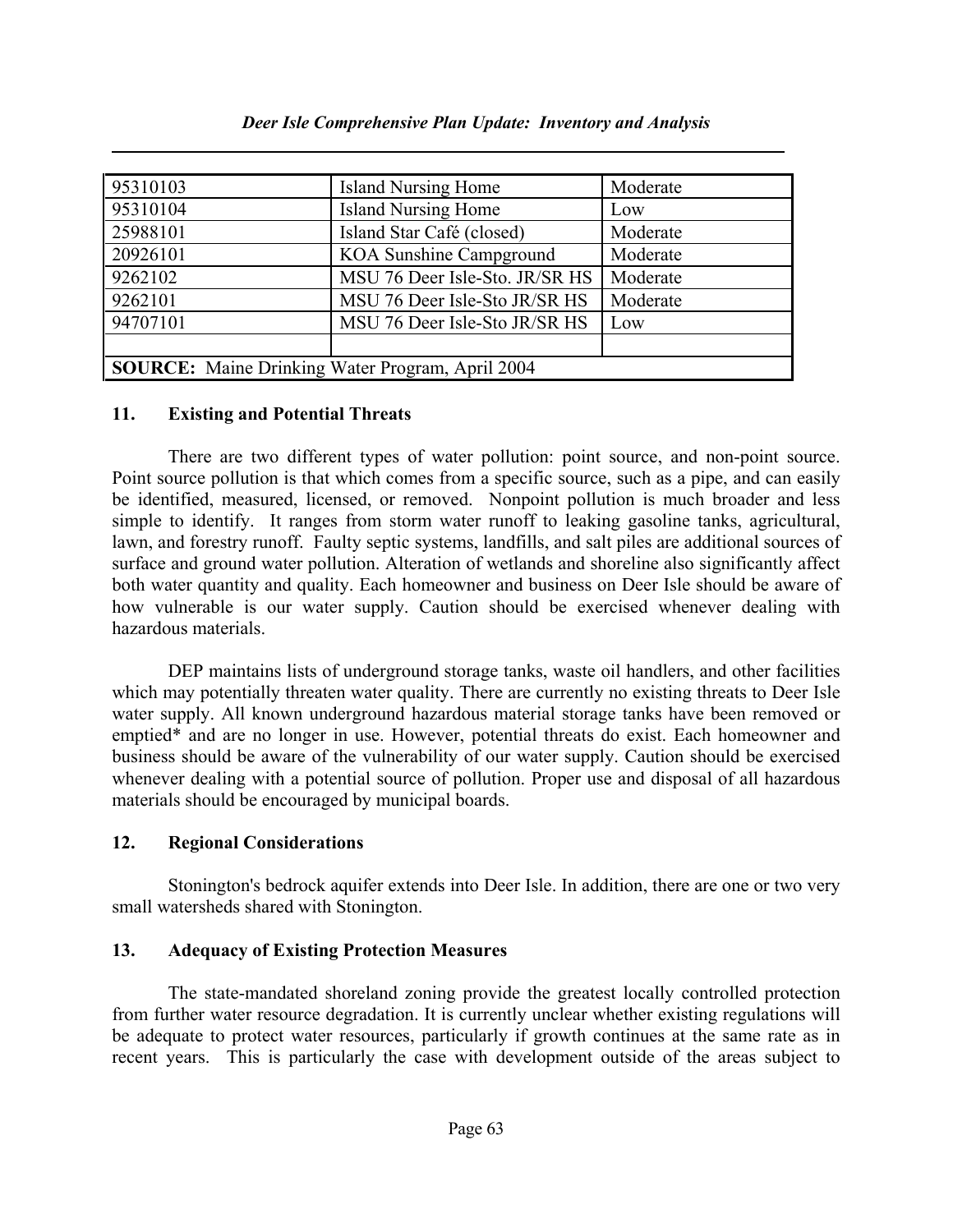shoreland zoning. Without town-wide zoning, the town has a limited ability to control land uses adjacent to an aquifer or within a lake watershed that may affect water quality.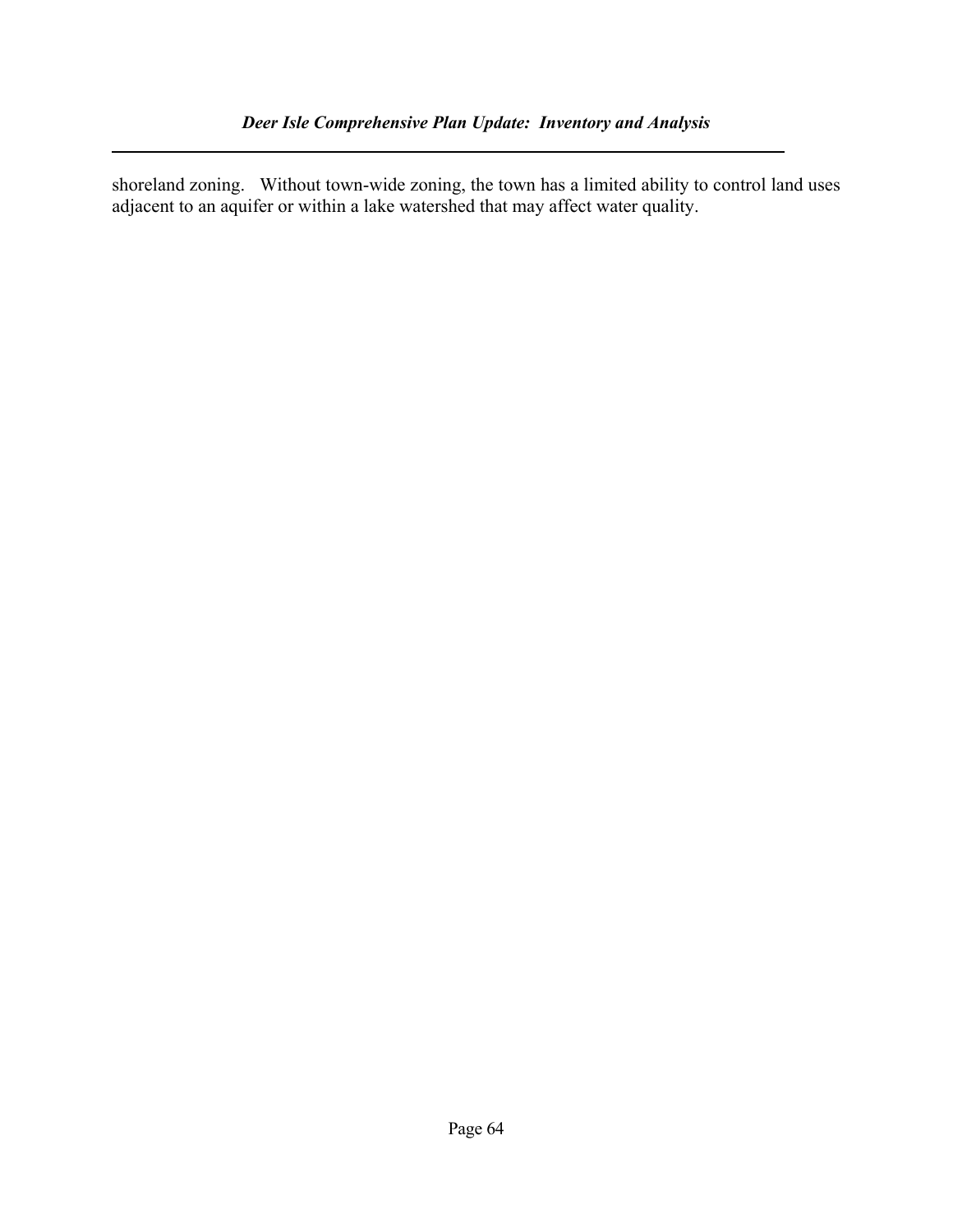#### I. NATURAL RESOURCES

#### 1. Purpose

This section will:

- a. describe Deer Isle's critical natural resources in terms of their extent, characteristics, and significance;
- b. predict whether the existence, physical integrity, or quality of critical natural resources will be threatened by the impacts of future growth and development; and
- c. assess the effectiveness of existing measures to protect and preserve critical natural resources.

#### 2. Key Findings and Issues

 Deer Isle has many natural areas of importance. Some of these areas, such as eagle nests and wetlands are protected by state and federal laws, and others are covered by the town's shore land zoning ordinance. There are also 30 islands held in some form of public or conservation ownership. Still others remain unprotected such as wildlife concentration areas, including tidal and submerged lands. Inland Significant Habitats for wildlife are largely unprotected and need to be addressed.

#### 3. Summary of the 1992 Draft Plan

 The plan mentioned that the town had many valuable natural areas. Outside of those within the area subject to shoreland zoning or protected by state law, there is very little protection in place.

#### 4. Areas Identified by the State Critical Areas and Natural Heritage Programs

 The town of Deer Isle has nine areas identified by the State Natural Heritage Program, five of which are registered by the Critical Areas Program. Further study and investigation may reveal additional areas that qualify for nomination.

 The Maine Critical Areas Program, now replaced by the Natural Heritage Program, was created in 1974. Because of their uniqueness, rarity or other critical factors, Critical Areas are deemed important enough by the state to consider warranting special planning and management consideration. The Critical Areas and Natural Heritage Programs provide no protection of the sites, but merely serve to identify and inventory such sites.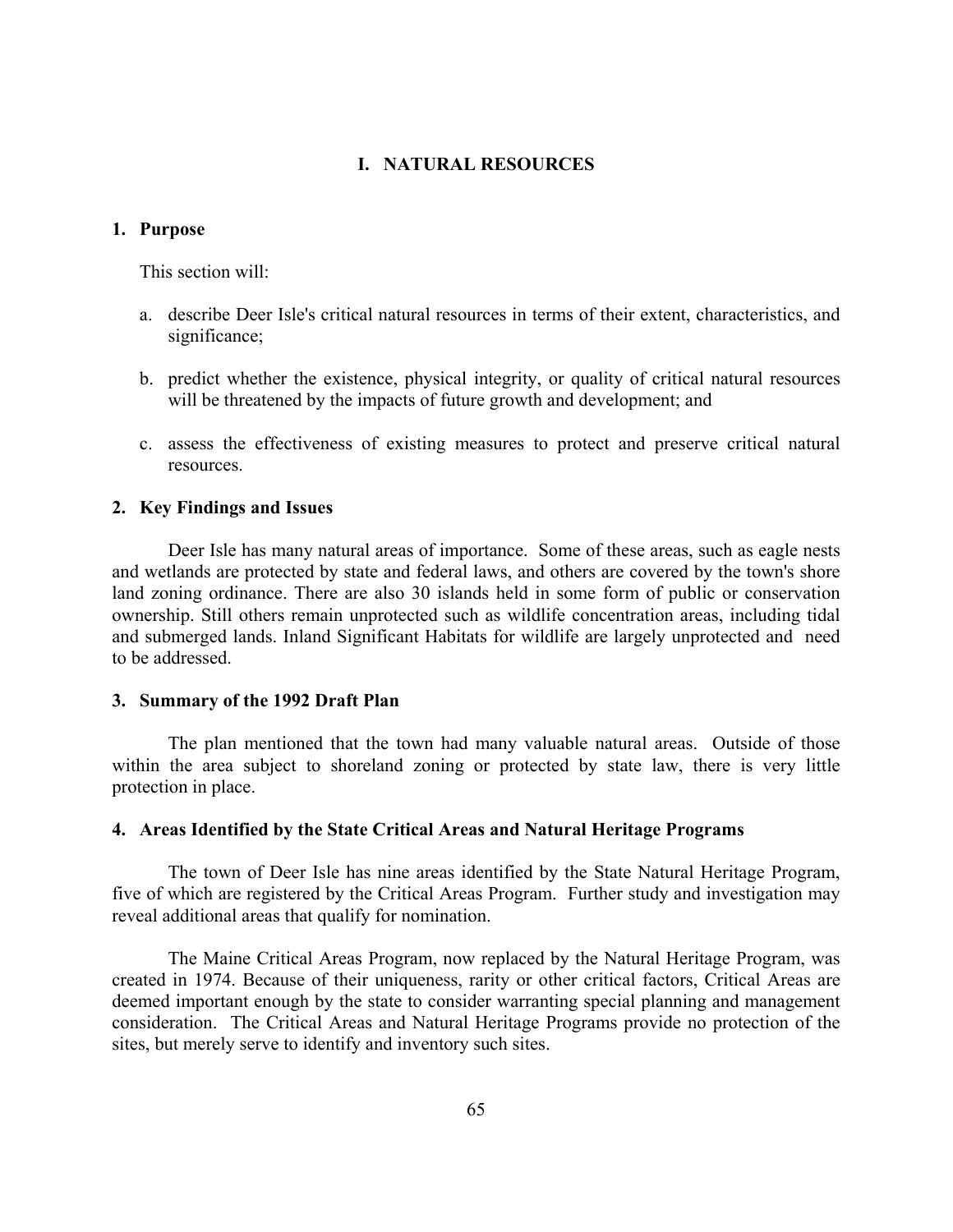#### 5. Deer Wintering Areas

 Fish and wildlife habitat is officially classified as Essential, Significant, or Of Concern. Essential habitat is rigorously protected by the State. Significant habitat is largely through state mandates regarding municipal shoreland zoning. Habitat of Concern is unprotected. One general threat to deer wintering areas (and other natural resources as well) is ATV use.

 Deer Yards are examples of 'habitats of concern'. The primary behavioral mechanism for deer to conserve energy during winter is to move to traditional wintering areas or "yards". These wintering areas provide deer with shelter from radiant heat loss as well as improved mobility in snow. The Maine Department of Inland Fisheries and Wildlife (IF  $&$  W) has identified three deer wintering yards in Deer Isle which have not yet been rated as to quality or use. The three deer yard sites (mapped) are located in Pressey Cove, Long Cove and Torrey Pond areas. At the time of this writing, IF  $&$  W has not established the necessary rulemaking to protect significant deer yards, but recommends, as a minimum that towns consider adopting measures to limit timber harvesting in such areas.

#### 6. Bald Eagles

 There are two active bald eagle nest sites (mapped) in Deer Isle, one on Bradbury Island and another on Crow Island. Local observers have noted that there may have been some shifts in nesting locations since these sites were mapped. Possible locations now (2005) include Current, Carney and Barred Islands. IF&W recommendations for protecting eagles' nests consists of three concentric buffer zones which are less restrictive as the distance from the nest increases. Zone A (0 - 330 feet from the nest) should be maintained as an undisturbed nesting sanctuary. Zone B (330 feet - 660 feet) should be limited to light land use activities allowed only during non-critical periods (fall and winter). Any timber harvesting should be limited to no more than 20% of the available stand volume in the zone. Zone C (660 feet - 1320 feet) should exclude new construction of roads and buildings.

#### 7. Wetland Habitat

 Wetlands are protected by the Maine Natural Resources Protection Act. Wetlands which are rated of moderate or high value are considered significant for wildlife by IF  $\&$  W are additionally protected by mandatory 250 foot buffers under Resource Protection zoning. Of the fourteen wetlands mapped by IF  $&$  W, twelve are rated of moderate value and two are rated of high value. High value wetlands require a 250 foot resource protection zone around them. Protection for moderate value wetlands by the town is recommended, but optional.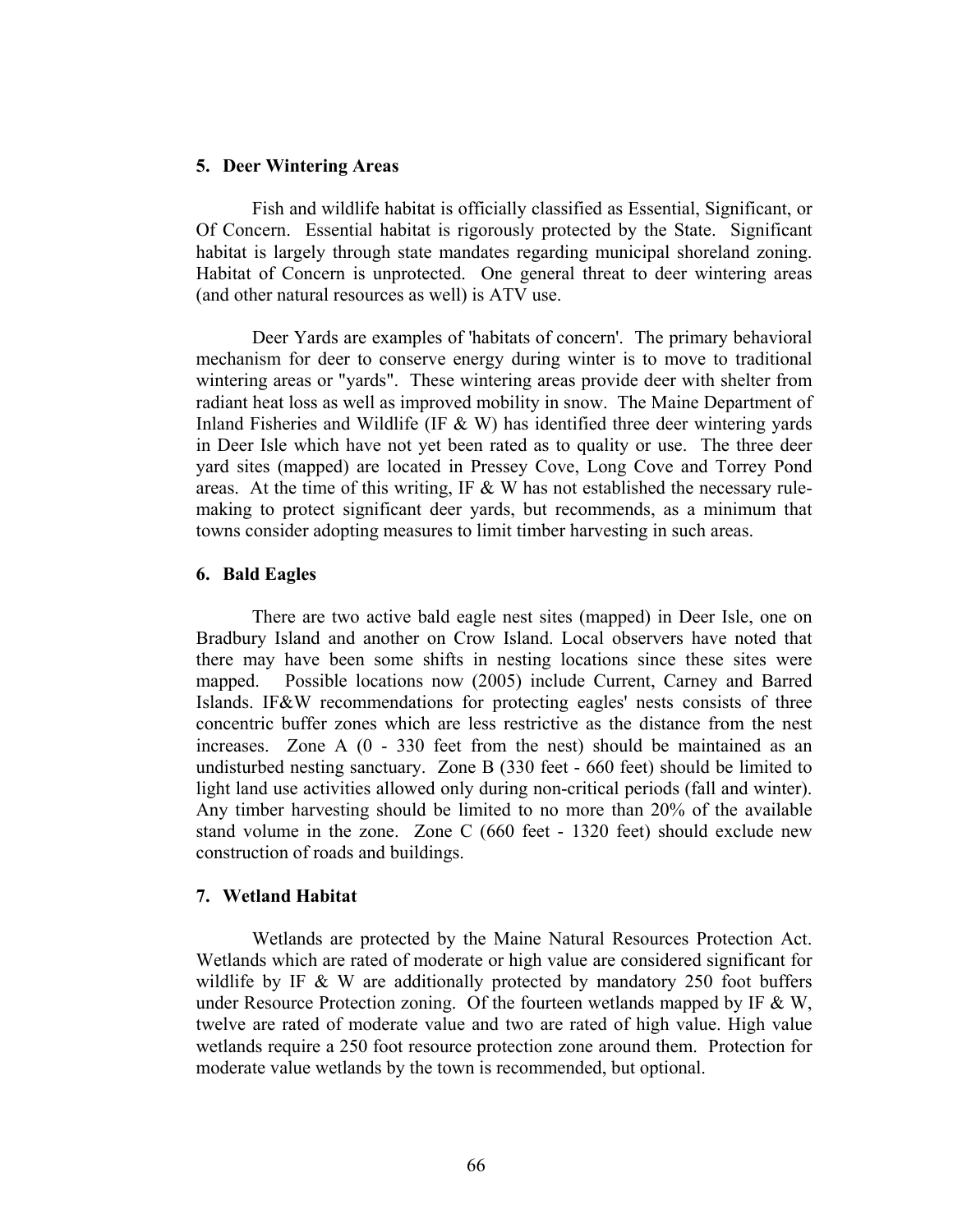### 8. Fresh Water Fisheries

 The ponds and streams of Deer Isle are important fish habitats. Deer Isle's fisheries have not been officially rated by IF  $&$  W, and are not protected per se. However, IF & W does regularly conduct surveys of fish inventory and habitat characteristics. According to the regional biologist, Torrey Pond is considered of moderate value as a fisheries habitat and Lily Pond has 'high' fisheries value. These ratings not withstanding, most island residents fish off-island since they believe island fresh water fisheries are very limited when compared to what they can find on the mainland. Fisheries are indirectly protected through shoreland zoning, watershed protection, and State natural resource protection measures

### 9. Other Habitat

 IF&W has identified many locations on Deer Isle that are areas of special concern for wildlife. All of these areas have been delineated on the accompanying resource maps and are summarized in Table I.1. At the present time, many of the islands are managed by LURC; but as this may change in the future, the location and natural resource information of LURC islands is included in Table. I.1. 'Class A' wildlife concentration areas are found in 4 places in Deer Isle, (see Table I.1) 'Class A' areas are considered important because of the high species diversity and abundance of wildlife that they support and because of their importance to rare, endangered or threatened species. "Class A' areas are considered important on a national or state level, while 'Class B' areas are of importance from a regional point of view.

### 10. Conflicts, Threats, and Existing Protection: Fish and Wildlife Habitat

 Protection and management of fish and wildlife and their habitat is mostly the responsibility of the MDIF  $&$  W. Fisheries, water quality, wetlands, and shore lands are all protected through state regulation and monitoring, as with essential habitat such as eagles' nests. In addition to state protection and state-mandated municipal protection, the town does have the option to provide additional protection. Wildlife resources identified in this plan could be considered by the town when deciding zoning districts and boundaries, and when reviewing development proposals.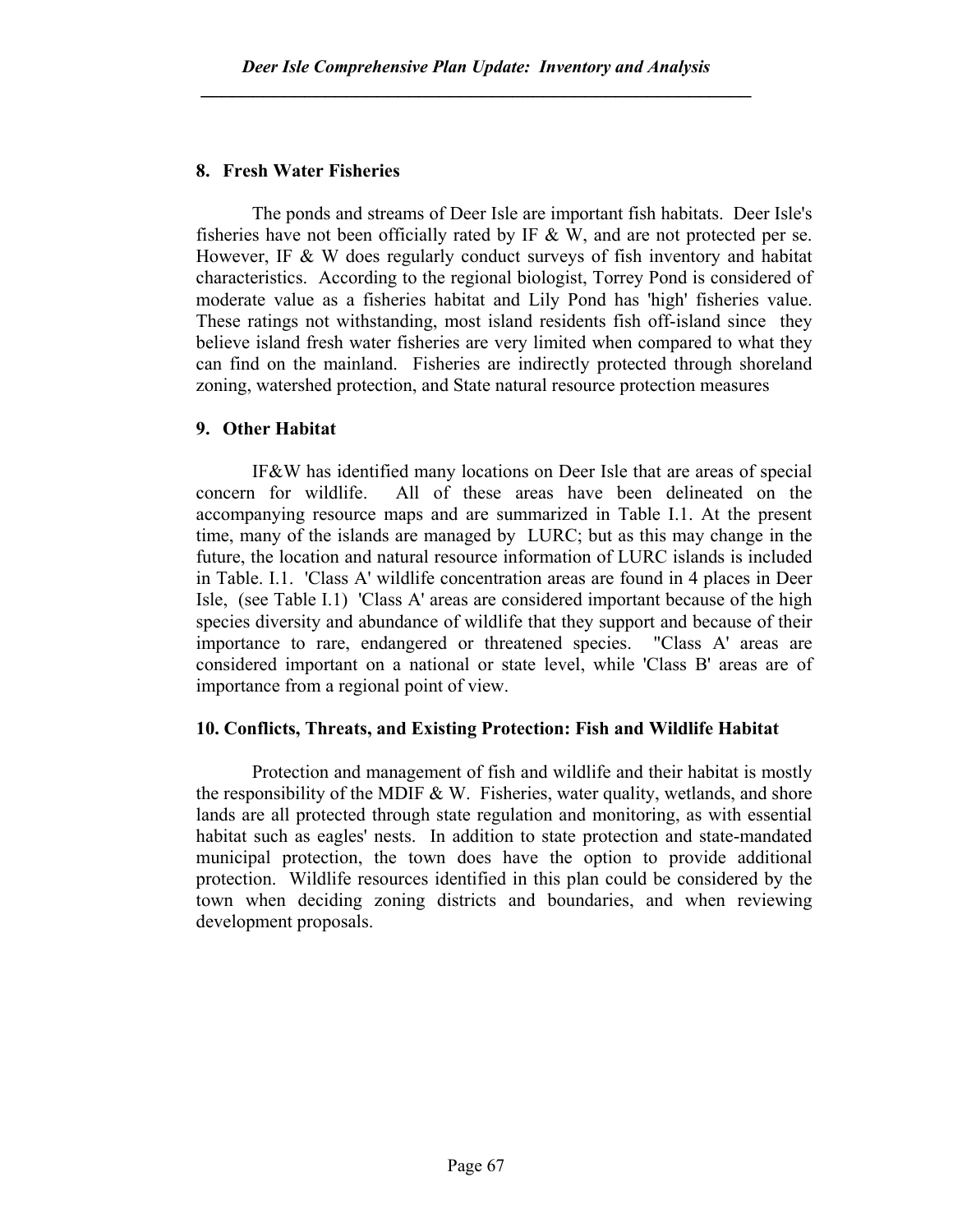|                                                                                                             |                                           | <b>Waterfowl and Wading Bird Habitat</b><br>(including nesting and feeding areas) |  |  |  |  |
|-------------------------------------------------------------------------------------------------------------|-------------------------------------------|-----------------------------------------------------------------------------------|--|--|--|--|
|                                                                                                             |                                           |                                                                                   |  |  |  |  |
| Location                                                                                                    | <b>MDIFW#</b>                             | <b>Rating</b>                                                                     |  |  |  |  |
| <b>Olivers Pond</b><br><b>Torrey Pond</b>                                                                   | 050069<br>Moderate<br>050070<br>Moderate  |                                                                                   |  |  |  |  |
|                                                                                                             | 059972<br>Indeterminant                   |                                                                                   |  |  |  |  |
| Outlet of Torrey Pond<br>Little Pickering Island Heron Rookery                                              | 050100                                    | Indeterminant                                                                     |  |  |  |  |
|                                                                                                             |                                           |                                                                                   |  |  |  |  |
|                                                                                                             |                                           | <b>Seal Haul Outs</b>                                                             |  |  |  |  |
| ledge west of Gull Ledge                                                                                    |                                           | ledges north of Bradbury Island                                                   |  |  |  |  |
| ledge at mouth of Conary Cove                                                                               |                                           | ledges southeast of Colthead Island                                               |  |  |  |  |
| ledges north of Lazygut Island                                                                              |                                           | Barred Island east                                                                |  |  |  |  |
| Green Ledge and associated ledges                                                                           |                                           | ledges southeast and east of Little Spruce Head Island                            |  |  |  |  |
| ledges southwest of Conary Island                                                                           |                                           | Great Spruce Head Island ledges                                                   |  |  |  |  |
| ledges southeast of Pickering Island                                                                        |                                           | ledge southeast of Bear Island                                                    |  |  |  |  |
| Long Ledge                                                                                                  |                                           | ledges at southwest corner of Bear Is                                             |  |  |  |  |
| Shabby Island                                                                                               |                                           | Compass Island and associated ledges                                              |  |  |  |  |
| Hen Island                                                                                                  |                                           | Grass Ledge and associated ledges                                                 |  |  |  |  |
| Potato Island                                                                                               |                                           | Butter Island southwest                                                           |  |  |  |  |
| Two Bush Island                                                                                             |                                           | ledges north of Sloop Island                                                      |  |  |  |  |
| Channel Rock                                                                                                |                                           | Sloop Island ledge                                                                |  |  |  |  |
| Jims Island and associated ledges                                                                           |                                           | <b>Tinker/Clossom Ledges</b>                                                      |  |  |  |  |
| ledges east of Little Pickering Island<br>ledges in Southeast and Southwest Harbors<br>ledges off Oak Point |                                           |                                                                                   |  |  |  |  |
| <b>Shorebird Nesting, Feeding and Staging Areas</b>                                                         |                                           |                                                                                   |  |  |  |  |
|                                                                                                             |                                           |                                                                                   |  |  |  |  |
|                                                                                                             |                                           | Location                                                                          |  |  |  |  |
|                                                                                                             | Shabby Island                             | tidal flats around Carney Island and causeway                                     |  |  |  |  |
|                                                                                                             | Northwest Harbor tidal flats              |                                                                                   |  |  |  |  |
|                                                                                                             | Long Cove tidal flats                     |                                                                                   |  |  |  |  |
|                                                                                                             | ledge at northeast corner of Stinson Neck |                                                                                   |  |  |  |  |
|                                                                                                             | Green Ledge and associated ledges         |                                                                                   |  |  |  |  |
|                                                                                                             | Compass Island and associated ledges      |                                                                                   |  |  |  |  |
|                                                                                                             | ledge southeast of Bear Island            |                                                                                   |  |  |  |  |
|                                                                                                             |                                           |                                                                                   |  |  |  |  |
|                                                                                                             |                                           | <b>Coastal Wildlife Concentration Areas</b>                                       |  |  |  |  |
| <b>Class A Areas</b>                                                                                        |                                           | <b>Class B Areas</b>                                                              |  |  |  |  |
| Compass Island/Grass Ledge (122)                                                                            |                                           | Northwest Harbor                                                                  |  |  |  |  |
| Pickering Island (113)                                                                                      |                                           | Crockett Cove                                                                     |  |  |  |  |
| Carney Island (112)                                                                                         |                                           | Inner Harbor                                                                      |  |  |  |  |
| Long/Green Ledges (160)                                                                                     |                                           | Freese Island                                                                     |  |  |  |  |
|                                                                                                             |                                           | Shabby Island                                                                     |  |  |  |  |
|                                                                                                             |                                           | Stinson Neck north                                                                |  |  |  |  |
|                                                                                                             |                                           | <b>Black/Bear Islands</b>                                                         |  |  |  |  |
|                                                                                                             |                                           | Conary Island                                                                     |  |  |  |  |
|                                                                                                             |                                           | Beach/Barred/Colthead Islands                                                     |  |  |  |  |
|                                                                                                             |                                           | Horsehead Island                                                                  |  |  |  |  |
|                                                                                                             |                                           | Great Spruce Head Island                                                          |  |  |  |  |
|                                                                                                             |                                           | <b>Butter/Barred Islands</b>                                                      |  |  |  |  |
|                                                                                                             |                                           | Sloop/Fling Islands                                                               |  |  |  |  |
|                                                                                                             |                                           | <b>Bald Island/Grass Ledge</b>                                                    |  |  |  |  |
| <b>Other Areas of Special Concern</b>                                                                       |                                           |                                                                                   |  |  |  |  |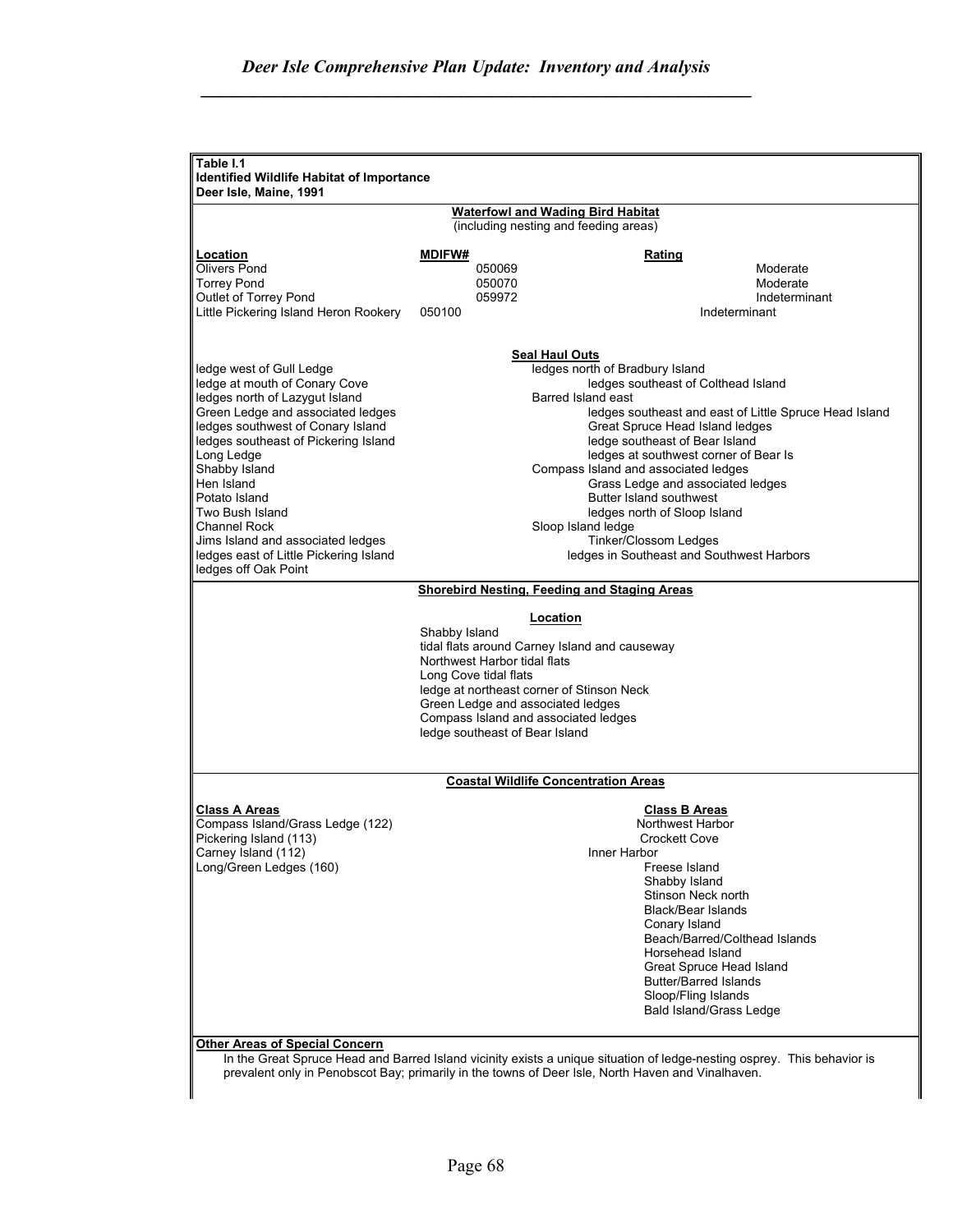Source: Maine Department of Inland Fisheries & Wildlife, 1991

### 11. Offshore Islands

 Deer Isle has 77 coastal islands ranging from rock outcrops and ledges to well over 100-acre Conary Island. Many of these islands are uninhabited. The environment in general is much more fragile and ecologically sensitive than the mainland. The combination of exposure, strong wind and wave action, thin soil cover, weakly anchored, often stressed vegetation and very limited freshwater resources combine to create a situation that requires considerable caution in use by man. There are 33 islands, often rock outcrops, that are less than one half acre in size in the town of Deer Isle. There are 11 islands greater than 3 acres and less than 15 acres. Nine of the offshore islands are larger than 15 acres. Thirty of the islands are in some form of public or conservation ownership.

 In general the smaller the island the less amount of development that can be allowed. Although many factors enter in, size is the limiting hydrological factor. Groundwater supplies are typically extremely limited and nitrates leaching from septic systems can rapidly become a more serious pollutant. Soils and bedrock type is also influential in determining groundwater conditions. With thin soil cover, and the often dense, impermeable granite bedrock formations groundwater is less available and what there is more susceptible to contamination. Salt water intrusion is another critical concern as the freshwater lens is reduced from water usage allowing the salt water interface to rise and thereby contaminate the deeper drilled wells.

The following are useful principles that could guide local regulatory efforts in Deer Isle:

- a. smaller islands (.5 acres 3 acres)
- only occasional use allowed (responsible camping and recreational use) with particular awareness to wildlife values
- zoning resource protection
- b. larger islands (3 acres or greater)
- prevention of erosion and existing soil and vegetation cover;
- strict limits to clearing and timber harvesting
- protection of limiting freshwater supply (if any)

- where class 'A' wildlife values exist (IF&W class 'A' wildlife concentration areas) and where soil conditions are poor or very poor. Zoning should be for Resource Protection;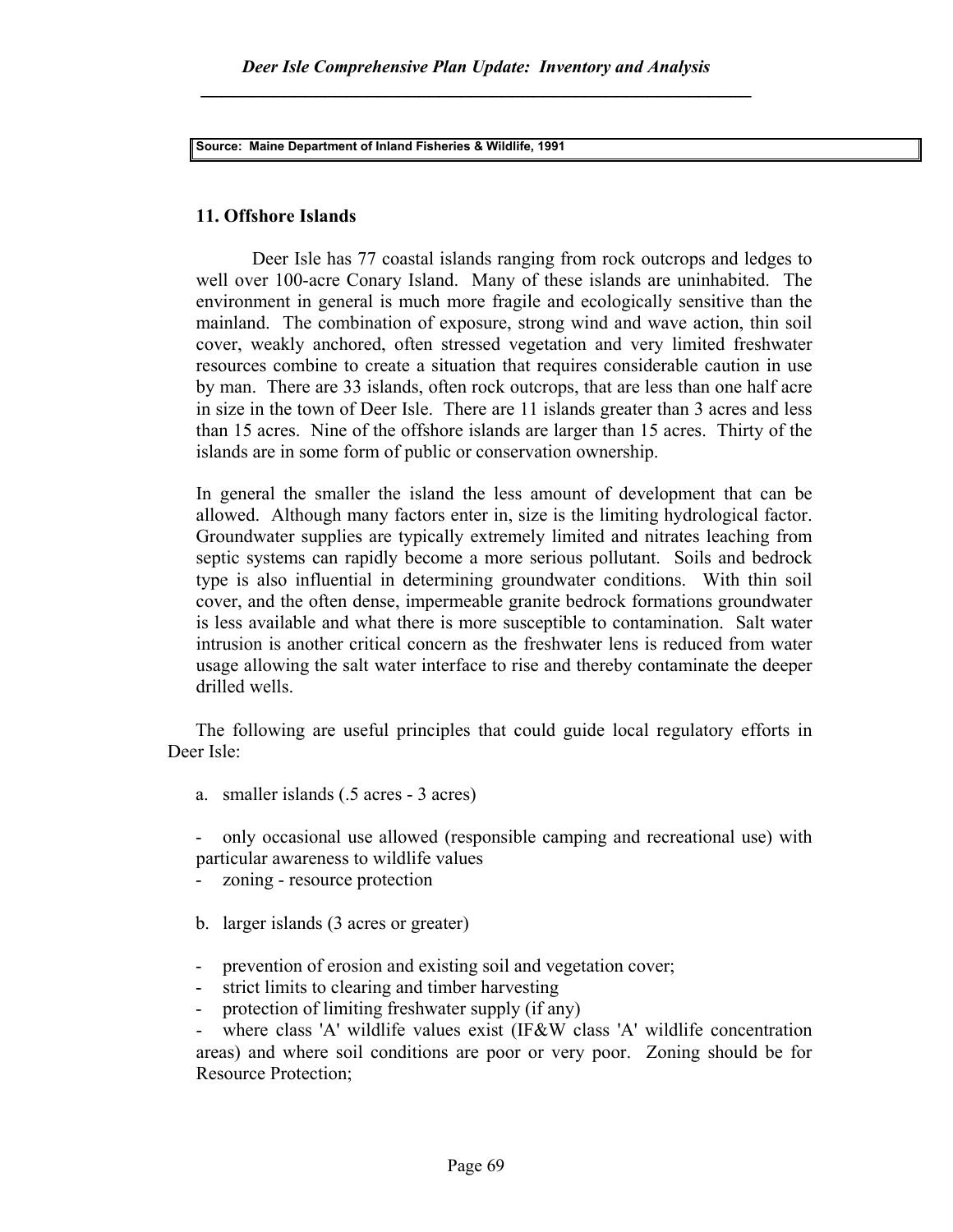- where some soils and vegetative cover exists, and/or some structures already exist zoning should be 'Island District'.

the Island District should allow some development but at a reduced density. Possibly a combination of shore frontage and setback could be used, i.e. combined frontage, setback of 1,000 feet required where minimum setback of 100 feet from structures is utilized, 900 feet of shore frontage would be required;

- Island District should require buffers along the water to prevent erosion, where no clearing or tree cutting is allowed. Septic systems should be engineered to be below gradient from water supplies on any freshwater source or recharge area.

### 12. Adequacy of Existing Measures to Protect Natural Resources

Apart from shore land zoning and state mandated protection measures, there has been limited protection of Deer Isle's natural resources. Some protection has been provided through the acquisition of conservation easements or similar measures. As mentioned above, 30 of the 77 islands are in some form of conservation or public ownership There is the risk of other natural resources that are not specifically protected by state law being damaged. There a few local measures in place that require their identification or protection during the development review process. This limits the protection of many natural features in town.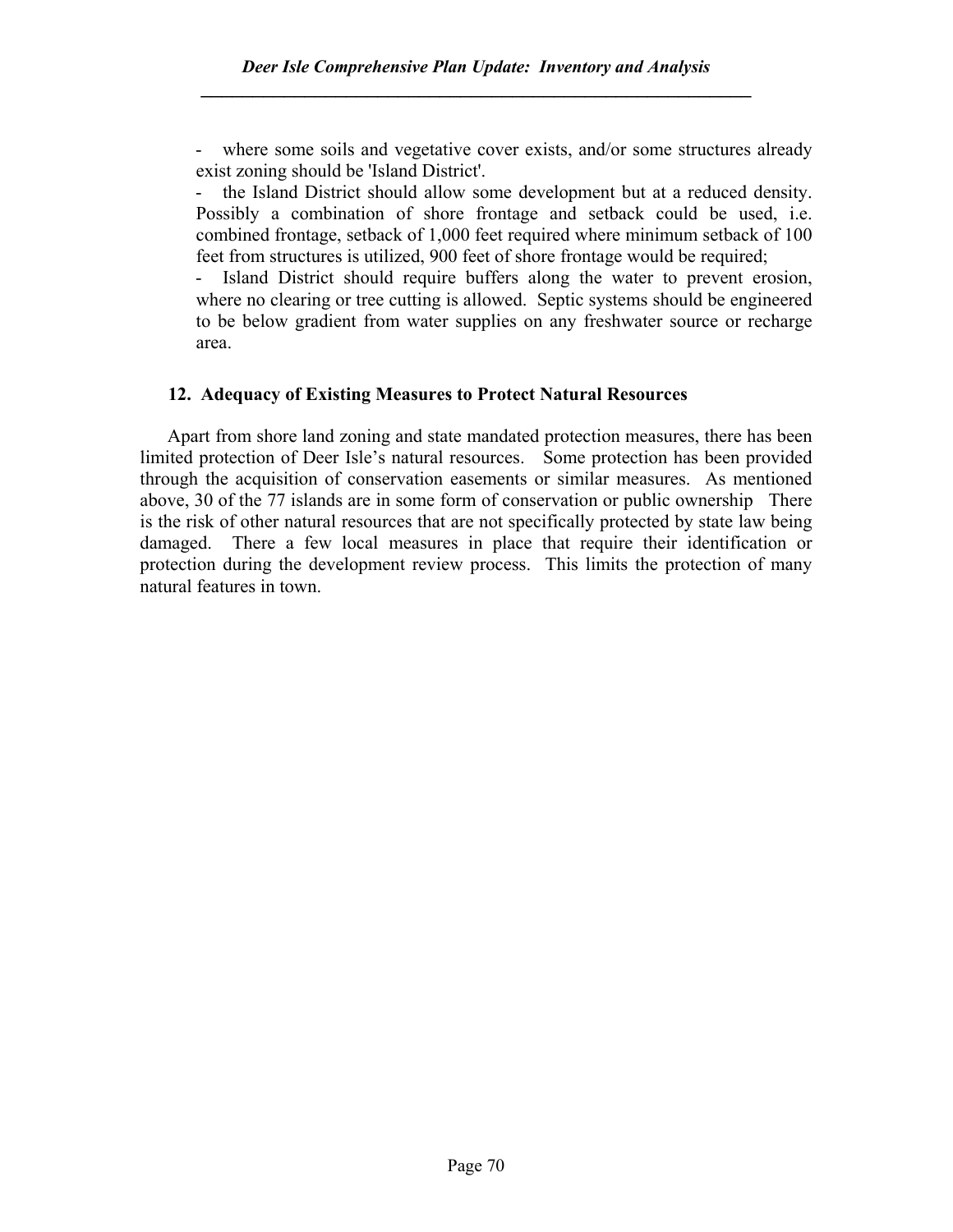### J. AGRICULTURAL and FOREST RESOURCES

#### 1. Purpose

 This section presents an overview of Deer Isle's agricultural and forest resources. Specifically, this section will:

- a. describe the extent of Deer Isle's farms and forest lands;
- b. predict whether the viability of these resources will be threatened by the impacts of growth and development; and
- c. assess the effectiveness of existing measures to protect and preserve important farm and forest resources.

### 2. Key Findings and Issues

Farming is a minor contributor to the economy, but it is important in preserving open land and providing a source of locally grown food. There was about a 20 percent decline in tree growth taxation acreage between 1996 and 2002. Small-scale forestry operations, such as portable saw mills and wood chipping, are a source of employment and income for local residents.

### 3. Highlights of the 1992 Draft Plan

 The plan mentioned that forestry and agriculture were not major contributors to the Deer Isle economy, but that small farms and woodlots were important sources of family income. These lands also contributed to the town's overall character.

### 4. Agricultural Resources

According to data from the Natural Resources Conservation Service, Deer Isle has 769 acres of prime agricultural soils and 1,486 acres of farmland soils of statewide importance. The term "prime agricultural soils" refers to those soils that have the potential to have the highest agricultural yields, they are not necessarily farmed. The "soils of statewide importance" category refers to soils that have a more modest potential yield. Agricultural soils account for about 12 percent of the town's total land area of 18,491 acres.

As of 2004, Hancock County Soil and Water Conservation District records show that there are eight farms in Deer Isle that participate in USDA-sponsored programs. It is possible that there are few additional farms that do not participate in these programs. Overall, however, farming remains a very limited activity in Deer Isle.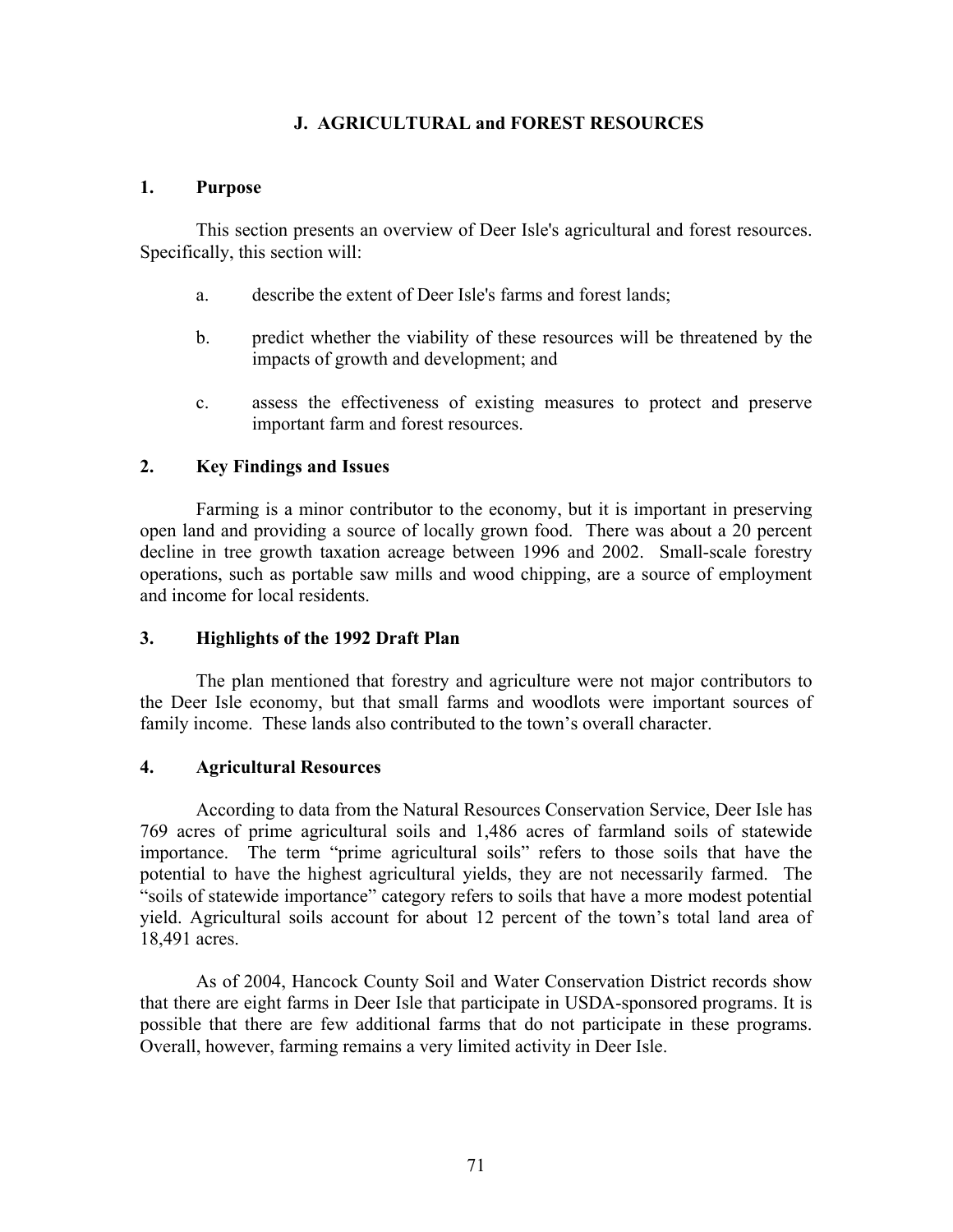Another way to estimate current amounts of agricultural land is through the acreage of land held under the Farm and Open Space Act. This act allows farmland owners property tax breaks for parcels over five contiguous acres if they meet certain conditions such as a minimum farm-derived income. Normally, qualifying farmers with a long-term commitment to farming would participate in this program. A review of state records indicates that there were only fourteen acres held in this farmland classification in most recent years (see Table J.1). While the data for 2000 indicate that no land was held that year, this may be due to a reporting error. The limited acreage in farmland classification is another indicator of the limited scope of farming in Deer Isle.

|      | Table J.1                                                    |          |                                                                                |       |  |  |
|------|--------------------------------------------------------------|----------|--------------------------------------------------------------------------------|-------|--|--|
|      | Farm and Open Space Taxation Parcels in Deer Isle, 1996-2002 |          |                                                                                |       |  |  |
|      | Farmland                                                     |          | Open Space Land                                                                |       |  |  |
|      | Number of Parcels                                            | Acres    | Number of Parcels                                                              | Acres |  |  |
| 1996 |                                                              | 14       |                                                                                | 149   |  |  |
| 1997 |                                                              | 14       |                                                                                | 149   |  |  |
| 1998 |                                                              | 14       |                                                                                | 149   |  |  |
| 1999 |                                                              | 14       |                                                                                | 143   |  |  |
| 2000 |                                                              | $\theta$ |                                                                                | 142   |  |  |
| 2001 |                                                              | 14       |                                                                                | 142   |  |  |
| 2002 |                                                              | 14       |                                                                                | 142   |  |  |
|      | Taxation Property Tax Division, Part IV (1996-2002)          |          | <b>Source:</b> Municipal Valuation Return Statistical Summary, Maine Bureau of |       |  |  |

## 5. Forest Resources

 Forest is the primary land use cover in Deer Isle. The forests are a mix of temperate deciduous and northern coniferous trees. Broad-leafed deciduous trees maple, oak, birch, ash and beech - are found together with northern coniferous trees, spruce, fir, white pine, cedar and larch. Abandoned fields, forest fires, and timber harvesting have combined with the process of succession to produce diverse forests of mixed age. Some of the lots are second and third generation cuts.

 One source of information on Deer Isle's forest resources is data on land held under the Tree Growth Taxation Act. This classification is similar to the Farm and Open Space Act in that owners of forested parcels meeting certain conditions may have their property assessed as forest land rather than for its potential developed value.

Recent trends in tree growth are shown in Table J.2. These data show a roughly 20 percent decline in the land held in tree growth (from 3,573 acres in 1996 to 2,890 acres in 2002). This decrease may be due to changes in state requirements that land held in tree growth have a forest management plan. Local observers note that some land formerly held in tree growth may have been placed in conservation easements.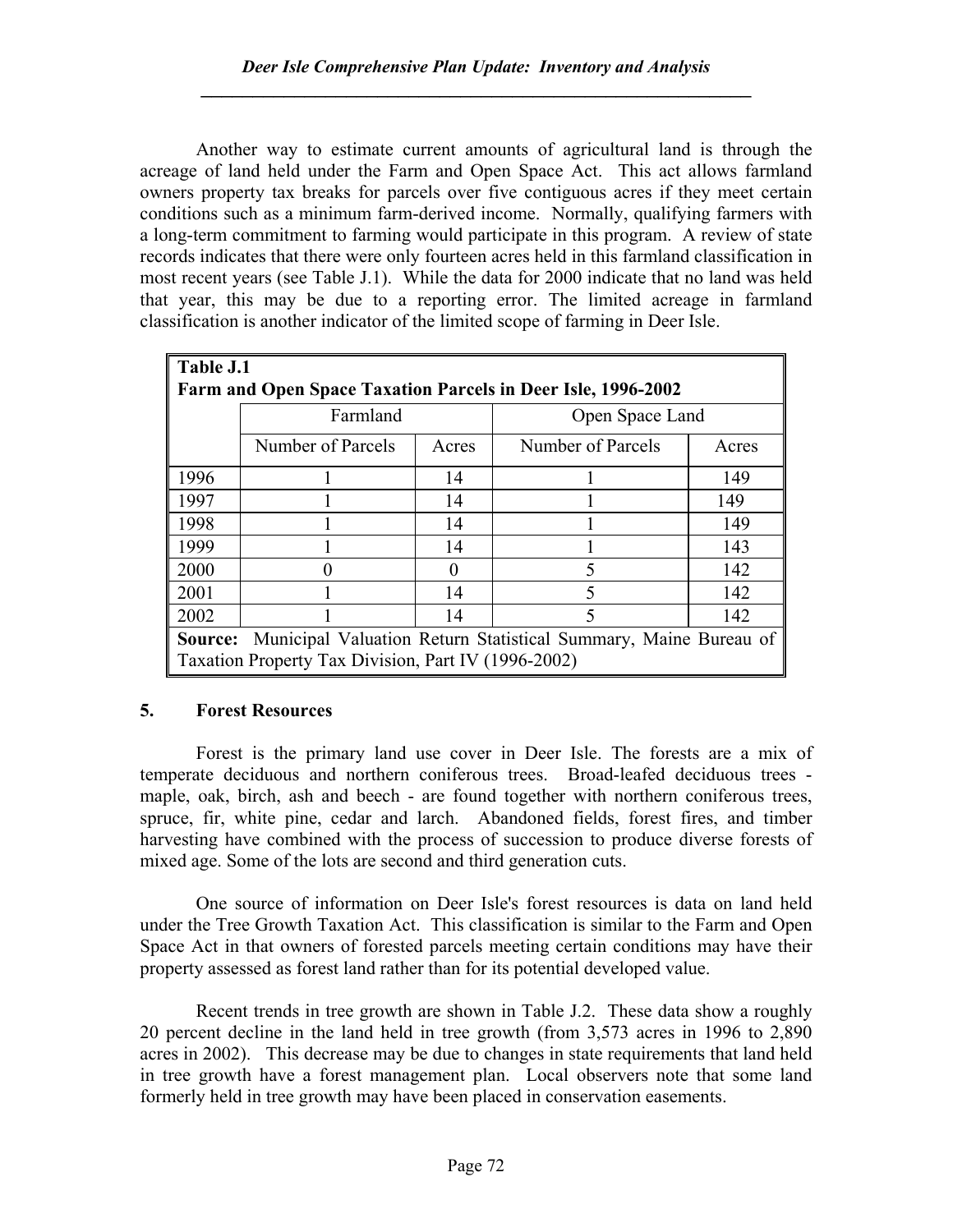| Table J.2                                                                   |           |          |                                                         |          |       |  |  |
|-----------------------------------------------------------------------------|-----------|----------|---------------------------------------------------------|----------|-------|--|--|
| Tree Growth Parcels in Deer Isle, 1996-2002                                 |           |          |                                                         |          |       |  |  |
| Year                                                                        | Number of | Softwood | Mixed-wood                                              | Hardwood | Total |  |  |
|                                                                             | Parcels   | Acres    | Acres                                                   | Acres    |       |  |  |
| 1996                                                                        | 74        | 2,813    | 742                                                     | 18       | 3,573 |  |  |
| 1997                                                                        | 73        | 2,803    | 742                                                     | 18       | 3,563 |  |  |
| 1998                                                                        | 72        | 2,803    | 711                                                     | 18       | 3,604 |  |  |
| 1999                                                                        | 61        | 2,231    | 827                                                     | 59       | 3,217 |  |  |
| 2000                                                                        | 61        | 2,231    | 827                                                     | 59       | 3,217 |  |  |
| 2001                                                                        | 46        | 1,653    | 1,120                                                   | 117      | 2,890 |  |  |
| 2002<br>1,653<br>2,890<br>46<br>1,120<br>117                                |           |          |                                                         |          |       |  |  |
| $n.a.$ = not available                                                      |           |          |                                                         |          |       |  |  |
| <b>Source:</b> Municipal Valuation Return Statistical Summary, Maine Bureau |           |          |                                                         |          |       |  |  |
|                                                                             |           |          | of Taxation Property Tax Division, Part III (1997-2002) |          |       |  |  |

Timber harvesting trends are shown on Table J.3. These data represent timber harvests that are subject to state reporting. As seen, there has been considerable fluctuation in the rate of timber harvesting. In 1998 there were 225 acres of reported harvests compared to 71 in 2000. Local observers note that apart from lumber company holdings, most of the woodlots in town are relatively small, many being under ten acres. As discussed below, these small operations make important contributions to the local economy.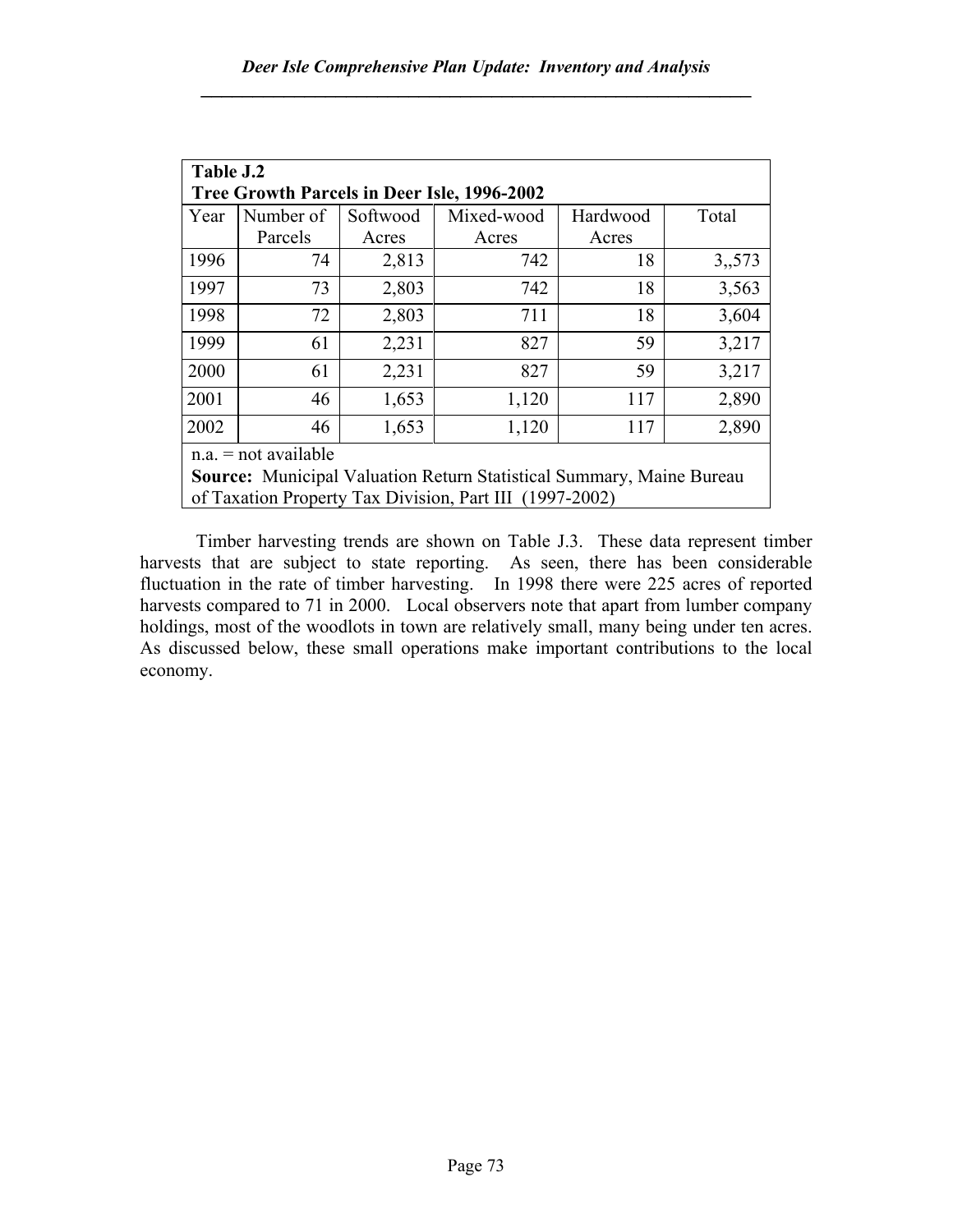| Table J.3<br><b>Timber Harvesting Trends for Deer Isle, 1996-2002</b>                   |                                             |                                               |                                            |                                         |                                                         |                                                         |  |
|-----------------------------------------------------------------------------------------|---------------------------------------------|-----------------------------------------------|--------------------------------------------|-----------------------------------------|---------------------------------------------------------|---------------------------------------------------------|--|
| Year                                                                                    | <b>Selection</b><br><b>Harvest</b><br>Acres | <b>Shelterwood</b><br><b>Harvest</b><br>Acres | <b>Clearcut</b><br><b>Harvest</b><br>Acres | <b>Total</b><br><b>Harvest</b><br>Acres | Change<br><sub>of</sub><br>Land<br>Use,<br><b>Acres</b> | <b>Number</b><br>of<br><b>Timber</b><br><b>Harvests</b> |  |
| 1996                                                                                    | 43                                          | 77                                            | 9                                          | 129                                     | $\theta$                                                | 5                                                       |  |
| 1997                                                                                    | n/a                                         | n/a                                           | n/a                                        | n/a                                     | n/a                                                     | n/a                                                     |  |
| 1998                                                                                    | 150                                         | 5                                             | 70                                         | 225                                     | 100                                                     | 6                                                       |  |
| 1999                                                                                    | 56                                          | 19                                            | $\theta$                                   | 75                                      | 6                                                       | 13                                                      |  |
| 2000                                                                                    | 41                                          | 30                                            | $\theta$                                   | 71                                      | $\overline{2}$                                          | 12                                                      |  |
| 2001                                                                                    | 124                                         | 9                                             | $\overline{0}$                             | 133                                     | $\overline{2}$                                          | 10                                                      |  |
| 2002                                                                                    | 106                                         | $\theta$                                      | $\theta$                                   | 106                                     | $\overline{2}$                                          | 4                                                       |  |
| <b>Totals</b>                                                                           | 520                                         | 140                                           | 79                                         | 739                                     | 112                                                     | 50                                                      |  |
| $n/a$ : not available<br><b>Source:</b> Maine Forest Service year-end landowner reports |                                             |                                               |                                            |                                         |                                                         |                                                         |  |

There has been an increase in tree harvesting due to new construction. The amount of chipping and blow down operations has increased since the last comprehensive plan was drafted. There are an estimated eight to ten wood chipping machines owned and operated on the island. There are also several individuals who work on a part-time basis selling fire wood to residents.

There are several fixed saw mills, a shingle mill and some portable saw mills that operate sporadically on the island. The tipping of fir branches for Christmas wreaths is another source of forest-derived income. While these various sources of income by themselves may appear minor, their combined impact is important to the economy.

It is also important that a comprehensive plan address "urban" or "village" forestry issues. There is presently very limited potential for any village forestry program in Deer Isle. There is little room between the street, utility easements and buildings to plant trees. Soils are often too shallow for trees to take root.

One general forestry issue is many aging trees along power lines. These trees are fragile and likely to fall. This could increase the number of power outages. Removal of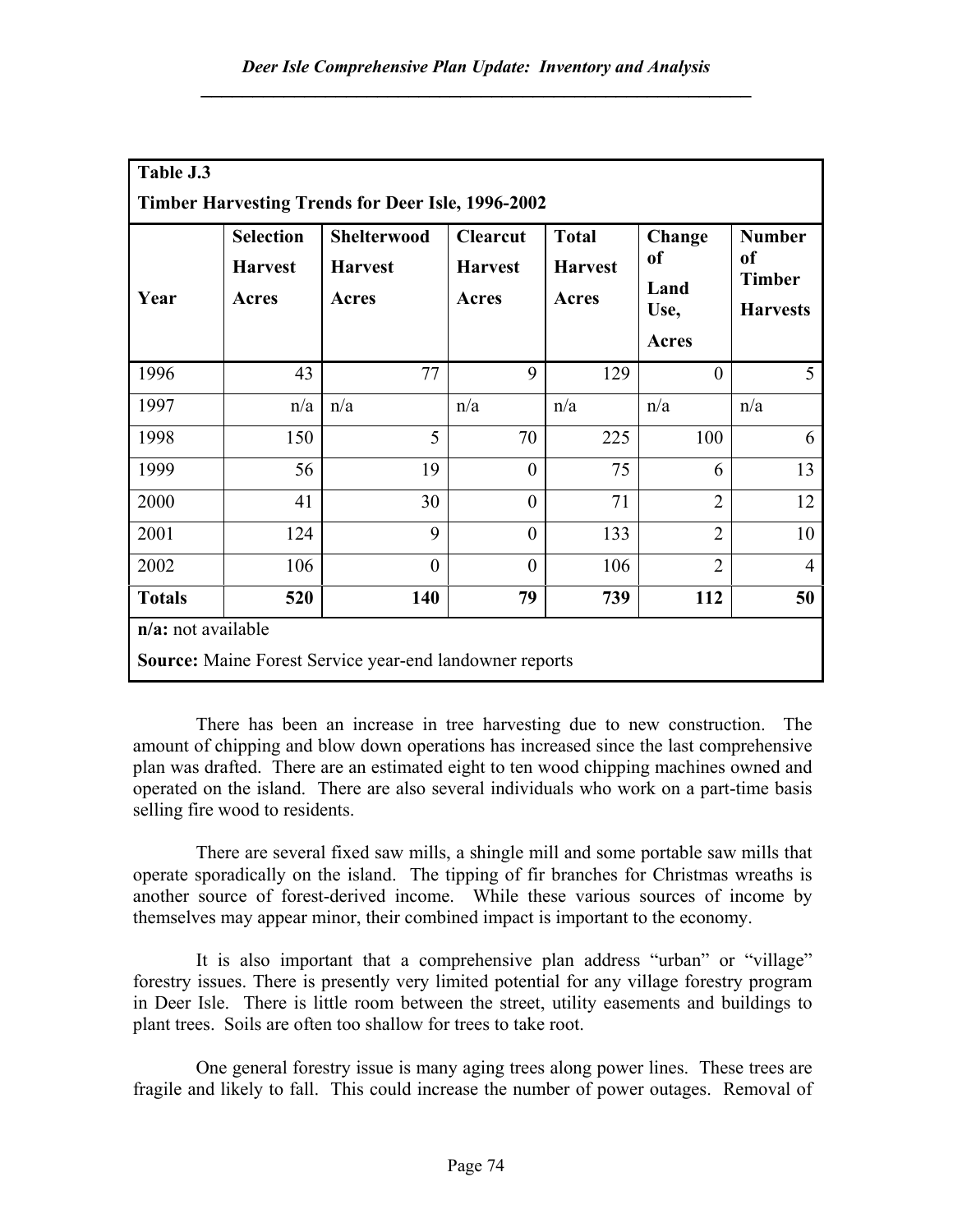such trees is generally the responsibility of the electrical service company or the Maine Department of Transportation than the town.

## 6. An Analysis of Threats to Farm and Forest Land from Projected Development

 The combination of land being removed from tree growth and the drop in demand for timber from paper companies in the state, means that more timber land may be available for sale as residential properties. Given the increased demand for second homes, it is possible that more of Deer Isle's forestland will be developed in the future. While the town's limited farmlands are also subject to development pressure, the demand for locally grown food may help sustain these operations as well as the fact many local farms are run at least in part as a hobby.

## 7. Adequacy of Existing Measures to Protect Farm and Forest Land

 The only measure presently in effect to protect forest land is tree growth taxation. However, some landowners have placed their land under conservation easements. The town also follows the state guidelines for timber harvesting and vegetation removal for areas subject to shoreland zoning. Farmland taxation provides protection to the small amount of farm land held in that classification.

 Overall, Deer Isle does not have any measures in place to protect forest land outside of the areas subject to shoreland zoning and no measures at all for farmland protection. While the penalty for withdrawing land from tree growth may discourage some owners from selling their land, more landowners are finding that the high value of property means that the profit from selling land outweighs the price of any penalties. , The town has no zoning beyond the state-required shoreland standards.

## 8. Regional Issues

 The major regional issue is that the health of the town's farms and forest lands depends in part on the regional economy. If there is demand for locally produced farm and forest products, there is more incentive to keep land in production.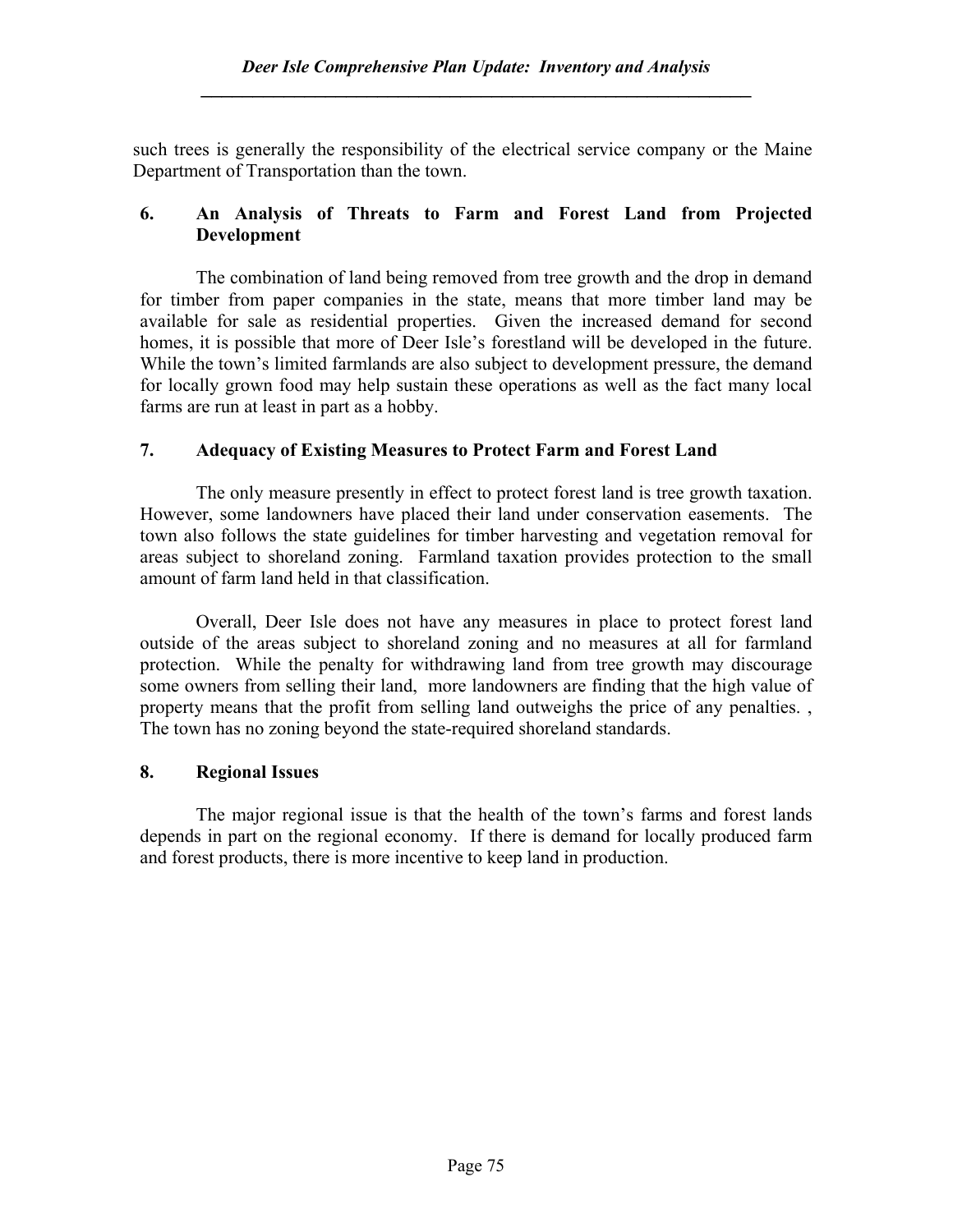### K. HISTORIC AND ARCHAEOLOGICAL RESOURCES

#### 1. Purpose

This section will:

- a. outline the history of the Town of Deer Isle;
- b. identify and profile the historic and archaeological resources of Deer Isle n terms of their type and significance;
- c. assess current and future threats to the existence and integrity of those resources; and
- d. assess the effectiveness of existing measures to protect and preserve those resources; and.

### 2. Key Findings and Issues

While Deer Isle has many (167) state-recognized pre-historic sites and five buildings listed on the National Register Historic Places, there are few local measures in place to protect these resources. Due to its long period of Native American occupation and its early European settlement, the town has a rich and diverse history. This history and the diverse number of sites of historical interest contribute to the town character.

### 3. Summary of the 1992 Draft Plan

The plan mentioned that there was strong public support for the protection of historic and archaeological resources. The Island Heritage Trust and the Island Historic Society were working to protect these resources. There was no direct town involvement in any protection measures.

### 4. Town History

 The key dates in the history of Deer Isle are listed in Table K.1 on the following page. This is followed by Table K.2, which discusses the commercial history of the Island.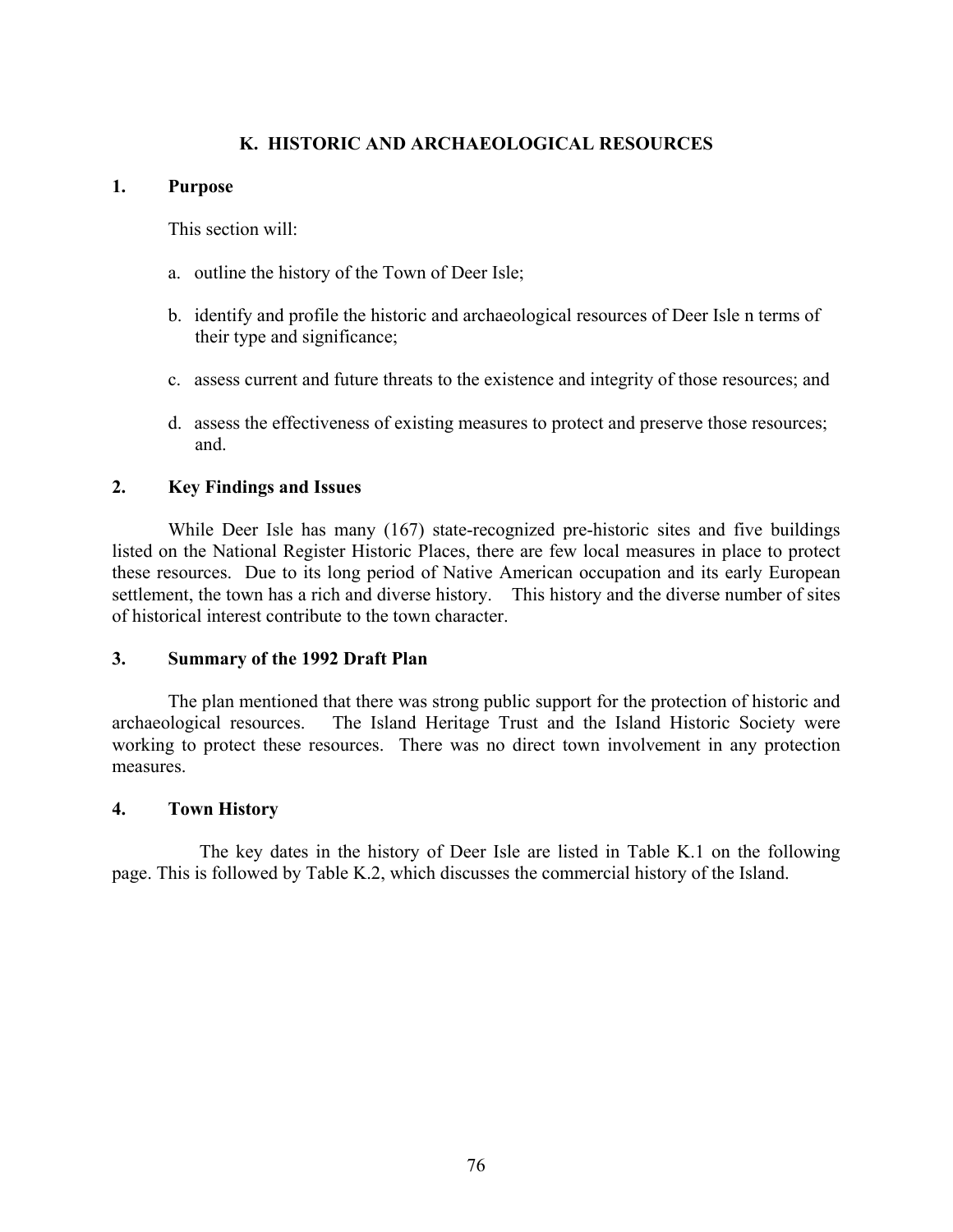# Table K.1 Key Dates in History Deer Isle Pre- 1603 Red Paint People and other Native American settlements and activities 1603 Martin Pring visited Deer Isle 1604 Champlain visited region 1605 George Weymouth sailed through Eggemoggin Reach 1762 First permanent settlement on Deer Isle (William Eaton) 1771 First frame house built (corner of Bridge Street and Sunset Road) 1789 Town of Deer Isle incorporated 1807 First ferry across Reach 1874 Isle au Haut set off and incorporated 1895 "Defender" America's Cup winner (all Deer Isle crew) 1897 Stonington set off and incorporated 1899 "Columbia" America's Cup winner (Deer Isle crew) 1899 DI Telegraph Telephone Company(NE Telephone bought in 1900) 1903 RFD Delivery 1903 Deer Isle Acetylene Gas Co. 1913 First Parcel Post Package 1918 Fire at South Deer Isle 1921 Monument (Soldiers) 1925 Electricity (Stonington-DI Power Co) (George H. Noyes) 1927 Cable laid across Reach 1928 Island Country Club 1930 DI Post Office (Cy Weed) (Darwin Davidson Building) 1932 Danceland Pavilion (DI-Stonington Community Center) 1935 Causeway to DI (finished in 1937) 1936 DI Fire Department organized 1937 French Camp (closed in 1975) 1939 Deer Isle/Sedgwick Bridge dedicated 1941- 1945 Wartime activities at home and abroad 1951 First elementary school built 1961 Haystack School of Crafts opened 1967 Memorial Ambulance Corps organized 1968 Island Medical Center built and opened 1973 Town Hall and Fire Department constructed (one building) 1976 DI-Stonington High School 1982 Masonic Building on Rte 15A 1983 Island Nursing Home opened 1985 Deer Run Housing 2001 DI-Stonington Elementary School (Reach Performing Arts Center)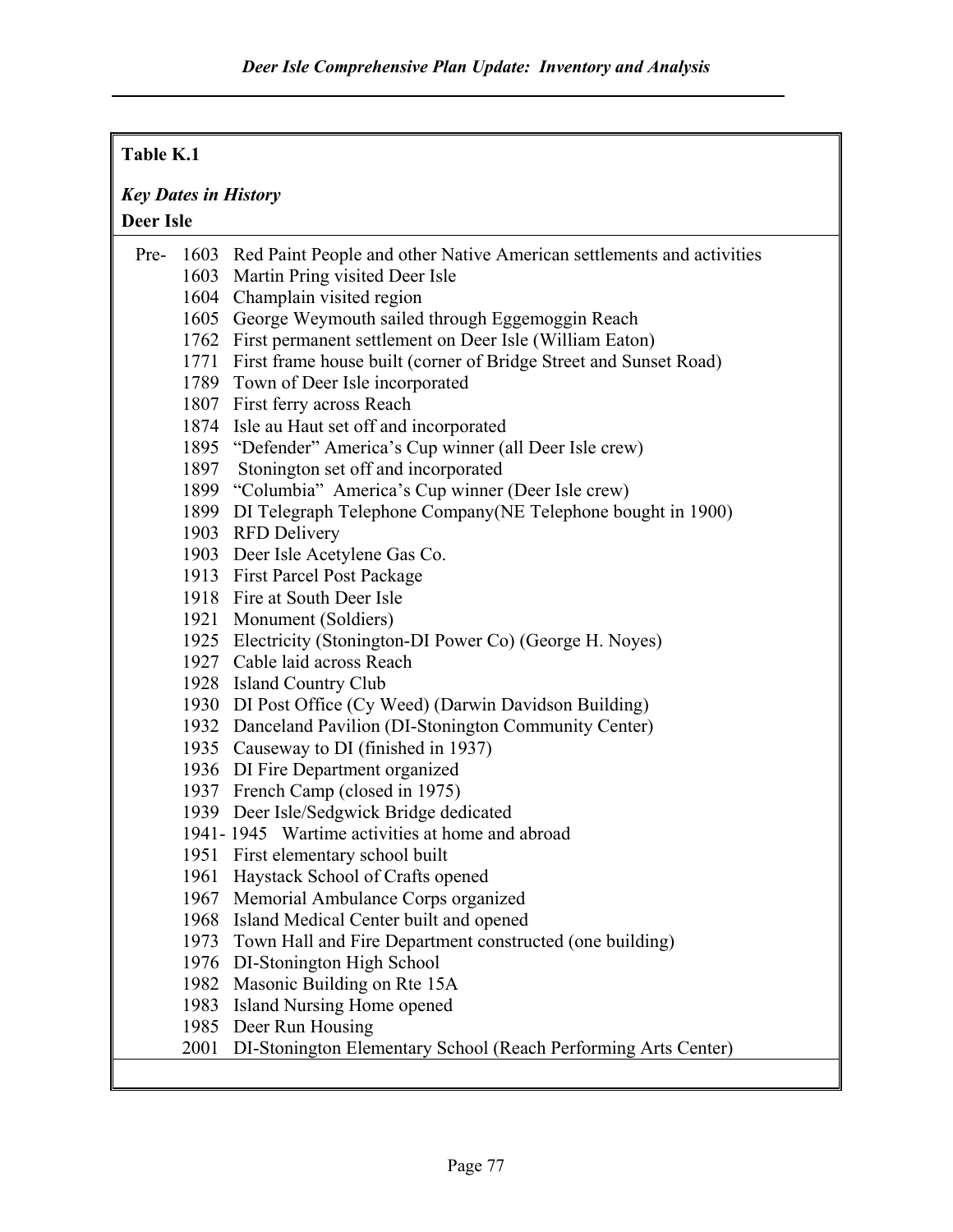# Table K.2

# Commercial History

# Of Deer Isle

A comprehensive look at historical resources must include references to the commercial history of a place and to the ways in which residents earned a livelihood and provided for their daily needs. That daily activity often defined personal histories. At the same time a review of Deer Isle's history reveals the rich fabric of skills and enterprise which has resulted in the character of this place. Such a review can give our young people a better understanding of their heritage and even offer encouragement to develop their own innovative livelihood pursuits.

- Deer Isle Village once had more that 50 businesses. Moving from east to west one could find several enterprises: Dr. Wasgatt had offices; Allie Greene's Blacksmith shop and Harkie Pickering's ice cream shop served the whole island; William Sellers sold meat and groceries; Charles Lufkin had a competing blacksmith shop; Ella Higgins produced millinery, and George Higgins sold jewelry.
- On the north side of the village, John Spofford sold dry goods, the A.O. Gross block (3) floors) housed Dr. L. W. Hart, dentist, Elmer P. Spofford, lawyer, the US Customs House and the central Office of the DI telephone Company (Mamie Green, operator). George Scott had a barbershop and confectionery on the site of the present library.
- The south side of village had Sam Pickering's general store, and Moses Joyce's store also sold caskets. There were the Fred Beck meat market, Dr. Ferguson's drug store, and Mike Carman's cobbler shop. Dodie and Julia Spofford sold candy and paper goods, among other things, and S.S. Scott and Tom Gray both ran livery stables.
- Hudson Pressey published first newspaper, The Deer Isle Weekly, on Main Street in 1818 and later sold it to Percival Knowlton who changed the name to the Deer Isle Messenger. Hezekiah Lufkin of Sunset was the undertaker, and Joseph Judkins, also of Sunset, made caskets for him. Ship building in the harbor, sail making, ice cutting and shipping, bay coasting and carrying freight were all part of the local commercial scene. The Pants Factory served the region and gave jobs on site (beyond the Mill Dam) and in homes of Deer Isle.
- Seals and porpoises were killed and boiled down for oil, and saltwater was boiled to produce salt. Porgy presses extracted oil to mix with red ochre for paint. Grist mills and lumber mills dotted the island, and, in the Village, the Mill Dam provided power for both. There were carding mills and a tannery. A cattle pound (1776), opposite the Old Settlers Cemetery, was the only one in the Penobscot region.
- Shipping was the major industry in the economy of the Island. The ship owners and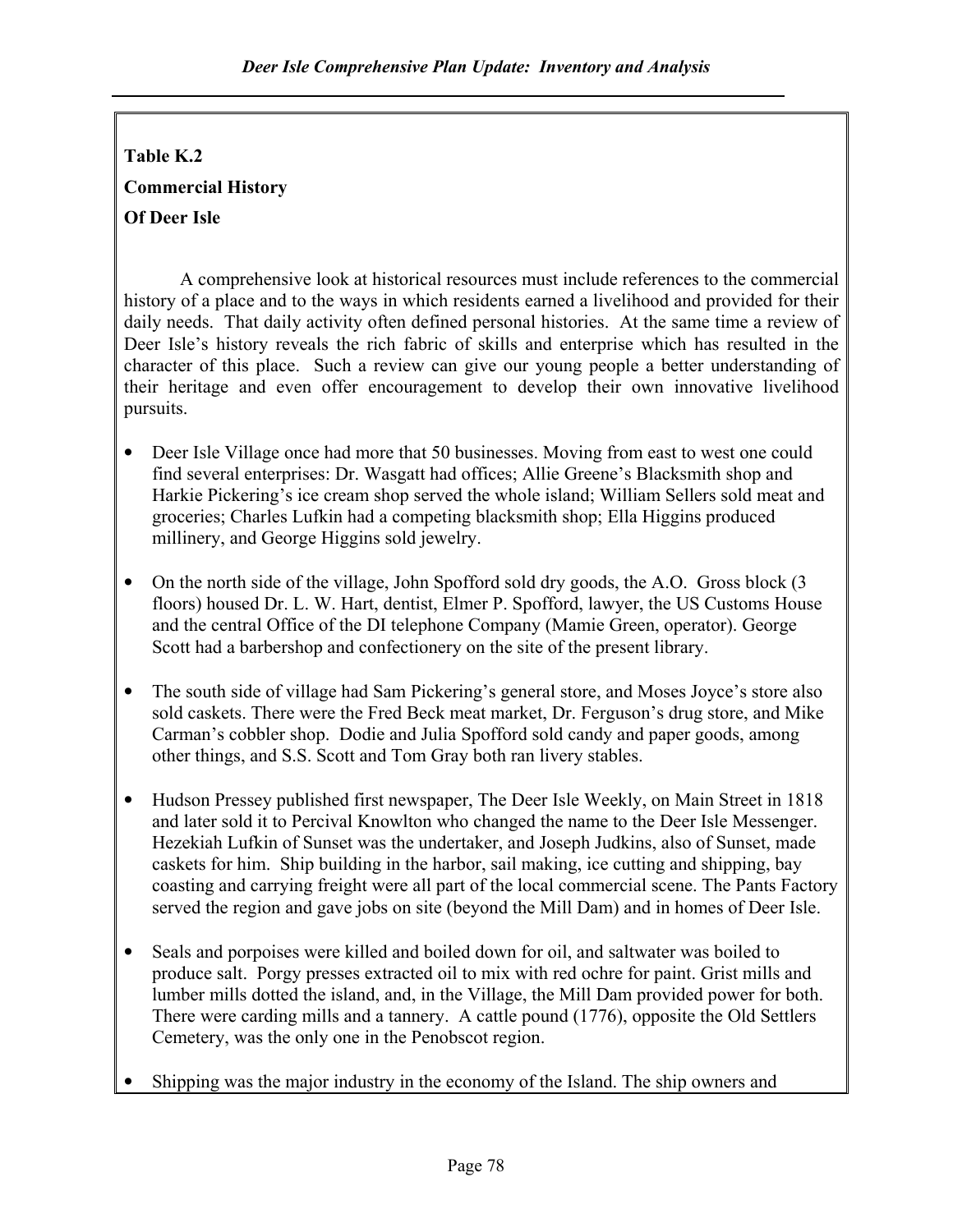captains built beautiful homes and created jobs for many island residents. When the steamboats came into the maritime trade, the sailing ships slowly ceased operating.

- Tourism and summer visitors arrived in the mid 1800s to private homes, then inns and small hotels. Summer colonies on Dunhams Point and Little Deer Isle began in the l880s.
- Yachting began as an occupation for Deer Isle men in the 1890s with the America's Cup defenders and suspended with World War II when yachts were taken for military purposes. Hundreds of Island men were employed as captains, mates and crew.
- Women were engaged at home with candle making, wool and flax spinning, soap making, and horse net knitting as well as manufacturing ear tips for the horses. They also made mittens, shirts, wristers, nippers, pants for the Pants Factory, and sails for the Sail Loft. Women left home to work in seafood factories canning crab, lobster, sardines and other fish.
- Farmers raised rye, corn and wheat. They gathered wool, flax, and down for processing into various products. There were a number of brickyards on the island. Mines for silver, asbestos, and copper, as well as quarries for marble (serpentine) and granite could all be found in the l9th century. There were clam factories on the island and salt was imported under bond in customs houses as well as produced locally.
- While lumber and saw mills were the principal business in the 1800s, the fishing industry grew steadily. The mackereling business reached its height in the l860's. Lobstering began in the 1850s; by 1880, more than 100 people were employed in the lobster industry. Support industries such as net and trap making, transportation and marketing, and the manufacture and repair of related equipment became part time and full time occupations. Cooperages, construction, professional services, education, the ministry, health and governmental services, tourism and recreational occupations all became specialties during this period.

# 5. Identified Historic and Archaeological Sites

 A number of documents and organizations provide an inventory of important historical sites in Deer Isle, most of which are listed below:

• The Bicentennial Report lists and roughly maps several sites, some of which are described in more detail in the text.

• The 1979 Comprehensive Plan does not list key sites but does provide three historical maps which include Indian shell heaps, names and home sites of the first settlers, and early settlement patterns.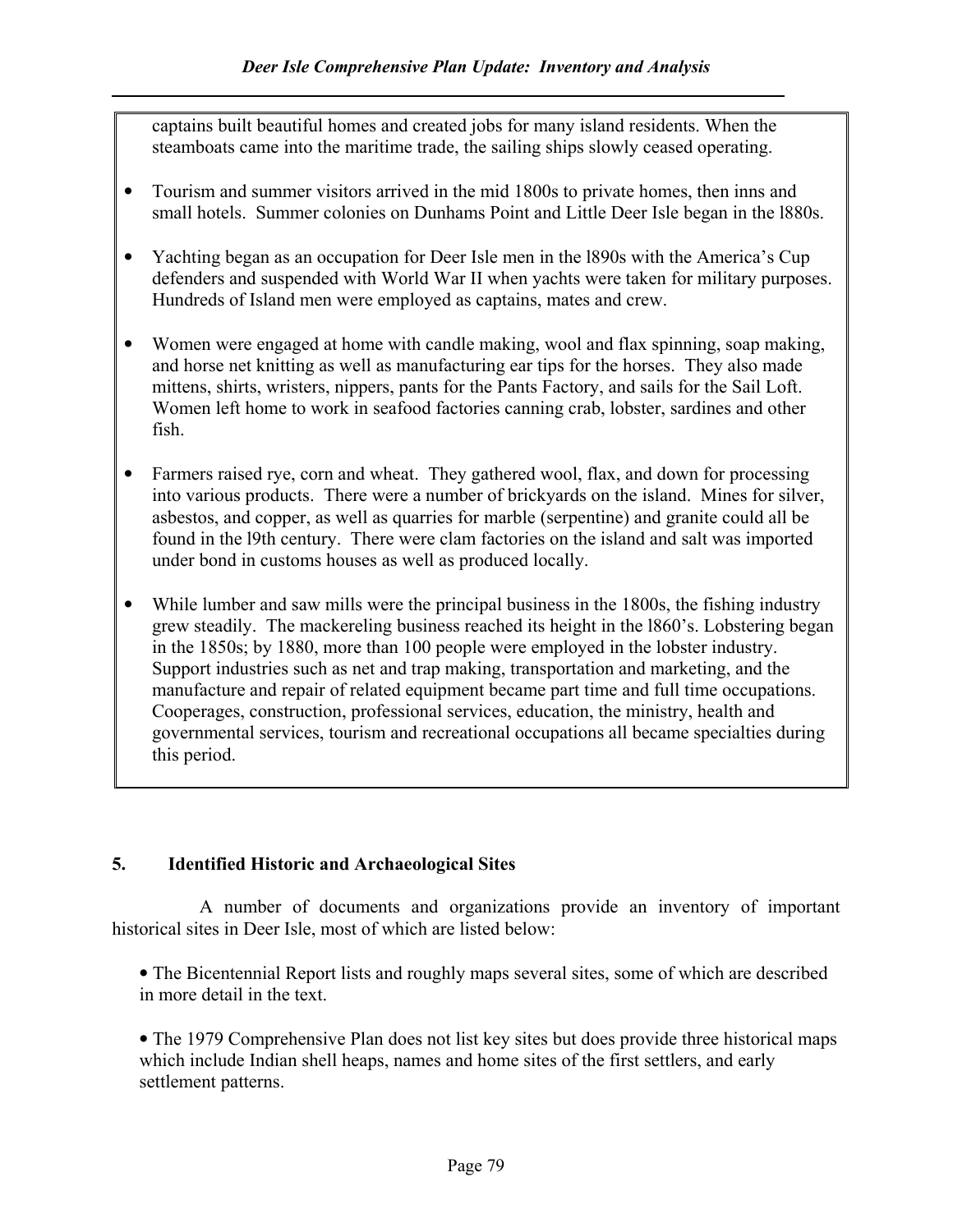• The University of Maine did substantial further archaeological survey work during the summer of 1991. MHPC does not release the location of these sites in order to help protect them from disruption.

•The Island Heritage Trust (IHT) conducted an opinion survey in 1990 that ranks historic sites which residents and visitors felt made a contribution to the historic value of the island. This listing and ranking can be found in the 1991 draft of the comprehensive plan. Readers interested in the methodology of the survey or rating should refer to the original document.

•Other sites are listed on Table K.3.

The Maine Historic Preservation Commission (MHPC) lists 167 pre-historic archaeological sites in Deer Isle. Pre-historic refers to sites that pre-date written history (i.e. , the arrival of the first Europeans). These sites are mostly shell middens, located along the coast line. The MHPC estimates that about one-third of these sites may be eligible for listing in the National Register of Historic Places (see Map 5).

The MHPC lists four historic archaeological sites. These include site number ME 120- 001 (L'Archisnagam, a Native American fort from the  $17<sup>th</sup>$  and  $18<sup>th</sup>$  century) and site number ME 120-003, the Pond Island Archaeological District (a Native American contact area). The two other sites are number ME 120-003 (the Eastman Treasure Map, an  $18<sup>th</sup>$  century English treasure map) and the Asbornsen Midden Jeton find (number ME 120-028, a Euro/native coin find).

There are five properties listed on the National Register of Historic Places. These are the:

- 1. Frederick Law Olmstead summer house, Sunset vicinity;
- 2. Peter Powers house, Route 15 and Sunshine Road;
- 3. Salome Sellers house, Route 15-A;
- 4. Pumpkin Island Light Station, Eggemoggin Road; and
- 5. Squire Ignatius Haskell house, Route 15A.

The MHPC indicates that a comprehensive survey of above-ground resources needs to be conducted in order to identify other properties that may be eligible for nomination to the National Register of Historic Places. Given the many homes of historic interest in Deer Isle (see Table K.3), it is likely that other properties that could be listed.

## 6. Adequacy of Existing Protection Efforts

The vast majority of the identified sites in Deer Isle receive little or no formal protection or preservation effort. It will be important for organizations and individuals taking action on the recommendations of this plan to check with the organizations listed below and others to obtain the latest information on resources and regulations. Programs and efforts that currently provide protection include: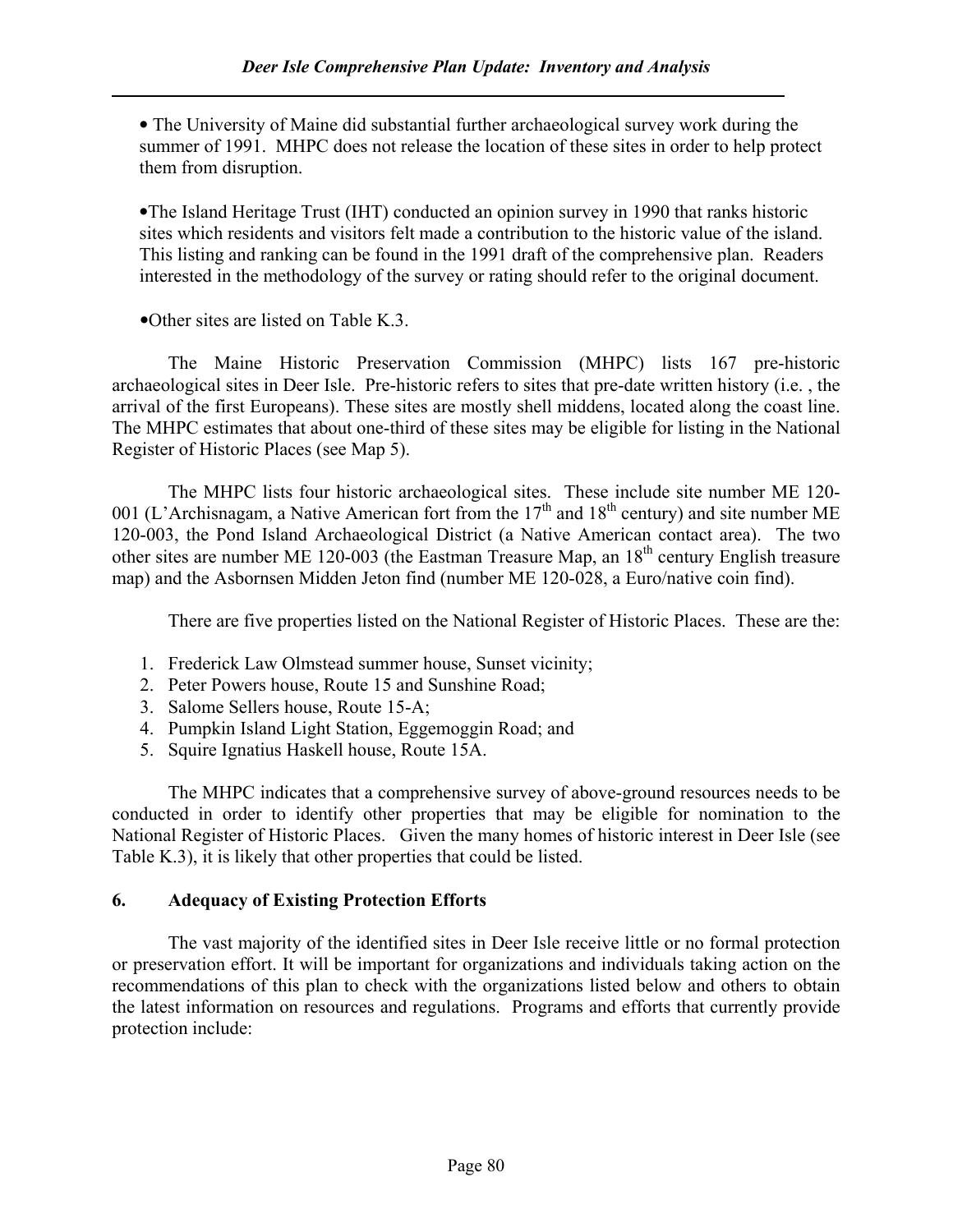## a. National Registry of Historic Places (NRHP)

Sites with national, state, or local significance are eligible for nomination to the National Registry of Historic Places. This registry protects sites only from intervention or development by a federal agency. Highway projects with federal funding, for example, may be challenged if they impact on registered sites. NRHP status is often erroneously assumed to protect the building from alteration or destruction.

# b. Maine Historic Preservation Commission (MHPC)

MHPC coordinates the National Registry as it affects Maine. MHPC also maintains an inventory of historic, archaeological, and coastal heritage sites in Maine, although the agency has no direct authority to protect sites. MHPC does, however, coordinate the distribution of available funds for preservation, restoration, and inventory. Such funds are currently extremely limited, but may be more available with future appropriations or bonds. Archaeological sites are also protected by Maine State Antiquities Legislation.

# c. Private or Nonprofit Efforts

Private individuals and groups play an important part in preserving Deer Isle's historic resources. The Island Historical Society, for example, plays an active role in identifying sites and promoting public awareness and protection, especially through the Sellers House museum and archives. Individual owners of properties, including churches, homes, and lighthouses, also protect their properties through maintenance, deed restriction, or other protective covenants.

## 7. Threats and Planning Implications

Historic sites are threatened by a number of different factors. Archaeological sites are often altered due to development and construction, especially if the significance of the site is not known. Other archaeological sites are vulnerable to looting of artifacts. Disrepair, alteration, and development in the surrounding areas threaten historic buildings. Historic sites are expensive to maintain, and there is economic pressure to convert them to sustainable uses, or to find ways to decrease maintenance demands. Transportation changes, finally, are a threat to many of Deer Isle's historic resources. The pressures for growth in Deer Isle directly confront the historic, cherished characteristics of the town, but there is vast experience in successfully dealing with this problem in countless other communities. This experience, and the tools and techniques used, are readily available from governmental and private sources.

Few people would argue with the importance of protecting historic resources. The extent to which they should be protected, and whose money and property rights should be tapped in the process, however, is a difficult decision for any community. One of the first steps toward protection is identification. There should be continued efforts in Deer Isle to identify historic sites and assess their importance. Past publications, the Island Historical Society, the Island Heritage Trust, the DI/Stonington High School "Sense of Place Project", and other community efforts work toward this end.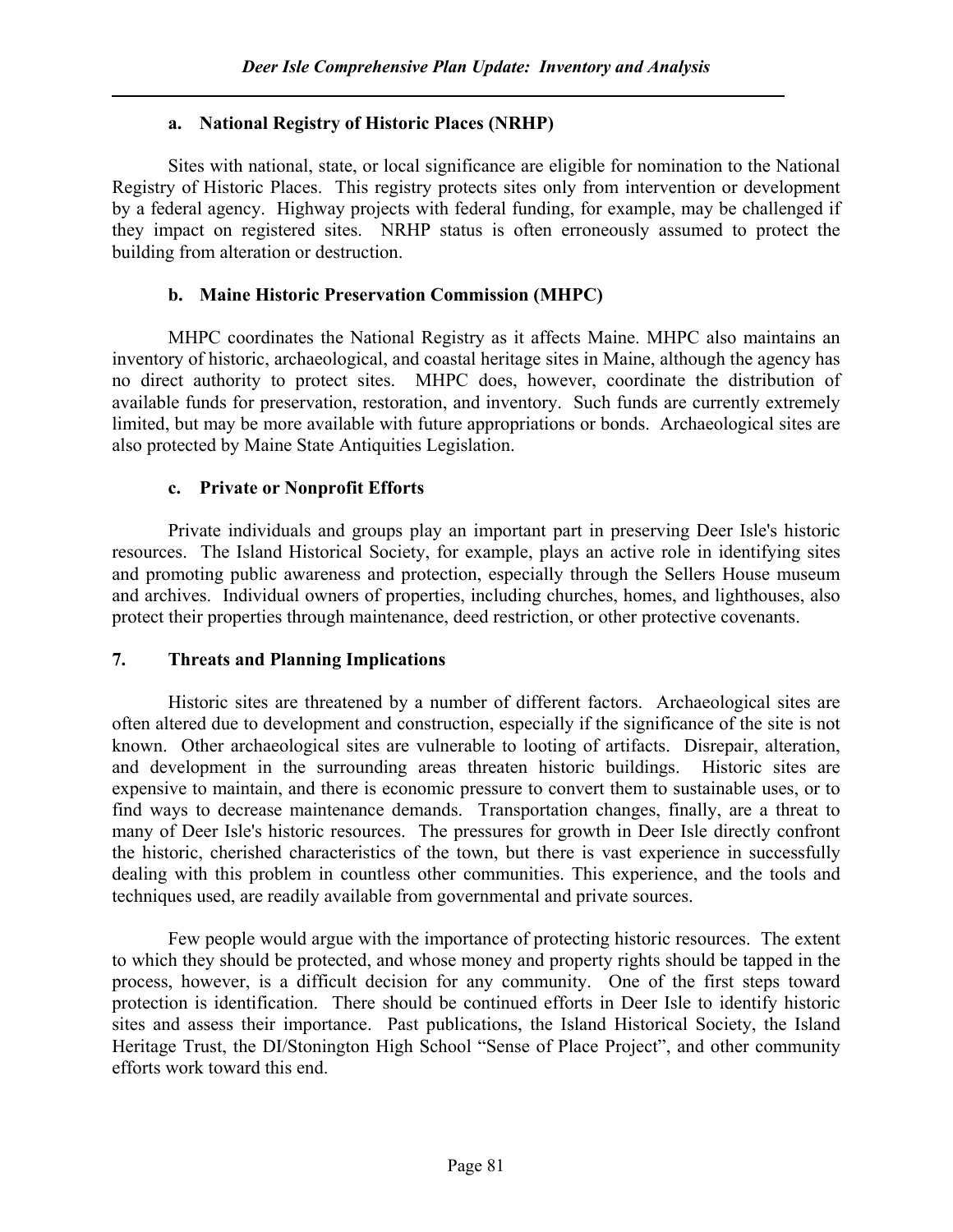Once sites are identified, they should be reviewed for nomination to both national and municipal inventories in order to obtain maximum protection. Owners of important sites should also be advised of possible private efforts to maintain the integrity of the sites. Public education, public acquisition, tax incentives for maintenance, and publicly funded maintenance are other tools the town, state, or private groups can use to protect and preserve historic resources. As a service to the community, the Deer Isle/Stonington Historical Society will maintain a file of the documents, which have contributed to this report and will maintain a listing of historically significant sites.

# Table K.3

# 1. HISTORIC HARBOR DISTRICT (1 mile radius)

 Comprised of: Church Street Dow Road Bridge Street Main Street King Row Barbour's Hill (N. DI)

Old homes of sea captains, big landowners, and merchants (see Historical Society for detail) Congregational Church (1886) The Ark (1793) (Pilgrims Inn) Pleasant View (1896) (converted into hotel) Pants Factory (opposite Mill Pond on Bridge Street) Sail Loft (behind old Fire House) (torn down in 1919) Old High School (1903) (1976) Masonic Hall (1868) (1981) Chapel or Parish House (1905) Old Settlers Cemetery (Rte 15 S) (corner of Sunshine Road) Mt Adams Cemetery (King Row) Stores in the Village (see separate list with Table K2) Peter Powers Home (1785) (Beginning of Sunshine Road) Shakespeare School House (Rte 15 N) (c. 1840-1921) (named for DI sailing vessel) Site of old Town Hall (Mill Dam) (burned 1972) Mill Dam (site of Grist and saw mills) (1793) (1864 town buys mill and makes it town road) Cattle Pound (only one in Penobscot region) (1796) (opposite Old Settlers Cemetery) Deer Isle Town Hall and Fire Department (1974) Masonic Building (1982) (Sunset Road) Chase Emerson Memorial Library Monument (1922) Telephone company (1900) Parsonage (1804) (King Row) Mariners Park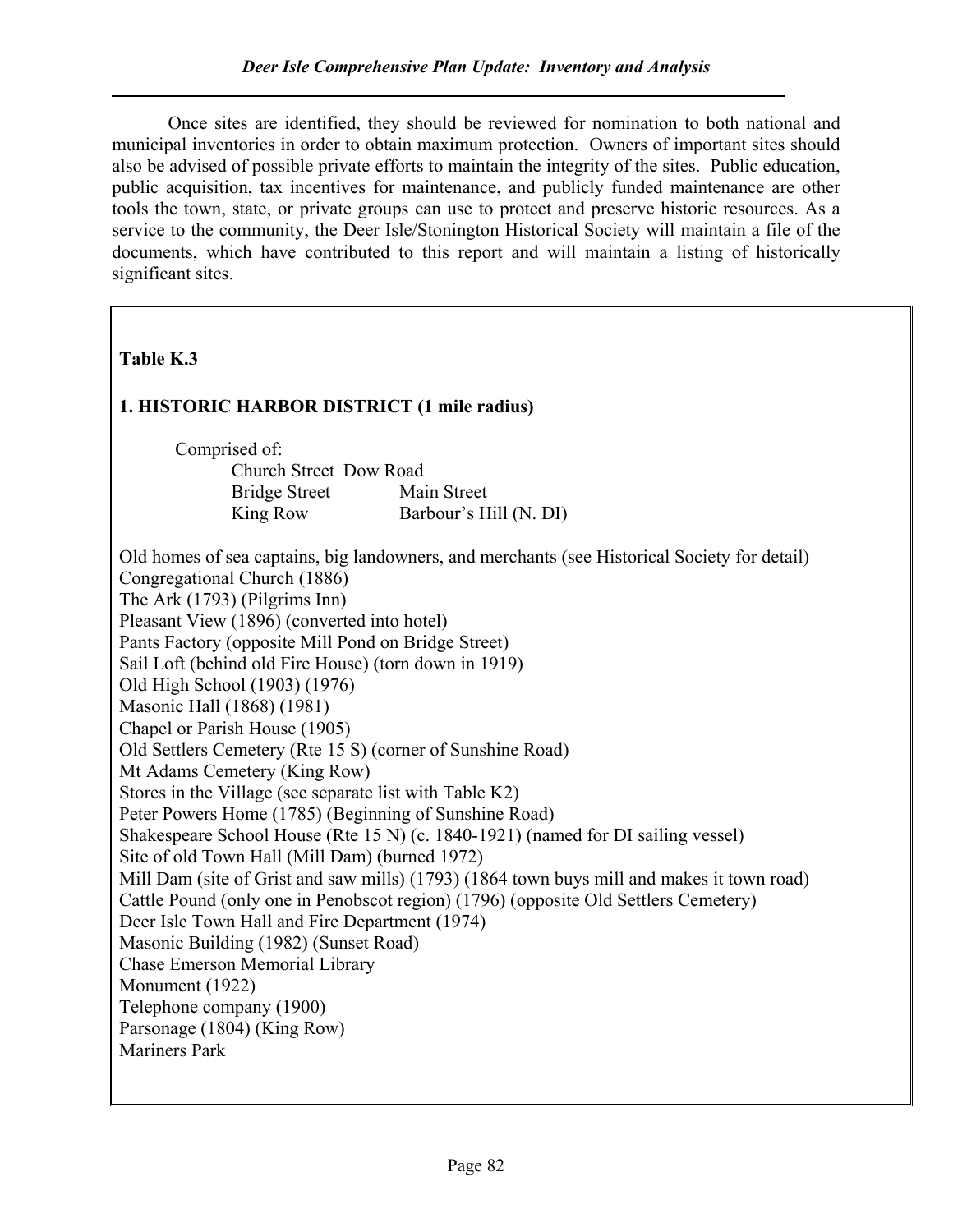# 2. SUNSET

Congregational Church (1884) Parish House Sunset House Hillside Cemetery (off Rte 15A, Grayson Farm Road) Hosmer's Beach Sylvesters Cove Beach SW Harbor Town Landing Salome Sellers House (1830) (DI/Stonington Historical Society) Felsted (Frederick Law Olmsted House) (now private) Store (Johnny Johnson's now Olsen's) John Olmsted Home (Gill's) Small's Cove (battle site in war of 1812) Summer Colony (Dunham's Point) (1880's) Island Country Club (1928) Danceland Pavilion (1932) (DI-Stonington Center) Silver Mine (1885) (Dunham's Point) Birch Tree Inn (Sylvesters Cove) (now private house) Buckminster Fuller house Yacht club (Sylvesters Cove) Packard Hill Cemetery-Crockett's Cove (on private land) Old cemetery back of Elmer Eaton & son (on private property) (Revolutionary War veteran) Family cemetery at Willard and Ann Stinson (on private property) Old road from Historical Society to Long Cove (Oliver Place, Oliver Pond)

# 3. SOUTH DEER ISLE

Bridge to Stonington (site of first sawmill-Kents Mill, became Grist Mill) Old Methodist Church Holt Pond Mt. Warren Cemetery (Rte 15, back of Old Methodist Church)

# 4. LITTLE DEER ISLE

Eggemoggin Summer Colony (1880's) DI-Sedgwick Bridge (1939) Pine Hill (volcanic) Elementary School (private property-) Causeway improved (1935-1937) Pumpkin Island Lighthouse (NRHB) Saunders Memorial Church (1896) Cemeteries: Blastows Cove Road (near Eaton's Lobster Pool) Haskell Cemetery (Haskell District) Eggemoggin Road: Gray's Hill Howard's Hill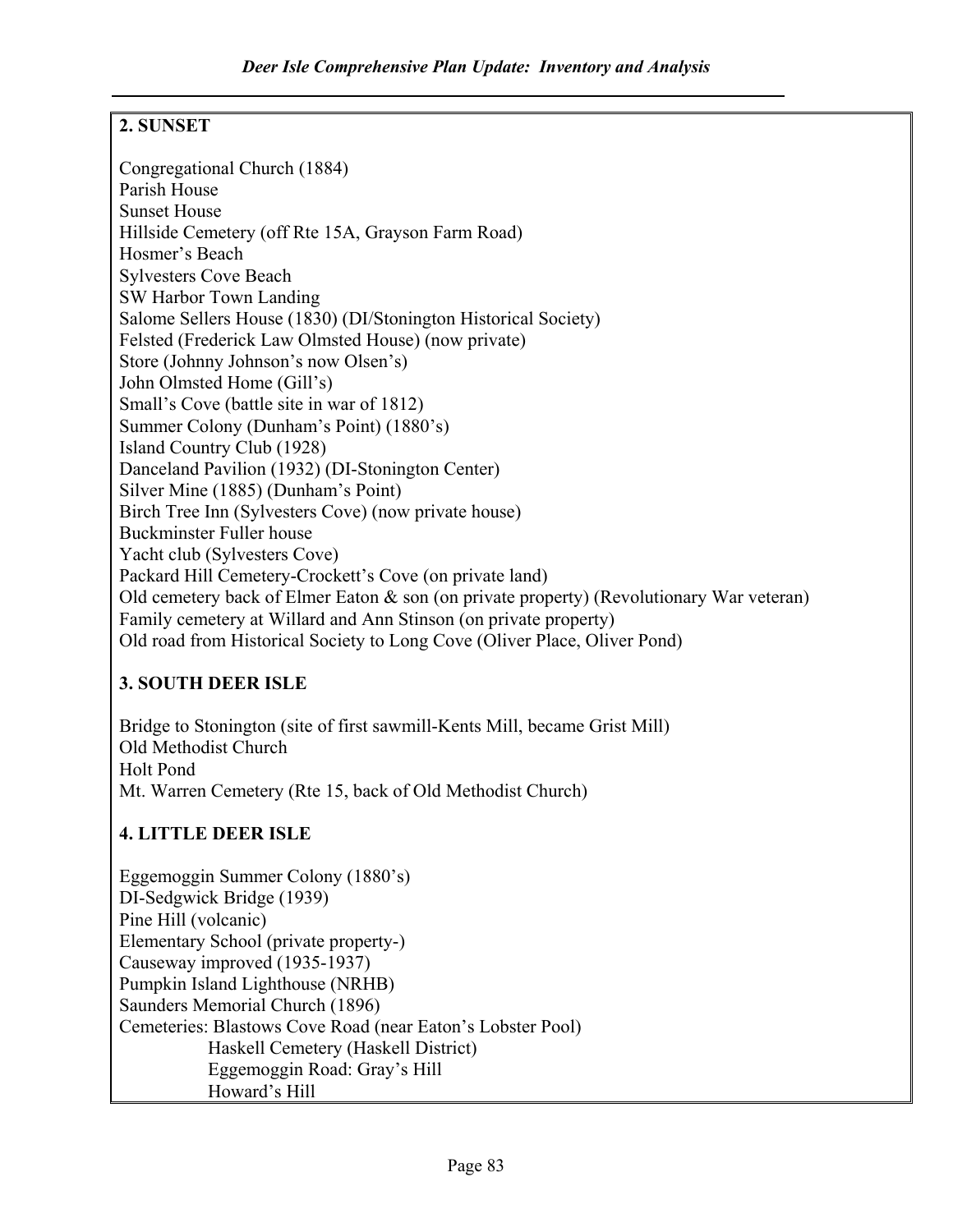# 5. NORTH DEER ISLE

Ferry Landing Steamboat Wharf Grange Building, (02/23/1888) Causeway Beach

# 6. THE REACH

Marble (Serpentine) Quarry (1873) Schoolhouse (moved and home of P. Weirs) Copper Mine The Old Manse (privately owned) Forest Hill Cemetery Reach Cemetery Gray's Cove (Beach)

# 7. SUNSHINE

Advent Christian Church (1908) Evergreen Cemetery (Sunshine Road)

Sunshine Bar (improved to all tides causeway 1933)

Sunshine Post Office (Conary's Cove) Eastside Brickyard Lobster pounds

# 8. MOUNTAINVILLE

Carrying Place Mill (narrow land strip at beginning of Mountainville) LDS Church (circa 1910) (now private home) Toothacher Cemetery (memorial stone to Civil War veteran) (on Tennis Preserve) Josh's Pond Mill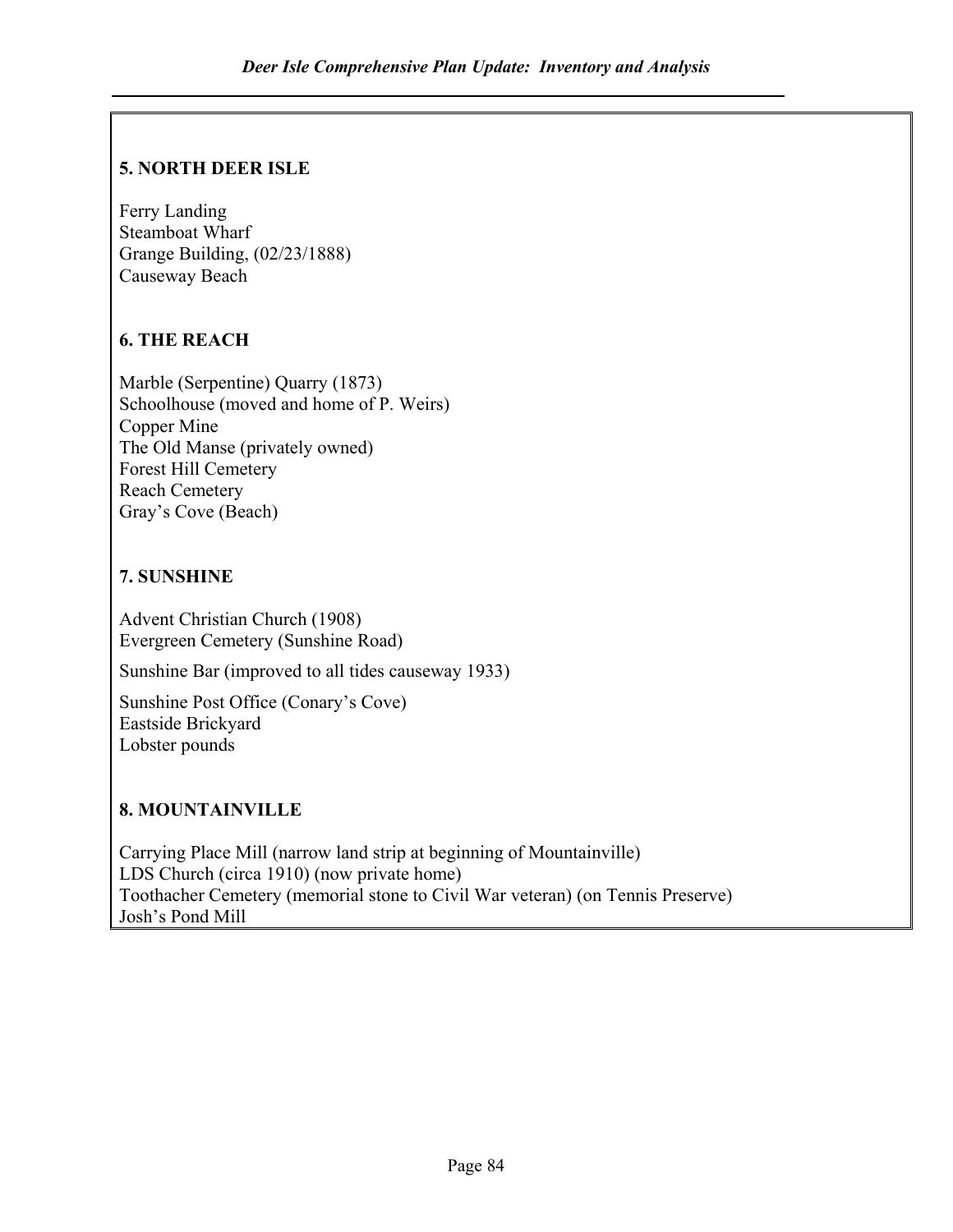### L. LAND USE

#### 1. Purpose

It is the purpose of this section to:

- a. identify and understand the uses of land throughout Deer Isle in terms of the amounts and location of land generally devoted to various land use classifications;
- b. identify and understand changes in Deer Isle's land use patterns and how they might reflect future land use patterns; and
- c. identify land areas suitable and unsuitable as the primary locations for the growth and development predicted for the next ten years.

#### 2. Key Findings and Issues

 About 55 percent of the soils in town have a very low potential for development. Another 24 percent have a low potential. The town consists of three large islands and numerous small ones. Only about 2,300 acres of the 18,709 acres in Deer Isle has been developed.

 Most new land development since 1992 has taken place along the shore. There has also been a trend of commercial development moving from the village areas to highway locations. The rate of subdivision development has been low, the largest number of lots approved in a given year was ten and for many years no lots were approved.

#### 3. Summary of the 1992 Draft Plan

 The plan mentioned that land in Deer Isle consists of relatively inhospitable soils. Most residential development over the previous ten years had occurred primarily along major roadways and in the coastal areas. The growth, for the most part, had been spread out, rather than concentrated in one or two particular areas of town. The town had made efforts to place some control on unrestricted development through compliance with the state-mandated subdivision laws and the revision of its shoreland zoning ordinance in 1990.

#### 4. Overview

 Deer Isle consists of three large islands (Little Deer Isle, Deer Isle and Stinson Neck), and numerous small ones. Despite the long ocean coastline, the town consists of about 18,709 acres of which only 132 acres or less than 1 percent is fresh water surface. Deer Isle varies in topography from island to island. Elevations range from sea level to over 220 feet on Little Deer Isle where the land tends to be steeper than in other parts of town. Interior sections on Deer Isle are generally higher and flatter than in the coastal areas (see Map 1).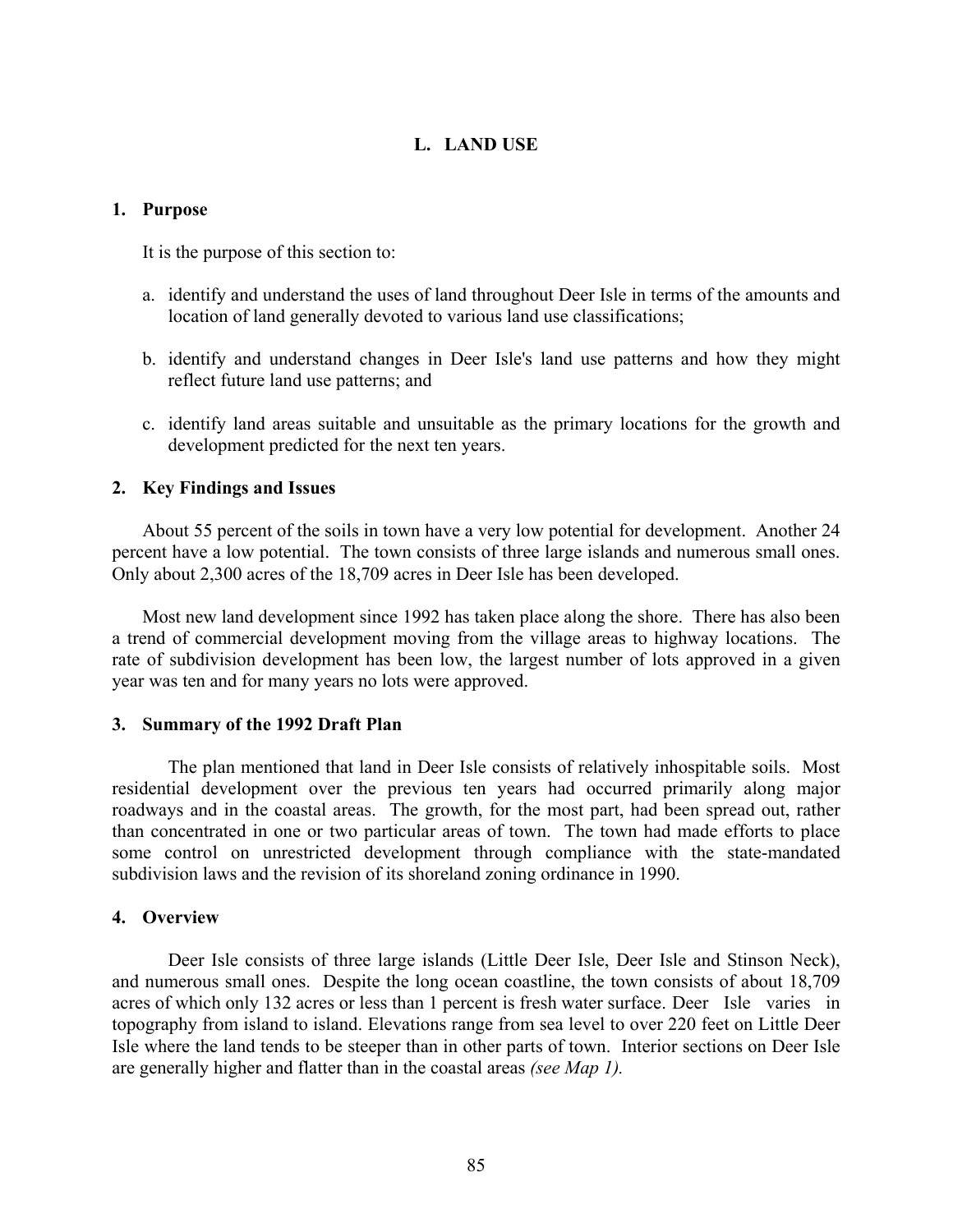Overall the soils, as analyzed by the USDA Natural Resource Conservation Service, throughout Deer Isle, are not particularly good for, even, low density residential development; specifically, most of the easterly half of Deer Isle and Stinson Neck are not suitable (see Map 3). The west side of Deer Isle has a few pockets that are rated as "highly" to "very-highly" suitable; otherwise there is very little suitable soil in town. The breakdown of soils by their potential is shown on Table L.1. As seen about 55 percent of soils in town have a "very low potential" for low density urban development and another 24 percent have "low potential."

| Table L.1                                                 |                                                                      |                     |  |  |  |  |
|-----------------------------------------------------------|----------------------------------------------------------------------|---------------------|--|--|--|--|
| <b>Soil Suitability for Low Density Urban Development</b> |                                                                      |                     |  |  |  |  |
| Soil Rating                                               | Acreages                                                             | Percent of<br>total |  |  |  |  |
|                                                           | mapped land area                                                     |                     |  |  |  |  |
| Very Low Potential                                        | 10,230<br>55%                                                        |                     |  |  |  |  |
| Low Potential                                             | 4,532                                                                | 24%                 |  |  |  |  |
| Medium Potential                                          | 2,096                                                                | 11%                 |  |  |  |  |
| <b>High Potential</b>                                     | 1,488                                                                | 8%                  |  |  |  |  |
| Very High Potential                                       | 131                                                                  | $<1\%$              |  |  |  |  |
| Water                                                     | 132                                                                  | $<1\%$              |  |  |  |  |
| Total:                                                    | 18,709                                                               |                     |  |  |  |  |
|                                                           | <b>SOURCE:</b> Natural Resource Conservation Service, as compiled by |                     |  |  |  |  |
| the Maine Office of GIS                                   |                                                                      |                     |  |  |  |  |

 Historically, Deer Isle was settled in several distinct village areas, most of which still exist (such as Deer Isle village, South Deer Isle, Sunset and Sunshine). As with most towns, growth occurred where it made the most economic sense; in this case, natural harbors were the primary focus. Since the town was economically oriented toward the sea, growth continued along the coast, with roads evolving from interconnecting pathways, which connected the various communities. It is along the same roadways today that development is still occurring, but now in a more random and dispersed way than when communications and travel were more difficult.

 Since 1992 most new development has taken place close to the shore. There has been more limited development along roads in the interior portions of town. Only a small portion of this new development has taken place in the growth areas recommended in the 1992 draft plan. For example, the plan recommended that Little Deer Isle, the Mountainville area and Sunshine all remain rural. Yet these areas attracted development as did large portions of the coast that were also proposed as rural.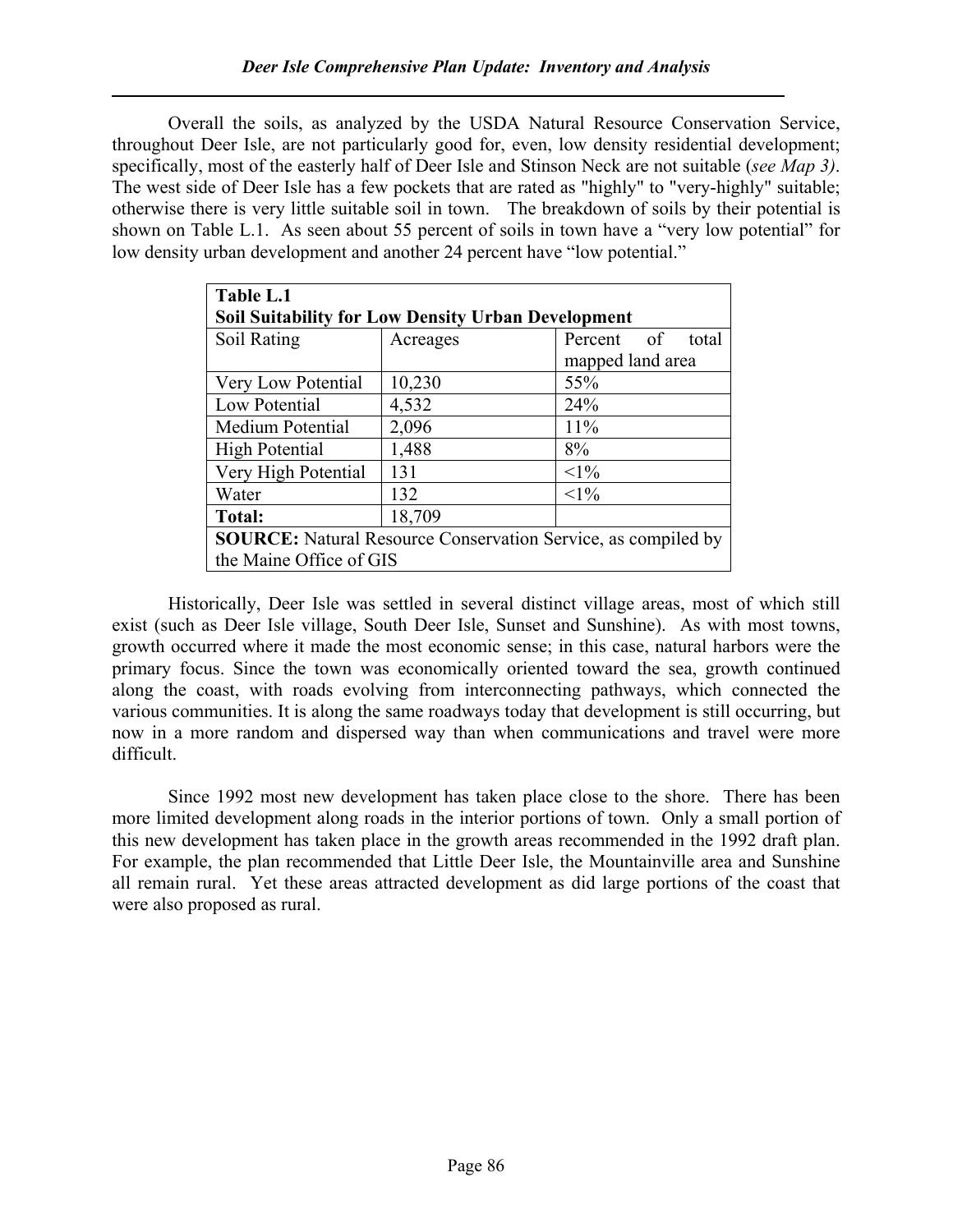### 5. Existing Zoning and Regulations

 Deer Isle has a subdivision ordinance that stipulates that all single family development occur on lots of two acres or more. It allows for multi-family structures and motels, hotels, and lodging establishments on lots which are less than 2 acres per unit, but must have 2 acres for the first unit with no less than 1/2 acre per unit thereafter. The ordinance has very general performance standards on matters such as impact on community services, open space retention and protection of natural and historic features. These standards offer limited guidance to the planning board in reviewing applications.

 As of 2004, the subdivision ordinance was used to review many commercial developments and contained standards normally found in site plan review ordinances. It was also used to review mobile home parks. Recent changes to the state subdivision statute limit the ability of towns to review some types of development under the subdivision review process. Many towns have enacted site plan review ordinances and mobile home park ordinances to facilitate the review of such development. Deer Isle has no inland zoning standards. It is very dependent on its subdivision ordinance to review certain types of development that might be reviewed more effectively by other means. While there have been previous attempts to introduce restrictions on building heights and setbacks, there are presently none in place. This is a serious omission.

 Deer Isle originally adopted its shoreland zoning ordinance in 1974, and has subsequently amended it several times, most recently in March, 2000. The 2000 ordinance divided the town into eight zoning districts:

> a) General Development - 2+ acre parcels devoted to intensive residential, recreational, commercial or industrial uses (or combinations)

> b) Limited Residential-Recreational - exclusive of areas in Resource Protection and which are less intensive than General Development.

> c) Harbor District –includes areas of mixed, commercial and residential uses, exclusive of the Stream Protection District, which are to be developed as intensively as the General Development District, but do not necessarily cover two acres or more.

> d) Maritime Activity District - waterfront areas for uses that are functionally waterfront dependent and which need protection from competing but not incompatible uses.

> e) Pond District - areas rated as high value potable water where development could adversely affect water quality. This district is subject to additional protective standards (beyond the state minimum).

> f) Island District – the outer islands that are not designated Limited Residential, Resource Protection and Maritime Activities. These are areas of environmental fragility that have thin soil cover, are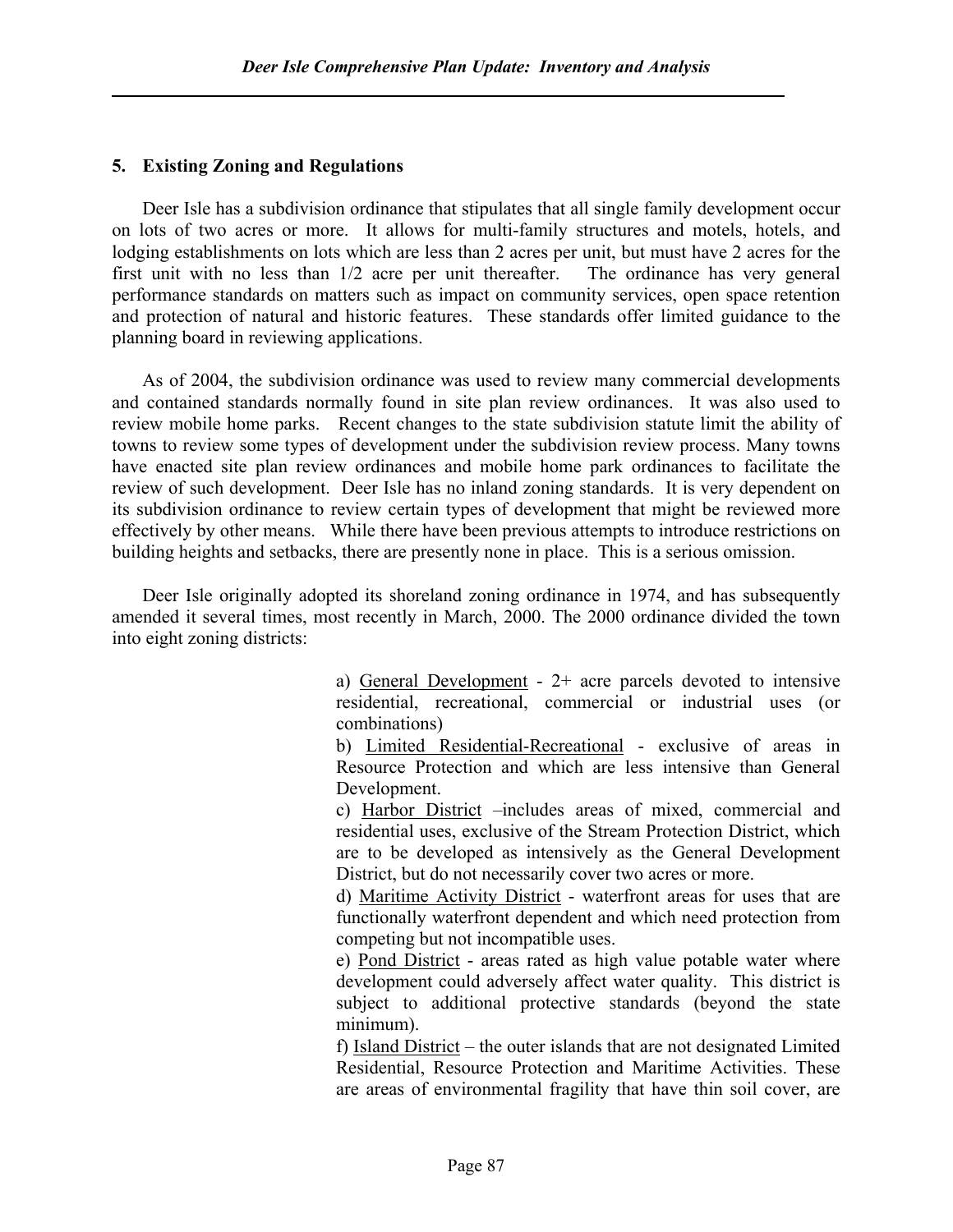particularly vulnerable to erosion, are of a size and character limiting to waste disposal and often have a limited water supply. This district is also subject to additional protective standards. g) Resource Protection District - areas in which development would adversely affect water quality, productive habitat, biotic systems, or scenic or natural values. h) Stream Protection District –all land areas within 75 feet

horizontal distance of the high-water line of streams.

 The shoreland zoning ordinance presently exceeds the state minimum standards by having additional protective measures for ponds and the outer islands.. The town also has a flood plain ordinance. It follows the state standards for such ordinances and is shown on Map 4. Flood plain issues are discussed in the Water Resources chapter.

### 6. Existing Land Uses

 The predominant land use, exclusive of forested areas, is for residential purposes. There is only small acreage of land in commercial or other uses. In 1979 there were 1,789 acres devoted to residential use. By 1990, the 1992 comprehensive plan estimated that there were 2,207 residential acres in town. The estimate was based on the 209 new units the 1992 plan reported being built in town during the 1980s multiplied by an average lot size of two acres per unit. Between 1990 and 2000, another 102 units (204 acres) were added to the housing stock. This would give the town an estimated 2,411 residential acres (2,207 acres plus 204) in 2000.

 As mentioned in the Economy section, there are many small businesses in town. In some cases, these are home-based and are thus counted in the residential acreage estimate. Most of the remaining businesses are relatively small. There are no major shopping malls or other uses that consume large amounts of land.

## 7. Changes in Land Use

### a. Seasonal and Year-Round Housing

In the 1980s, the creation of seasonal housing increased at a faster rate than that of yearround housing (82 percent compared to 9 percent). The 1990s saw a dramatically slower rate of growth. Seasonal housing increased at a 5 percent rate while year-round housing increased by 9 percent. An analysis of tax billing addresses can be used to estimate the percentage of property owned by non-residents.. Any property owner with a non-local address is assumed to be a nonresident. There are likely to be some exceptions to this trend such as non-residents who use a local mail address or residents who may own a second home in town. This analysis shows that at least one-third of the land in town is owned by non-residents. However, many summer residents have their tax bills sent to their Deer Isle address. Town officials estimate that closer to half of all land in town is owned by non-residents.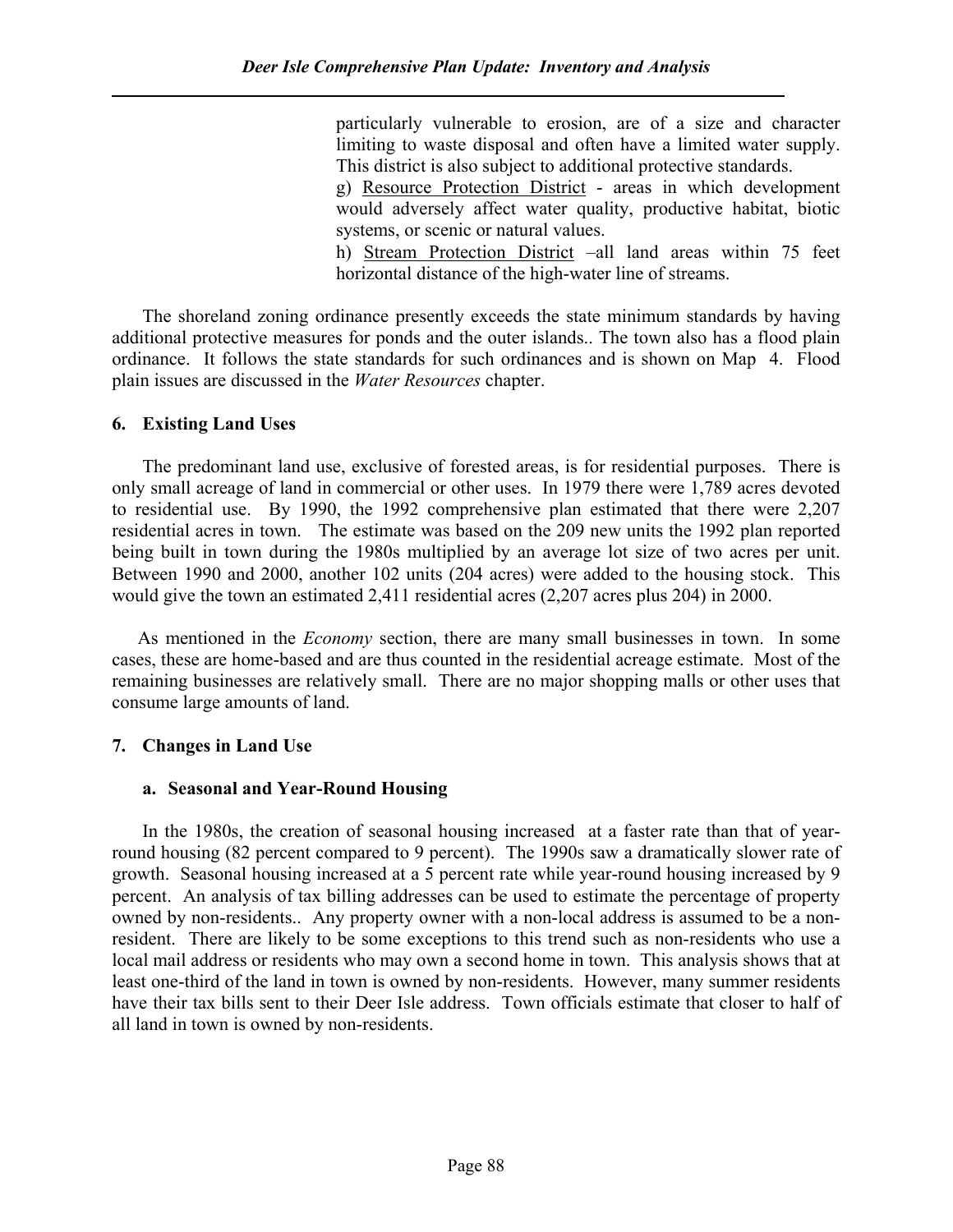## b. Commercial Development

 There has been a gradual move of businesses from the village areas to less developed areas along major roads. The limited water supply and parking problems have made it difficult for commercial uses to operate in the village area. Routes 15 and 15-A have been the primary sites for new commercial activity. The schools have also moved to highway locations. The high school and new elementary school are along Route 15 (North Deer Isle Road).

# c. Subdivision Activity

 A review of planning board records indicates that there has been relatively little subdivision activity in Deer Isle (see Table L.2). The largest number of lots approved in a given year was ten in 1996. The greatest number of lots built upon was nine. The data indicate that most subdivision lots that have been approved are subsequently developed. This means that there is not a backlog of recently approved lots that are undeveloped.

| Table L.2                             |              |                   |                   |  |  |  |  |
|---------------------------------------|--------------|-------------------|-------------------|--|--|--|--|
| Summary of Subdivision Activity       |              |                   |                   |  |  |  |  |
| Year                                  | Number       | of<br>of   Number | Number of<br>lots |  |  |  |  |
|                                       | subdivisions | approved lots     | built-upon        |  |  |  |  |
| 1993                                  | $\theta$     |                   | 0                 |  |  |  |  |
| 1994                                  |              | 0                 | 0                 |  |  |  |  |
| 1995                                  | 2            | $1 + 8$ rooms     | 8 rooms           |  |  |  |  |
| 1996                                  | 3            | 10                | 9                 |  |  |  |  |
| 1997                                  |              |                   |                   |  |  |  |  |
| 1998                                  | 0            | 0                 | 0                 |  |  |  |  |
| 1999                                  |              | 4                 | 4                 |  |  |  |  |
| 2000                                  |              | $\overline{4}$    | 4                 |  |  |  |  |
| 2001                                  |              | 9                 | 8                 |  |  |  |  |
| 2002                                  | 0            | 0                 | 0                 |  |  |  |  |
| 2003                                  | 0            | 0                 | $\theta$          |  |  |  |  |
| <b>SOURCE:</b> planning board records |              |                   |                   |  |  |  |  |

# d. Major Land Development Issues

As mentioned in the *Transportation* chapter, high speed and vehicle accidents are a problem along portions of Route 15. Continued development along this highway is likely to pose traffic problems unless steps are taken to manage curb cuts and assure good visibility for vehicles entering the road. Without town-wide zoning or site plan review standards, the town has a limited ability to manage this problem.

 Another issue is limited infrastructure. There is no public sewer system and a very limited public water system (see the Water Resources chapter). This limits the ability of the town to find places to build higher density housing. This situation is compounded by the generally poor soils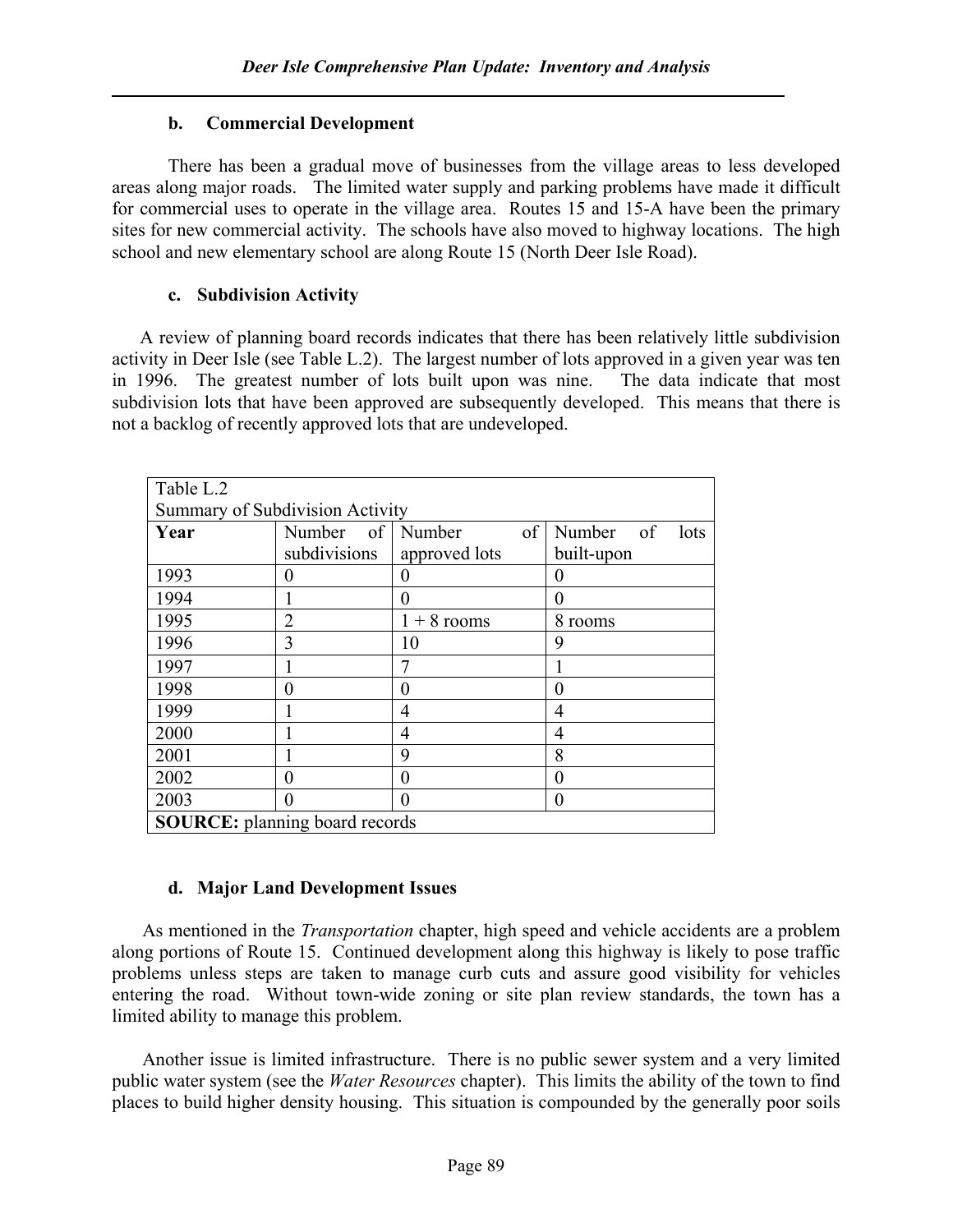in town. This is a challenge for the town since the high cost of housing is making it difficult for first-time homebuyers to find an affordable home.

 Continued development along the shore is another concern. As mentioned in the Marine Resources chapter, many traditional access points to the shore have been lost. Given the high demand for shorefront property, more development has occurred on marginal land. There have been cases where wells on shorefront have failed (see the *Water Resources* chapter).

 Due to poor soils and small lot sizes, the town's villages have a limited ability to accommodate future growth. There is little room for off-street parking and sidewalks. The Agricultural and Forest Resources chapter mentioned that village tree planting schemes are not practical. Overall, the villages have a limited potential to serve as primary growth areas in a future land use plan for the town.

## 8. Land Needed for Future Development

 The amount of new residential land can be estimated by multiplying the projected number of new dwelling units in town by the average lot size. The *Housing* chapter predicts that there will be seventeen additional year-round dwelling units by 2015. There are also likely to be more second homes as well as some commercial development. This means that there could be approximately 100 additional acres developed by 2015. This figure allows for some flexibility in the event of a faster rate of growth than is presently predicted.

 One hundred acres represents a small proportion of the approximately 18,000 acres in town. While there is no shortage of land, problems could emerge from development taking place in certain parts of town. These problems could be mitigated if the town were to enact additional measures to manage the impacts of new development.

## 9. Regional Implications

 Deer Isle will be affected by growth patterns in Hancock County as a whole. As other parts of the county become more developed, there is likely to be more demand for land in Deer Isle. This may be especially the case if some towns enact restrictive development regulations and Deer Isle does not.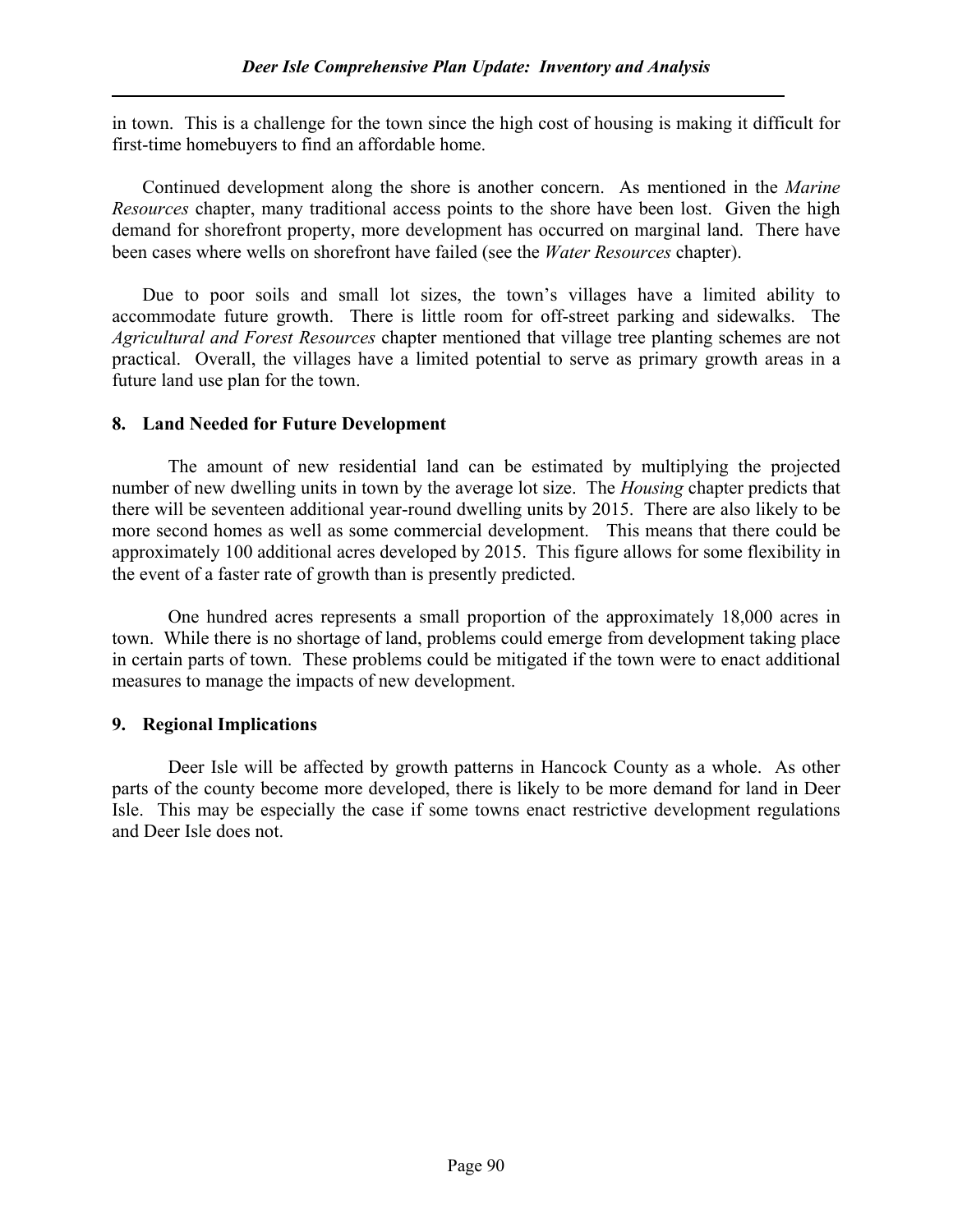### M. FISCAL CAPACITY

#### 1. Purpose

It is important to understand a municipality's tax base and its various fiscal challenges. A town's fiscal capacity affects its ability to pay for new services related to growth and development and growth trends in turn affect the tax base. This section will:

- a. discuss Deer Isle's fiscal conditions;
- b. assess recent expenditure and revenue trends; and
- c. discuss likely future trends.

### 2. Key Findings and Issues

The money raised through taxes has increased at a faster rate than the state valuation. This is due primarily to school expenditures, which have increased at a rate well over that of inflation. Over 99 percent of the tax base is from land and buildings. The town receives relatively little state financial aid for its operating costs. For example, state revenue sharing amounts about 2.5 percent of total municipal revenues and the town received roughly \$5,700 in tree growth reimbursement.

### 3. Summary of 1992 Draft Plan

The plan noted that there had been a major increase in valuation and a relatively modest increase in property tax rates. The tax base was dependent primarily on residential properties. The three largest expenditure categories were education, roads and government administration.

### 4. Valuation and Tax Assessment

The town's ability to raise taxes depends largely on the total value of all property in town. The change in state valuation for Deer Isle is shown on Table M.1. Between 1993 and 2002, the total valuation in town increased by about 34 percent. If the 1993 figure is adjusted for inflation, there was an actual increase of about four percent. For 2003, the state valuation was \$284,450,000 and the proposed valuation for 2004 was \$314,050,000.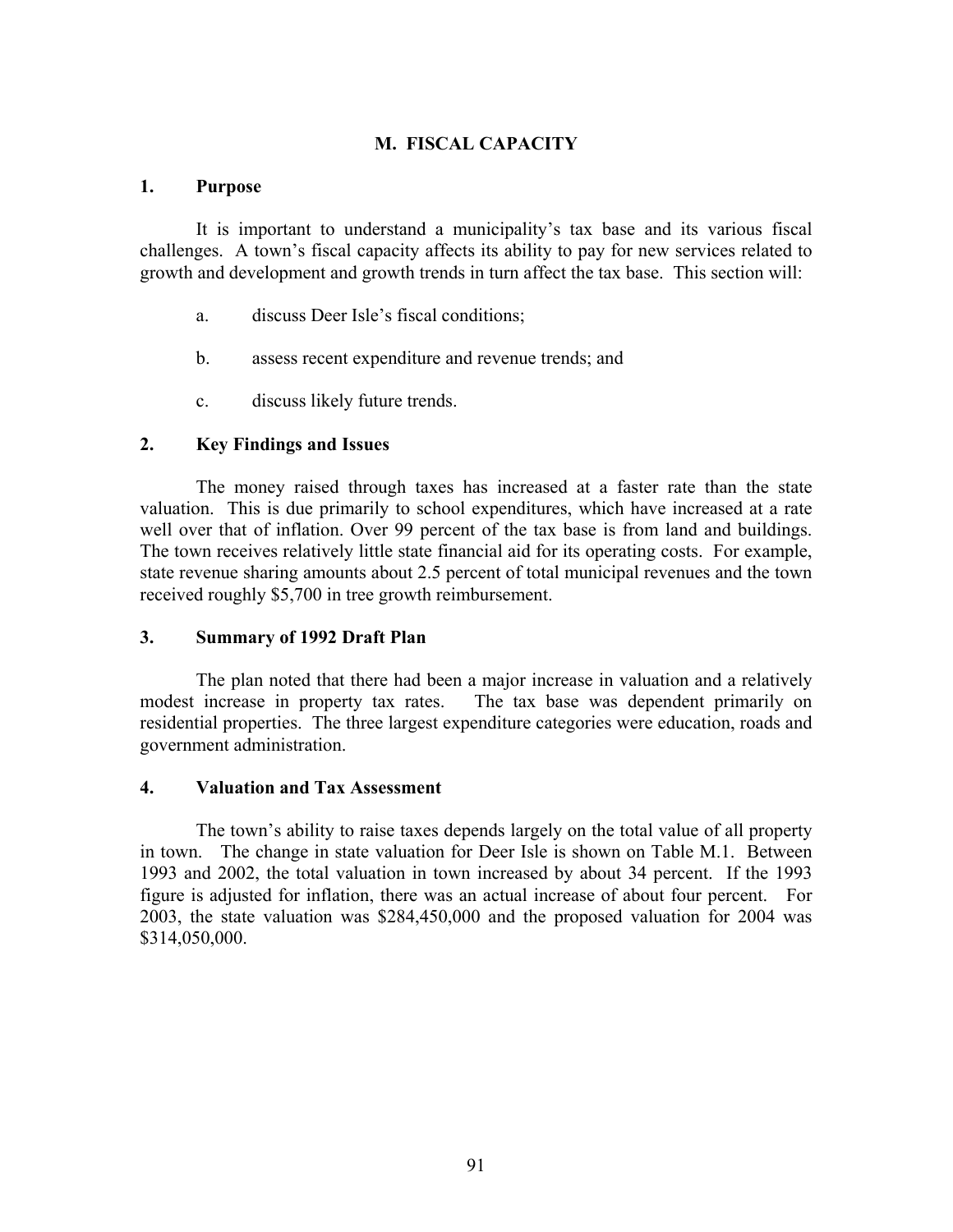| <b>Table M.1</b>                                |                      |  |  |  |  |
|-------------------------------------------------|----------------------|--|--|--|--|
| <b>Trends in Valuation, Deer Isle 1993-2004</b> |                      |  |  |  |  |
| Year                                            | <i><b>Amount</b></i> |  |  |  |  |
| 1993                                            | \$181,850,000        |  |  |  |  |
| 1994                                            | 183,200,000          |  |  |  |  |
| 1995                                            | 185,050,000          |  |  |  |  |
| 1996                                            | 192,000,000          |  |  |  |  |
| 1997                                            | 203,850,000          |  |  |  |  |
| 1998                                            | 204,350,000          |  |  |  |  |
| 1999                                            | 213,900,000          |  |  |  |  |
| 2000                                            | 225,150,000          |  |  |  |  |
| 2001                                            | 243,500,000          |  |  |  |  |
| 2002                                            | 243,850,000          |  |  |  |  |
| 2003                                            | 284,340,000          |  |  |  |  |
| 2004                                            | 314,050,000          |  |  |  |  |
| Percent Increase, 1993-2002                     | 34.1%                |  |  |  |  |
| Percent Increase, adjusted                      | 3.9%                 |  |  |  |  |
| for inflation                                   |                      |  |  |  |  |
| SOURCE: Municipal Valuation Return Statistical  |                      |  |  |  |  |
| Summary, Maine Revenue Services, Property Tax   |                      |  |  |  |  |
| Division                                        |                      |  |  |  |  |
|                                                 |                      |  |  |  |  |

Valuations are best compared to tax commitments, the total amount of money raised through taxation. As seen in Table M.2, tax commitments increased at a before inflation rate of 88.1 percent between 1993 and 2002. When adjusted for inflation, there was a nearly 34 percent increase. The tax rate, as reported on the municipal valuation return, increased at a before-inflation rate of nearly 49.5 percent. These trends are significant since local spending is increasing at a faster rate than the tax base. This is due primarily to school expenditures, which are discussed in greater detail later in this chapter.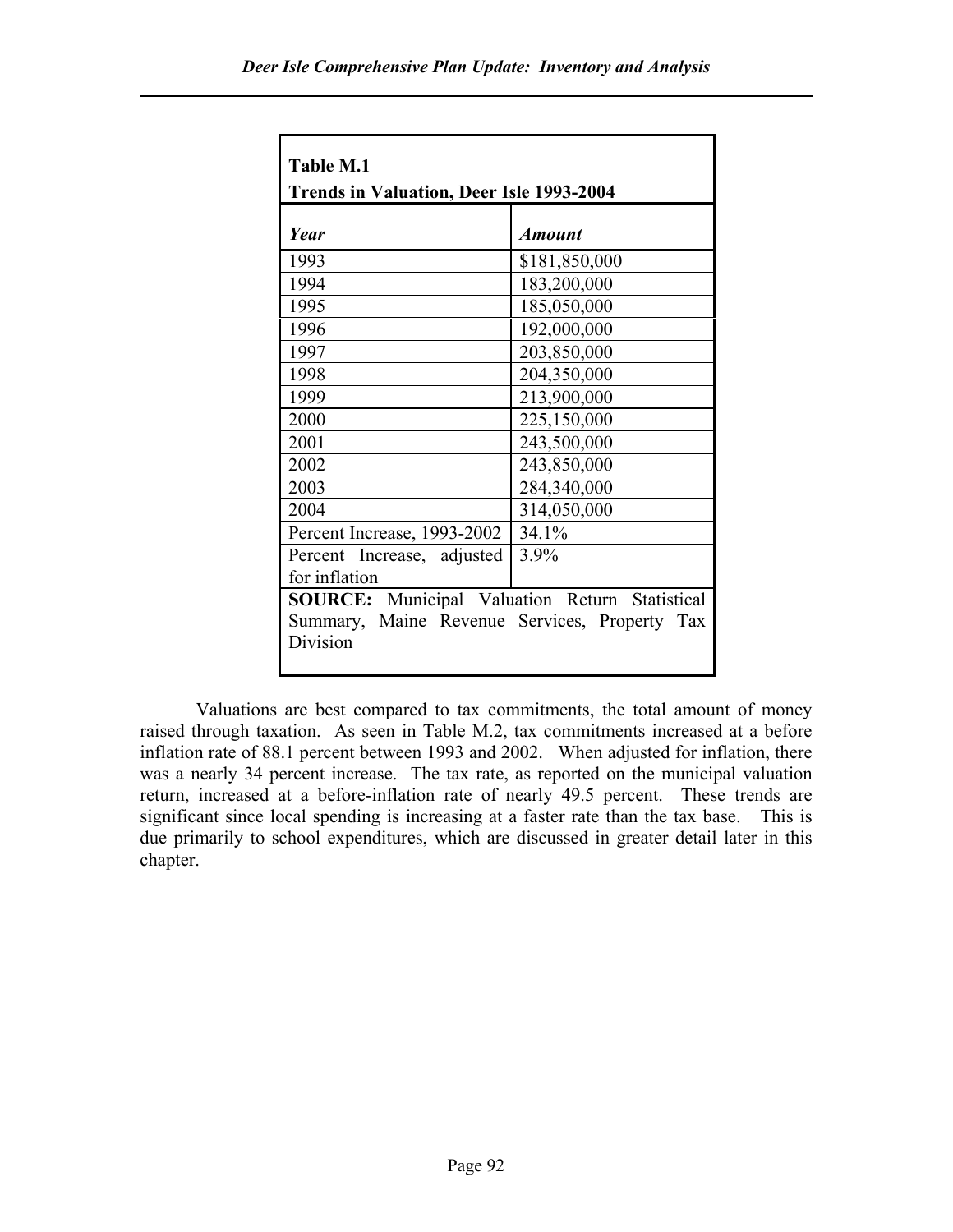| Table M.2                                                            |                       |                 |  |  |  |  |  |
|----------------------------------------------------------------------|-----------------------|-----------------|--|--|--|--|--|
| <b>Trends in Tax Commitment, Deer Isle, 1993-2002</b>                |                       |                 |  |  |  |  |  |
| Year                                                                 | <b>Tax Commitment</b> | <b>Tax Rate</b> |  |  |  |  |  |
| 1993                                                                 | \$1,525,521           | \$10.30         |  |  |  |  |  |
| 1994                                                                 | \$1,685,650           | \$11.20         |  |  |  |  |  |
| 1995                                                                 | \$1,861,767           | \$12.20         |  |  |  |  |  |
| 1996                                                                 | \$1,958,494           | \$12.65         |  |  |  |  |  |
| 1997                                                                 | \$1,992,063           | \$12.65         |  |  |  |  |  |
| 1998                                                                 | \$1,986,541           | \$12.35         |  |  |  |  |  |
| 1999                                                                 | \$2,175,155           | \$13.50         |  |  |  |  |  |
| 2000                                                                 | \$2,395,070           | \$14.50         |  |  |  |  |  |
| 2001                                                                 | \$2,630,388           | \$15.40         |  |  |  |  |  |
| 2002                                                                 | \$2,869,542           | \$16.45         |  |  |  |  |  |
| Percent Change 1993-                                                 | 88.1%                 | 49.5%           |  |  |  |  |  |
| 2002                                                                 |                       |                 |  |  |  |  |  |
| Percent Change                                                       | 33.7%                 | 15.9%           |  |  |  |  |  |
| adjusted for inflation                                               |                       |                 |  |  |  |  |  |
| <b>SOURCE:</b> Municipal Valuation Return Statistical Summary, Maine |                       |                 |  |  |  |  |  |
| Revenue Services, Property Tax Division                              |                       |                 |  |  |  |  |  |

# 5. Tax Base and Revenue Sources

As shown on Table M.3, over 99 percent of Deer Isle's property tax base comes from the value of land and buildings. This is a higher proportion than all nearby towns except Brooksville. It is also more than the approximately 93 percent ratio for Hancock County as a whole. Elsewhere in Hancock County, there are relatively large manufacturing operations that contribute more to the tax base. Deer Isle is thus very dependent on land and buildings for its property tax base. Not all land in town is taxed at its full-value. An analysis by the select board's office indicates that about \$128,600 of tax revenue is lost to the town due to tree growth taxation and similar tax breaks.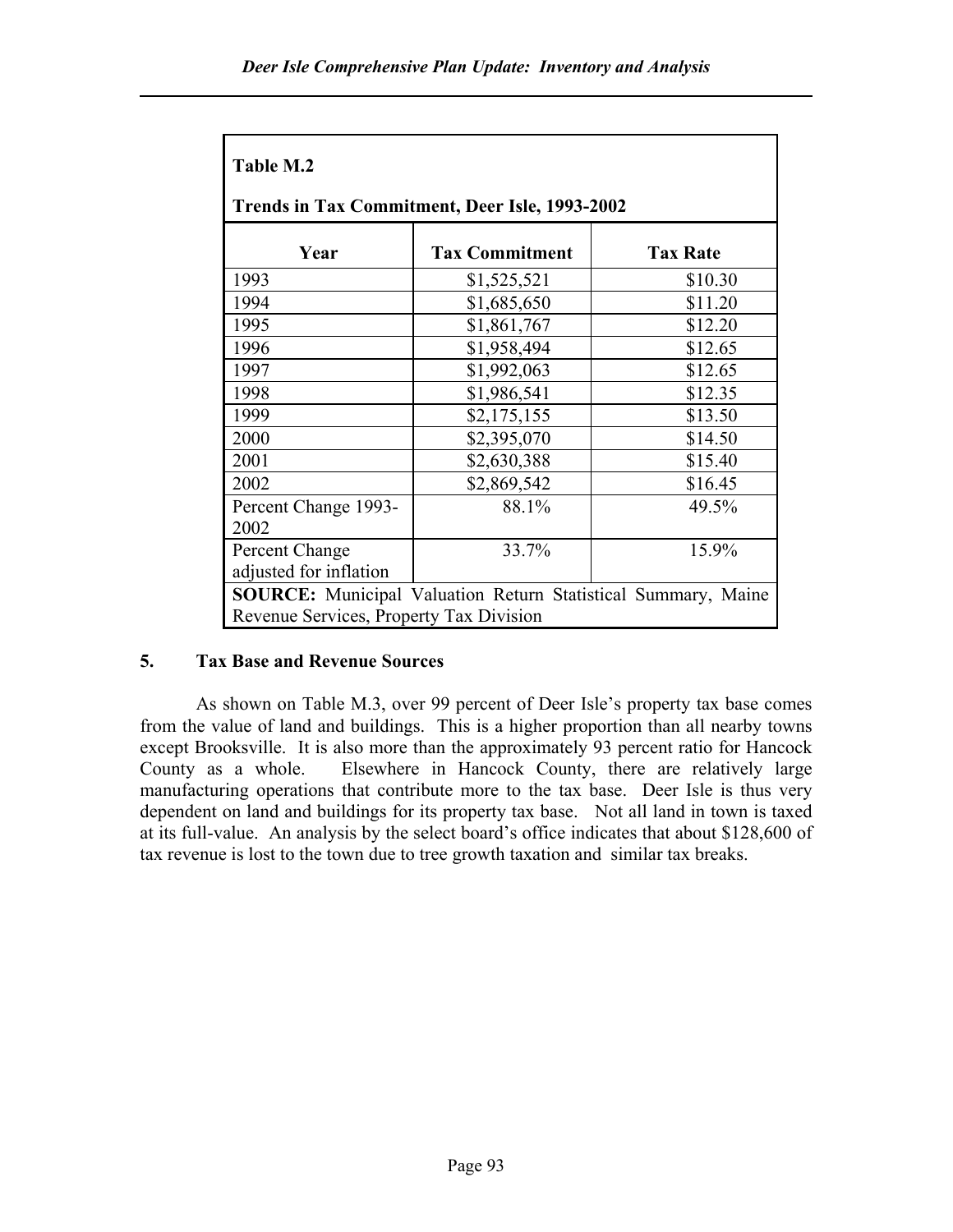|                    | Summary of Municipal Valuation by Type: Deer Isle Area 2002 <sup>1</sup> | <b>Production</b> |                 | All other       |                 |                 |
|--------------------|--------------------------------------------------------------------------|-------------------|-----------------|-----------------|-----------------|-----------------|
|                    |                                                                          | Machinery &       | <b>Business</b> | Personal        | <b>Total</b>    | <b>Total</b>    |
| <b>Town</b>        | Land $\&$                                                                | Equipment         | Equipmen        | <b>Property</b> | Personal        | Real &          |
|                    | <b>Buildings</b>                                                         |                   |                 |                 | <b>Property</b> | Personal        |
| Deer Isle          | \$174,254,180                                                            | \$51,500          | \$119,000       | \$14,700        | \$186,000       | \$174,440,280   |
| (percent)          | 99.9%                                                                    | $0.0\%$           | 0.1%            | $0.0\%$         | $0.1\%$         | 100.0%          |
| Stonington         | \$120,224,314                                                            | \$976,960         | \$150,390       | \$0             | \$1,127,360     | \$121,351,664   |
| (percent)          | 99.1%                                                                    | 0.8%              | 0.1%            | $0.0\%$         | $0.9\%$         | 100.0%          |
| Sedgwick           | \$89,248,317                                                             | \$0               | \$0             | \$184,575       | \$184,575       | \$89,432,892    |
| (percent)          | 99.8%                                                                    | $0.0\%$           | $0.0\%$         | 0.2%            | $0.2\%$         | 100.0%          |
| <b>Brooksville</b> | \$161,713,460                                                            | \$32,000          | \$0             | \$0             | \$32,000        | \$161,745,660   |
| (percent)          | 100.0%                                                                   | $0.0\%$           | $0.0\%$         | $0.0\%$         | $0.0\%$         | 100.0%          |
| Hancock            |                                                                          |                   |                 |                 |                 |                 |
| County             | \$5,034,488,200                                                          | \$331,721,634     | \$21,021,54     | \$11,354,654    | \$364,097,835   | \$5,398,586,035 |
| (percent)          | 93.3%                                                                    | 6.1%              | 0.4%            | 0.2%            | 6.7%            | 100.0%          |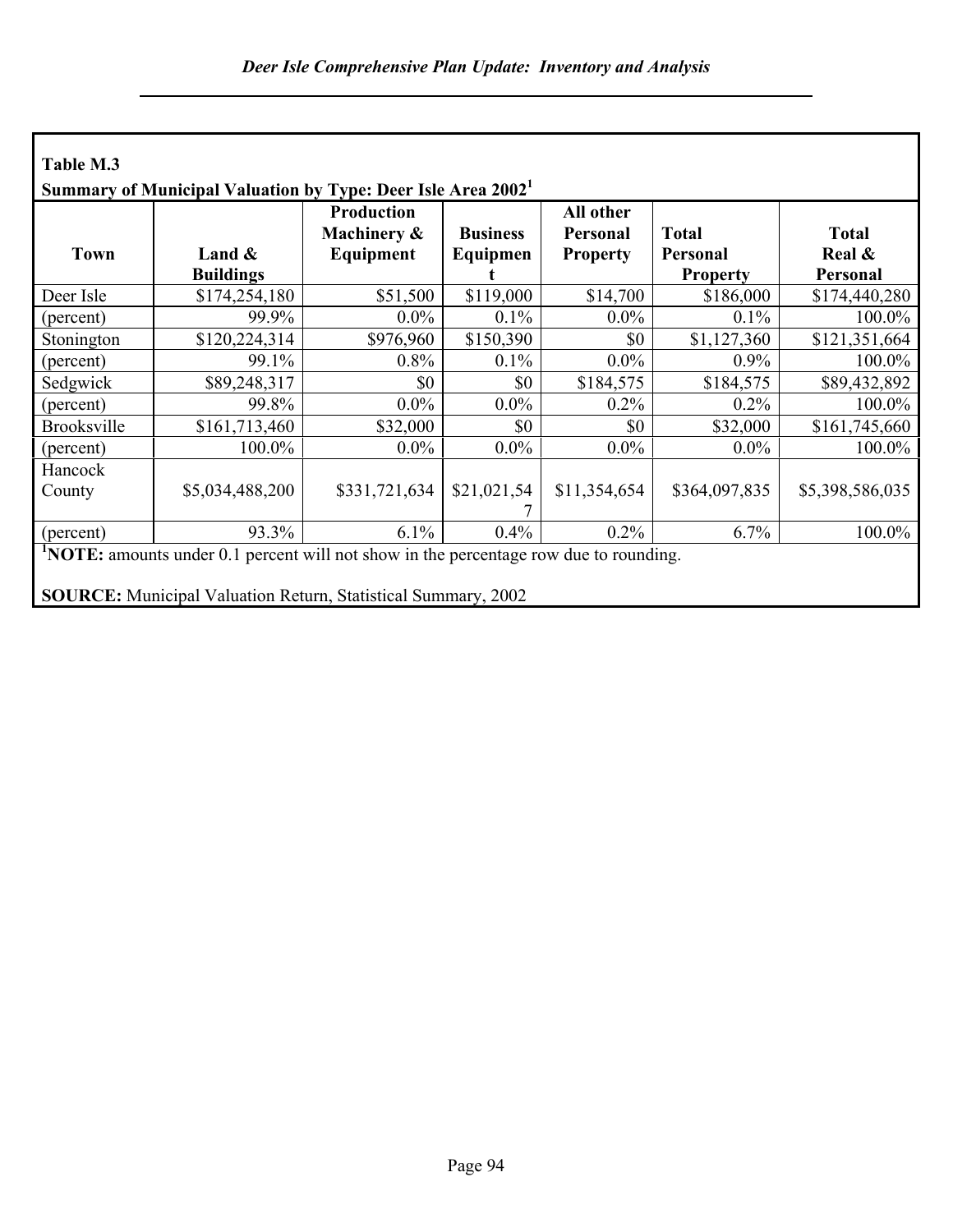Revenue sources for 2003 for the non-school budget are shown on Table M.4. The primary source is revenue is the property tax (83 percent) followed by excise taxes (nine percent). State revenue sharing (2.5 percent) is the third largest category.

| Table M.4                               |             |                         |  |  |  |  |  |
|-----------------------------------------|-------------|-------------------------|--|--|--|--|--|
| <b>Revenue Sources, Deer Isle, 2003</b> |             |                         |  |  |  |  |  |
| Source                                  | Amount      | <b>Percent of Total</b> |  |  |  |  |  |
| <b>Property Taxes</b>                   | \$3,050,509 | 82.6%                   |  |  |  |  |  |
| Municipal Revenue Sharing               | \$91,092    | 2.5%                    |  |  |  |  |  |
| <b>Excise Taxes</b>                     | \$340,383   | 9.2%                    |  |  |  |  |  |
| <b>State Highway Block Grant</b>        | \$49,548    | 1.3%                    |  |  |  |  |  |
| Homestead Exemption                     | \$25,276    | 0.7%                    |  |  |  |  |  |
| <b>State Snow Contract</b>              | \$30,952    | 0.8%                    |  |  |  |  |  |
| Interest Income                         | \$20,732    | $0.6\%$                 |  |  |  |  |  |
| Tree Growth Revenue                     | \$5,078     | $0.2\%$                 |  |  |  |  |  |
| <b>Supplemental Taxes</b>               | \$3,679     | $0.1\%$                 |  |  |  |  |  |
| <b>Equipment Usage</b>                  | \$75,544    | 2.0%                    |  |  |  |  |  |
| <b>Other Revenues</b>                   | \$81        | $0.0\%$                 |  |  |  |  |  |
| <b>Total</b>                            | \$3,693,504 | 100.0%                  |  |  |  |  |  |
| <b>SOURCE:</b> Town reports             |             |                         |  |  |  |  |  |

As mentioned above, Table M.4 does not show school expenditures and state school subsidies. These are shown on Table M.5. As seen, school expenditures increased from about \$1.4 million in 1994-1995 to \$2.6 million in 2003-2004 (these numbers are not adjusted for inflation). The cost of education far exceeds the balance of the municipal budget (\$810,527 in 2003).

 The cost of education is increasing even though the school-age population is decreasing. The school system faces certain fixed costs that are independent of the number of students in the schools. However, some residents have expressed concern that high levels of staffing may also affect school costs. The municipal cost of education is somewhat mitigated by state school subsidies. These subsidies account at most for about one-quarter-and in some years is as little as 2 percent-of the total school budget. The town's high valuation limits the amount of state education funding assistance it receives.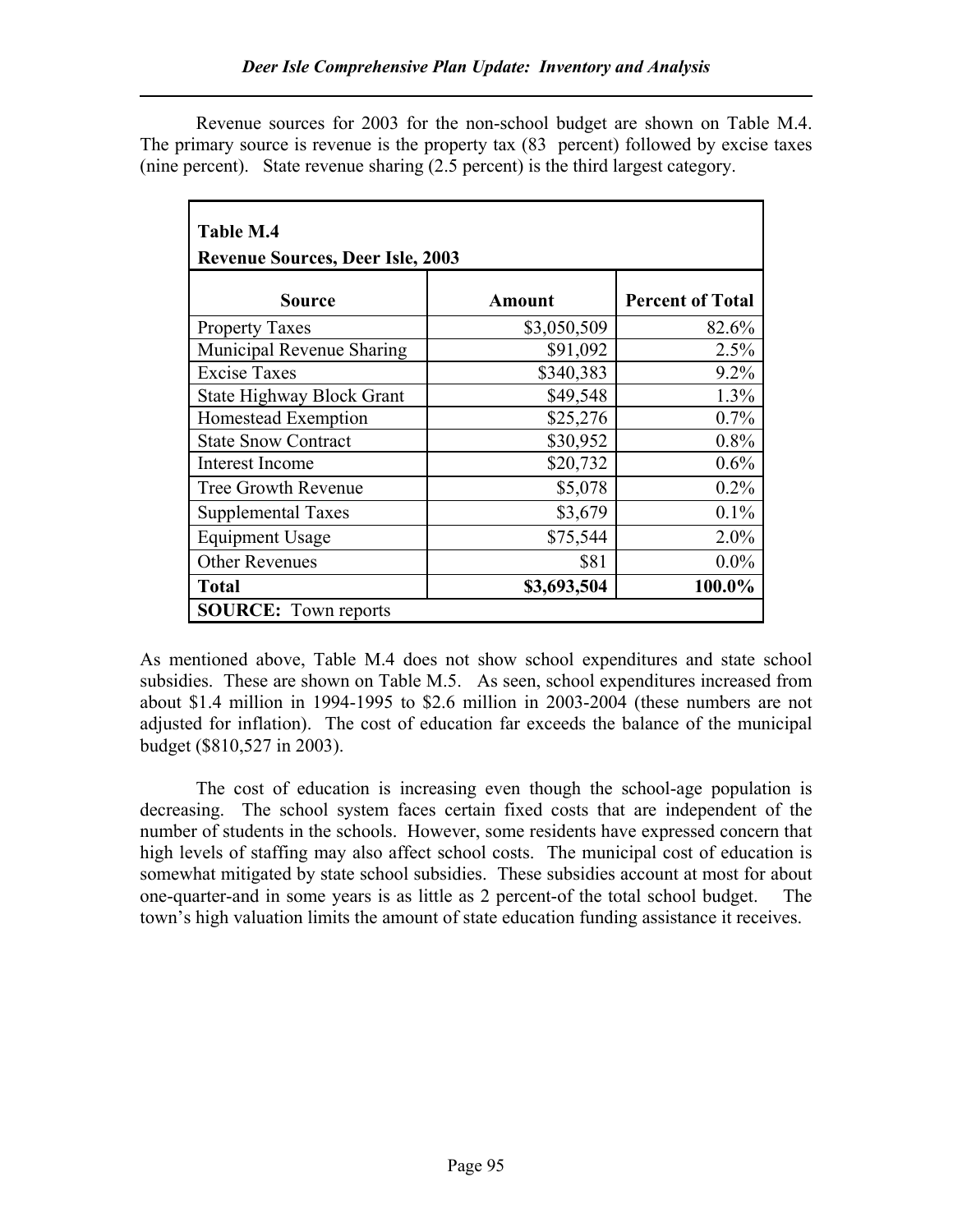| Table M.5<br><b>State School Subsidies, Deer Isle</b> |                                         |                                         |                                  |  |  |  |  |
|-------------------------------------------------------|-----------------------------------------|-----------------------------------------|----------------------------------|--|--|--|--|
| Year                                                  | <b>State Subsidy</b><br><b>Received</b> | <b>Total Education</b><br>Appropriation | <b>State Percent</b><br>of Total |  |  |  |  |
| 1994-1995                                             |                                         | \$1,393,461                             |                                  |  |  |  |  |
| 1995-1996                                             | \$70,146                                | \$1,540,245                             | 4.6%                             |  |  |  |  |
| 1996-1997                                             | \$77,396                                | \$1,617,623                             | 4.8%                             |  |  |  |  |
| 1997-1998                                             |                                         | \$1,652,088                             | 4.8%                             |  |  |  |  |
| 1998-1999                                             | \$74,834                                | \$1,637,067                             | 4.6%                             |  |  |  |  |
| 1999-2000                                             |                                         |                                         |                                  |  |  |  |  |
| 2000-2001                                             | \$45,751                                | \$2,081,771                             | 2.2%                             |  |  |  |  |
| 2001-2002                                             | \$509,918                               | \$2,248,416                             | 22.7%                            |  |  |  |  |
| 2002-2003                                             | \$615,724                               | \$2,468,969                             | 24.9%                            |  |  |  |  |
| 2003-2004                                             | \$515,963                               | \$2,623,650                             | 19.7%                            |  |  |  |  |
|                                                       | <b>SOURCE:</b> Deer Isle town office    |                                         |                                  |  |  |  |  |

# 6. Municipal Expenditure Trends

Expenditure trends on specific items are summarized in Table M.6. As seen, total municipal expenditures, which do not include schools, increased from about \$572,922 in 1993 to \$810,527 in 2003. This is a before-inflation increase of about 42 percent and an after-inflation of under one percent. This means that the municipal side of the budget has shown virtually no real increase. It should be noted that town report formats change over time. This explains the large amount of expenditures in the "Other" category. This category accounts for a combination of small items such as the cemetery, Fourth of July celebrations and one time expenditures.

The most rapid increases were in snow removal (52 percent after inflation) and solid waste (47 percent). There were also inflation-adjusted decreases in several expenditures. For example, there was an approximately 79 percent decrease in welfare expenditures and a 22 percent decrease in the tar account.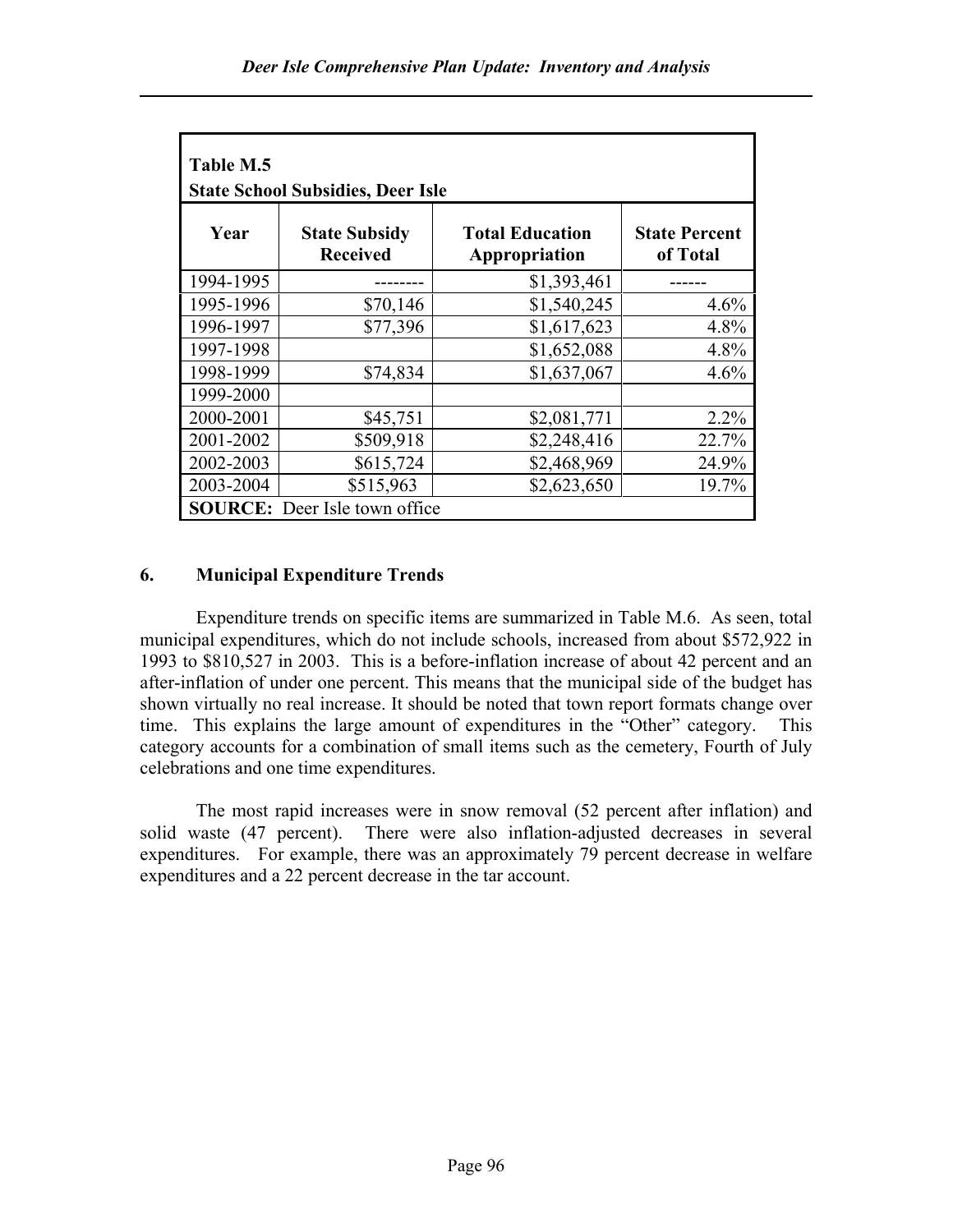| Table M.6                       |                       |                       |                   |                                     |  |  |  |
|---------------------------------|-----------------------|-----------------------|-------------------|-------------------------------------|--|--|--|
| <b>Summary of Expenditures</b>  |                       |                       |                   |                                     |  |  |  |
| <b>Item</b>                     | <b>Amount</b><br>1993 | <b>Amount</b><br>2003 | Percent<br>Change | <b>Inflation Adjusted</b><br>Change |  |  |  |
| Town clerk                      | \$3,450               | \$5,000               | 44.9%             | 2.8%                                |  |  |  |
| Administration                  | \$52,000              | \$86,000              | 65.4%             | 17.3%                               |  |  |  |
| Fire                            | \$3,750               | \$6,600               | 76.0%             | 24.8%                               |  |  |  |
| Chief/Assistant fire<br>chiefs  |                       |                       |                   |                                     |  |  |  |
| Fire Department                 | \$18,500              | \$22,000              | 18.9%             | $-15.7%$                            |  |  |  |
| Welfare                         | \$10,000              | \$3,000               | $-70.0\%$         | $-78.7%$                            |  |  |  |
| Town Dump/solid                 | \$84,000              | \$174,500             | 107.7%            | 47.3%                               |  |  |  |
| waste                           |                       |                       |                   |                                     |  |  |  |
| Tar account                     | \$77,500              | \$85,000              | 9.7%              | $-22.2%$                            |  |  |  |
| Snow account                    | \$70,377              | \$150,952             | 114.5%            | 52.1%                               |  |  |  |
| Bush account                    | \$4,500               | \$6,000               | 33.3%             | $-5.4%$                             |  |  |  |
| Highways $\&$<br><b>Bridges</b> | \$62,000              | \$85,000              | 37.1%             | $-2.8%$                             |  |  |  |
| Social security                 | \$7,800               | \$14,500              | 85.9%             | 31.8%                               |  |  |  |
| Workman's comp                  | \$11,000              | \$9,000               | $-18.2%$          | $-42.0%$                            |  |  |  |
| Solid waste                     | \$11,000              |                       |                   |                                     |  |  |  |
| Town hall addition              | \$13,500              |                       | $-100.0\%$        | $-100.0\%$                          |  |  |  |
| Other categories                | \$53,620              | \$57,997              | 8.2%              | $-23.3%$                            |  |  |  |
| Health insurance                | $\theta$              | \$36,000              |                   |                                     |  |  |  |
| County tax                      | \$89,925              | \$189,972             | 111.3%            | 49.8%                               |  |  |  |
| <b>Total</b>                    | \$572,922             | \$810,527             | 41.5%             | $0.3\%$                             |  |  |  |
| <b>SOURCE:</b> town reports     |                       |                       |                   |                                     |  |  |  |

# 7. The Future

Per pupil school costs are likely to increase if student enrollment continues to decrease. Many municipal expenditures such as road maintenance and solid waste are likely to increase at a rate over inflation. Since the town has no control over the price of fuel and state regulations, there is little Deer Isle can do to control these increases.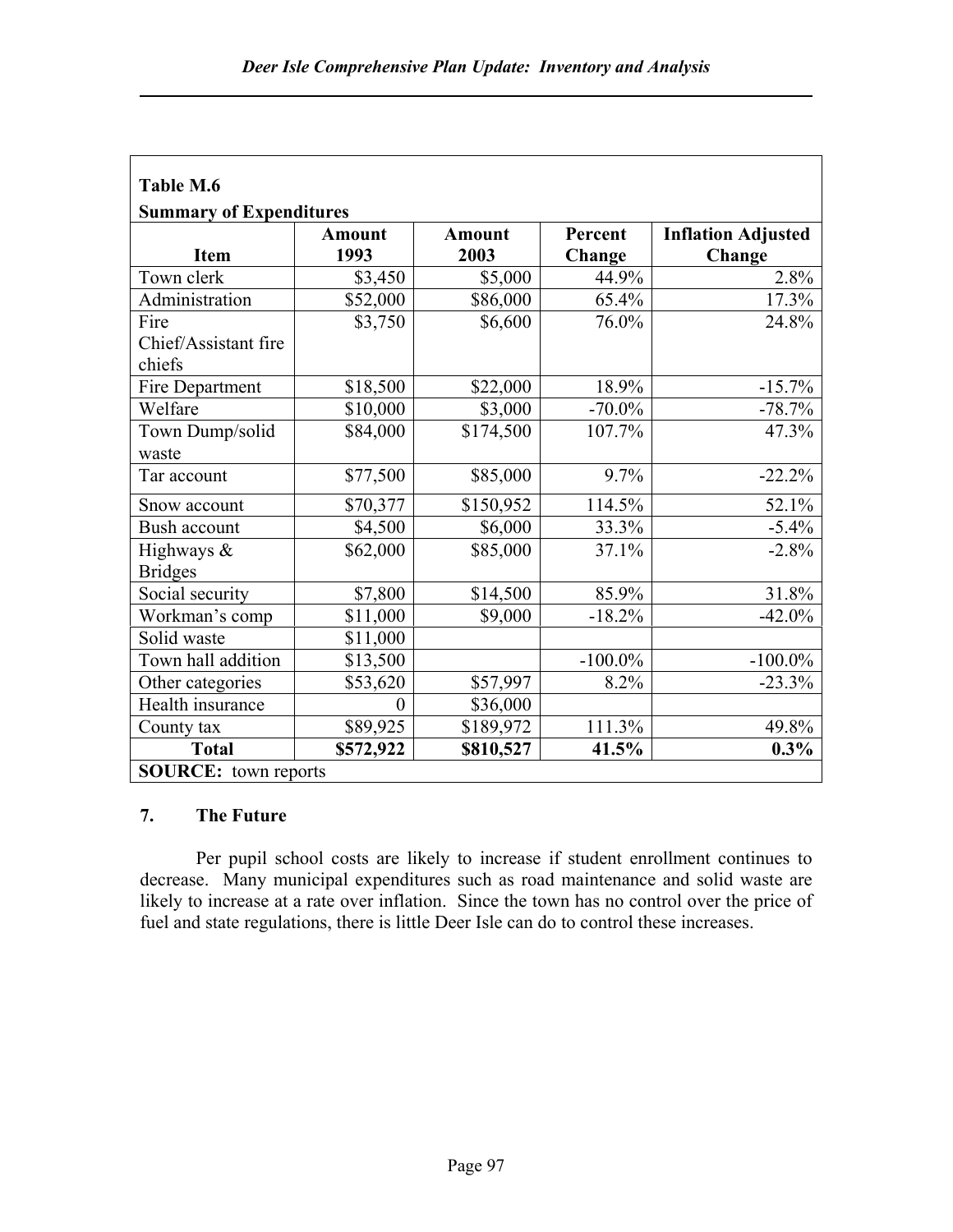#### N. INVENTORY AND ANALYSIS SUMMARY

#### 1. Purpose

This chapter is a summary of the Inventory and Analysis phase of the comprehensive plan. It summarizes the key issues Deer Isle faces and serves as the major focus of the Goals and Objectives. The first part of the chapter identifies the most pressing issues. The second part summarizes each chapter. These summaries are taken verbatim from the Key Issues and Findings section of each individual chapter. The third part identifies the major regional issues in the greater Deer Isle area.

### 2. Priority Issues

The community of Deer Isle that has been known by generations of year-round residents and seasonal visitors is changing. Perhaps the most pressing issue is that the town risks losing its identity as a year-round community. There are few job opportunities for the young and many leave town when they graduate from school. Even those able to find a job with a sustainable wage have trouble entering the housing market. Most new arrivals in town are either near retirement age or retired. The median age of the town is increasing.

The fishing community has long been part of the town's character. Reduced public access to the shore, fishing restrictions and high land costs are eroding this once vital economic sector. There is increased competition between commercial and recreational boating interests.

## 3. Key Findings and Issues

### A. Population

Deer Isle's rate of year-round population growth slowed to 2.3 percent during the 1990s after an approximately 23 percent rate in each of the two previous decades. The median age of the population is increasing. While there was a 25 percent decrease in those aged 18-44, there was a 47 percent increase in those aged 45 to 64. The town faces two major population trends, the out migration of its youth and an influx of persons of or approaching retirement age.

While income levels have increased and poverty levels decreased between 1990 and 2000, the town still lags behind the county. A slow overall rate (around 2 percent) of population growth is projected between 2000 and 2015. The number of persons between 65 and 79 years is expected to increase at a 27 percent rate.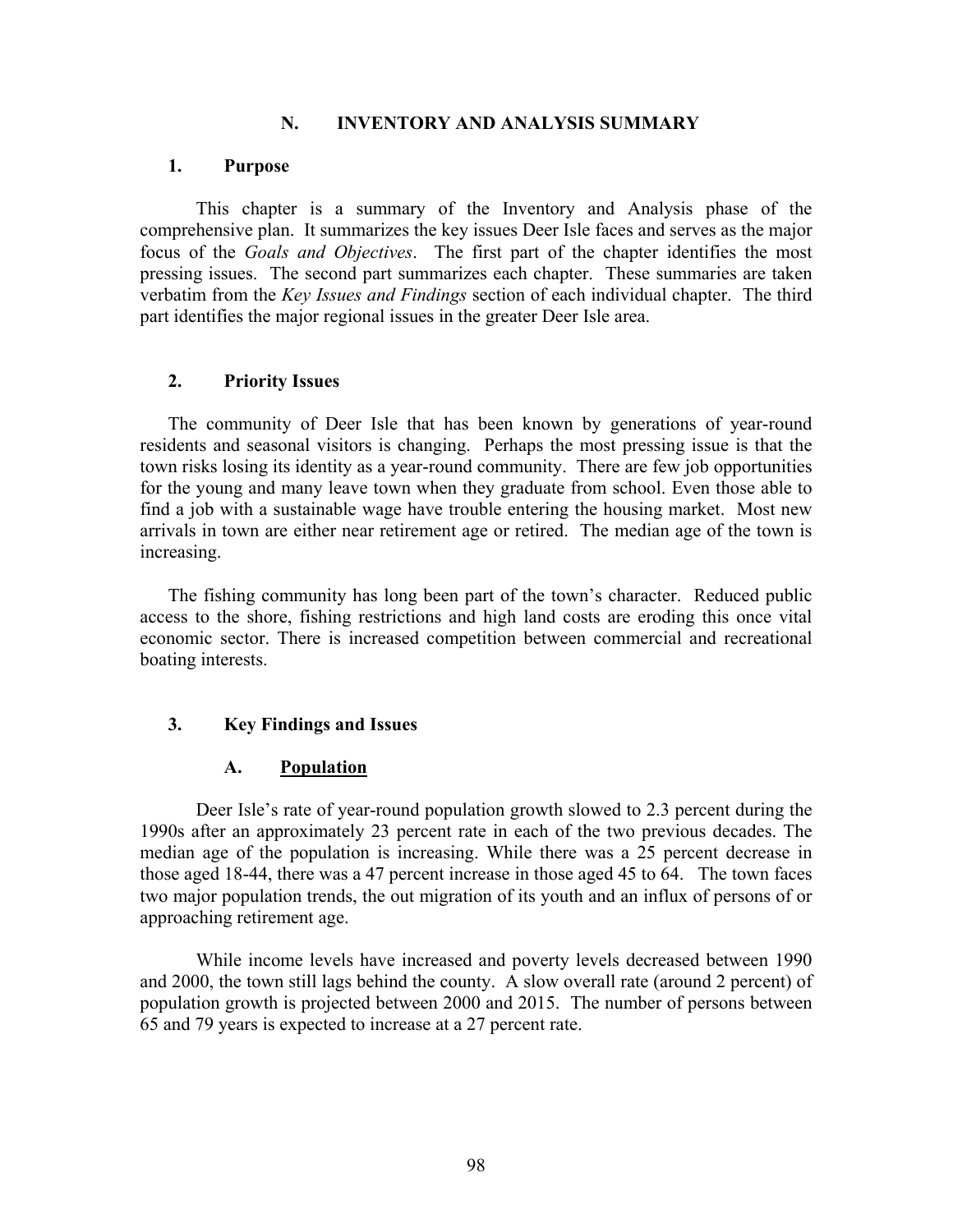# B. Economy

Deer Isle has a much higher self-employment rate than the county as a whole. While the number of persons employed in fishing, agriculture and forestry declined between 1980 and 2000, Deer Isle still has roughly double the proportion of people employed in this sector than the county. The number of persons in the labor force in Deer Isle increased by 1.5 percent during the 1990s, while the county labor force increased at a 19 percent rate. There is a shortage of well paying year-round jobs. This lack of jobs is one of the major issues facing the town.

# C. Housing

The number of housing units increased at faster rate than the population between 1990 and 2000 (nearly 7 percent compared to about 2 percent). As of 2000, about 45 percent of the homes in town were seasonal or vacation dwellings. Home purchase opportunities for first-time home buyers are limited. About 91 percent of the year-round households do not earn sufficient income to purchase the median priced home in Deer Isle. The limited supply of first-time home purchase opportunities for year-round residents is one of the major issues facing the town. Rental opportunities are also very limited.

# D. Transportation

 There has been a gradual increase in traffic flow in Deer Isle. For example, the annual average daily traffic on Route 15 increased from by 140 percent between 1979 and 2003 (from 1,374 to 3,300). The major deficiency in the state transportation system that serves Deer Isle is the Deer Isle-Sedgwick bridge.

# E. Public Facilities and Services

 Overall, public services and facilities in Deer Isle appear adequate both for now and in the foreseeable future. The fire department may need to lengthen some of the truck bays to accommodate larger vehicles. Even though the high school, with a current enrollment of 164, is well below its rated capacity of 275 students, it still faces several deficiencies. These include an undersized gymnasium, library and art room. Roofing, electrical, plumbing and heating repairs are also needed.

# F. Recreation

 Deer Isle has considerable natural resources available for recreational purposes, particularly along its coastline and off-shore islands. The greatest difficulty in utilizing these locations lies in obtaining adequate access. While some access to the shore is available to the public via Mariner's Park, the causeway and Pickering Cove, most of the remaining coast is privately owned including several beaches and swimming pools. The town's scenic resources have little or no protection other than through shoreland zoning and subdivision regulation, which may not be adequate to guarantee long range preservation.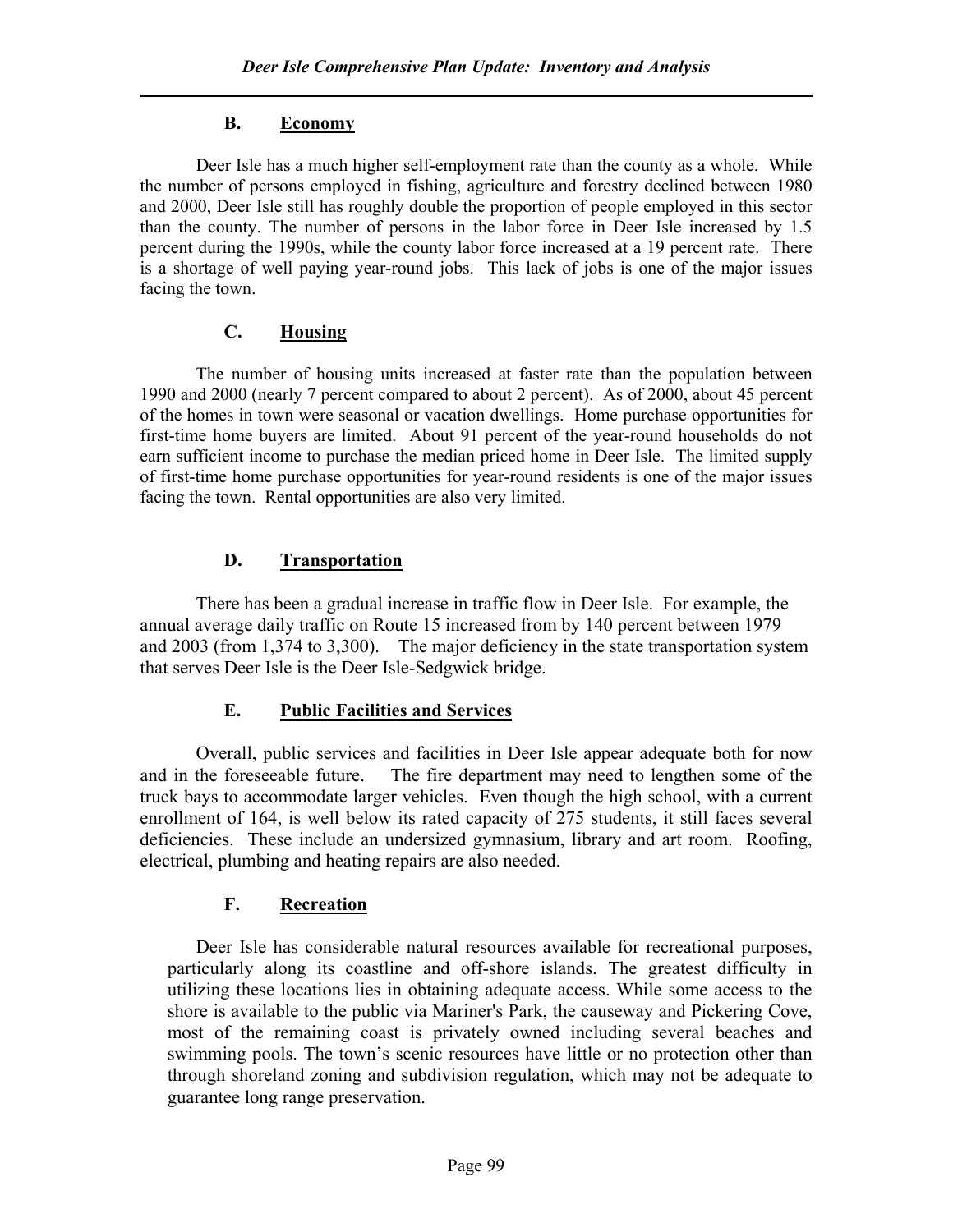# G. Marine Resources

 The town's economy has been adversely affected by the decline in fishing-related employment. The drop in other kinds of fisheries has increased dependence on lobster fishing. The town's moorings may need improved management. There is increased competition between commercial and recreational boating interests.

Deer Isle's marine resources face several challenges. One is the reduced public access opportunities. Another is the impact of fisheries restrictions and aquaculture venture. High waterfront tax assessments are making it difficult for many waterdependent uses to remain in business. Overall, the town's working waterfront is threatened as is the way of life for many households dependent on marine resources.

# H. Water Resources

Deer Isle has limited fresh water resources. Its aquifers are bedrock, rather than the more common gravel/sand aquifers. Bedrock aquifers are cracks and fissures in the bedrock that collect and hold water. Wetlands, including streams and ponds, are important because of their impacts on water quality, drainage, ground water recharge, wildlife habitat, and recreation. While overall water quality appears to be satisfactory, the town must monitor its resources carefully to meet future demands. Growth in seasonal population will continue to put pressure on resources during the driest time of year. Because of the importance of Deer Isle's ponds and wetlands, (of both Torrey and Lily Ponds) development near and around these water bodies will need to be monitored carefully.

## I. Natural Resources

 Deer Isle has many natural areas of importance. Some of these areas, such as eagle nests and wetlands are protected by state and federal laws, and others are covered by the town's shore land zoning ordinance. There are also 30 islands held in some form of public or conservation ownership. Still others remain unprotected such as wildlife concentration areas, including tidal and submerged lands. Inland Significant Habitats for wildlife are largely unprotected and need to be addressed.

## J. Agricultural and Forest Resources

Farming is a minor contributor to the economy, but it is important in preserving open land and providing a source of locally grown food. There was about a 20 percent decline in tree growth taxation acreage between 1996 and 2002. Small-scale forestry operations, such as portable saw mills and wood chipping, are a source of employment and income for local residents.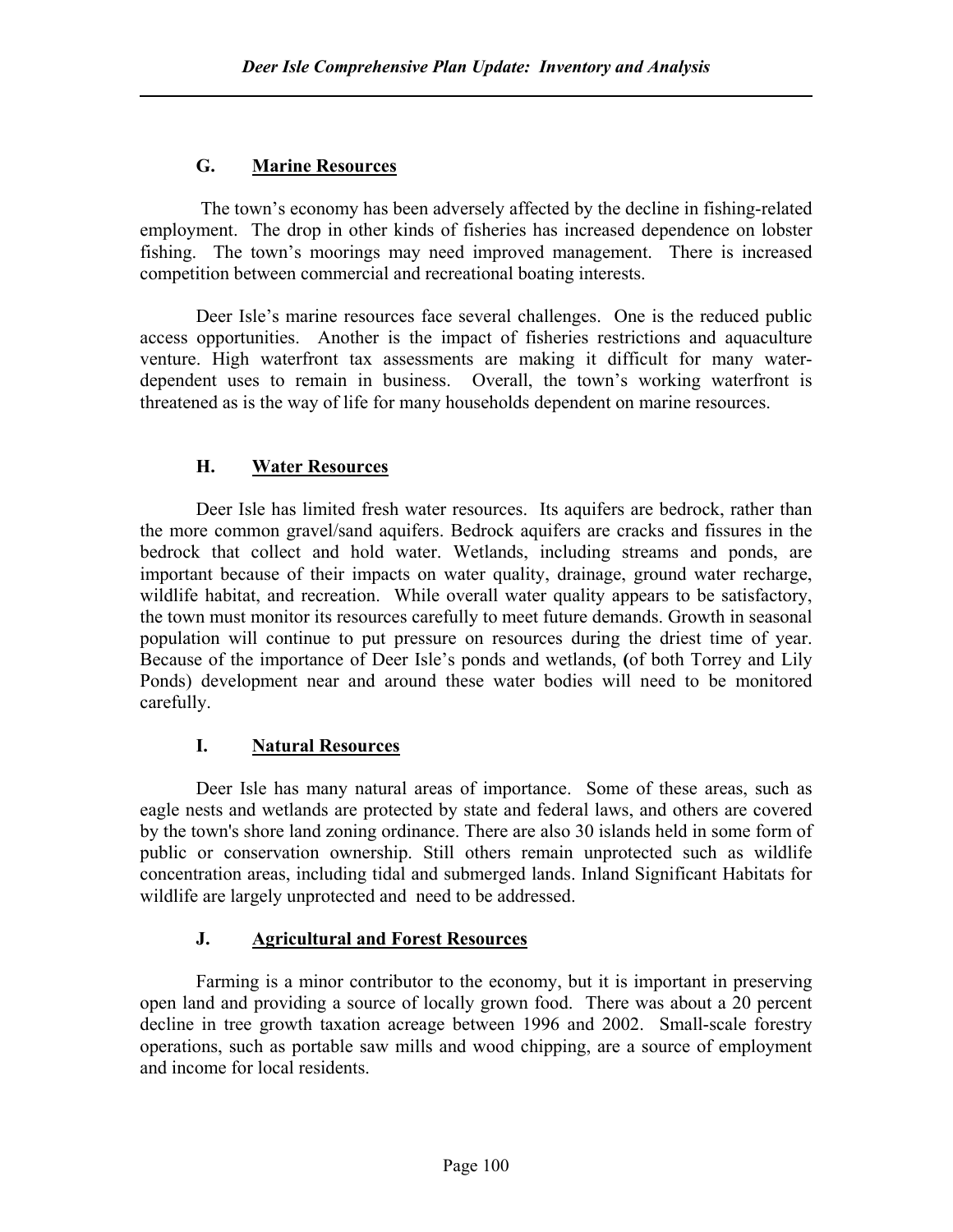# K. Historical and Archaeological Resources

While Deer Isle has many (167) state-recognized pre-historic sites and five buildings listed on the National Register Historic Places, there are few local measures in place to protect these resources. Due to its long period of Native American occupation and its early European settlement, the town has a rich and diverse history. This history and the diverse number of sites of historical interest contribute to the town character.

# L. Existing Land Use

 About 55 percent of the soils in town have a very low potential for development. Another 24 percent have a low potential. The town consists of three large islands and numerous small ones. Only about 2,300 acres of the 18,709 acres in Deer Isle has been developed.

 Most new land development since 1992 has taken place along the shore. There has also been a trend of commercial development moving from the village areas to highway locations. The rate of subdivision development has been low, the largest number of lots approved in a given year was ten and for many years no lots were approved.

# M. Fiscal Capacity

The money raised through taxes has increased at a faster rate than the state valuation. This is due primarily to school expenditures, which have increased at a rate well over that of inflation. Over 99 percent of the tax base is from land and buildings. The town receives relatively little state financial aid for its operating costs. For example, state revenue sharing amounts about 2.5 percent of total municipal revenues and the town received roughly \$5,700 in tree growth reimbursement.

## 4. Key Regional Issues

Deer Isle is affected by several regional issues. The high cost of housing, the limited job opportunities and the threats to the fishing community all have strong regional components. These issues would be addressed most effectively on a regional level.

If the local school population continues to decrease, Deer Isle may want to contact other towns that are also experiencing enrollment declines. Further consolidation with other school systems may be an option. There may also be potential for greater coordination of fire protection services by coordinating the purchase of special equipment that is used infrequently.

Deer Isle may want to work with other towns in identifying needed state transportation improvements. These could include the Deer Isle-Sedgwick bridge and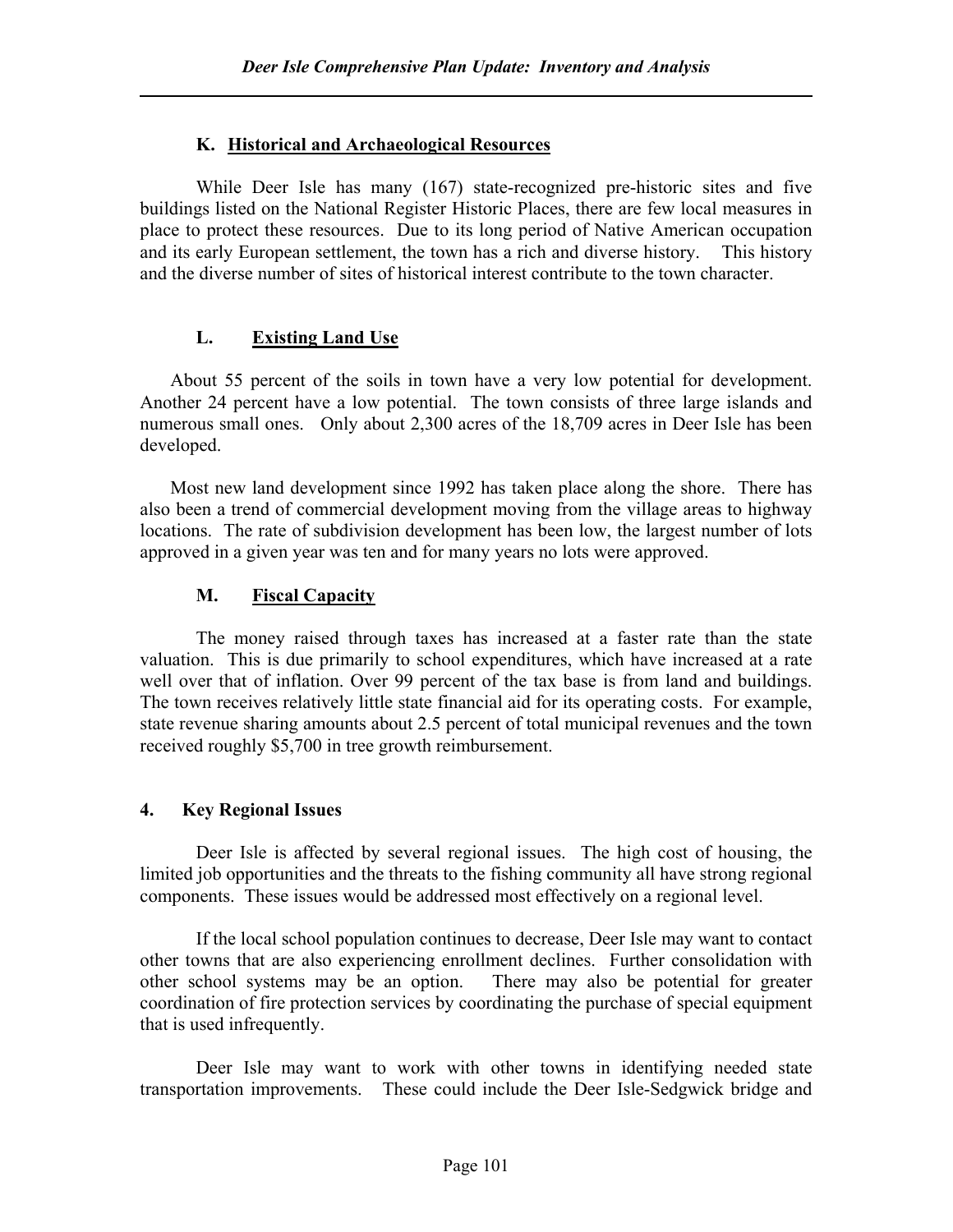segments of Route 15. It is important that towns speak with one voice in identifying regional highway needs.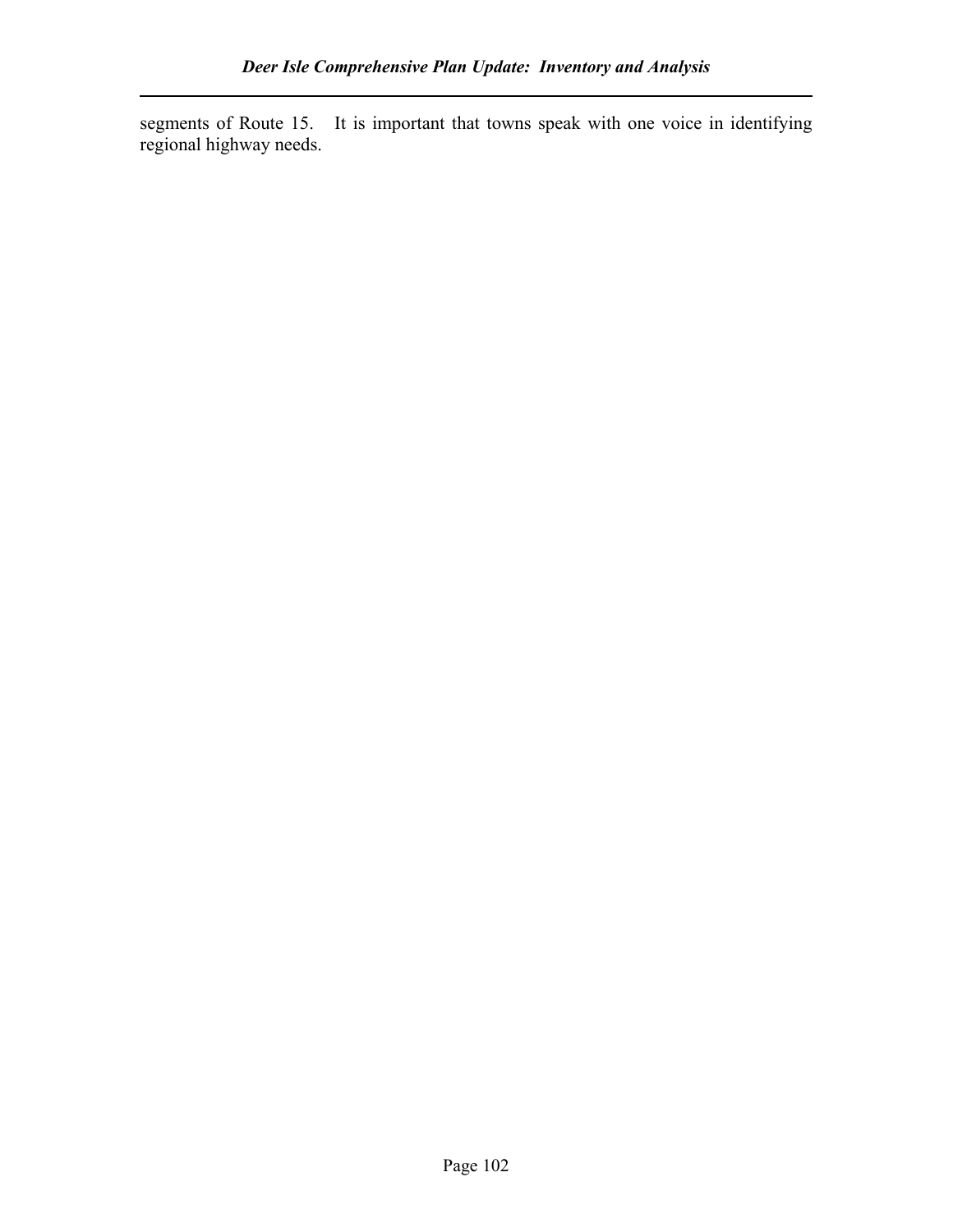# II. A. GOALS, OBJECTIVES and IMPLEMENTATION

### 1. Purpose

This section presents goals and objectives for the town of Deer Isle. Goals are general statements for the town's future and are followed by more specific objectives. As will be seen, these goals and objectives are often interrelated. The goals and objectives are followed by implementation strategies that explain how each goal will be achieved. While this plan contains some highly specific recommendations, residents are reminded that planning is an on-going process. To assure flexibility in the event of unforeseen circumstances, periodic updating of these goals is necessary.

### 2. Overall Goal

 Deer Isle wishes to sustain its traditional character as a year-round, working fishing community and to preserve its unique island heritage. It seeks to promote orderly growth and provide the attributes necessary to attract and retain persons of all age groups. The town also aims to preserve a balance between long-term residents and recent arrivals.

### 3. Goals and Objectives

## A. POPULATION GOAL

Deer Isle wishes to be a community with a year-round population composed of all age groups. It also wishes to sustain its seasonal population. The plan recommends that these be accomplished through the following steps:

- 1. Undertake measures to promote a balanced, year-round economy (see Economy goals) so that families of working age have access to jobs;
- 2. Support measures to increase opportunities for first time homebuyers so that younger families have easier access to housing (see Housing goals); and
- 3. Undertake measures to maintain the town's quality of life so that it remains attractive to second home owners and vacationers. (this is addressed throughout the plan).

|       | <b>Implementation Strategy:</b> This is addressed through other goals and objectives in the |
|-------|---------------------------------------------------------------------------------------------|
| plan. |                                                                                             |
|       | <b>Responsibility:</b> As indicated elsewhere in the plan.                                  |
|       | <b>Time Frame:</b> As indicated elsewhere in the plan.                                      |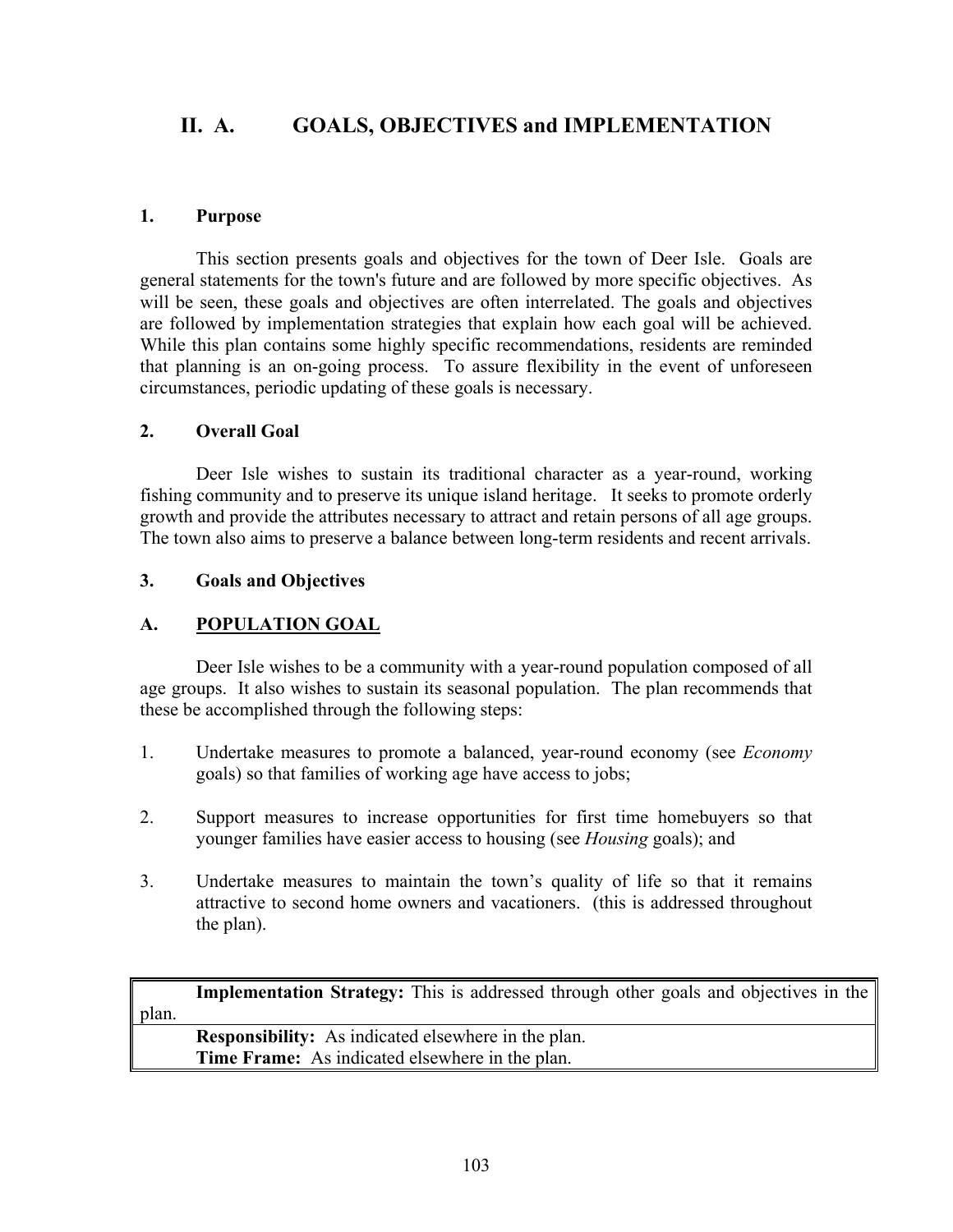# B. ECONOMY GOAL

Deer Isle seeks to promote an economy that offers its residents a variety of well paying year-round jobs both within the town and within easy commuting distance. It also seeks to preserve its important seasonal sources of employment, encourage home-based businesses, micro-businesses and local entrepreneurial activities. The plan recommends that these goals be accomplished through the following specific measures:

1. Economic Development Strategy: The plan recommends that the town create an economic development committee that will be charged with preparing an economic development strategy. This strategy will identify priority economic development goals for the town and the resources available to help the town achieve these goals. It will have a strong focus on preserving marine-related jobs, small businesses and creating jobs that do not require rigorous physical labor;

Implementation Strategy: The strategy is prepared under the direction of the economic development committee with technical assistance from a consultant.

Responsibility: Select board asks town meeting for authorization to create committee. Select board appoints committee and committee oversees development of strategy. Time Frame: 2007 for town meeting authorization, strategy completed by 2009

2. Regional Coordination: The plan recommends that Deer Isle participate in regional efforts to diversify the Hancock County economy. This may include involvement with the Coastal Acadia Development Corporation, joint efforts with Stonington and other nearby towns and supporting endeavors of other state and regional organizations that promote this goal;

Implementation Strategy: The select board appoints a representative to CADC. Responsibility: Select board Time Frame: 2006

3. Assistance to Existing Businesses: The plan supports measures to help business retain and create jobs. Specific steps include, but are not limited to, seeking state grant and loan funds for necessary public infrastructure, interim financing and job training. The priority focus shall be on jobs identified in the town's economic development strategy.

Implementation Strategy: The economic development committee contacts area economic development groups to ascertain what grant programs would meet the town's needs and recommends to the select board which funds should be sought. Joint grant applications with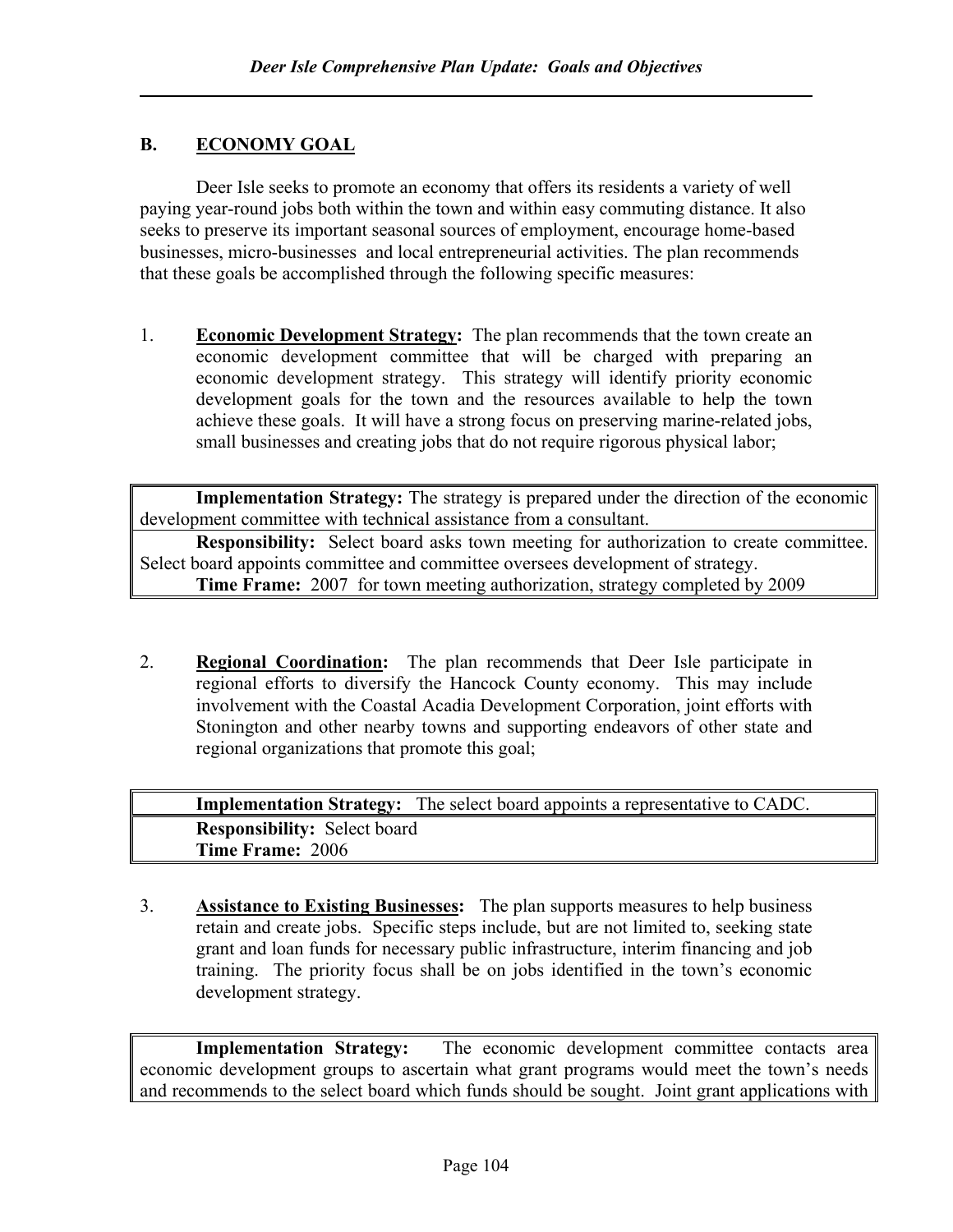adjoining towns shall be considered whenever deemed feasible. Responsibility: Economic development committee and select board. Time Frame: on-going

4. Natural Resource-based Employment: The plan supports measures to sustain and expand employment opportunities in natural resource-based jobs. Specific measures to address marine resource-related jobs are discussed under the Marine Resources Goals. Farm and forest-related jobs are addressed under Agriculture and Forest Goals.

Implementation Strategy: These are addressed elsewhere in the plan

5. Home-Based Occupations: The plan recommends that home-based occupations be permitted in all parts of town unless prohibited by state-mandated shoreland zoning standards.

Implementation Strategy: This is addressed through the Future Land Use Plan and the proposed changes to the land use ordinances.

# C. HOUSING GOAL

Deer Isle seeks to have a diversity of housing stock and opportunities for persons of all income levels to live in the town. The goal is to have ten percent of new housing affordable to households earning 80 percent or less of the county-median income. The plan recommends that this be accomplished through the following specific measures:

- 1. **Land Use Ordinance Standards:** Assure that any town-wide land use standards accomplish the following:
	- a. Allow accessory (sometimes called in-law) apartment units in all inland areas where allowed by state law without an increase in density requirements over those required for single family homes;
	- b. Allow mobile homes and manufactured homes on individual lots in all areas of town unless an area is designated as an historic district;
	- c. Allow duplex and multifamily units in all inland districts. Units will be required to provide adequate off-street parking, meet state life and safety codes and be buffered from surrounding properties; and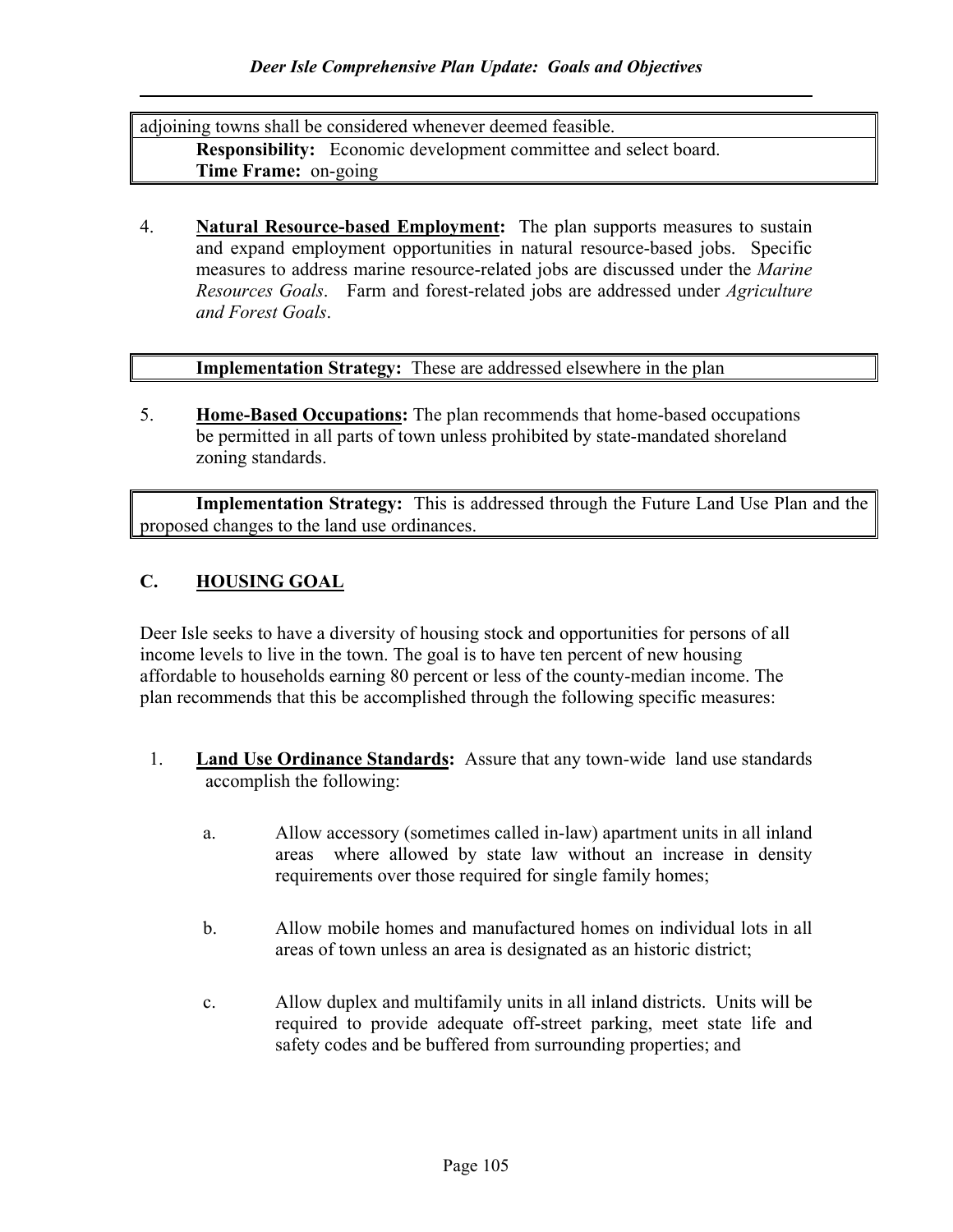d. Set standards for mobile home parks that are consistent with state law but still require landscaping and similar measures to assure a quality environment for tenants and buffers from surrounding properties.

| <b>Implementation Strategy:</b> This will be addressed in the development of the land use |
|-------------------------------------------------------------------------------------------|
| ordinance                                                                                 |
| <b>Responsibility:</b> Planning board                                                     |
| <b>Time Frame: 2007-2009</b>                                                              |

2. Senior Citizen Housing: To address housing needs of the increasing number of elderly residents in town, the plan recommends that the town explore options to create additional units of senior citizen housing that are affordable to those of low, moderate and median income. The plan recommends that these units be located in an area easily accessible by pedestrians or be adjacent to an existing senior citizens complex.

Implementation Strategy: The town creates an ad-hoc housing committee to address this issues and to work with regional and state housing professionals.

Responsibility: Ad-hoc housing committee Time Frame: 2007-2009

# D. TRANSPORTATION GOAL

Deer Isle seeks to have a transportation system that promotes the cost-effective, safe and efficient movement of goods, people and services within and through the town. The plan recommends that this be accomplished through the following specific measures:

1. Access Management: The plan recommends the enactment of access management standards to manage the number of curb cuts along its roads (see also Land Use Goals);

### Implementation Strategy: This is addressed under the land use goals.

- 2. Pedestrian Facilities: The plan supports the following measures to promote the safe separation of vehicle and pedestrian traffic and encourage a more walkable community:
	- a. Require that new or expanded commercial uses make provisions for connecting pedestrian ways with adjoining commercial uses; and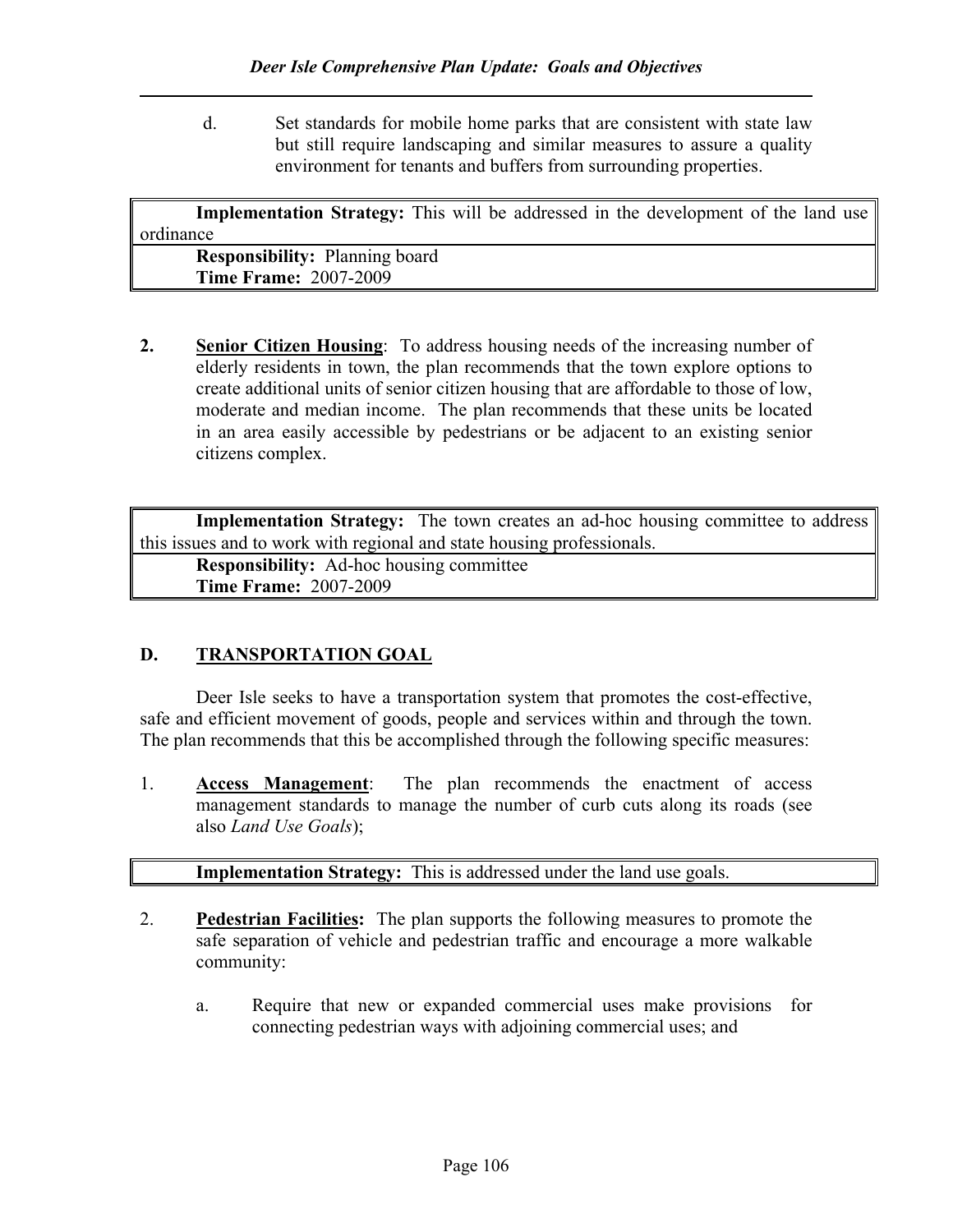b. Give the planning board the authority to require that subdivisions retain easements for pedestrian facilities both within a development as well as providing connections with adjoining subdivisions.

**Implementation Strategy.2.a & b:** these will be addressed through the land use ordinance revisions.

Responsibility: 2.a: select board; others: planning board or designee Time Frame: 2007-2009

3. Bicycle Facilities: The plan supports the provision of safe bicycle shoulders along state highways serving Deer Isle. The priority for improvements is the Deer Isle segment of Route 15

| <b>Implementation Strategy:</b> The select board contacts the Maine Department of             |  |  |  |  |  |
|-----------------------------------------------------------------------------------------------|--|--|--|--|--|
| Transportation and requests that relevant state road improvements be included in the Biennial |  |  |  |  |  |
| <b>Transportation Improvement Plan.</b>                                                       |  |  |  |  |  |

Responsibility: Select board Time Frame: 2005

- 4. Town road policy: The plan recommends that town policy recognize that town roads are a crucial factor in shaping future growth and determining municipal service costs. Recommended road policy steps include:
	- a. develop construction and design standards for all new roads in town that address matters such as width, emergency vehicle access, drainage and road base to assure that substandard roads are not built. The plan recommends that town ordinances require that all new or expanded subdivision roads be required to meet these standards;
	- b. research the status of all un-maintained and unused town ways outside of the growth areas and formally discontinue any current roads that are not maintained.

Implementation Strategy: 4.a is part of the land use ordinance revisions; 5.b involves the select board confirming the status of existing un-maintained roads (if any) that may not have been discontinued.

Responsibility: Planning board (4.a) Select board (4.b) Time Frame: 2007-2009

5. Parking: The plan encourages the provisions of adequate and safe parking in Deer Isle through the following specific measures: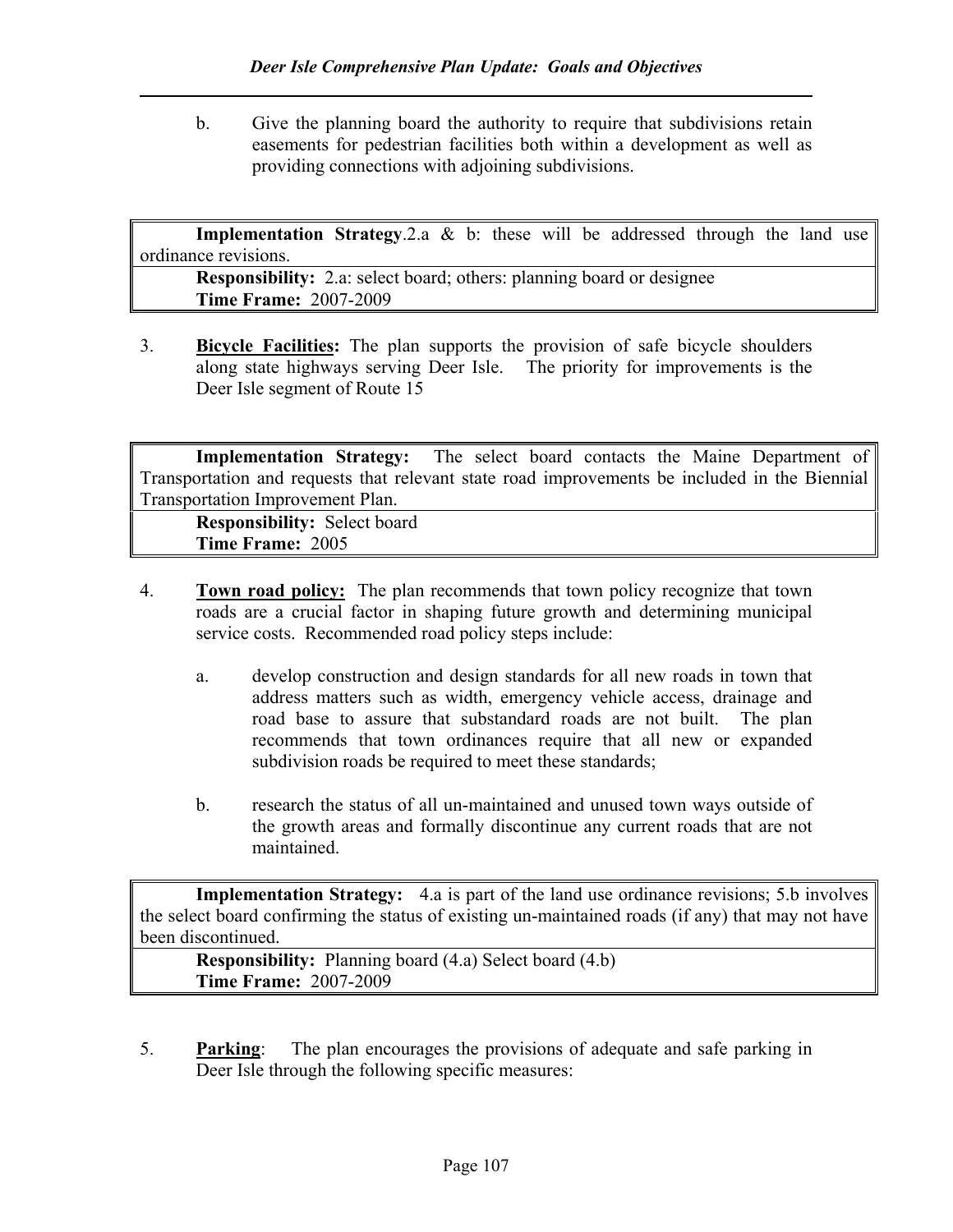- a. enact site plan review standards for new or expanded uses that have parking standards. These standards will give the planning board guidance in assuring that off-street parking provisions meet the demand from a proposed new use or change of use. These standards shall require that the parking areas be landscaped when possible to minimize the visual impact of parking areas. It also recommends that parking be located, wherever possible, at the side or rear of the building; and
- b. include provisions for adequate off-street parking in the development or improvement of any new public recreational areas or waterfront access points.

Implementation Strategy: 6.a is part of the land use ordinance revisions; 6.b parking is taken in consideration in the development or expansion of any sites. Responsibility: 6.a: Planning board 6.b: Select board Time Frame: 2006-2008

6. State road safety hazards: The plan recommends that the town contact the Maine Department of Transportation to encourage it to make the improvements necessary to address safety hazards on state highways and facilities in town. Specific segments include the Deer Isle-Sedgwick bridge, the causeway between Deer Isle and Little Deer Isle and the various intersections along Route 15 and 15- A.

Implementation Strategy: The select board contacts MDOT and asks that improvements to these segments be included in future MDOT road improvement plans. Responsibility: Select board or designee Time Frame: 2006

## E. PUBLIC FACILITIES AND SERVICES GOAL

 Deer Isle seeks to provide its residents with quality public services and facilities in a manner that respects the limitations of its tax base and the on-going growth that the town faces. Specific measures include:

1. Police Protection: The comprehensive plan supports the continuation of current police protection measures for Deer Isle.

Implementation Strategy: continuation of current policy Responsibility: select board Time Frame: on-going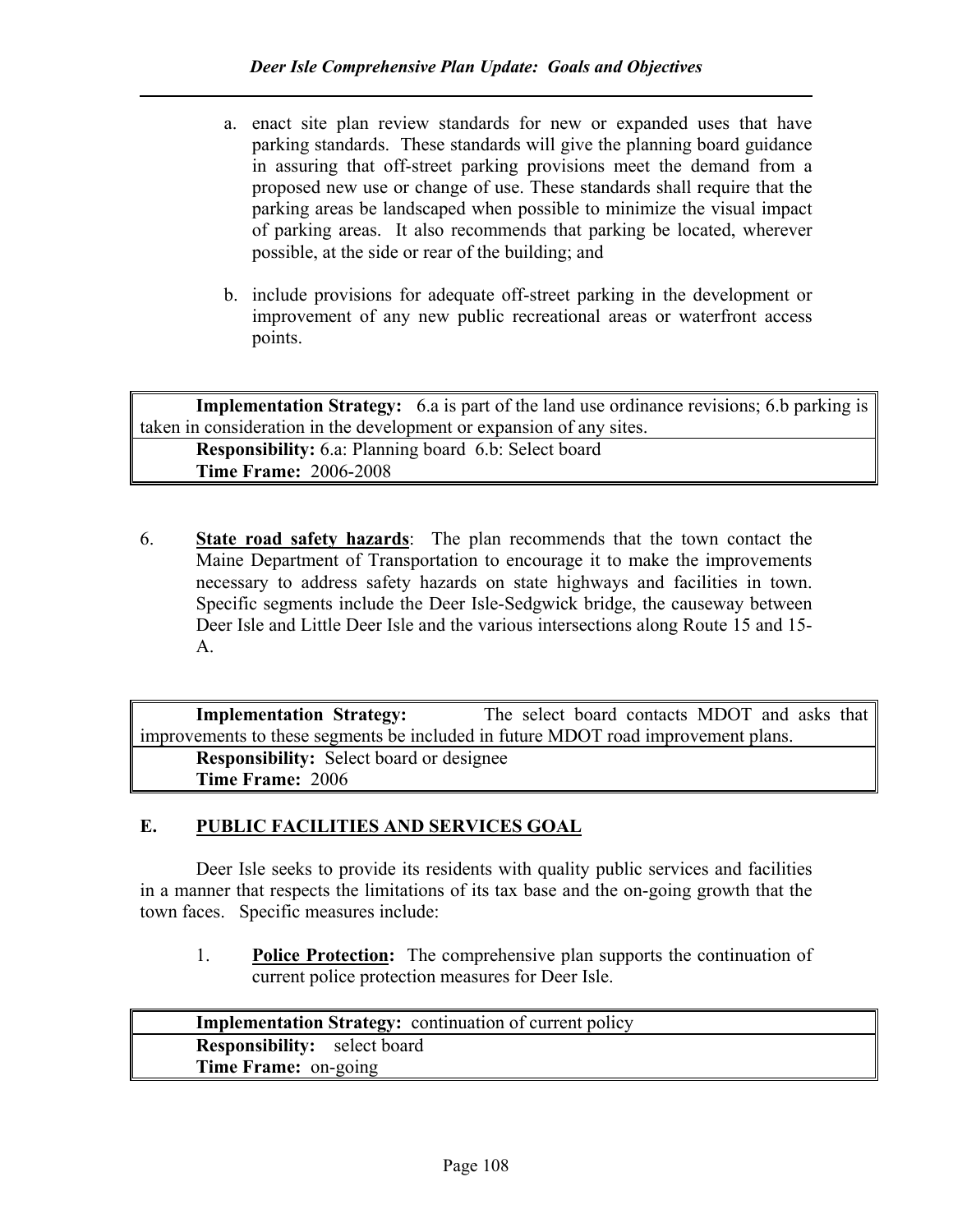- 2. **Education:** The comprehensive plan supports providing Deer Isle students quality education in a facility and with a curriculum that meet state standards. The plan supports the following measures:
	- a. encourage high standards for teaching, learning and achievement for students of all ages; and
	- b. include any needed capital improvements for the schools in the capital improvement plan.

Implementation Strategy: 2.a: this will be accomplished through town budgetary support for education; 2.b: will be addressed as needs are identified and placed in the capital improvement plan (CIP);

Responsibility: select board and school committee Time Frame: on-going

3. Public Works: The plan supports cost-effective measures to maintain and upgrade roads and other municipal facilities. Town road policy shall involve implementation of a road improvement program that assures that municipal roads are maintained and upgraded on a regular basis so that the costs of deferred maintenance are minimized.

Implementation Strategy: the appropriate items are included in the CIP. Responsibility: Select board Time Frame: on-going.

- 4. Fire Protection: The plan supports the provision of adequate fire protection services through the following specific steps:
	- a. Include anticipated major fire equipment purchases in the CIP;
	- b. Install dry hydrants and fire ponds in the Goose Cove and Sunset areas; and
	- c. Expand the truck storage bays at the fire station.

Implementation Strategy: All capital improvements are listed in the CIP along with the various sources of funding. Responsibility: fire department and select board Time Frame: on-going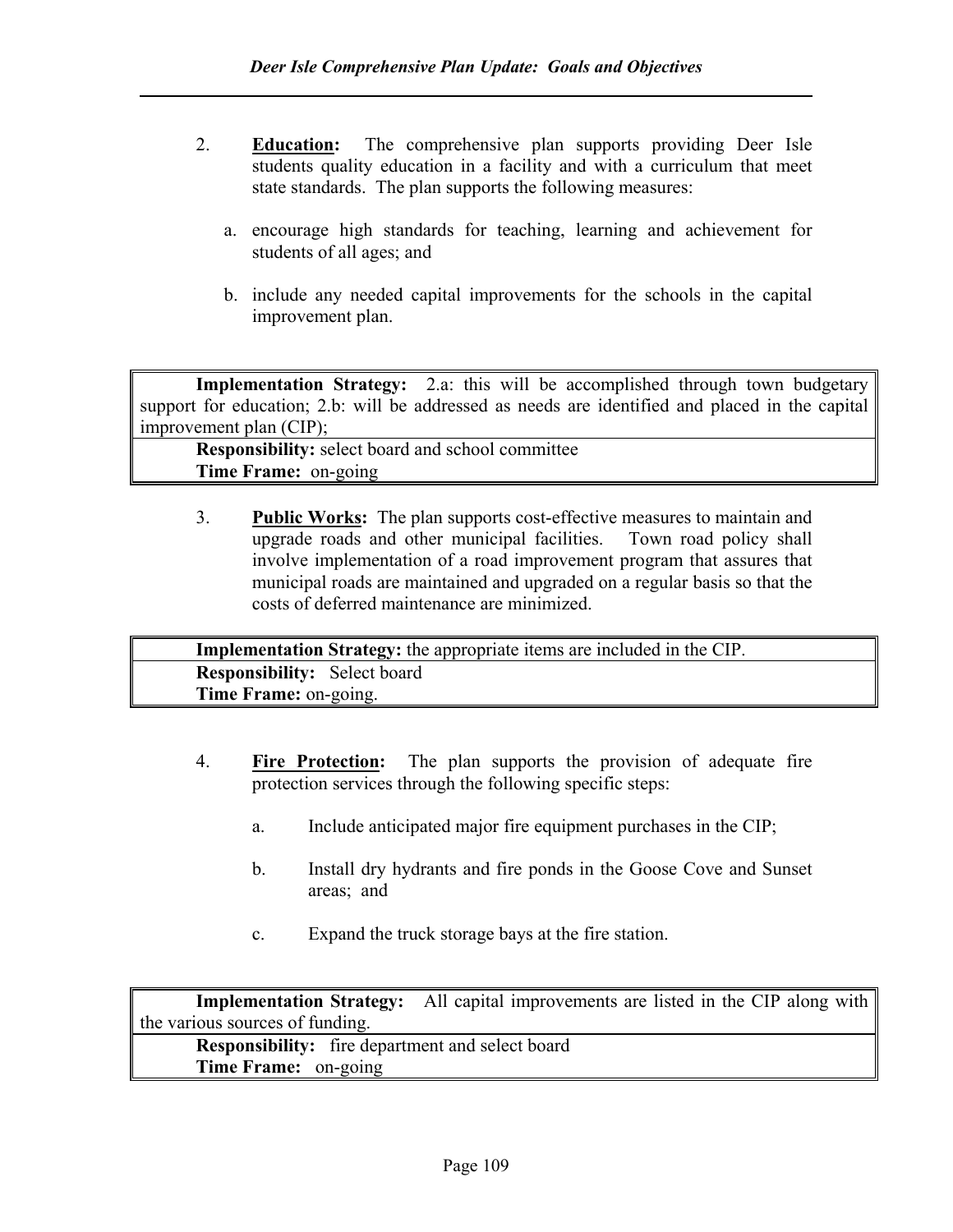5. **Municipal Government and Buildings:** Deer Isle seeks to provide its residents with an efficient and customer service-oriented town government.

### Implementation Strategy: no changes are necessary to current arrangements.

- 6. Solid Waste and Recycling: Deer Isle seeks to have an efficient and environmentally sound solid waste system. The town promotes recycling whenever it is proven cost-effective. The plan supports the continuation of current measures, it also supports participation in:
	- a. area collections of household hazardous waste; and
	- b. cooperating with adjoining towns in managing the disposal of universal waste (such as fluorescent light bulbs, mercury, thermometers, thermostats and cathode ray tubes).

Implementation Strategy: the transfer station staff and select board work with the State Planning Office and the Hancock County Planning Commission in developing arrangements that meet the town's needs.

Responsibility: select board Time Frame: on-going

7. Ambulance Service: The plan recommends that the town continue with current ambulance service arrangements

Implementation Strategy: This is a continuation of current policy.

## F. RECREATION & OPEN SPACE GOAL

Deer Isle wishes to provide its residents with a range of recreation programs and facilities that recognize the limitations of municipal budget. It also aims to assure that there is adequate, protected open space in town for the enjoyment of all residents. The plan recommends that this be accomplished through the following specific measures:

1. Recreation Facilities: the plan recommends that the town continue to maintain its current recreational facilities. No additional facilities are expected to be needed during the time frame of this plan.

### Implementation Strategy: this is a continuation of current policy.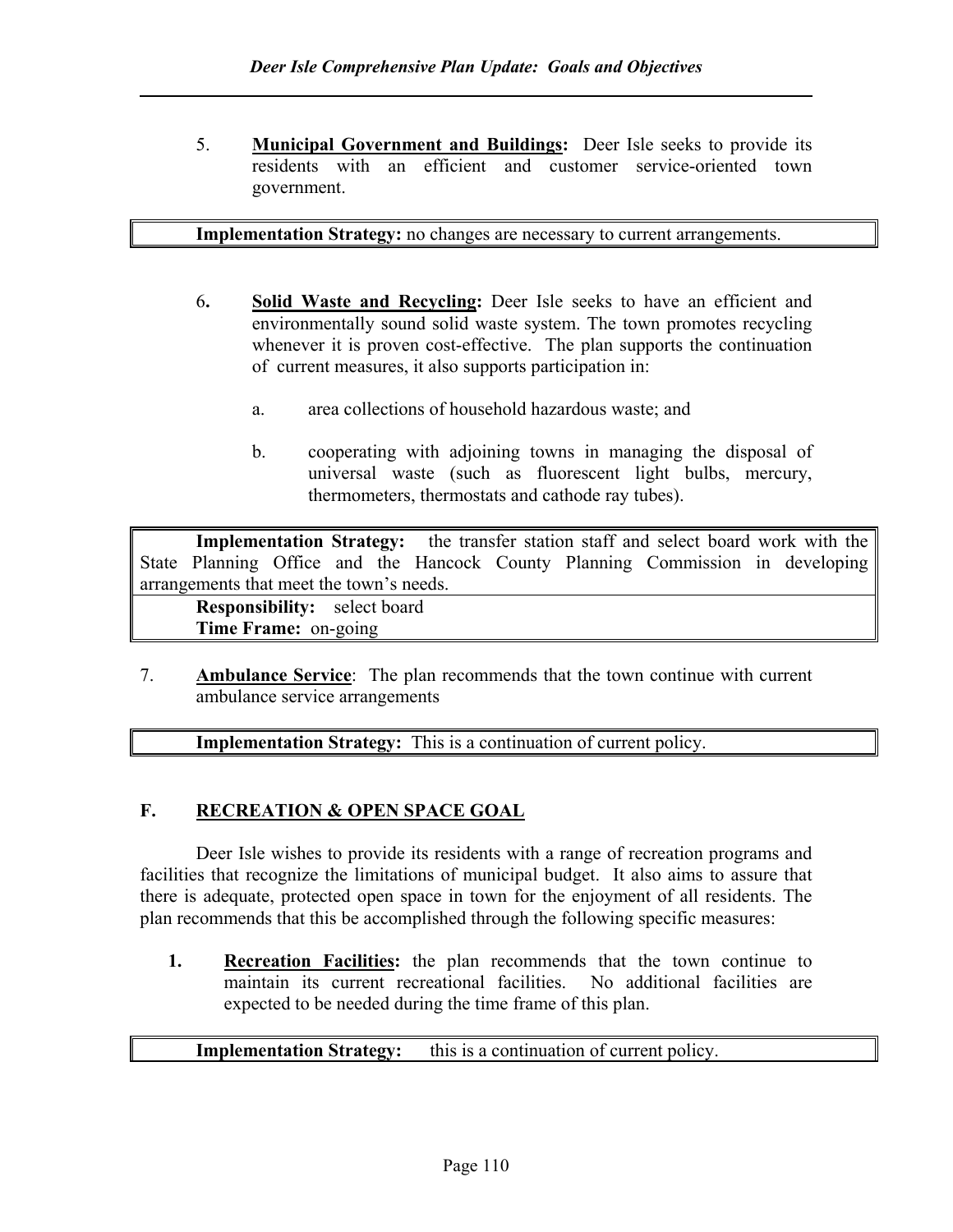- 2. Scenic Resources: The plan recommends the following measures to protect the town's key scenic resources, as listed in Inventory and Analysis, from encroachment of development:
	- a. enact subdivision, site plan and land use ordinance standards that require lot layout schemes that preserve key scenic views be used whenever possible;
	- b. work with area land trusts to include key scenic areas as priority targets for voluntary scenic easements; and
	- c. work with the MDOT to assure that state transportation improvements are made in a manner that protects scenic views.

Implementation Strategy: 2.a planning board drafts recommended changes to land use ordinances for presentation to voters at town meeting; 2.b Island Heritage Trust already has ventures under way; and 3.c the select board when it communicates with the MDOT on state facility improvements (see goal D.7) requests that scenic impacts be considered in improvement schemes.

Responsibility: 2.a: planning board; 2.b: Island Heritage Trust; and 2.c: select board Time Frame: 2.a & 2.b: 2007-2009; 2.c: on-going.

3. Open Space: The plan recommends that the town continue to maintain current open space areas. Due to recent acquisition of conservation areas by local land trusts and further anticipated activity by these groups no additional action by the town is necessary.

Implementation Strategy: this is a continuation of current policy.

4. Elderly-based activities: The plan supports the expansion of recreational activities for the elderly. The plan recommends that this be done in conjunction with Stonington and with groups such as, but not limited to, Healthy Island and senior citizen groups.

Implementation Strategy: this is a continuation of current policy by town budget support for recreation.

Responsibility: warrant committee, Healthy Island and senior citizen groups. Time Frame: on-going

. 5. Parking Improvements: The plan supports the provision of safe and adequate parking at all recreational/public access facilities in a manner that respects the confines of the town budget and the needs and rights of abutting property owners.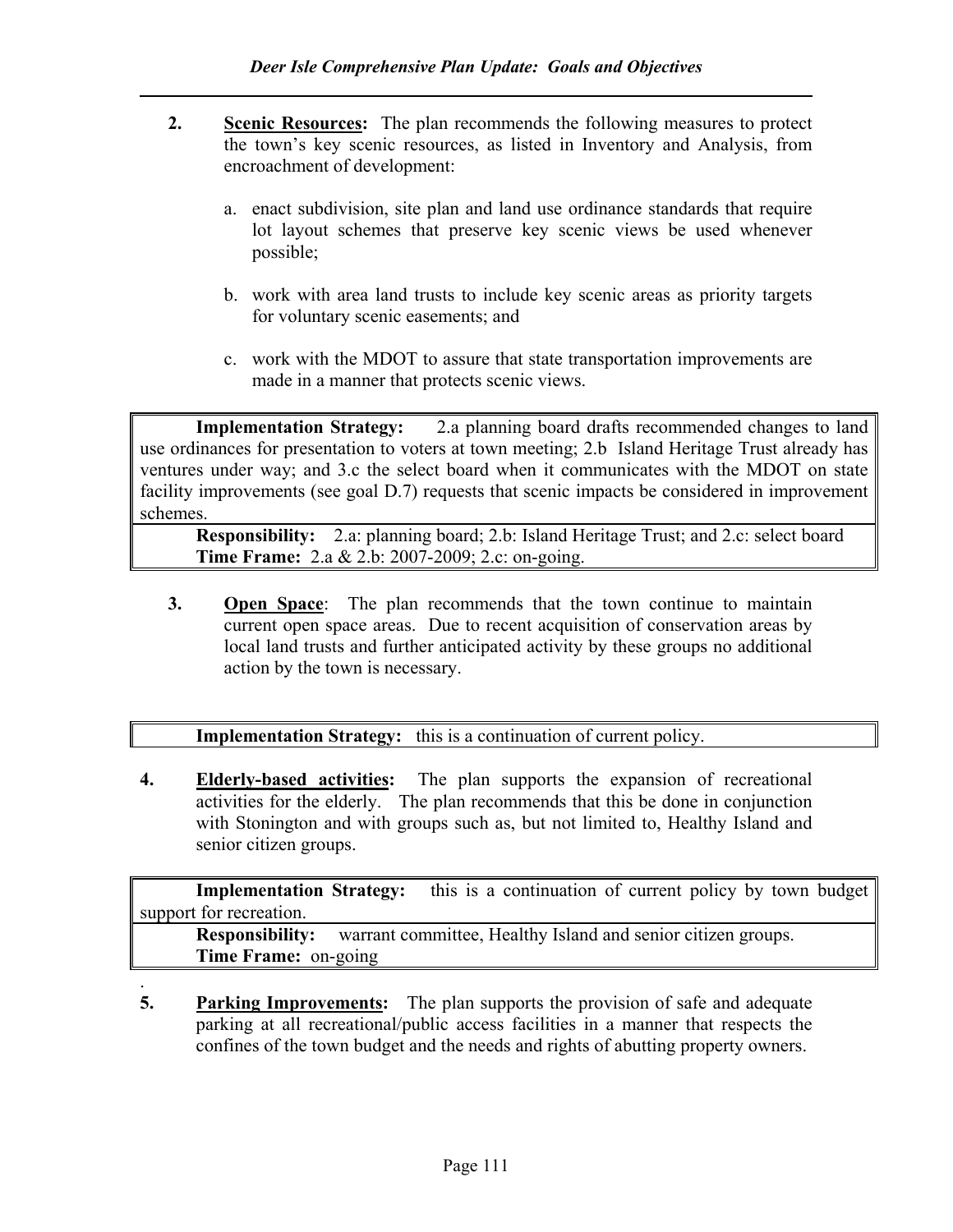| <b>Implementation Strategy:</b>                | These improvements are included in the town's capital |
|------------------------------------------------|-------------------------------------------------------|
| improvement program.                           |                                                       |
| <b>Responsibility:</b> Select board takes lead |                                                       |
| <b>Time Frame: 2008-2012</b>                   |                                                       |

6. Public Access to Surface Water: The plan supports measures to assure residents and visitors adequate access to both fresh and salt water in a manner that minimizes environmental damage, threats to public safety and disruptions to adjoining privately owned property.

Implementation Strategy: The town seeks grants for this purpose, which it matches with capital reserve recreation funds.

Responsibility: Select board/recreation committee Time Frame: on-going

## G. MARINE RESOURCES GOAL

 Deer Isle wishes to protect and enhance its marine resources in a manner that assures that they can be used and enjoyed by all residents and tax payers while also avoiding any harm to their long-term viability. Preservation of the fishing community is one of the town's top priorities. The plan recommends the following specific policies:

1. Public Access: Improving all tides public access for the general public recreational and commercial fishing interests. The plan recommends that specific attention be paid to assuring adequate room for parking and boat launching.

Implementation Strategy: The town undertakes a marine resource access improvement plan that identifies specific priorities and funding sources. The plan recommends that this be coordinated with development of the mooring plan (see G.3)

Responsibility: Harbor committee and select board Time Frame: 2007-2009

- 2. Marine-Related Businesses: The plan recommends that the town's economic development efforts give a strong emphasis to preserving and enhancing marinerelated businesses. Specific steps include:
	- a. continue to support efforts of small-scale marine product processors to meet federal food handling requirements; and
	- b. work with regional organizations that are seeking new markets for marine products.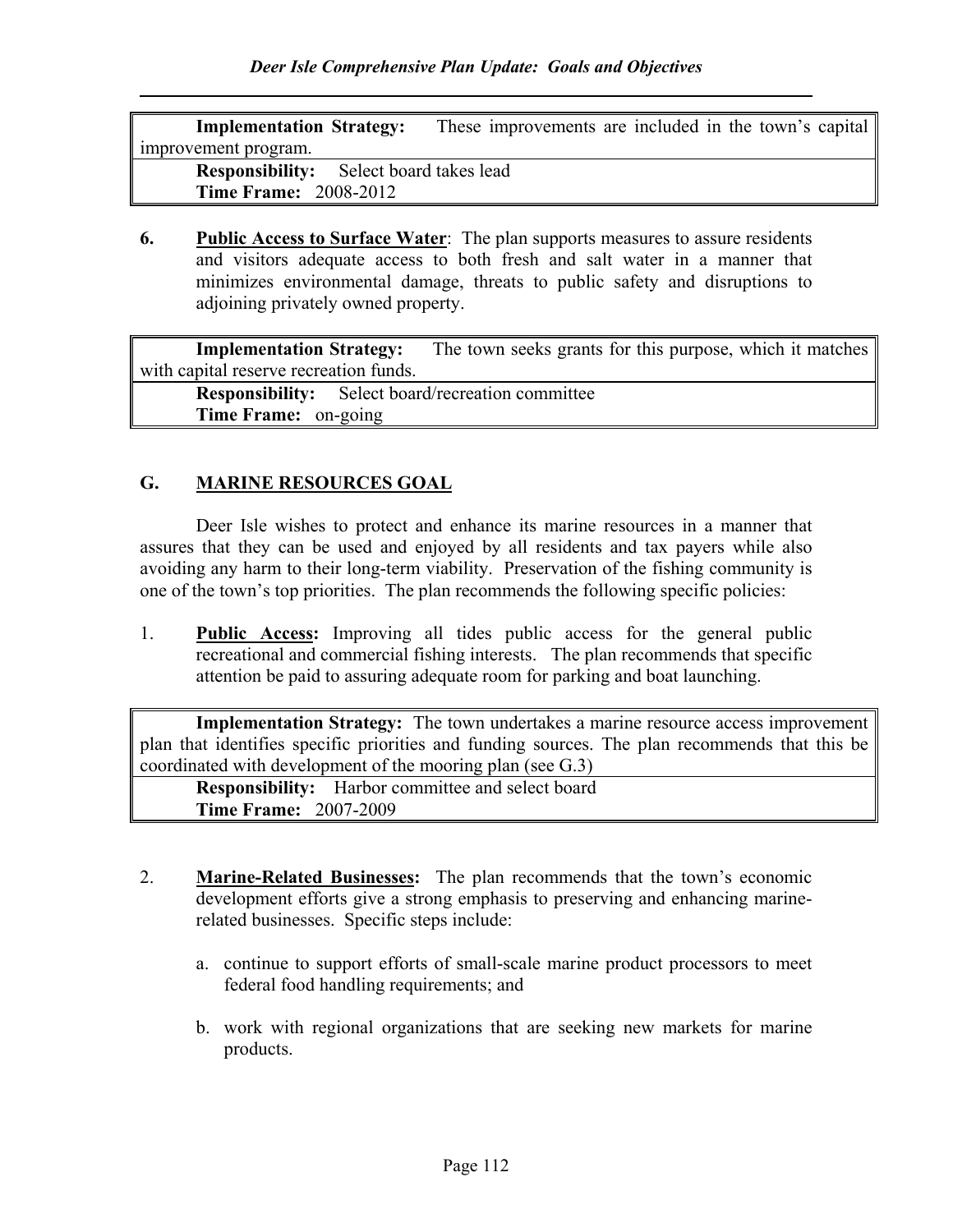Implementation Strategy: 2.a: if another round of CDBG funding to assist crab pickers proves necessary, the select board recommends that funding be sought; 3.b: select board appoints people to serve on regional committees that are addressing marine resource issues

Responsibility: as indicated above Time Frame: initiated 2006-2007

- 3. Marine Water Quality: Deer Isle seeks to minimize any threats to marine water quality and upgrade current conditions in the town's harbors. Specific steps include:
	- a. working with the DEP to eliminate any remaining overboard discharges;
	- b. assuring that town regulations sufficiently protect water quality in marine watersheds through land development review standards that consider storm water runoff, extent of impervious surface and other nonpoint sources of pollution;
	- c. assuring that new parking areas and other harbor development measures are designed in a way that minimizes stormwater runoff; and
	- d. assuring adequate enforcement of existing and proposed town ordinances and regulations affecting water quality.

Implementation Strategy: 3.a, involves continuing current policy; 3.b, this will be accomplished through the land use ordinance revisions; 3.c, this will be addressed through changes to municipal land use ordinances; and 3.d the select board assures that the code enforcement officer and harbor master have adequate training and resources to accomplish these tasks.

Responsibility: as indicated above Time Frame: on-going

5. Shellfish Restoration: The plan recommends that town officials contact the Maine Department of Marine Resources to determine what steps are necessary to open areas currently closed to shell fishing and to pursue shellfish seeding operations in newly opened areas. It is recommended that this be done in conjunction with adjoining towns that share marine resources and efforts to protect marine water quality *(see goal G.4)*.

Implementation Strategy: The shellfish committee continues its current efforts. Responsibility: Shellfish committee Time Frame: on-going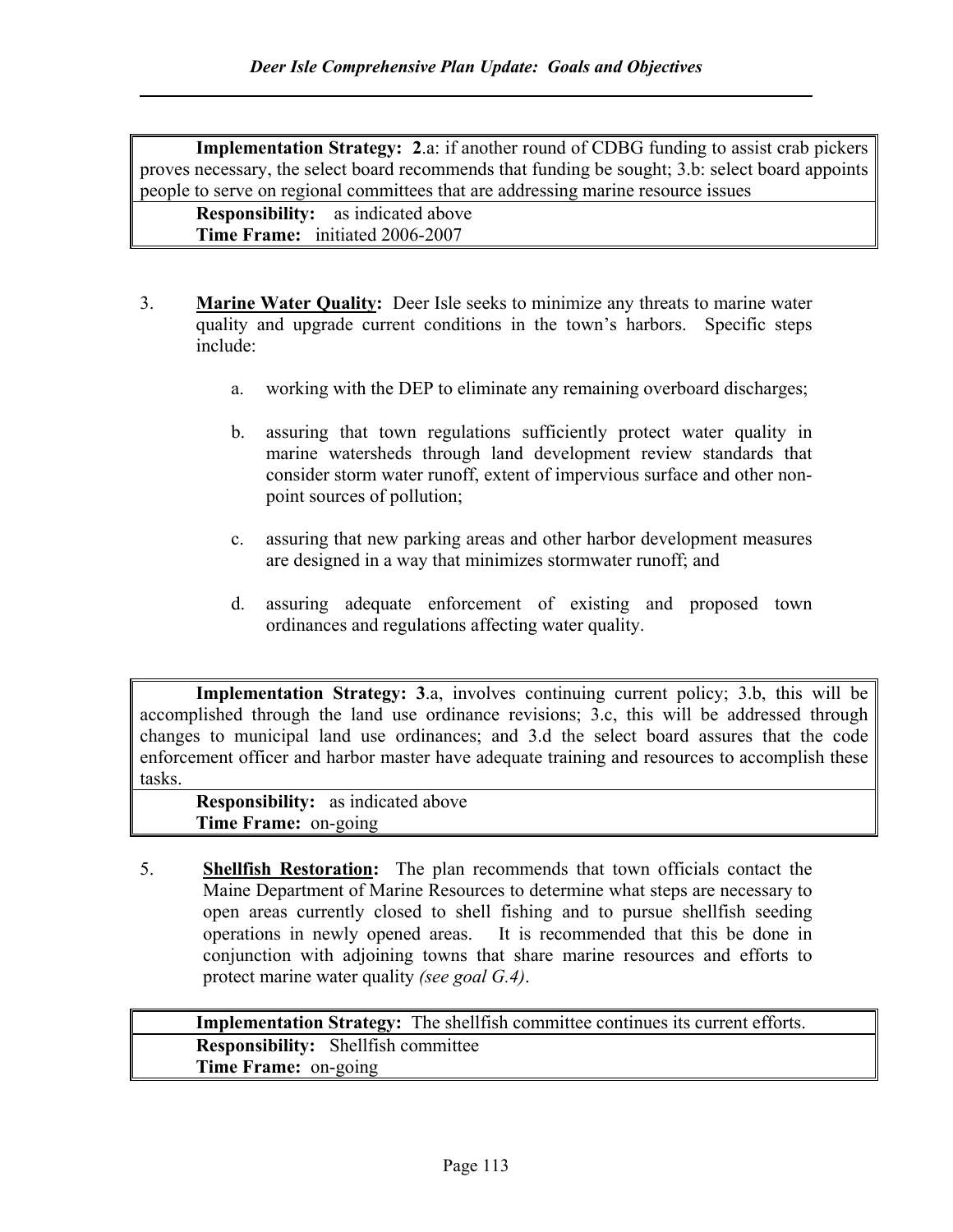6. Water Dependent Uses: Deer Isle seeks to protect its water dependent uses such as boat yards, piers and town landings from incompatible development by retaining standards for these areas in its shoreland zoning ordinance that restrict uses that are not water dependent and possibly expanding this zoning to include other uses (see the Future Land Use Plan).

Implementation Strategy: This will be accomplished by revisions to the shoreland zoning standards.

Responsibility: Planning board Time Frame: 2007-2009

- 7. Preservation of the Commercial Fishing Community: It is town policy to promote the preservation of commercial fishing in Deer Isle. The plan recommends that this be accomplished through the following measures:
	- a. Considering the needs of commercial fishing operations in the design of all new docking and parking facilities; and
	- b. assuring that any town ordinances that regulate noise, operating hours, odors or other nuisances do not restrict operations that are essential to commercial fishing.

Implementation Strategy: 7.a will be addressed through the revisions to the harbor management plan; 7.b will be accomplished by revisions to the town's land use and harbor management ordinances.

Responsibility: The harbor committee will take the lead with planning board involvement in 8.b.

Time Frame: 2007-2009

# H. WATER RESOURCES GOAL

 Deer Isle desires to maintain, and where needed, restore the quality of its ground and surface water resources through the following specific policies:

- 1. Ground Water Protection: Since there are no municipal water systems in Deer Isle and there is presently little information available on underground water supplies, protection of ground water resources is a priority for the town. The plan recommends the following measures:
	- a. working with the Maine Geological Survey and others with ground water expertise to have a comprehensive hydrologic study done of the town's water resources when/if funding becomes available. One goal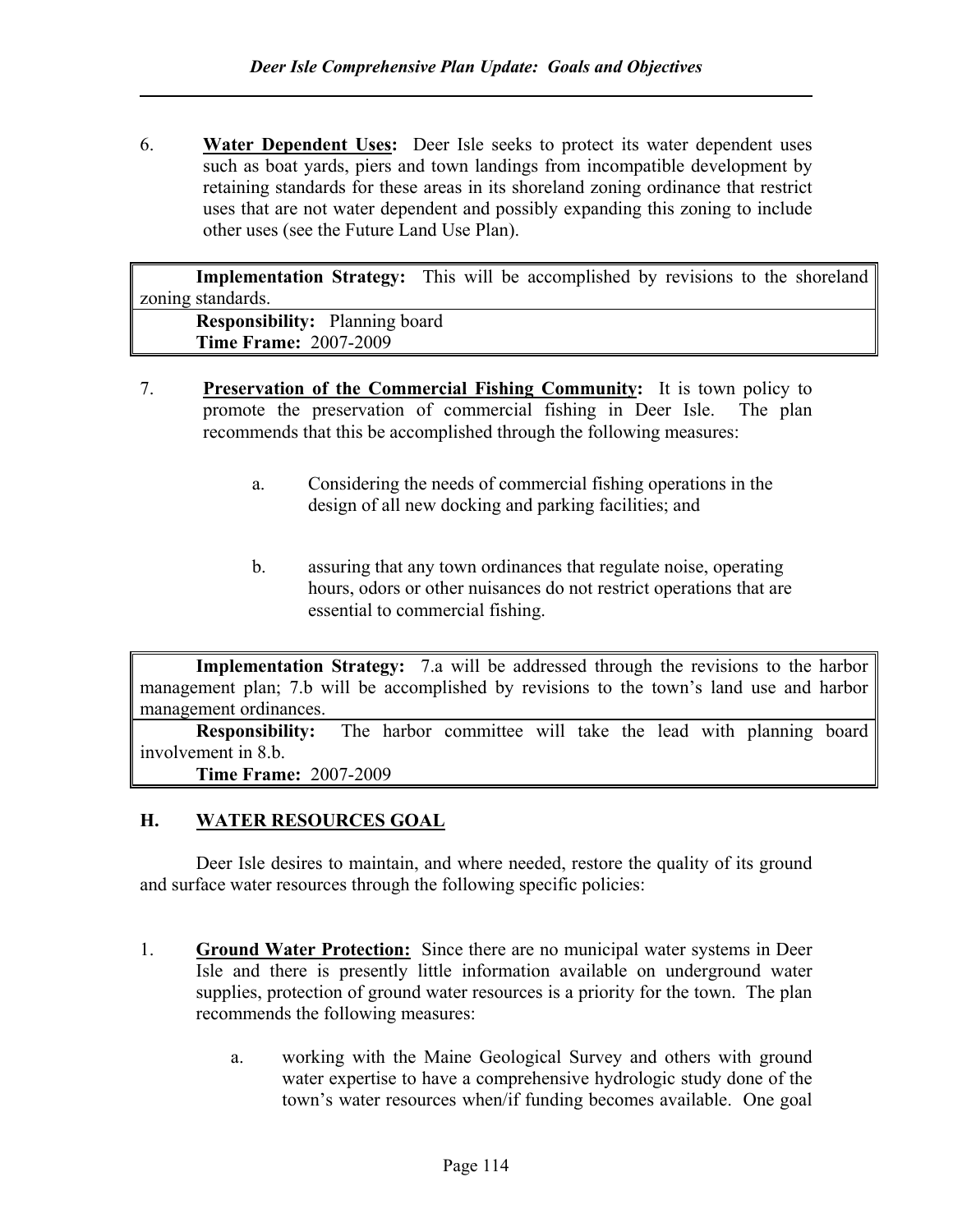of this study would be to assess the capacity of the town's growth areas to absorb development based on water supply;

- b. assuring that minimum lot sizes are sufficiently large to allow adequate distances between septic systems and wells; and
- c. assuring that municipal site plan review and subdivision standards do not allow any development to be approved that disrupts the water quality or quantity of water users on adjoining properties. The plan recommends that all applicants for major subdivision and site plan review approval be required to provide test wells so that the water supply conditions can be determined. If conditions are proven inadequate, the applicant will be required to provide an alternative source of water or else reduce the scale of the development to a level appropriate to water supply conditions.

Implementation Strategy: 1.a: the select board contacts the Maine Geological Survey, Maine Rural Water and similar agencies to request technical assistance and possible funding; the other steps will be addressed through changes to the town's land use ordinances.

Responsibility: select board for 1.a, planning board for the others. Time Frame: 2009-2010

2. Non-Point Source Management and Stormwater Runoff: Assuring that all town regulations make adequate provisions to manage non-point pollution, stormwater runoff, drainage, erosion and sedimentation. Such provisions could include, but are not limited to, minimizing storm water runoff, assuring adequate drainage and buffering, and setting standards for the handling of deleterious matter and hazardous materials at commercial and industrial operations.

Implementation Strategy: This would be addressed through changes to the town's land use regulations

Responsibility: planning board Time Frame: 2007-2009

- 3. Phosphorus Control: The plan supports strong measures to manage phosphorus loading into the town's lakes and streams. This shall be accomplished through the following measures:
	- a. the enactment of standards in the land use ordinance for the Lilly and Torrey Pond watersheds that are consistent with DEP-recommended guidelines on matters including, but not limited to, vegetative cutting and buffering, driveway design and drainage. The plan recommends that the town enact a medium level of protection (as defined by the DEP phosphorus loading guidelines) for both great ponds; and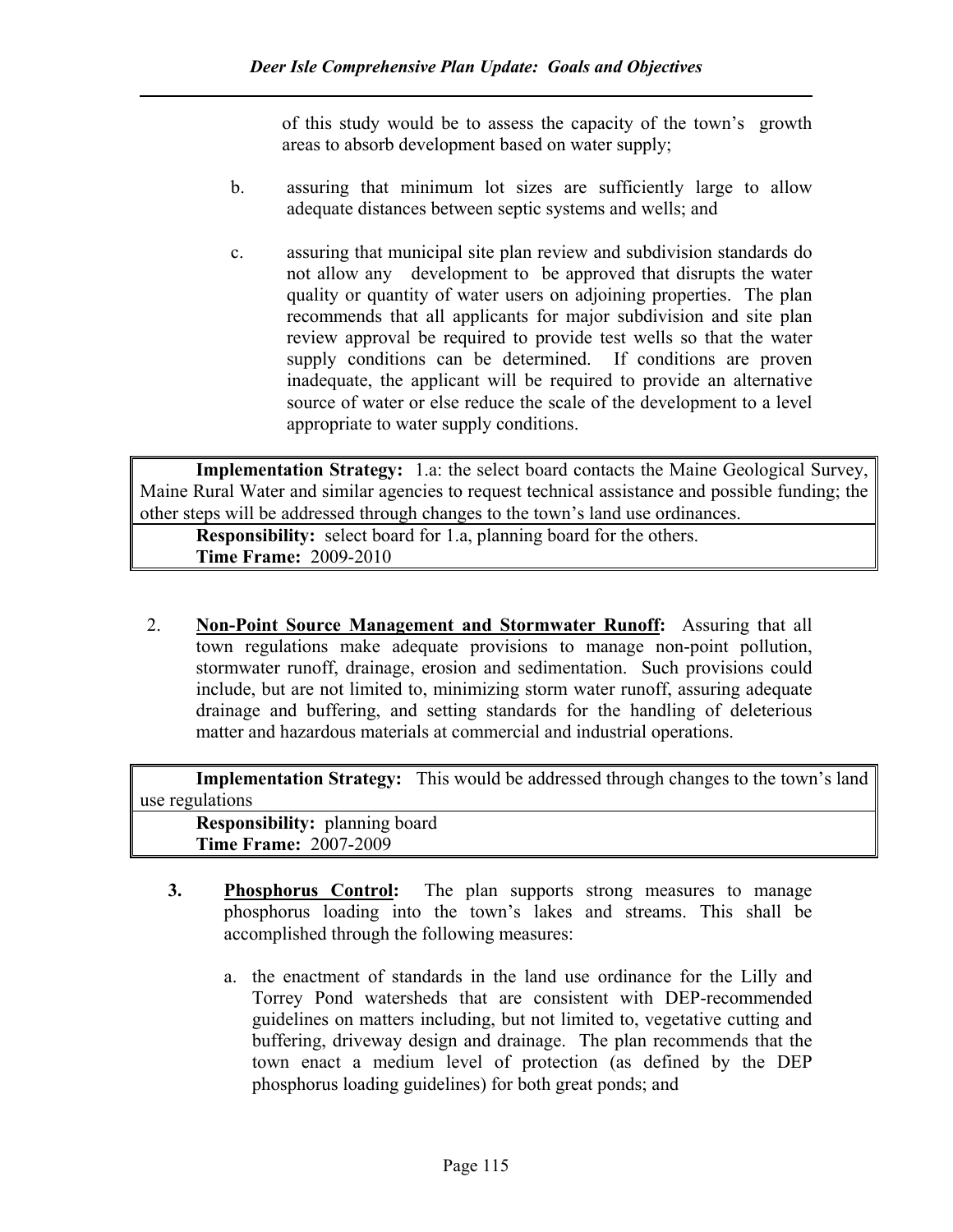b. the monitoring of these ponds for algae growth.

Implementation Strategy: 3.a: this will be accomplished through changes to the town's land use ordinances. 3.b: the planning board contacts the Lakes Division of the DEP for information on how to conduct monitoring and asks if the Deer Isle conservation commission could oversee the effort.

Responsibility: planning board & conservation commission Time Frame: 2007-2009

4. Flood Plain Management: The plan recommends that the town retain its current flood plain management ordinance and update this ordinance when recommended to do so by the State Planning Office Flood Plain Management staff.

Implementation Strategy: the planning board contacts the Hancock County Planning Commission and asks that it be informed when it is time to update the flood plain ordinance. At this time, the board recommends to town meeting that the ordinance be updated.

Responsibility: planning board Time Frame: on-going

5. Public Water Systems: The plan recommends that the town protect the water supply source of public water systems by requiring the identification of any source areas in the subdivision and site plan review process.

Implementation Strategy: this is addressed as part of the general revisions to the town's land use ordinances.

Responsibility: Planning board Time Frame: 2007 – 2009

# I. HISTORIC & ARCHAEOLOGICAL RESOURCES GOALS

 In recognition of their importance to the town's historic character, Deer Isle seeks to protect and enhance its historic and archaeological resources. The plan recommends that this be accomplished through support of the following measures:

1. encouraging the historical society to work with the Maine Historic Preservation Commission to conduct a comprehensive survey of historic resources in town to identify potential structures and sites that are eligible for listing on the National Register of Historic Places and working with interested property owners to have their properties voluntarily placed on the Register;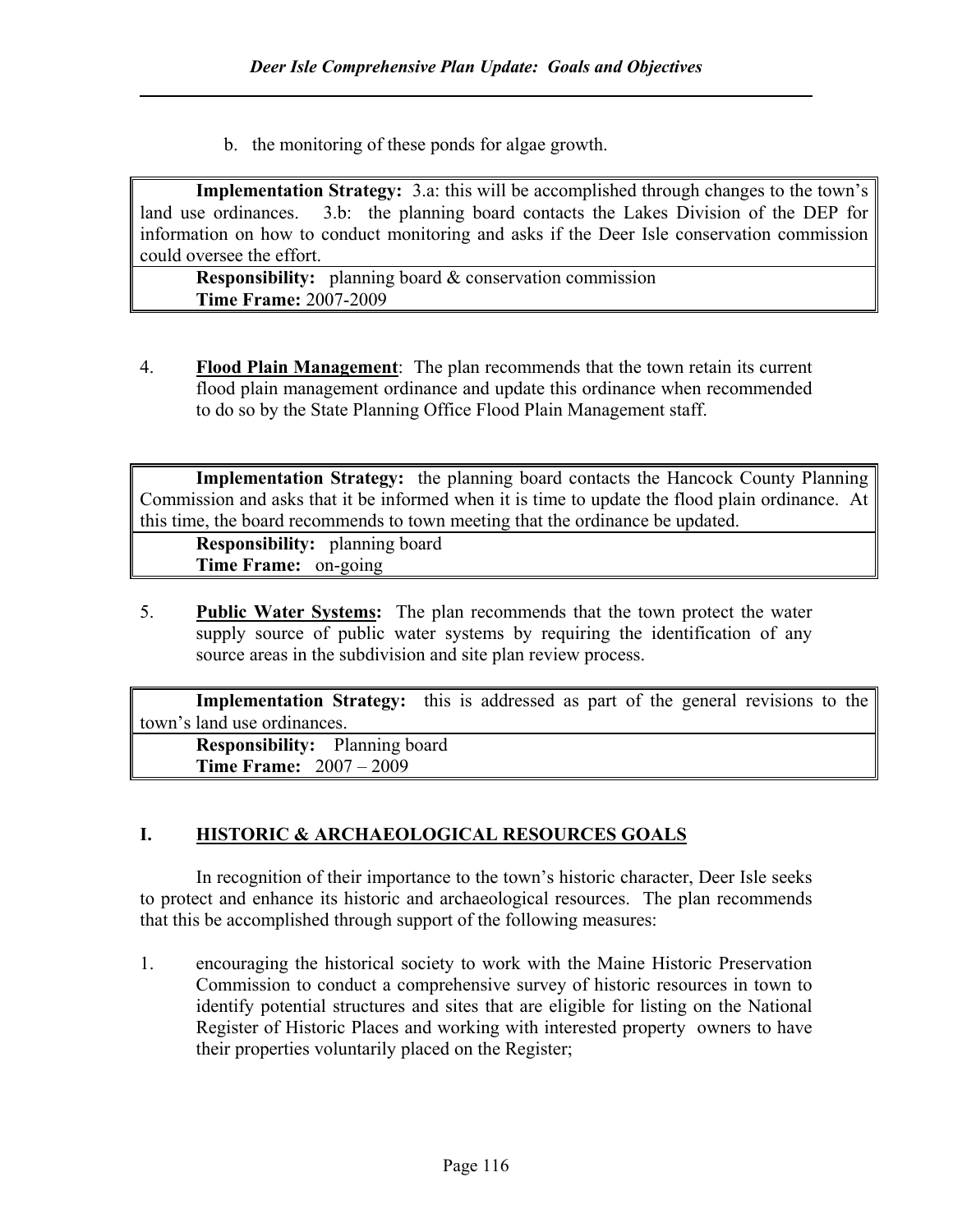| <b>Implementation Strategy:</b> The historical society contacts the Maine Historic |  |  |  |  |  |  |  |
|------------------------------------------------------------------------------------|--|--|--|--|--|--|--|
| Preservation Commission to learn how it might best proceed.                        |  |  |  |  |  |  |  |
| <b>Responsibility:</b> Historical Society                                          |  |  |  |  |  |  |  |
| <b>Time Frame: 2007-2009</b>                                                       |  |  |  |  |  |  |  |

2. after completion of the survey, prepare a map showing key historic and prehistoric sites. This map shall serve as reference material for the planning board as it reviews development proposals (such as subdivisions, site plan review applications and other uses subject to planning board permitting authority) to assure it is aware of all potential historical sites. This information will be used by the planning board in determining if changes are needed in site layout, building footprints and the timing of construction in order to allow a more thorough assessment of relevant features.

Implementation Strategy: The planning board hires a consultant to prepare a digital map. It also undertakes drafting of the necessary changes in the land use ordinances.

Responsibility: Planning board Time Frame: 2007-2009

### J. NATURAL RESOURCES GOAL

In recognition of their importance to the overall quality of life, the protection of open space, the preservation of hunting and fishing opportunities and the attraction of tourists, the plan supports the protection and enhancement of Deer Isle's natural and scenic resources. The plan recommends that this be accomplished through the following specific measures:

1. include large, unfragmented areas of natural wildlife habitat as rural in the Future Land Use plan;

| <b>Implementation Strategy:</b> This is addressed through the future land use plan. |  |
|-------------------------------------------------------------------------------------|--|
|-------------------------------------------------------------------------------------|--|

2. work with area land trusts to have unique natural areas in town as a priority target for the acquisition of voluntary conservation easements from interested **landowners** 

Implementation Strategy: The Island Heritage Trust already has an active program underway.

Responsibility: Planning board/Island Heritage Trust Time Frame: 2007

3. include provisions in the subdivision ordinance and the proposed site plan review ordinance to require the identification of important natural areas such as deer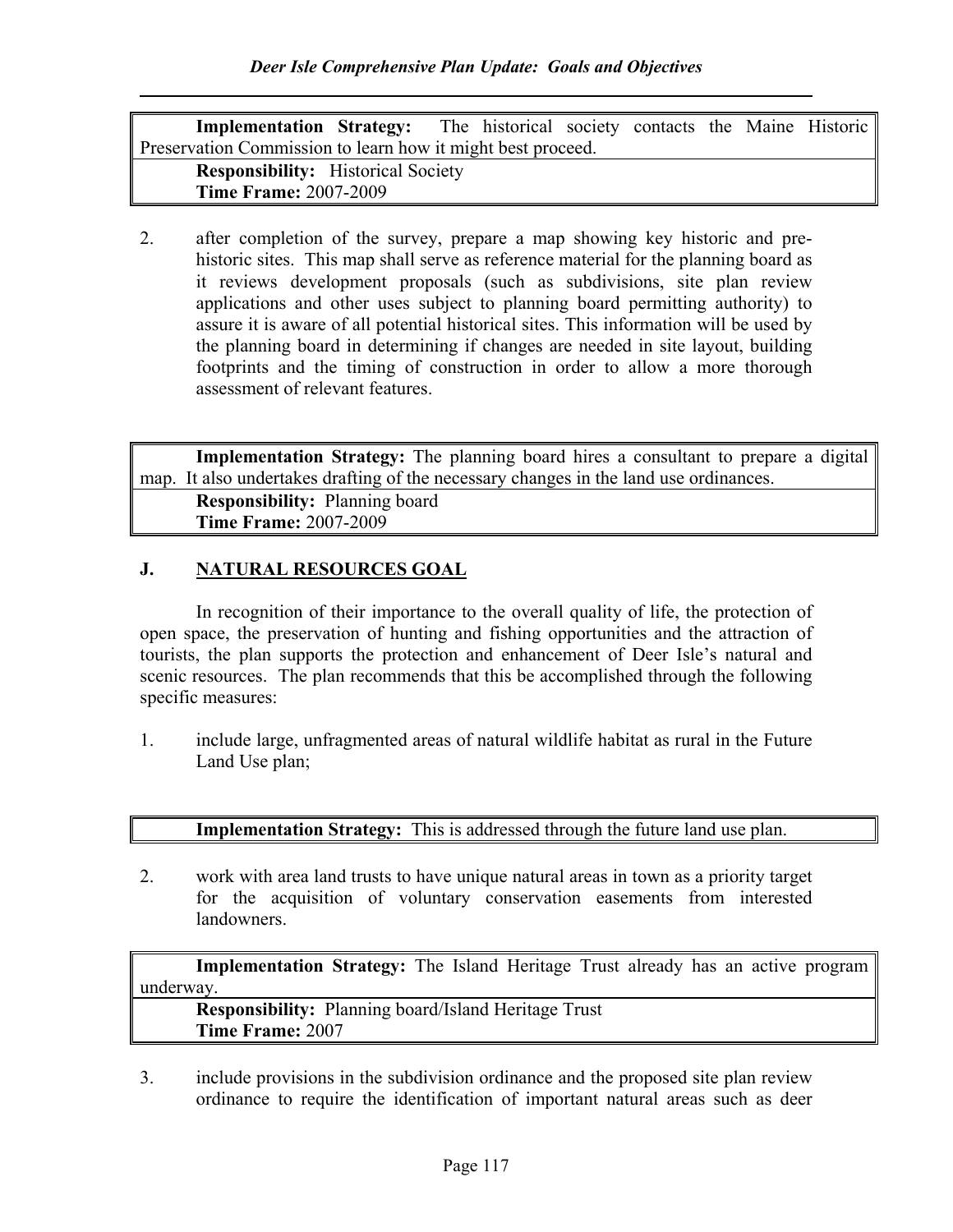wintering yards, Natural Heritage areas and bald eagle nests as part of the land development review process. The plan recommends that the development review standards encourage lot lay-out schemes and mitigating measures that protect these resources.

Implementation Strategy: The planning board makes the recommended changes to the land use ordinances.

| <b>Responsibility:</b> Planning board |  |
|---------------------------------------|--|
| <b>Time Frame:</b> $2007 - 2009$      |  |

4. continue to contact the Maine Department of Inland Fisheries and Wildlife (MDIFW) and ask that it update the mapping of bald eagle nest sites.

Implementation Strategy: The conservation commission continues its contacts the MDIFW to complete this process.

Responsibility: Conservation commission Time Frame: on-going

## K. AGRICULTURAL AND FOREST RESOURCES GOAL

In recognition of their importance to the area economy, as open space and the town's rural character, the plan supports the preservation and enhancement of Deer Isle's farm and forest resources. The plan recommends that this be accomplished through the following specific measures:

1. designating large tracts of farm and forest land as rural in the Future Land Use Plan;

Implementation Strategy: This is addressed through the Future Land Use Plan.

2. including "right to farm and manage forest" provisions in the land use ordinance. This would exempt farm and forest activities in rural areas from certain noise and other nuisance standards provided that these exemptions are necessary for farm and forest operations;

Implementation Strategy: This would be addressed through the land use ordinance changes.

Responsibility: Planning board Time Frame: 2006-2008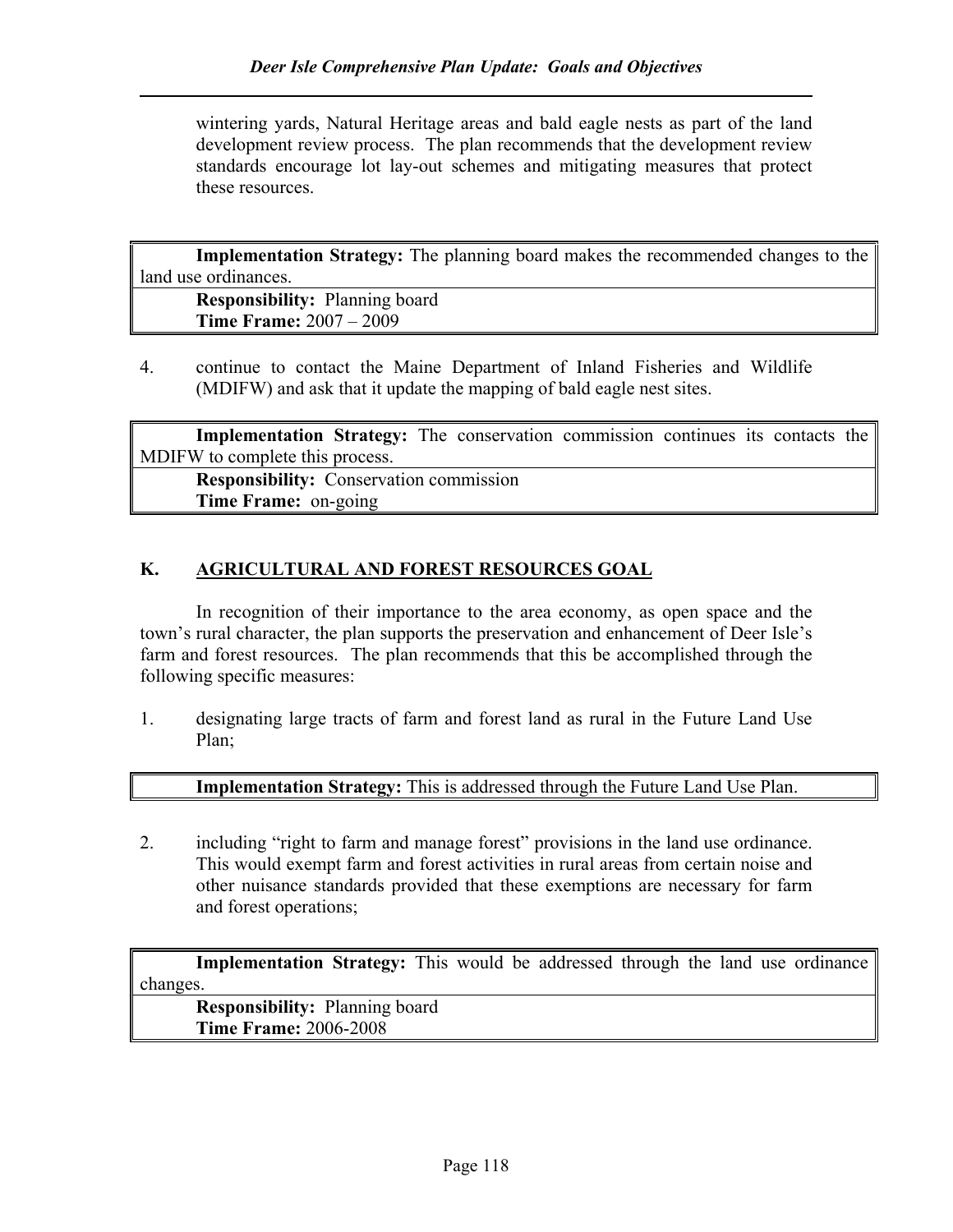3. assuring that farm and forested-related uses such as food stands and small-scale saw mills are permitted in areas designated as rural in the Future Land Use Plan. All such uses would be required to have safe and adequate off-street parking.

#### Implementation Strategy: This is addressed in the Future Land Use Plan.

4. working with the local utility company to address problems resulting from tree limbs falling onto power lines.

Implementation Strategy: The select board contacts the utility company to explore options. Responsibility: select board Time Frame: 2008

### L. LAND USE GOAL

Deer Isle seeks to preserve its current land use pattern while allowing ample opportunity for future growth. The plan recommends that the town enact town-wide land use standards and a site plan review ordinance to implement the measures proposed in the Future Land Use Plan. It supports the following measures:

1. Residential Growth Areas: In order to assure adequate opportunities for families to build homes in the town, the plan recommends that a portion of the presently undeveloped area is designated as a growth area where minimum lot sizes for lots created after the enactment date of these standards would be one acre unless poor soil conditions required a larger size for a state plumbing permit to be granted;

Implementation Strategy: the planning board undertakes a major drafting of town-wide land use ordinances, which include this provision

Responsibility: planning board directs the drafting of the ordinance provisions and presents them for a town meeting vote of adoption.

Time Frame: 2008

- 2. Enactment of Town-Wide Land Use Standards: The plan recommends that the town enact town-wide land use land use standards based on the proposal contained in the Future Land Use Plan. The proposed land use standards will:
	- a. encourage quality commercial and industrial development throughout the town. This development shall be compatible with the town's infrastructure and rural character;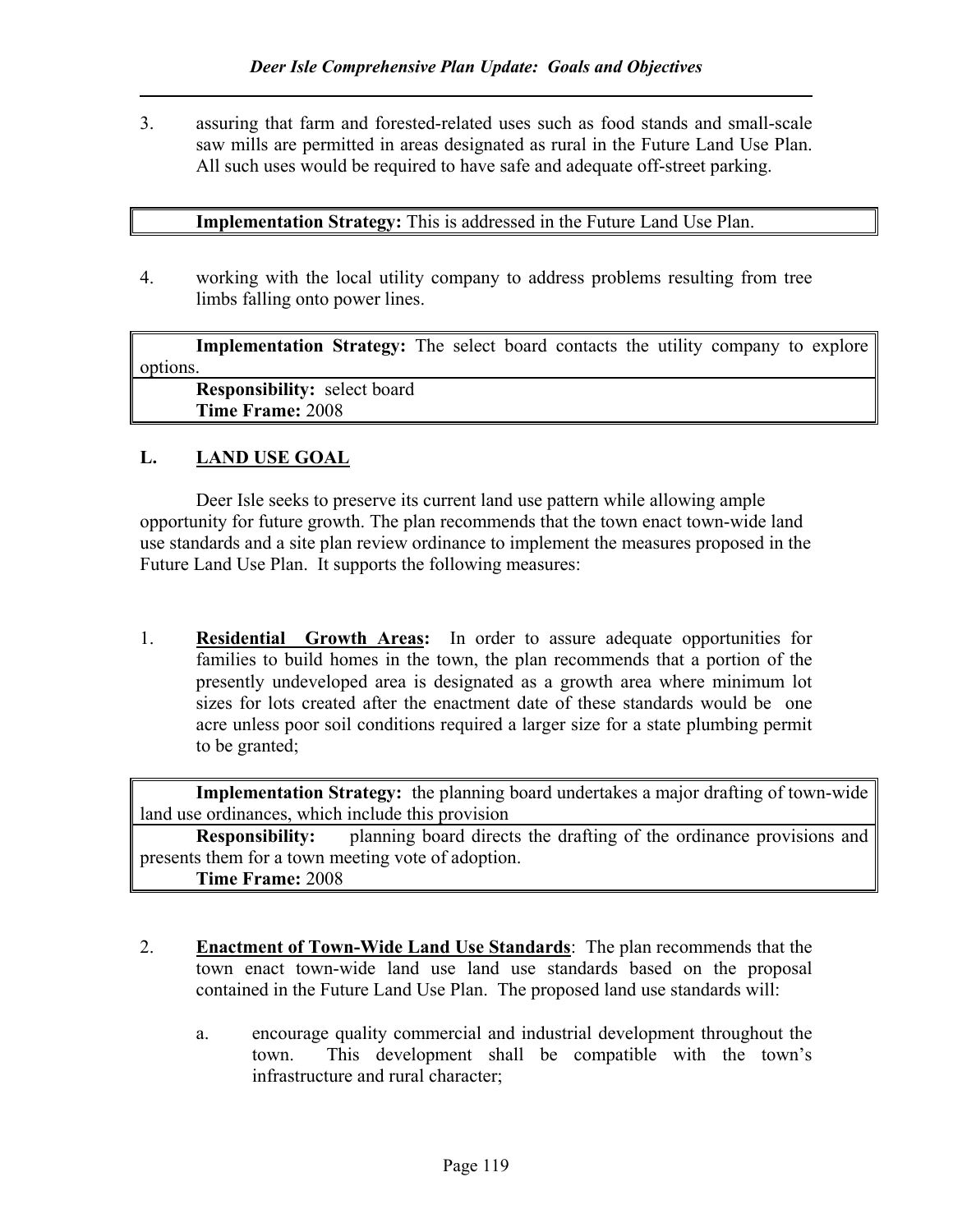- b. retain the current two-acre minimum lot size for subdivisions;
- c. protect highways from excessive sprawl; and
- d. preserve the current mixture of land uses in the shoreland areas.

Implementation Strategy: the planning board undertakes a major drafting of town-wide land use standards, which include these provisions.

Responsibility: planning board directs the drafting of the ordinance provisions and presents them for a town meeting vote of adoption. Time Frame: 2008

# M. FISCAL CAPACITY GOAL

Deer Isle seeks to promote fiscally sound development and policies that encourage long-term fiscal planning and the sharing of services with adjoining towns whenever proven practical. Specific fiscal polices are divided into two categories: alternative funding sources and fiscal planning.

- 1. Alternative Funding Sources: In the interests of minimizing demands on the property tax base, the plan recommends that the town undertake the following measures to develop and/or expand other funding sources:
	- 1. continuing to seek grant funds for projects and maintaining capital reserve accounts so that matching local sources of funds may be accumulated well before the grant application deadline;
	- 2. enacting building permit fees based on a sliding scale that is related to the square-footage of construction; and
	- 3. charging user fees for certain town services if proven equitable for all parties involved.

Implementation Strategy: 1. This is a continuation of current policy; 2. the town land use ordinances are revised to include a new few schedule; 3. The select board reviews current policies and determines if any additional user fees can be imposed;

Responsibility: 1& 3. select board; 2. the planning board Time Frame: 2004-2006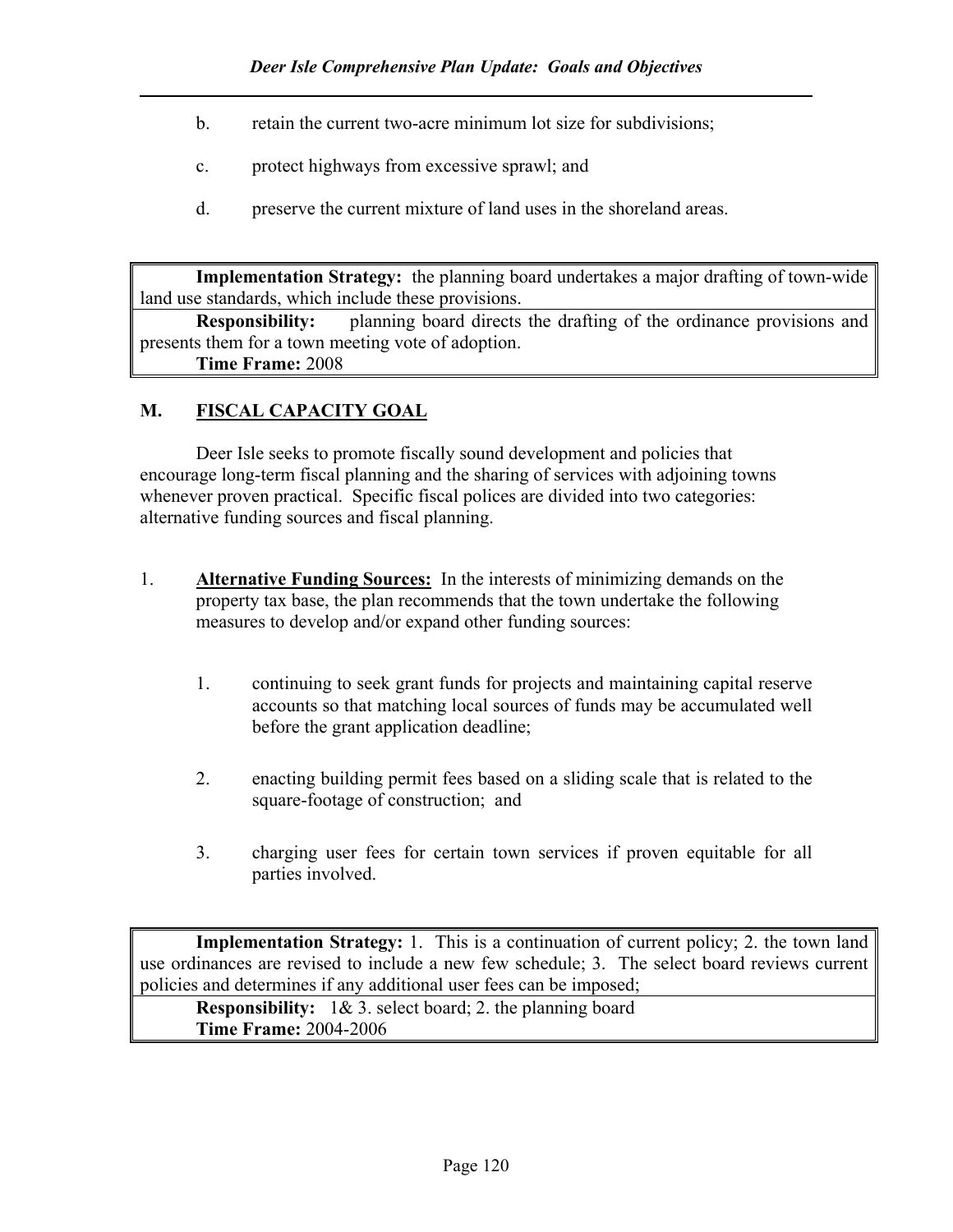- 2. Fiscal Planning: The plan recommends the following measures to promote long term fiscal planning in the hopes of mitigating the rate of future property tax increases:
	- 1. Exploring the further sharing of services with nearby towns; and
	- 2. Implementing a capital improvement plan (CIP) that will be revised annually. The CIP is an advisory document that summarizes planned major capital expenditures in Deer Isle over a six to ten-year period. The final decision on all expenditures will remain with the voters at town meeting.

```
Implementation Strategy: 1. See Public Services and facilities goals; 2. The select 
board updates the CIP on annual basis
```
Responsibility: 1. See Public Services and Facilities goals; 2. Select board Time Frame: on-going

## N. CAPITAL INVESTMENT PLAN

The capital investment plan (CInP) summarizes major capital expenditures that the town anticipates undertaking and is the first step in a capital improvement plan. Like the rest of the comprehensive plan, the CInP is advisory in nature. Final recommendations on funding each year are still made by the selectmen and are subject to approval by town meeting vote. Capital expenses are defined as items with a useful life of at least five years that cost at least \$10,000. They are distinct from operational expenditures such as fuel, minor repairs to buildings and salaries.

 Capital expenditures may be funded in several ways. One is a single appropriation from a town meeting warrant article. Another is annual contributions to a capital reserve fund. A third is borrowing through bonds or loans. A fourth is a grant, which usually require a local match. Other sources include highway block grants, boat excise taxes and bonds.

 Anticipated capital expenditures as of 2005 are shown on Table II.1. These include both recurring expenditures such as annual highway repairs and one-time expenditures such as a new fire truck All expenditures are shown in 2005 dollars and are subject to inflation. The need for these expenditures is explained in the Inventory and Analysis section. Overall, there are few capital needs in Deer Isle municipal government. School officials have not indicated to the town any major capital expenditures.

The items are presented according to the year that they are expected to take place. They do not necessarily reflect the priority of a given item.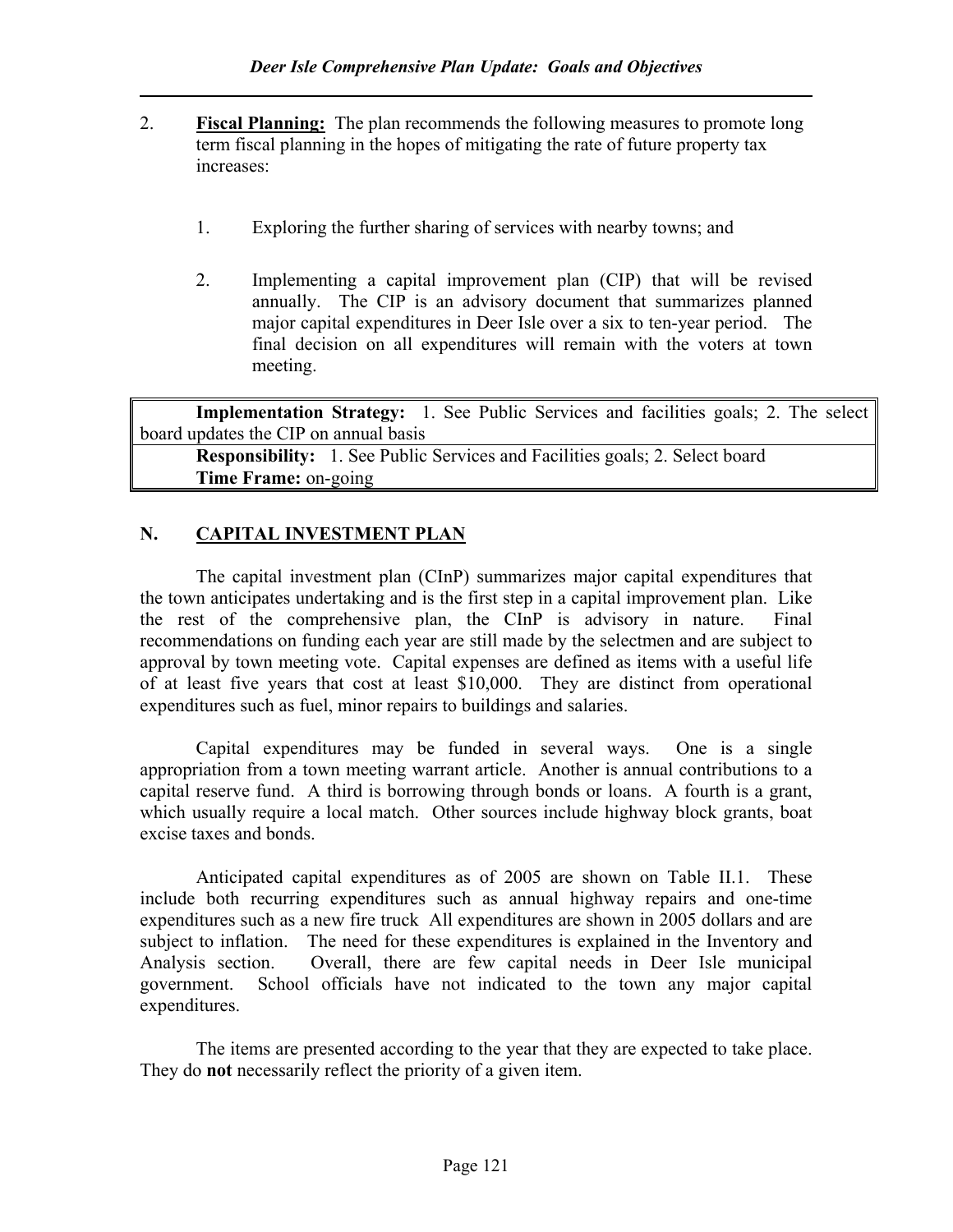| Table II.1<br><b>SUMMARY OF ANTICIPATED CAPITAL EXPENDITURES, 2005-2011</b> |                                 |                                                                 |  |  |
|-----------------------------------------------------------------------------|---------------------------------|-----------------------------------------------------------------|--|--|
| <b>ITEM</b>                                                                 | <b>ESTIMATED</b><br><b>COST</b> | <b>ANTICIPATED</b><br><b>YEAR/METHOD</b><br><b>OF FINANCING</b> |  |  |
| Annual highway maintenance                                                  | \$80,000                        | Yearly/'1                                                       |  |  |
| Replacement for 1984 fire truck                                             | \$150,000                       | 2006/1,2                                                        |  |  |

Key: 1. Direct appropriation; 2. Existing capital reserve fund; 3. Matching state grant; 4. Bond; 5. MDOT municipal funding; 6. Boat excise tax revenues; 7. Bonded debt; 8. Estimate of annual revenue from sale of tax defaulted property

 $p.a. = per annum$ 

 $t.b.d. = to be determined$ 

NOTE: This information is current as of July 2005, changes may have occurred since that date.

# O. REGIONAL COORDINATION GOAL

Deer Isle promotes regional coordination whenever it is of mutual benefit to all parties. These regional measures are addressed throughout these goals and objectives and are summarized below.

| <b>SUMMARY OF POLICIES REQUIRING REGIONAL</b><br><b>COORDINATION</b> |                |  |  |  |
|----------------------------------------------------------------------|----------------|--|--|--|
| <b>Topic</b><br><b>Supporting Policies</b>                           |                |  |  |  |
| Economy                                                              | B.2            |  |  |  |
| Public Services and<br>Facilities                                    | E.6            |  |  |  |
| Recreation                                                           | F.4            |  |  |  |
| <b>Marine Resources</b>                                              | G.7            |  |  |  |
| <b>Fiscal Capacity</b>                                               | F <sub>2</sub> |  |  |  |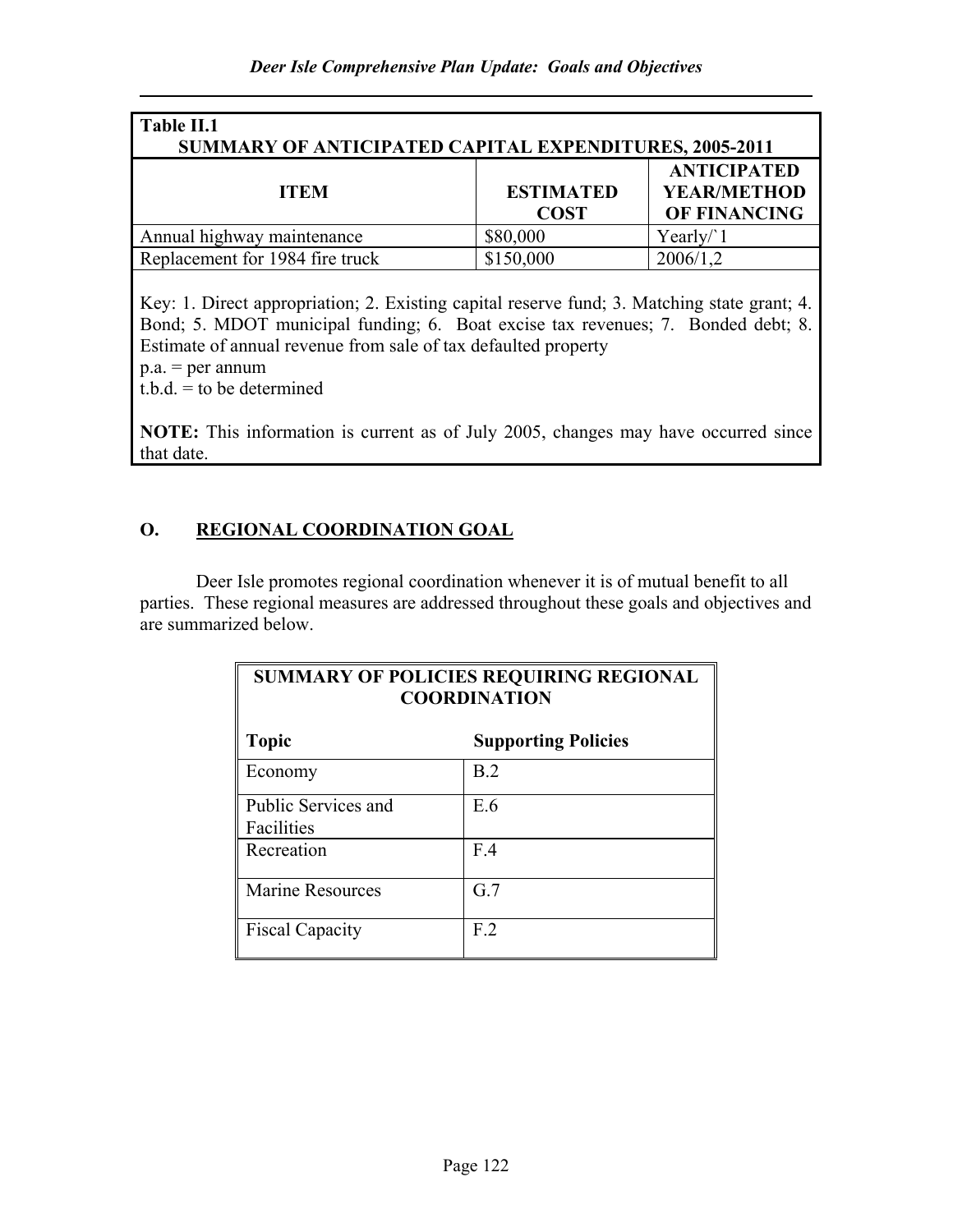## MAINE'S GROWTH MANAGEMENT GOALS

1. To encourage orderly growth and development in appropriate areas of each community, while protecting the State's rural character, making efficient use of public services and preventing development sprawl.

Related Policies: A, D, L & M

2. To plan for, finance and develop an efficient system of public facilities and services to accommodate anticipated growth and economic development.

### Related Policies: E & N

3. To promote an economic climate that increases job opportunities and overall economic well-being.

# Related Policies: B

4. To encourage and promote affordable, decent housing opportunities for all Maine citizens.

## Related Policies: C

5. To protect the quality and manage the quantity of the State's water resources, including lakes, aquifers, great ponds, estuaries, rivers and coastal areas.

Related Policies: G & H

6. To protect the State's other critical natural resources, including, without limitation, wetlands, wildlife and fisheries habitat, sand dunes, shorelands, scenic vistas, and unique natural areas.

Related Policies: J

7. To protect the State's marine resources industry, ports, and harbors from incompatible development, and to promote access to the shore for commercial fishermen and the public.

Related Policies: G

8. To safeguard the State's agricultural and forest resources from development which threatens those resources.

Related Policies: K

9. To preserve the State's historic and archeological resources.

### Related Policies: I

10. To promote and protect the availability of outdoor recreation opportunities for all Maine citizens, including access to surface waters.

Related Policies: F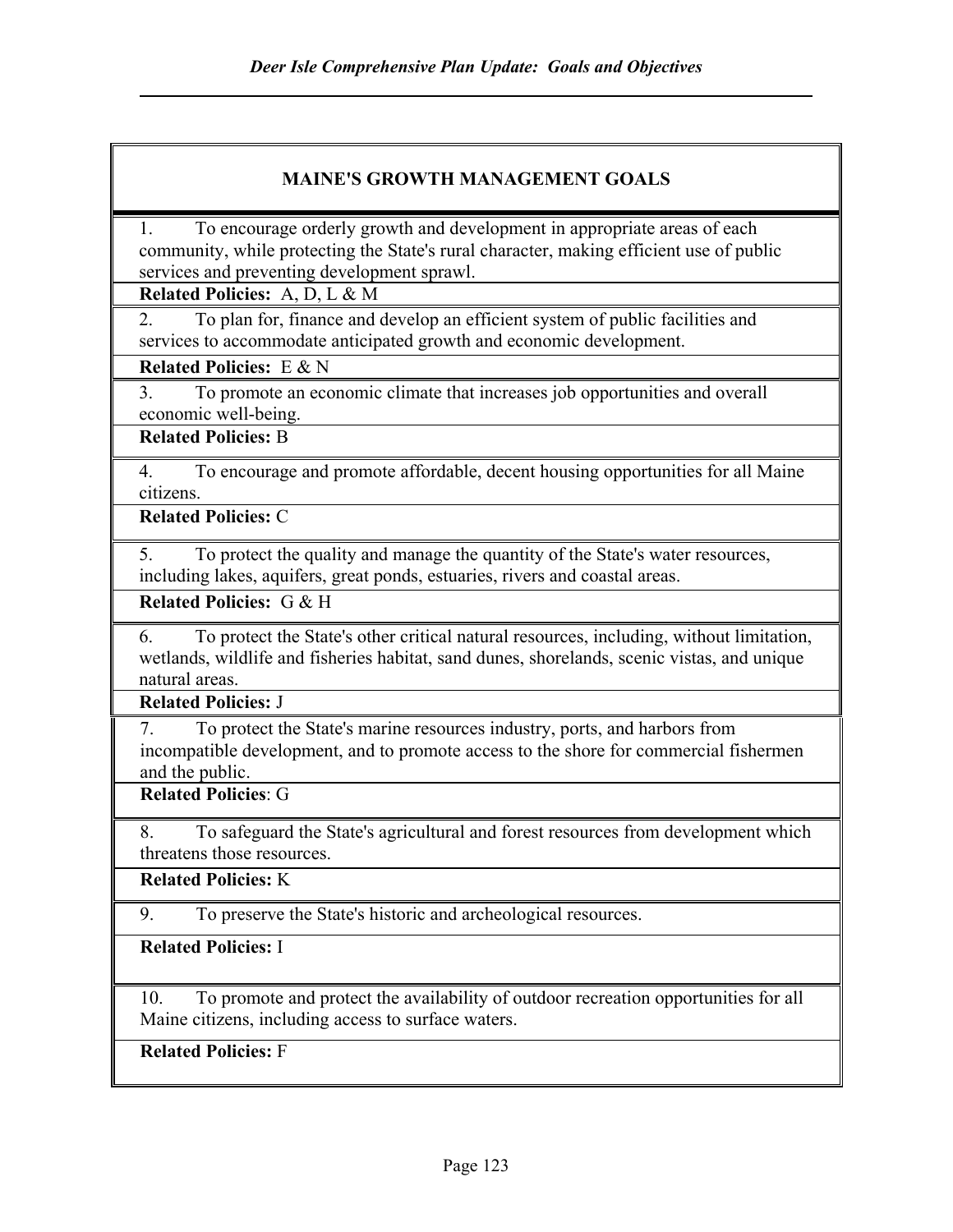## MAINE'S COASTAL POLICIES

1. Port and Harbor Development. Promote the maintenance, development and revitalization of the State's ports and harbors for fishing, transportation and recreation.

Related Policies: G.1, G.3 & G.7

2. Marine Resource Management. Manage the marine environment and its related resources to preserve and improve the ecological integrity and diversity of marine communities and habitats, to expand our understanding of the productivity of the Gulf of Maine and coastal waters, and to enhance the economic value of the State's renewable marine resources.

Related Policies: G.5 - G.6

3. Shoreline Management and Access. Support shoreline management that gives preference to water dependent uses over other uses, that promotes public access to the shoreline, and that considers the cumulative effects of development on coastal resources.

Related Policies: G.2 & G.7

4. Hazard Area Development. Discourage growth and new development in coastal areas where, because of coastal storms, flooding, landslides or sea level rise, it is hazardous to human health and safety.

Related Policies: (This is addressed through existing shoreland and floodplain ordinances)

5. State and Local Cooperative Management. Encourage and support cooperative state and municipal management of coastal resources.

Related Policies: G.7

6. Scenic and Natural Areas Protection. Protect and manage critical habitat and natural areas of state and national significance and maintain the scenic beauty and character of the coast even in areas where development occurs.

Related Policies: F.2

7. Recreation and Tourism. Expand the opportunities for outdoor recreation and encourage appropriate coastal tourist activities and development.

Related Policies: F. 1 & G.2

8. Water Quality. Restore and maintain the quality of our fresh, marine and estuarine waters to allow for the broadest possible diversity of public and private uses.

Related Policies: G.5

9. Air Quality. Restore and maintain coastal air quality to protect the health of citizens and visitors and to protect enjoyment of the natural beauty and maritime characteristics of the Maine coast.

Related Policies: not applicable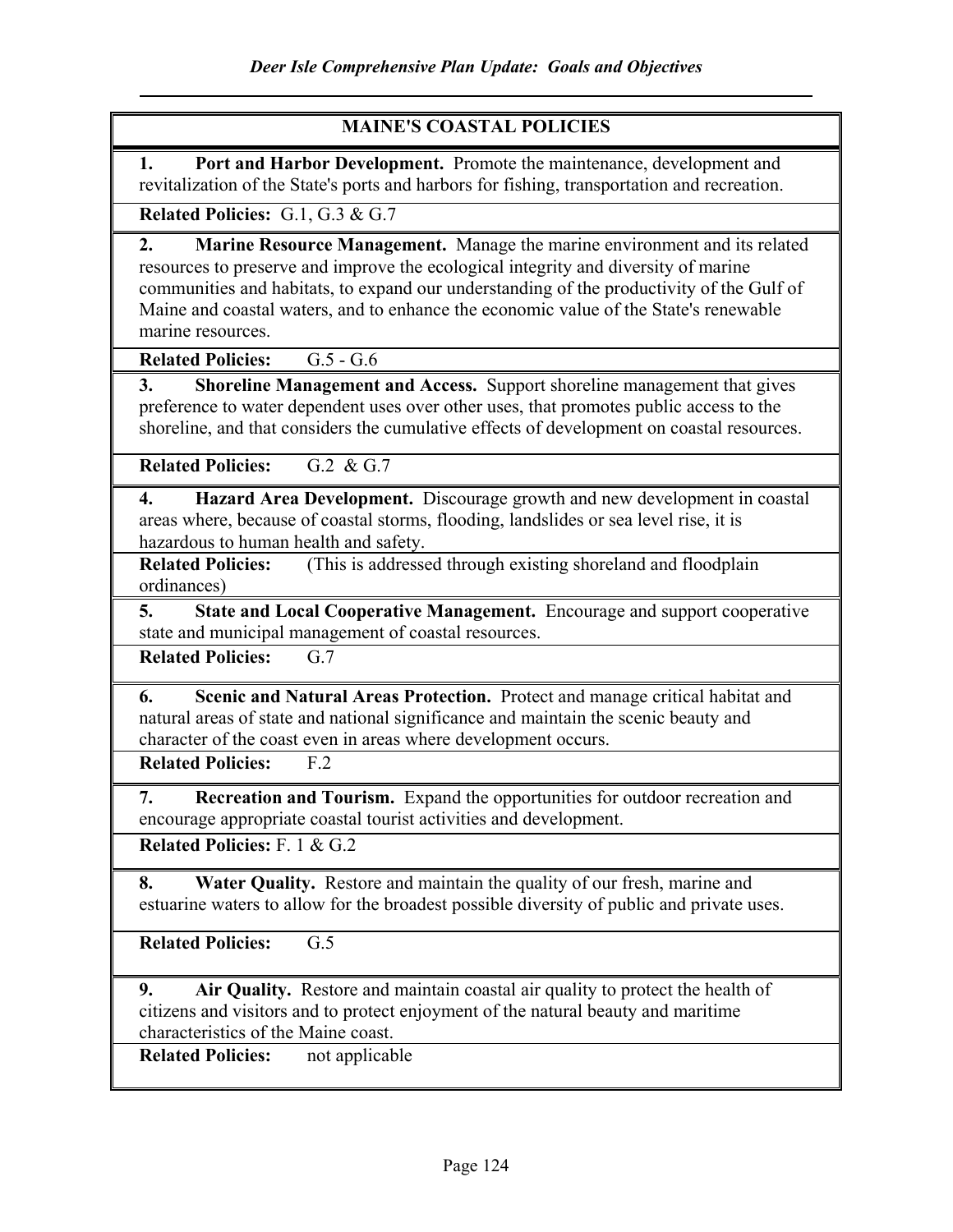#### DEER ISLE FUTURE LAND USE PLAN

#### 1. Introduction

 The future land use plan presents a vision of what Deer Isle residents want their town to be in the future. It aims to achieve a balance between the wishes of residents to preserve rural character, while also allowing reasonable opportunities for future growth and job opportunities. Through careful planning, Deer Isle can accommodate all anticipated growth while also avoiding the excessive increases in property taxes and loss of rural character that can result from poorly planned development. While this section makes many recommendations on changes to land use development policies, any change to town land use regulations requires a separate vote of adoption by town voters after the plan itself has been adopted.

Specifically, this section:

- a. estimates the amount of land needed for future growth;
- b. proposes a future development scheme for Deer Isle; and
- c. recommends growth, rural and other areas.

### 2. Land Needed for Future Development

It is important to base the future land use plan on an estimate of how much land will be needed for various uses. While there is no precise way to predict the acreage that will be developed, some general estimates can be made. These are based both on a review of development trends and observations by committee members and residents.

The data presented in the *Inventory and Analysis* section of the plan show that the town's year-round population is growing slowly. Table C.6 estimates there will be a total of 798 year-round, occupied dwelling units by 2015. This would be a 2 percent increase (or 17 units) from 2000. To allow for second homes, unexpected year-round residential development and commercial and industrial activity, the plan assumes that at least 250 more acres of land will be needed for all types of development. This assumes an average of two acres of land per each residential, commercial or industrial unit. Some will require more land and others less. According to data presented in the *Existing Land Use* chapter, there are only about 2,300 developed acres in town out of a total land area of about 18,709 acres. Even when the 10,230 acres of soil that are rated as having a very low potential for development (see Table L.1) in the *Existing Land Use* chapter are subtracted from the total land area, Deer Isle still has ample land to accommodate future growth.

More important than the total acreage of development is where it is likely to take place if there is no change in the town's approach to managing development. As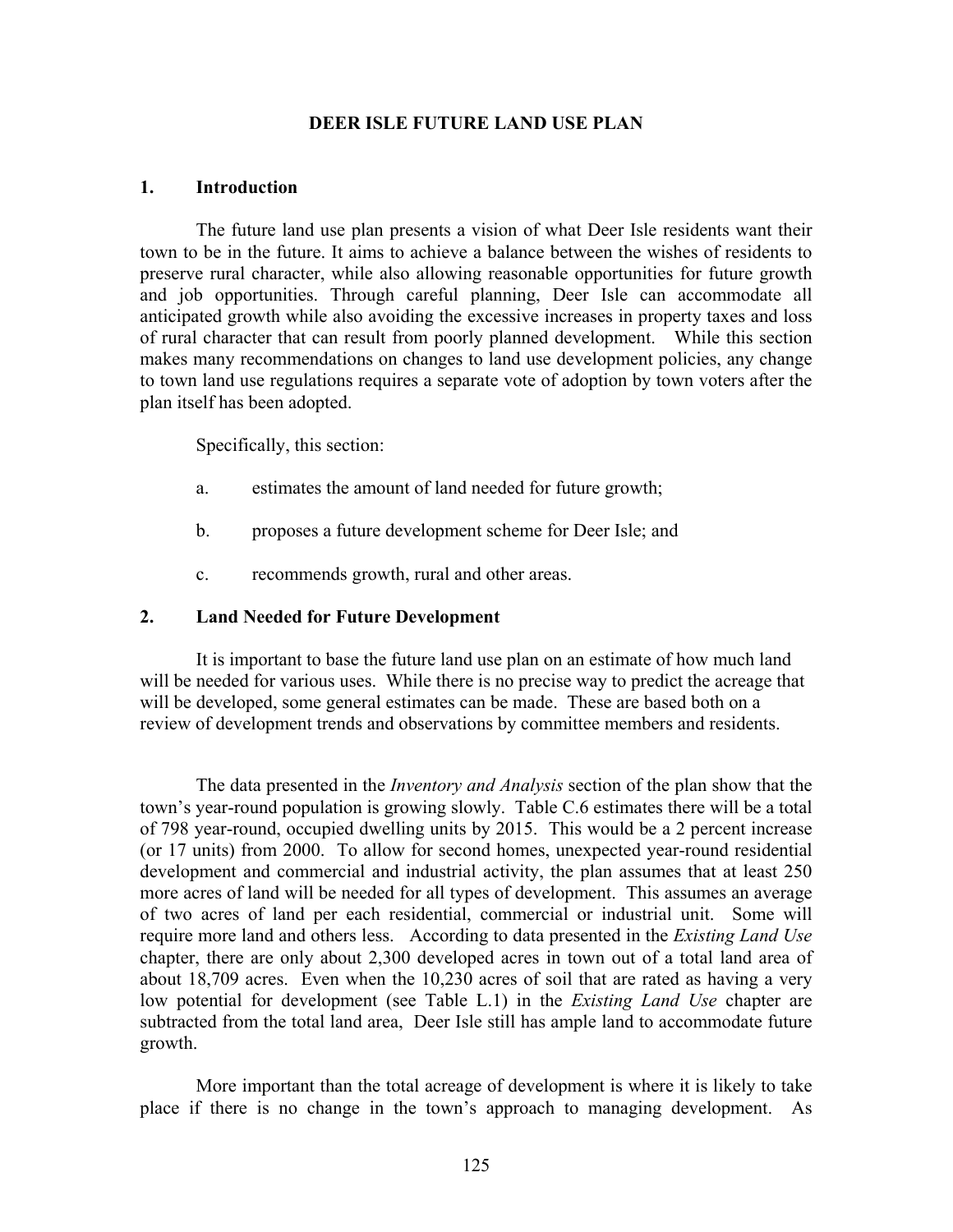mentioned in the *Inventory and Analysis*, new development has occurred in many parts of town. For example, there has been continued development and redevelopment along the shore. There has also been more development along Route 15.

There are several trends that may intensify if the town continues its current policies toward development. First, traffic conditions are likely to worsen as more residential and commercial strip development takes place and leads to more curb cuts and vehicle entrance points onto roads and increased turning movements. Second, as vacant waterfront land becomes scarcer, more development will take place in areas near the water such as places with good views of the coast. The high demand for shorefront property for residential purposes may also make it difficult to sustain water-dependent uses such as boatyards. Third, the year-round character of the town may be threatened if second homes become predominant and there are fewer job opportunities for year-round residents.

# 3. A Future Development Proposal for Deer Isle

# a. Criteria for Growth and Rural Areas

There are a number of factors that should be considered in determining growth, rural and other areas. The most relevant factors are presented below.

# (1.) soils

The soils data presented in the *Existing Land Use* chapter of the *Inventory and* Analysis, indicates that about 55 percent of the land in town (about 10,230 acres) is rated as having a very low potential for development. Concentrations of poor soils should be avoided as growth areas, especially in those aimed at attracting new development. In some cases, such as an existing village area that already has substantial development, it may be appropriate to have an area with soils limitations serve as a growth area.

# (2.) roads and infrastructure

A good road network is important to assure prompt emergency vehicle and school bus access. Generally speaking, areas away from good roads and municipal services should be designated as rural. At the same time, it is important to protect well-traveled roads from excessive curb cuts (vehicle entrance points). This involves implementing land use standards that promote interior access roads, shared driveways and similar measures to avoid having too many driveways on an existing road. It may also involve limiting more intense development (such as commercial uses that generate large volumes of traffic) to certain sections of major roads rather than have such uses spread over long segments of roads. Such measures are important to maintaining road safety and reasonable speeds for traffic.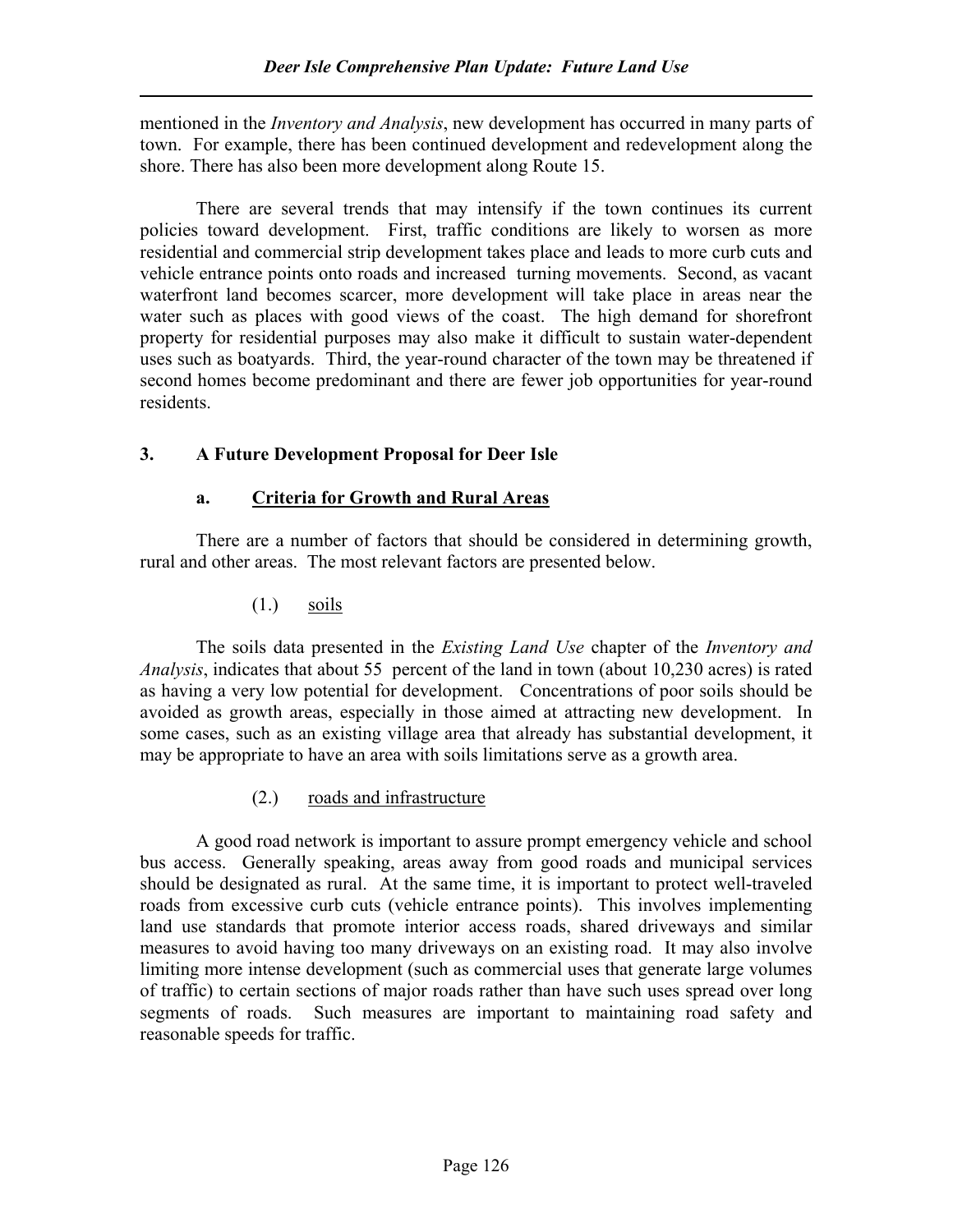## (3.) existing built-up areas

As mentioned in the *Existing Land Use* chapter, Deer Isle's existing village areas have a limited ability to accommodate more development. They are, however, suitable for small-scale commercial and residential uses.

## (4.) areas of natural resource importance and environmental fragility

There are several natural factors that limit the development potential of Deer Isle. One factor is development in the watersheds of Torrey and Lily Ponds. If poorly regulated, it can increase phosphorus loading and lead to algae blooms and a deterioration in water quality. Poor water quality in turn can reduce waterfront property values and the town's tax base. Lakes are also potentially valuable for their fisheries resources and related natural features.

It is important to minimize the impacts of future development on key natural resources. These resources include contiguous areas of wildlife habitat that are away from major roads and highly productive forest land. It is particularly important to manage development around specific habitats such as bald eagle nesting sites. Another environmental fragile feature is the many small islands, which are largely undeveloped or very lightly developed.

## (5.) conclusions

 It is important to balance the various needs mentioned in the above paragraphs. The following section proposes how the town can grow and prosper while also protecting its character and key natural resources. These are recommended standards that require a town meeting vote separate from the vote of adoption for the comprehensive plan in order to be enacted. They apply to new or expanded uses only. All existing uses would be grandfathered.

# a. The Working Waterfront

 The plan recommends that the current Commercial Fisheries Maritime Activity zoning be continued. Under this zoning, single and two-family residential uses are allowed subject to planning board approval but multifamily are not allowed. Commercial, industrial, government/institutional and small non-residential facilities for educational, scientific or nature interpretational purposes are allowed subject to planning board permit. There is no minimum lot size or shore frontage requirement for most nonresidential uses that are water-dependent uses. The plan also recommends that the current Harbor District zoning be retained.

# b. Other Shorefront Areas

 No changes are recommended to these zoning standards or to current boundaries. The current Island District offers adequate protection for the outer islands. The Pond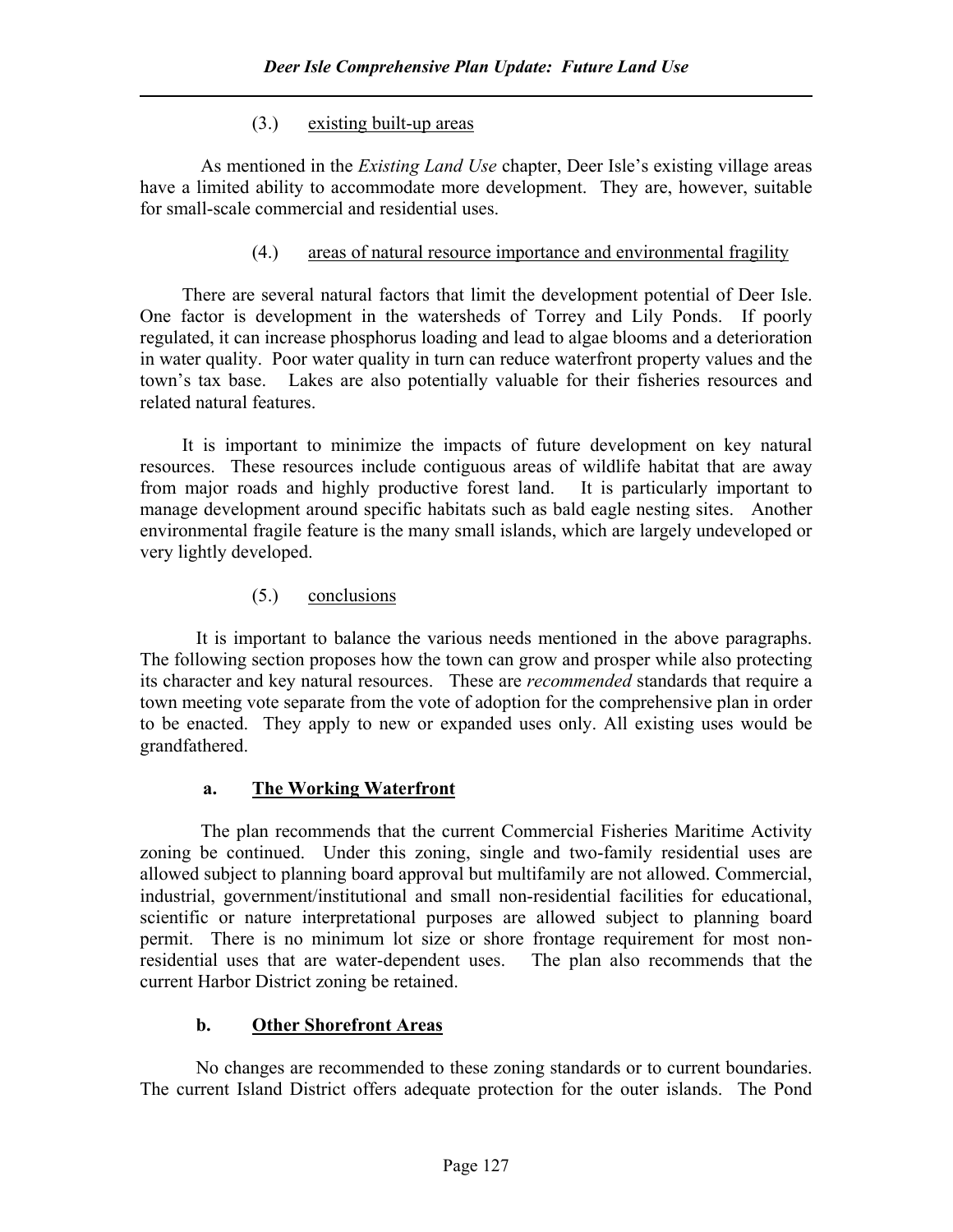District offers adequate protection for the shoreland areas of the ponds and, if the plan's recommendations are followed, would be supplemented by additional phosphorus loading controls for the lake watershed as a whole. The other shoreland zones largely follow state standards and are adequate in meeting both state and local goals.

## c. Residential Growth Areas

The plan recommends that the same amount of growth be allowed throughout the inland portions of town (those not subject to shoreland zoning) with the exceptions noted below. The plan does not recommend zoning that would divide the town into various zones where different uses would be allowed. Rather, it proposes basic land use standards. Duplexes would be allowed on a minimum of one acre. To assure that building setbacks from these highways are adequate, a 75-foot standard would be established. This would mean that a house would be set back at least 75 feet from a state highway, even if the house had its access from another road but happened to be adjacent to a highway. The setback from other roads in this area would be 40 feet. These would include a minimum lot size of one acre.

There would be a 20-foot building setback from the edge of a public road right of way. Side yard setbacks would be 10 feet and rear yard set backs would be 25 feet. Residential lots fronting on a public way would be required to have 200 feet of road frontage. There would be a forty-foot building height limitation. Exceptions to this height restriction would be made for structures not designed for human occupation such as steeples and communication towers.

# d. Commercial Areas

Apart from home occupations and small "mom and pop" stores, the plan proposes restricting commercial uses to certain areas of town. These are shown on the future land use map. Allowed uses would include commercial and single and multifamily residential.

All commercial, manufacturing and multifamily uses in this area would be limited to 70 percent maximum impervious surface lot coverage and be required to provide all anticipated parking on-site. There would be a minimum lot size of one acre for commercial and multifamily uses and 200 feet of frontage plus ten additional feet for each additional dwelling unit over one. Up to ten multifamily units would be permitted per acre of land if water supply and waste water disposal arrangements meet state standards. The standards would allow multiple units of commercial uses (such as a minimall).

There would be landscaping standards that buffered buildings from the road and minimized the visual impact of parking. Wherever practical, parking areas for these uses would be required to be on the side or rear of buildings. Commercial, manufacturing and multifamily uses would also be required to have side-lot buffers if the use abutted an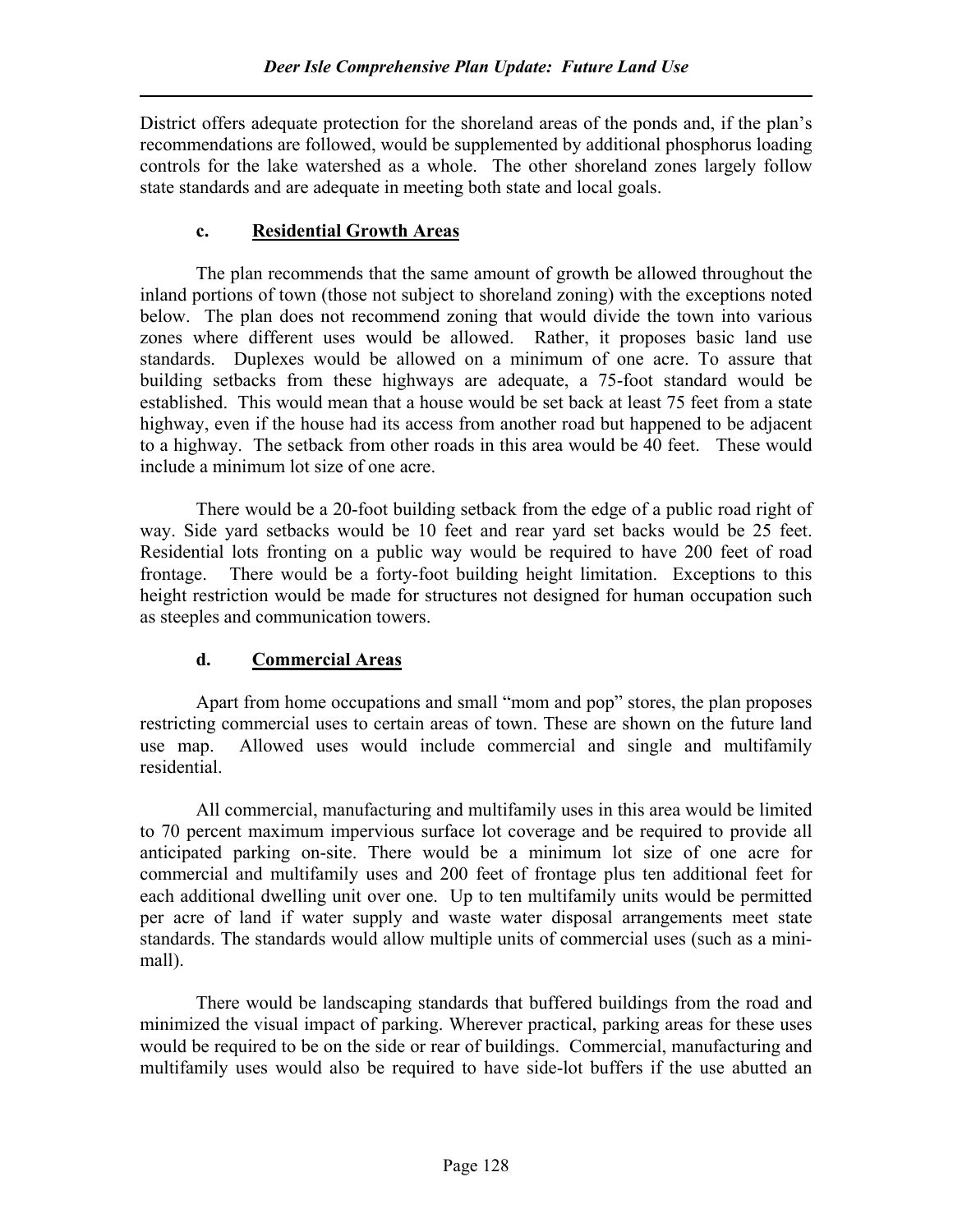existing residential property. Single-family homes would be subject to the same lot standards as the Residential Growth area.

### e. Environmentally Fragile Areas

 Environmentally fragile areas include features such as lake watersheds and wildlife habitats. The plan recommends the lake watershed protection measures described in the Goals and Objectives. To assure protection of features such as bald eagle nesting sites, upland sandpiper habitat and deer wintering areas, the plan recommends requiring their identification during the subdivision review process. Standards would require that placement of structures and other earth disturbance activities near these features be minimized. As mentioned in the Water Resource Goals, phosphorus loading standards would apply to lake watersheds.

## f. Farm and Forest Areas

The more remote areas of town would be designated as Farm and Forest. Uses allowed in these areas would include single family residential, duplexes, home occupations and natural resource based uses. Examples of the latter are saw mills and structures essential to farming and forestry related activities such as barns and equipment storage buildings. The minimum residential lot size for lots subject to subdivision review would be four acres per unit. There would be a 200-foot road frontage on an existing road and a 75-foot front-yard setback. Side and rear-yard setbacks would be 25 feet. The rationale for these restrictions is to discourage high volumes of development in remote areas. These standards would not apply to lots created before these standards were enacted. Lots not subject to subject to subdivision review would have the same lot standards as those in the Residential Growth areas.

## 4. Growth and Rural Areas

The entire inland area would plan recommends that the village, commercial, and residential growth areas be considered as growth areas. These are the areas where the majority of new growth would occur. The farm and forest areas would be rural. The shoreland areas are neither growth nor rural. They are likely to attract further development, but current shoreland zoning standards are adequate to protect these areas from the adverse impacts of most likely land uses.